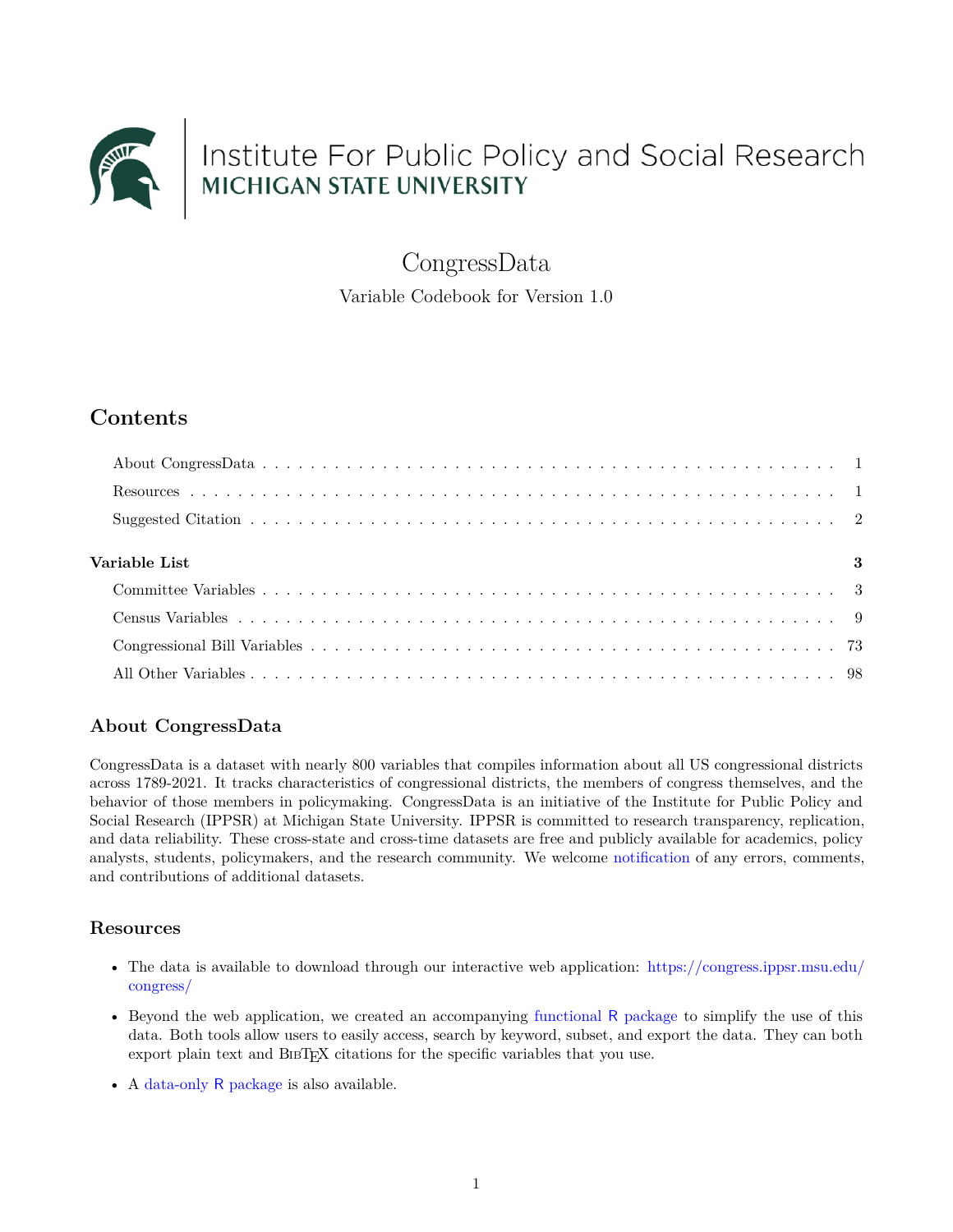### <span id="page-1-0"></span>**Suggested Citation**

This aggregated dataset is only possible because many scholars and students have spent countless hours creating, collecting, cleaning, and making data publicly available. Variable names, descriptions, dates, and notes are generally copied directly from the source. For complete information about the variable, such as how it was collected or calculated, see the original source. Attribution for a variable should be given to the named source(s). However, we would also appreciate recognition. A suggested citation follows:

#### **Grossmann, M., Lucas, C., McCrain, J, & Ostrander, I. (2022). CongressData. East Lansing, MI: Institute for Public Policy and Social Research (IPPSR)**

**Panel Variables** CongressData includes the following panel and identification variables:

- First name (firstname)
- Last name (lastname)
- Congressperson ICPSR Code (icpsr)
- Bioguide ID (bioguide)
- Congressional District (district\_number)
- Congressional Session (congress\_number)
- State Name (state)
- State Abbreviation (st)
- Year (year)
- Session start (start)
- Session end (end)
- Govtrack ID (govtrack)†
- Wikipedia (wikipedia)†
- Wikidata (wikidata)†
- Google entity (google\_entity\_id)<sup>†</sup>
- House history (house\_history)†

†= We collected this information from [congress-legislators](https://github.com/unitedstates/congress-legislators), please cite them when using this information.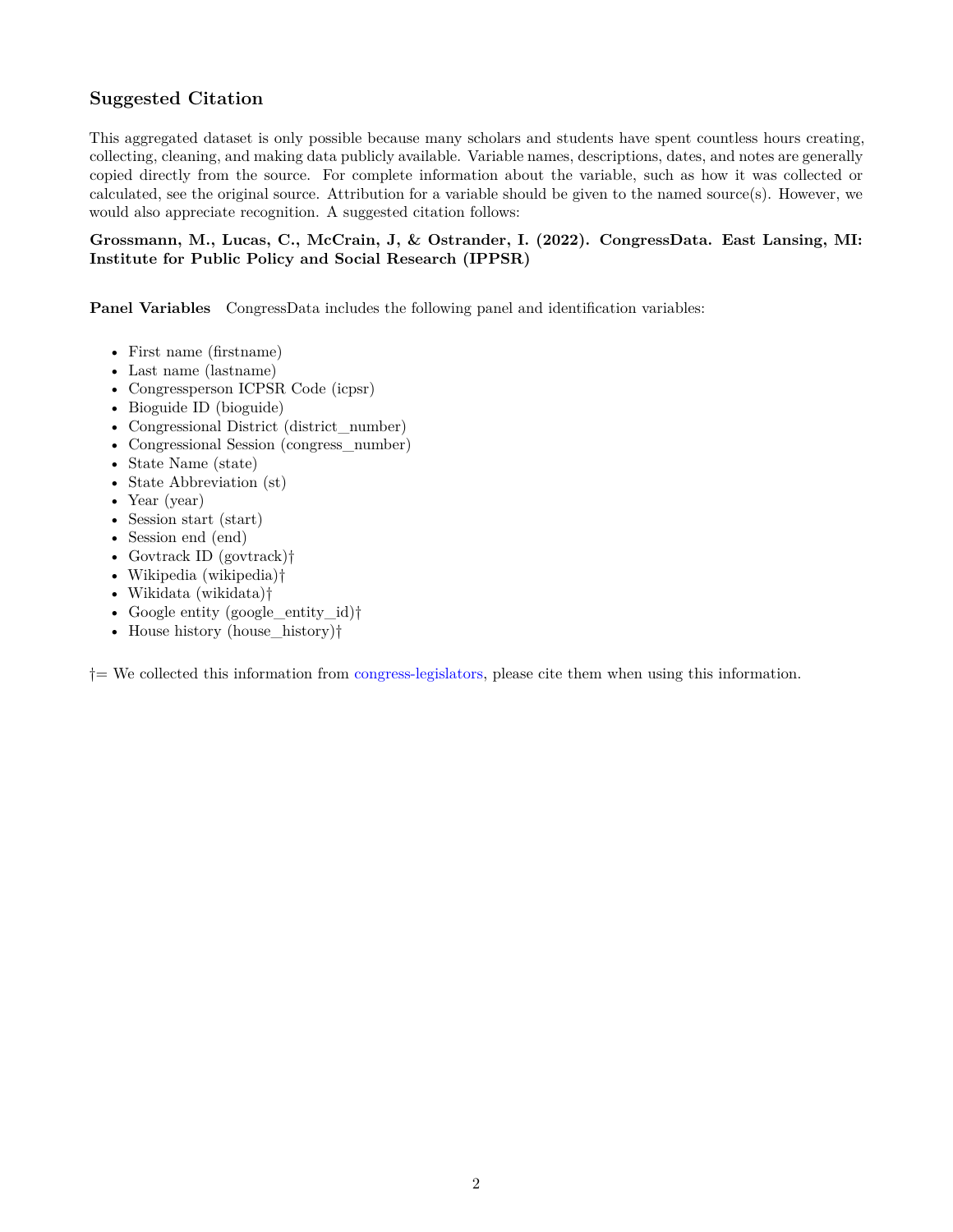# <span id="page-2-0"></span>**Variable List**

# <span id="page-2-1"></span>**Committee Variables**

| Variable                   | Years     | Description                                                                                                                                                                                                                                                                                                                                                                                                                                                                                                                | Source(s) and Notes                                                                                                                                     |
|----------------------------|-----------|----------------------------------------------------------------------------------------------------------------------------------------------------------------------------------------------------------------------------------------------------------------------------------------------------------------------------------------------------------------------------------------------------------------------------------------------------------------------------------------------------------------------------|---------------------------------------------------------------------------------------------------------------------------------------------------------|
| com agriculture<br>102     | 1995-2018 | Indicator for whether the<br>congressperson is a member<br>of the agriculture committee.<br>This is committee code 102<br>from Stewart and Woon.                                                                                                                                                                                                                                                                                                                                                                           | Charles Stewart III and Jonathan Woon. Congressional<br>Committee Assignments, 103rd to 114th Congresses,<br>1993–2017: House of Representatives, 2017. |
| com appropriati<br>ons 104 | 1995-2018 | Indicator for whether the<br>congressperson is a member<br>of the agriculture committee.<br>This is committee code 104<br>from Stewart and Woon.                                                                                                                                                                                                                                                                                                                                                                           | Charles Stewart III and Jonathan Woon. Congressional<br>Committee Assignments, 103rd to 114th Congresses,<br>1993–2017: House of Representatives, 2017. |
| com mil natsec<br>106      | 1995-2018 | Indicator for whether the<br>congressperson is a member<br>of the armed services. The<br>name of the committee was<br>originally the armed services<br>committee during the 103rd<br>Congress, but was then<br>renamed the national security<br>committee (between the<br>104th and 108th Congress).<br>But its name was changed<br>back to "armed services"<br>during the 109th committee.<br>This is committee code 106<br>from Stewart and Woon.                                                                        | Charles Stewart III and Jonathan Woon. Congressional<br>Committee Assignments, 103rd to 114th Congresses,<br>1993–2017: House of Representatives, 2017. |
| com_finserv_113            | 1995-2018 | Indicator for whether the<br>congressperson is a member<br>of the financial services<br>committee. The name of the<br>committee was previously the<br>banking, finance, and urban<br>affairs committee (during the<br>103rd Congress), and the<br>banking and financial services<br>committee (between the<br>104th and 106th Congress).<br>Its name was changed to<br>"financial services" after the<br>106th Congress, and has<br>retained this name ever since.<br>This is committee code 113<br>from Stewart and Woon. | Charles Stewart III and Jonathan Woon. Congressional<br>Committee Assignments, 103rd to 114th Congresses,<br>1993–2017: House of Representatives, 2017. |
| com budget 115             | 1995-2018 | Indicator for whether the<br>congressperson is a member<br>of the budget committee.<br>This is committee code 115<br>from Stewart and Woon.                                                                                                                                                                                                                                                                                                                                                                                | Charles Stewart III and Jonathan Woon. Congressional<br>Committee Assignments, 103rd to 114th Congresses,<br>1993–2017: House of Representatives, 2017. |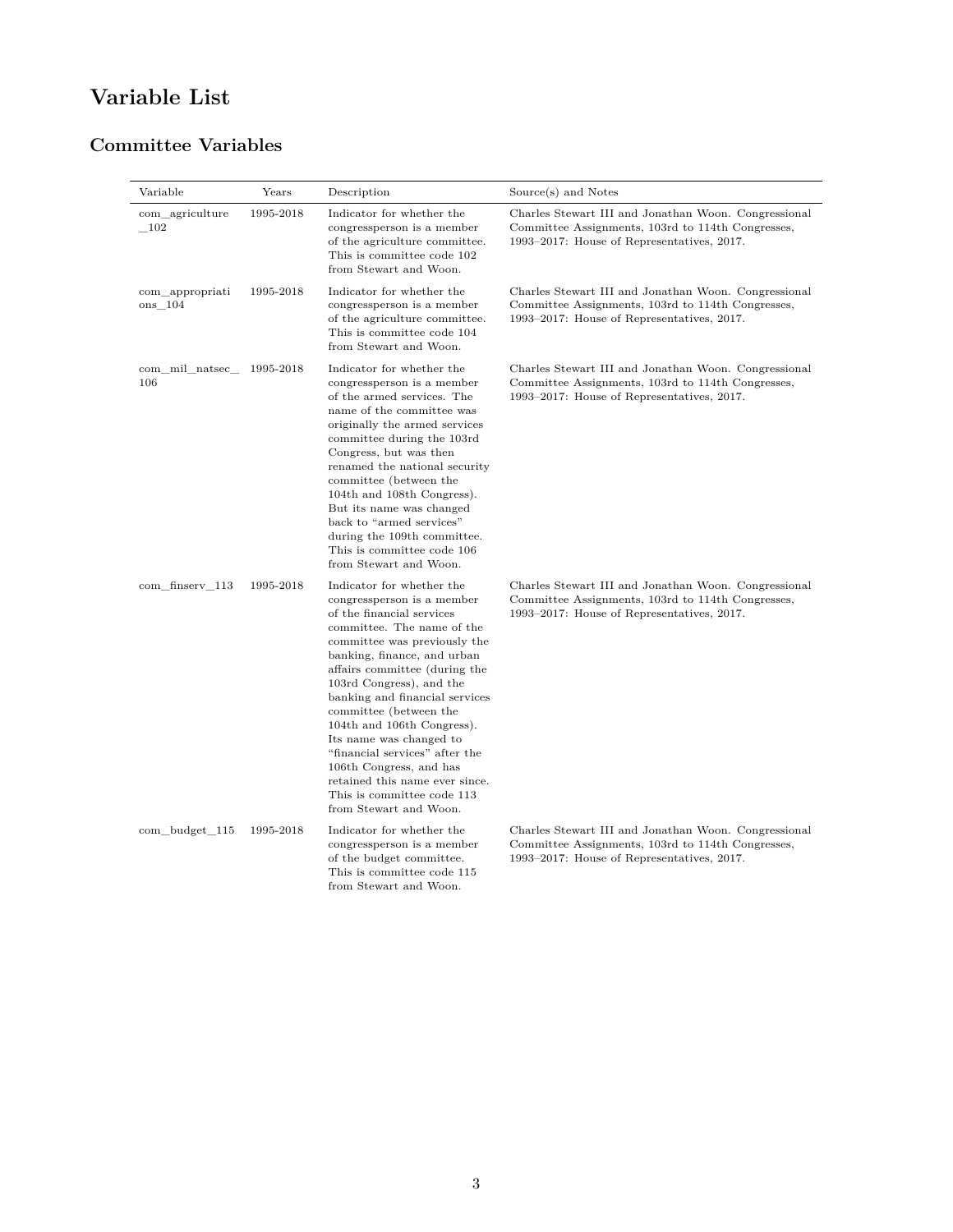$\mathrm{com\_edu\_work\_12}$ 1995-2018 4

committee on education and the workforce (between the 112th and 115th Congress), and then back to the committee on education and labor (since the 116th Congress). This is committee code 124 from Stewart and Woon. com\_energy\_comm Indicator for whether the congressperson is a member of the energy and commerce committee. This committee was the energy and commerce

com\_intl\_rel\_13 1995-2018 4

erce\_128

from Stewart and Woon. Indicator for whether the congressperson is a member of the foreign affairs committee. This committee was the foreign affairs committee (during the 103rd Congress), then renamed the international relations committee (between the 104th and 109th Congress), and then renamed back to the "foreign affairs" committee (during the 110th Congress). This is committee code 134 from Stewart and Woon.

committee (during the 103rd Congress), and then renamed the commerce committee (between the 104th and 106th Congress), and then renamed back to the "energy and commerce" committee (during the 107th Congress). This is committee code 128

Indicator for whether the congressperson is a member of the committee on education and labor. This committee was the "education and labor committee" during the 103rd Congress. Then, its name was changed to the committee on economic and educational opportunities (during the 104th Congress), then to the committee on education and the workforce (between the 105th and 109th Congress), then back to the committee on education and labor (between the 110th and 111th Congress), then to the

Charles Stewart III and Jonathan Woon. Congressional Committee Assignments, 103rd to 114th Congresses, 1993–2017: House of Representatives, 2017.

Charles Stewart III and Jonathan Woon. Congressional Committee Assignments, 103rd to 114th Congresses, 1993–2017: House of Representatives, 2017.

Charles Stewart III and Jonathan Woon. Congressional Committee Assignments, 103rd to 114th Congresses, 1993–2017: House of Representatives, 2017.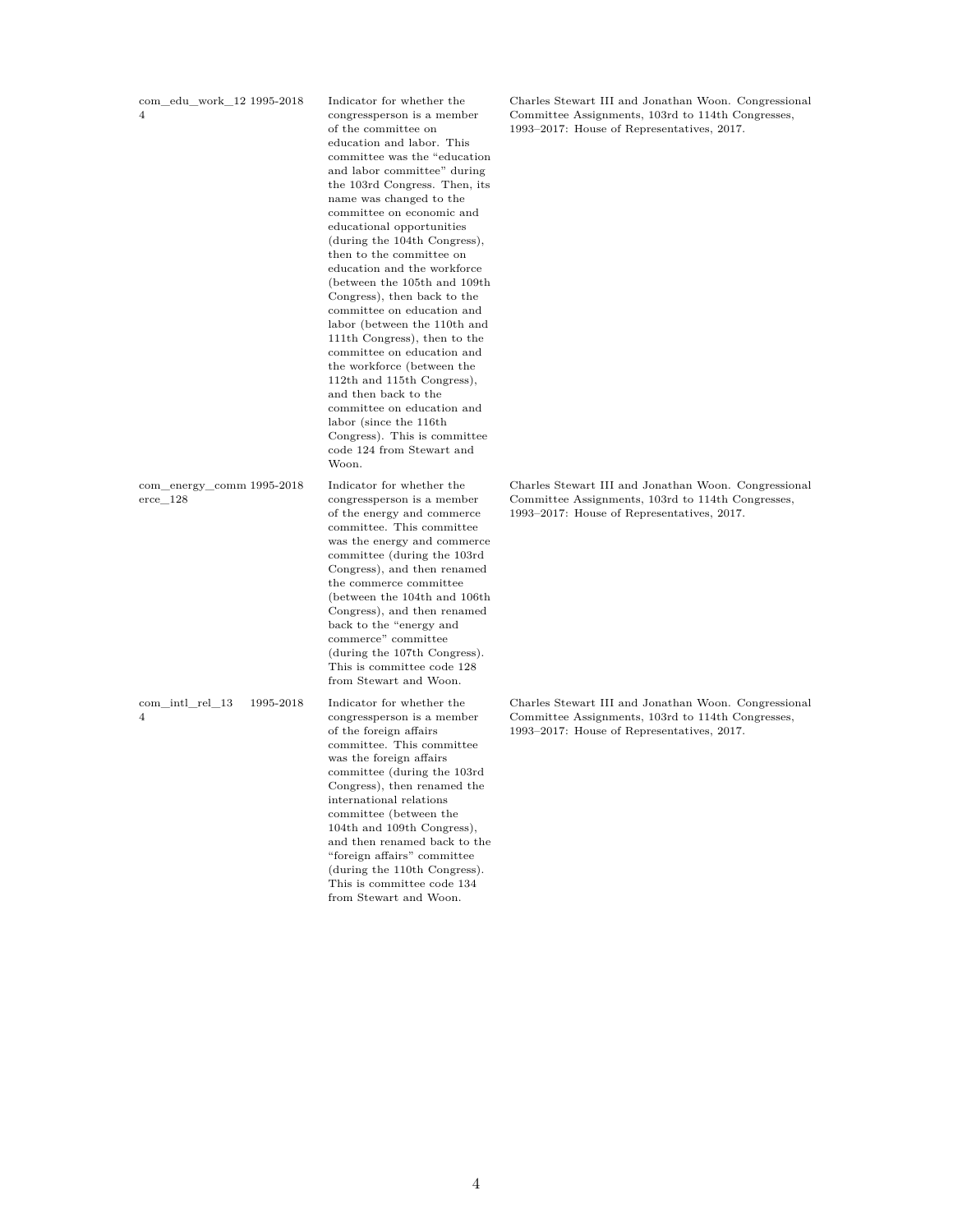| com_gov_ops_138 1995-2018            |           | Indicator for whether the<br>congressperson is a member<br>of the oversight and<br>government reform<br>committee. This committee<br>was the government<br>operations committee (during)<br>the 103rd Congress), then<br>renamed the government<br>reform and oversight<br>committee (between the<br>104th and 109th Congress),<br>and then renamed the<br>"oversight and government"<br>reform" committee (during<br>the 110th Congress). This is<br>committee code 138 from<br>Stewart and Woon. | Charles Stewart III and Jonathan Woon. Congressional<br>Committee Assignments, 103rd to 114th Congresses,<br>1993–2017: House of Representatives, 2017. |
|--------------------------------------|-----------|----------------------------------------------------------------------------------------------------------------------------------------------------------------------------------------------------------------------------------------------------------------------------------------------------------------------------------------------------------------------------------------------------------------------------------------------------------------------------------------------------|---------------------------------------------------------------------------------------------------------------------------------------------------------|
| com_house_admin 1995-2018<br>$-142$  |           | Indicator for whether the<br>congressperson is a member<br>of the oversight and house<br>administration committee.<br>This committee was the<br>government operations<br>committee (during the 103rd<br>Congress), then renamed the<br>house oversight committee<br>(between the 104th and 108th)<br>Congress), and then renamed<br>back to the "house<br>administration" committee<br>(during the 109th Congress).<br>This is committee code 142<br>from Stewart and Woon.                        | Charles Stewart III and Jonathan Woon. Congressional<br>Committee Assignments, 103rd to 114th Congresses,<br>1993–2017: House of Representatives, 2017. |
| $com\_judiciency_1$<br>56            | 1995-2018 | Indicator for whether the<br>congressperson is a member<br>of the house judiciary<br>committee. This is committee<br>code 156 from Stewart and<br>Woon.                                                                                                                                                                                                                                                                                                                                            | Charles Stewart III and Jonathan Woon. Congressional<br>Committee Assignments, 103rd to 114th Congresses,<br>1993–2017: House of Representatives, 2017. |
| com_merch_marin 1995-2018<br>$e$ 160 |           | Indicator for whether the<br>congressperson is a member<br>of the merchant marine and<br>fisheries committee. This<br>committee only existed<br>during the 103rd Congress.<br>This is committee code 160<br>from Stewart and Woon.                                                                                                                                                                                                                                                                 | Charles Stewart III and Jonathan Woon. Congressional<br>Committee Assignments, 103rd to 114th Congresses,<br>1993–2017: House of Representatives, 2017. |
| com_nat_resourc<br>$e$ 164           | 1995-2018 | Indicator for whether the<br>congressperson is a member<br>of the natural resources<br>committee. This committee<br>was originally named the<br>natural resources committee<br>(during the 103rd Congress),<br>but then its name was<br>changed to the resources<br>committee (between the<br>104th and 109th Congress).<br>Then, its name was changed<br>back to the natural resources<br>committee (during the 110th)<br>Congress). This is committee<br>code 164 from Stewart and<br>Woon.      | Charles Stewart III and Jonathan Woon. Congressional<br>Committee Assignments, 103rd to 114th Congresses,<br>1993–2017: House of Representatives, 2017. |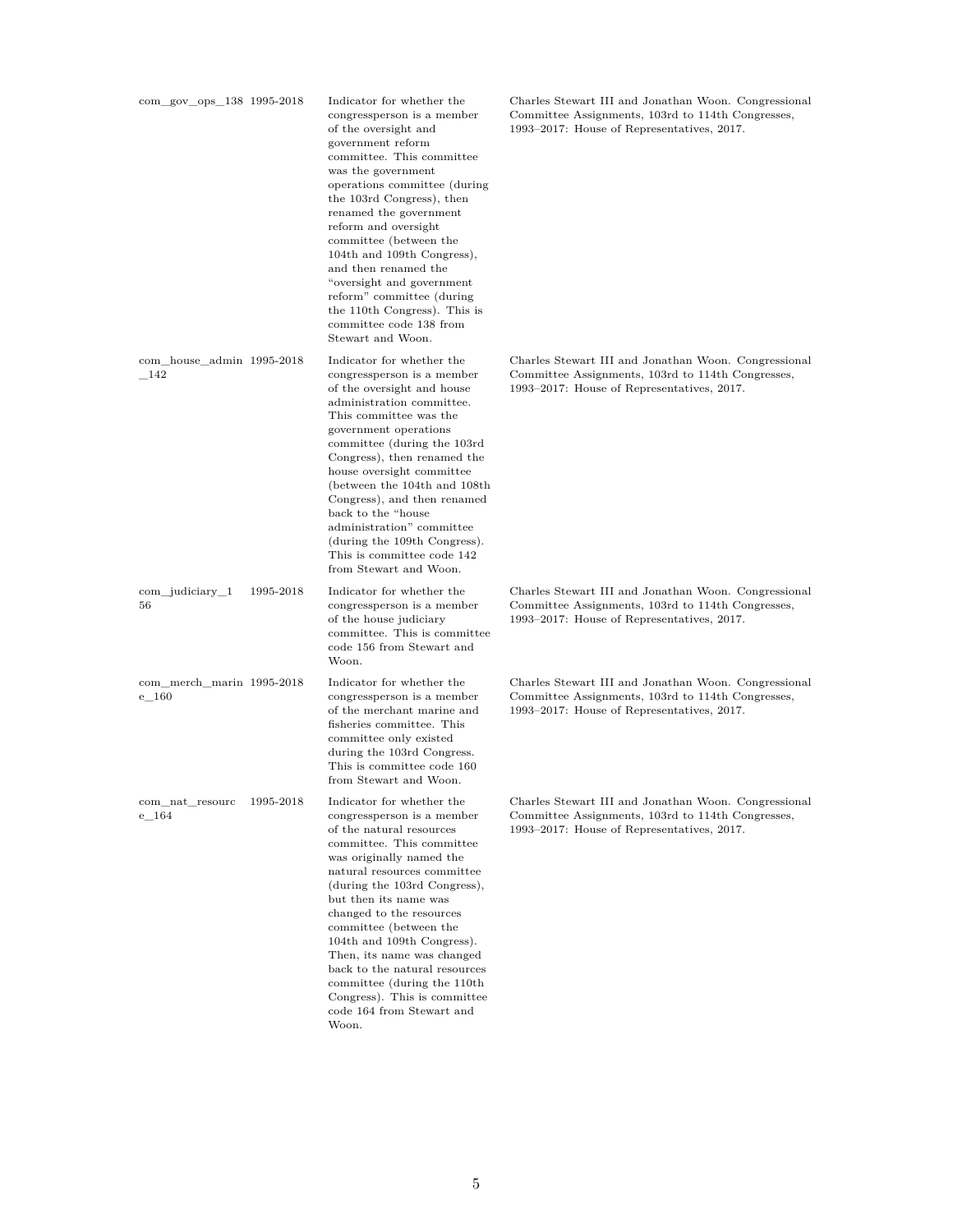| com mail civser<br>$v_{168}$    | 1995-2018 | Indicator for whether the<br>congressperson is a member<br>of the post office and civil<br>service committee. This<br>committee only existed<br>during the 103rd Congress.<br>This is committee code 168<br>from Stewart and Woon.                                                                                                                                                                                                                                                                               | Charles Stewart III and Jonathan Woon. Congressional<br>Committee Assignments, 103rd to 114th Congresses,<br>1993–2017: House of Representatives, 2017. |
|---------------------------------|-----------|------------------------------------------------------------------------------------------------------------------------------------------------------------------------------------------------------------------------------------------------------------------------------------------------------------------------------------------------------------------------------------------------------------------------------------------------------------------------------------------------------------------|---------------------------------------------------------------------------------------------------------------------------------------------------------|
| com infrastruct<br>$ure_173$    | 1995-2018 | Indicator for whether the<br>congressperson is a member<br>of the transportation and<br>infrastructure committee.<br>This committee was originally<br>named the public works and<br>transportation committee<br>(during the 103rd Congress),<br>but then its name was<br>changed to the transportation<br>and infrastructure committee<br>(during the 104th Congress).<br>This is committee code 173<br>from Stewart and Woon.                                                                                   | Charles Stewart III and Jonathan Woon. Congressional<br>Committee Assignments, 103rd to 114th Congresses,<br>1993–2017: House of Representatives, 2017. |
| com rules 176                   | 1995-2018 | Indicator for whether the<br>congressperson is a member<br>of the rules committee. This<br>is committee code 176 from<br>Stewart and Woon.                                                                                                                                                                                                                                                                                                                                                                       | Charles Stewart III and Jonathan Woon. Congressional<br>Committee Assignments, 103rd to 114th Congresses,<br>1993–2017: House of Representatives, 2017. |
| com_science_182                 | 1995-2018 | Indicator for whether the<br>congressperson is a member<br>of the science and technology<br>committee. This committee<br>was originally named the<br>science, space, and technology<br>committee (during the 103rd<br>Congress), but then its name<br>was changed to the science<br>committee (between the<br>104th and 109th Congress),<br>and then it was changed to<br>the "science and technology"<br>committee (starting in the<br>110th Congress). This is<br>committee code 182 from<br>Stewart and Woon. | Charles Stewart III and Jonathan Woon. Congressional<br>Committee Assignments, 103rd to 114th Congresses,<br>1993–2017: House of Representatives, 2017. |
| com_small_biz_1 1995-2018<br>84 |           | Indicator for whether the<br>congressperson is a member<br>of the small business<br>committee. This is committee<br>code 184 from Stewart and<br>Woon.                                                                                                                                                                                                                                                                                                                                                           | Charles Stewart III and Jonathan Woon. Congressional<br>Committee Assignments, 103rd to 114th Congresses,<br>1993–2017: House of Representatives, 2017. |
| com off standar<br>ds 186       | 1995-2018 | Indicator for whether the<br>congressperson is a member<br>of the standards of official<br>conduct committee. This is<br>committee code 186 from<br>Stewart and Woon.                                                                                                                                                                                                                                                                                                                                            | Charles Stewart III and Jonathan Woon. Congressional<br>Committee Assignments, 103rd to 114th Congresses,<br>1993–2017: House of Representatives, 2017. |
| $com$ va $192$                  | 1995-2018 | Indicator for whether the<br>congressperson is a member<br>of the veterans affairs<br>committee. This is committee<br>code 192 from Stewart and<br>Woon.                                                                                                                                                                                                                                                                                                                                                         | Charles Stewart III and Jonathan Woon. Congressional<br>Committee Assignments, 103rd to 114th Congresses,<br>1993–2017: House of Representatives, 2017. |
| com_ways_mean_11995-2018<br>96  |           | Indicator for whether the<br>congressperson is a member<br>of the ways and means<br>committee. This is committee<br>code 196 from Stewart and<br>Woon.                                                                                                                                                                                                                                                                                                                                                           | Charles Stewart III and Jonathan Woon. Congressional<br>Committee Assignments, 103rd to 114th Congresses,<br>1993–2017: House of Representatives, 2017. |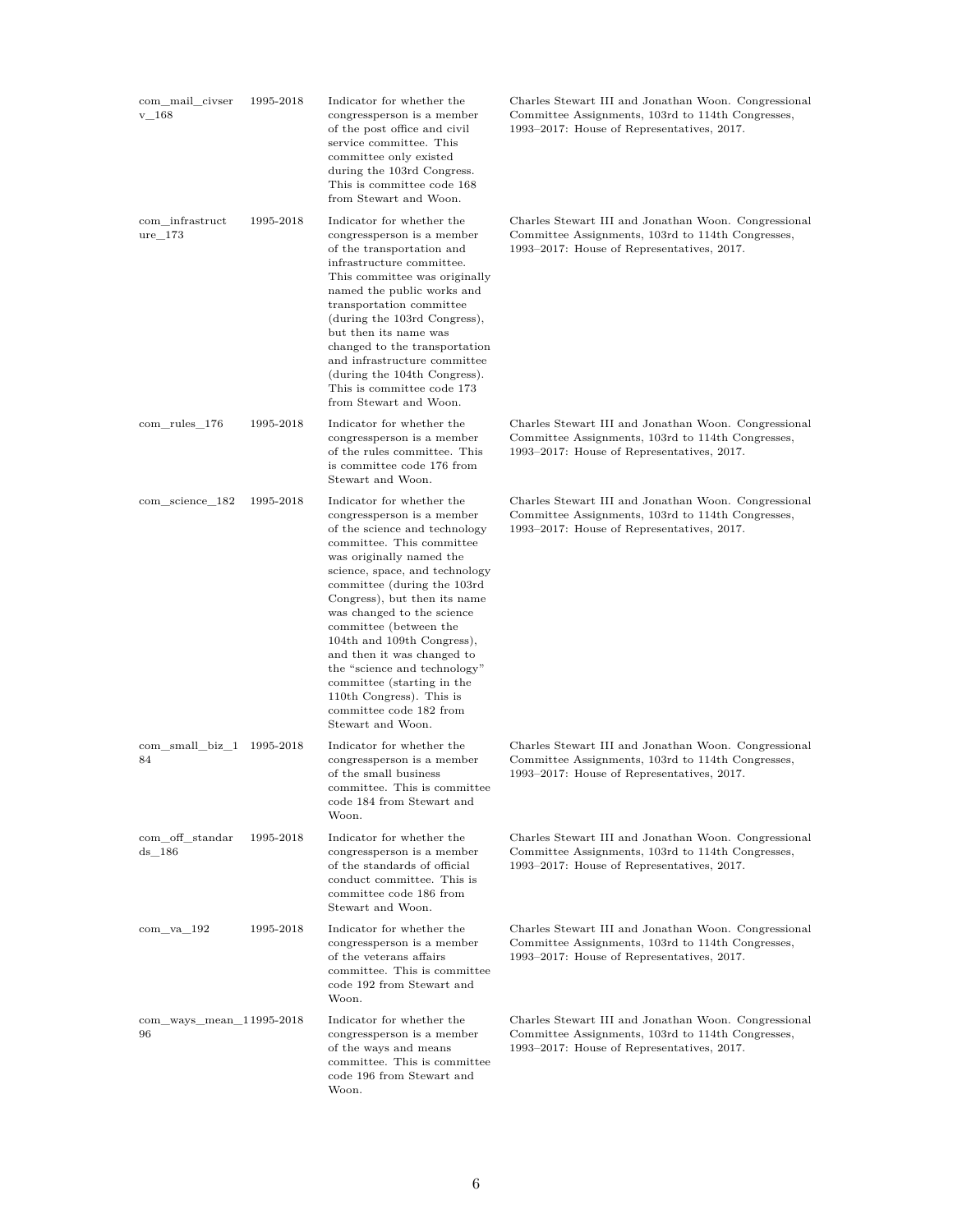| $com\_intel\_242$              | 1995-2018 | Indicator for whether the<br>congressperson is a member<br>of the permanent select<br>committee on intelligence.<br>This is committee code 242<br>from Stewart and Woon.                                                                                                                       | Charles Stewart III and Jonathan Woon. Congressional<br>Committee Assignments, 103rd to 114th Congresses,<br>1993–2017: House of Representatives, 2017. |
|--------------------------------|-----------|------------------------------------------------------------------------------------------------------------------------------------------------------------------------------------------------------------------------------------------------------------------------------------------------|---------------------------------------------------------------------------------------------------------------------------------------------------------|
| com_home_sec_25 1995-2018<br>1 |           | Indicator for whether the<br>congressperson is a member<br>of the homeland security<br>committee. This is committee<br>code 251 from Stewart and<br>Woon.                                                                                                                                      | Charles Stewart III and Jonathan Woon. Congressional<br>Committee Assignments, 103rd to 114th Congresses,<br>1993–2017: House of Representatives, 2017. |
| $com\_energy\_252$             | 1995-2018 | Indicator for whether the<br>congressperson is a member<br>of the select committee on<br>energy independence and<br>global warming. This select<br>committee only existed<br>during the 110th and 11th<br>Congress. This is committee<br>code 252 from Stewart and<br>Woon.                    | Charles Stewart III and Jonathan Woon. Congressional<br>Committee Assignments, 103rd to 114th Congresses,<br>1993–2017: House of Representatives, 2017. |
| com voting 2007<br>253         | 1995-2018 | Indicator for whether the<br>congressperson is a member<br>of the select committee on<br>investigating the voting<br>irregularities of August 2.<br>2007. This select committee<br>only existed during the 110th<br>Congress. This is committee<br>code 253 from Stewart and<br>Woon.          | Charles Stewart III and Jonathan Woon. Congressional<br>Committee Assignments, 103rd to 114th Congresses,<br>1993–2017: House of Representatives, 2017. |
| com_benghazi_29 1995-2018<br>9 |           | Indicator for whether the<br>congressperson is a member<br>of select committee on the<br>events surrounding the 2012<br>terrorist attack on Benghazi.<br>This select committee only<br>existed during the 113th and<br>114th Congress. This is<br>committee code 299 from<br>Stewart and Woon. | Charles Stewart III and Jonathan Woon. Congressional<br>Committee Assignments, 103rd to 114th Congresses,<br>1993–2017: House of Representatives, 2017. |
| com_library_500                | 1995-2018 | Indicator for whether the<br>congressperson is a member<br>of joint committee on the<br>library. This is committee<br>code 500 from Stewart and<br>Woon.                                                                                                                                       | Charles Stewart III and Jonathan Woon. Congressional<br>Committee Assignments, 103rd to 114th Congresses,<br>1993–2017: House of Representatives, 2017. |
| $com\_printing\_50$<br>1       | 1995-2018 | Indicator for whether the<br>congressperson is a member<br>of joint committee on<br>printing. This is committee<br>code 501 from Stewart and<br>Woon.                                                                                                                                          | Charles Stewart III and Jonathan Woon. Congressional<br>Committee Assignments, 103rd to 114th Congresses,<br>1993–2017: House of Representatives, 2017. |
| com_taxation_50<br>3           | 1995-2018 | Indicator for whether the<br>congressperson is a member<br>of the joint committee on<br>taxation. This is committee<br>code 503 from Stewart and<br>Woon.                                                                                                                                      | Charles Stewart III and Jonathan Woon. Congressional<br>Committee Assignments, 103rd to 114th Congresses,<br>1993–2017: House of Representatives, 2017. |
| com_economic_50 1995-2018<br>7 |           | Indicator for whether the<br>congressperson is a member<br>of the joint committee on<br>joint economic committee.<br>This is committee code 507<br>from Stewart and Woon.                                                                                                                      | Charles Stewart III and Jonathan Woon. Congressional<br>Committee Assignments, 103rd to 114th Congresses,<br>1993-2017: House of Representatives, 2017. |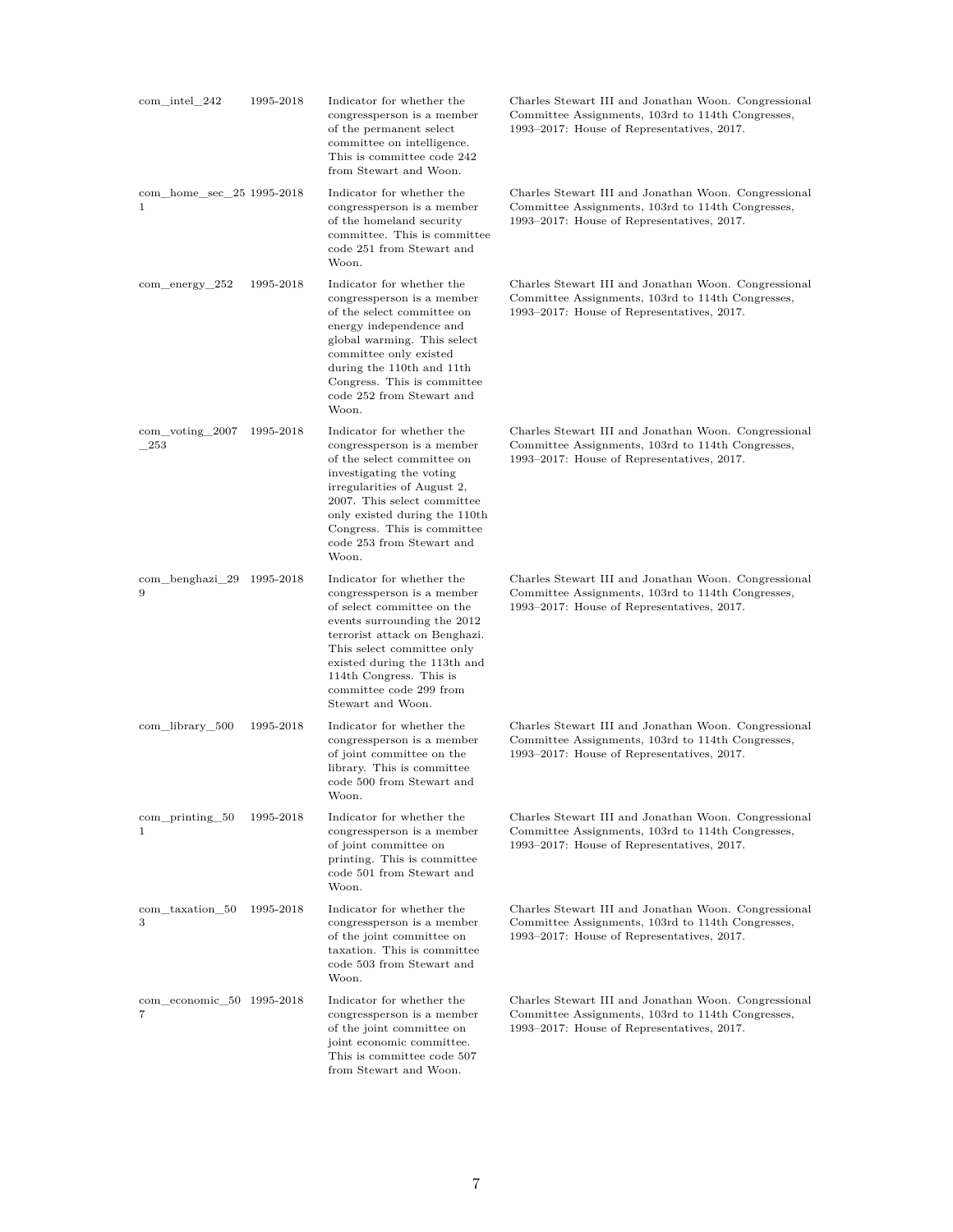| com def reduct 1995-2018<br>511 |           | Indicator for whether the<br>congressperson is a member<br>of the joint select committee<br>on deficit reduction. This is<br>committee code 511 from<br>Stewart and Woon. | Charles Stewart III and Jonathan Woon. Congressional<br>Committee Assignments, 103rd to 114th Congresses,<br>1993–2017: House of Representatives, 2017. |
|---------------------------------|-----------|---------------------------------------------------------------------------------------------------------------------------------------------------------------------------|---------------------------------------------------------------------------------------------------------------------------------------------------------|
| com congress or<br>$g_{522}$    | 1995-2018 | Indicator for whether the<br>congressperson is a member<br>of the Organization of<br>Congress (joint). This is<br>committee code 522 from<br>Stewart and Woon.            | Charles Stewart III and Jonathan Woon. Congressional<br>Committee Assignments, 103rd to 114th Congresses,<br>1993–2017: House of Representatives, 2017. |
| com house leade<br>rship 661    | 1995-2018 | Indicator for whether the<br>congressperson is a member<br>of the House Leadership<br>Committee. This is<br>committee code 661 from<br>Stewart and Woon.                  | Charles Stewart III and Jonathan Woon. Congressional<br>Committee Assignments, 103rd to 114th Congresses,<br>1993–2017: House of Representatives, 2017. |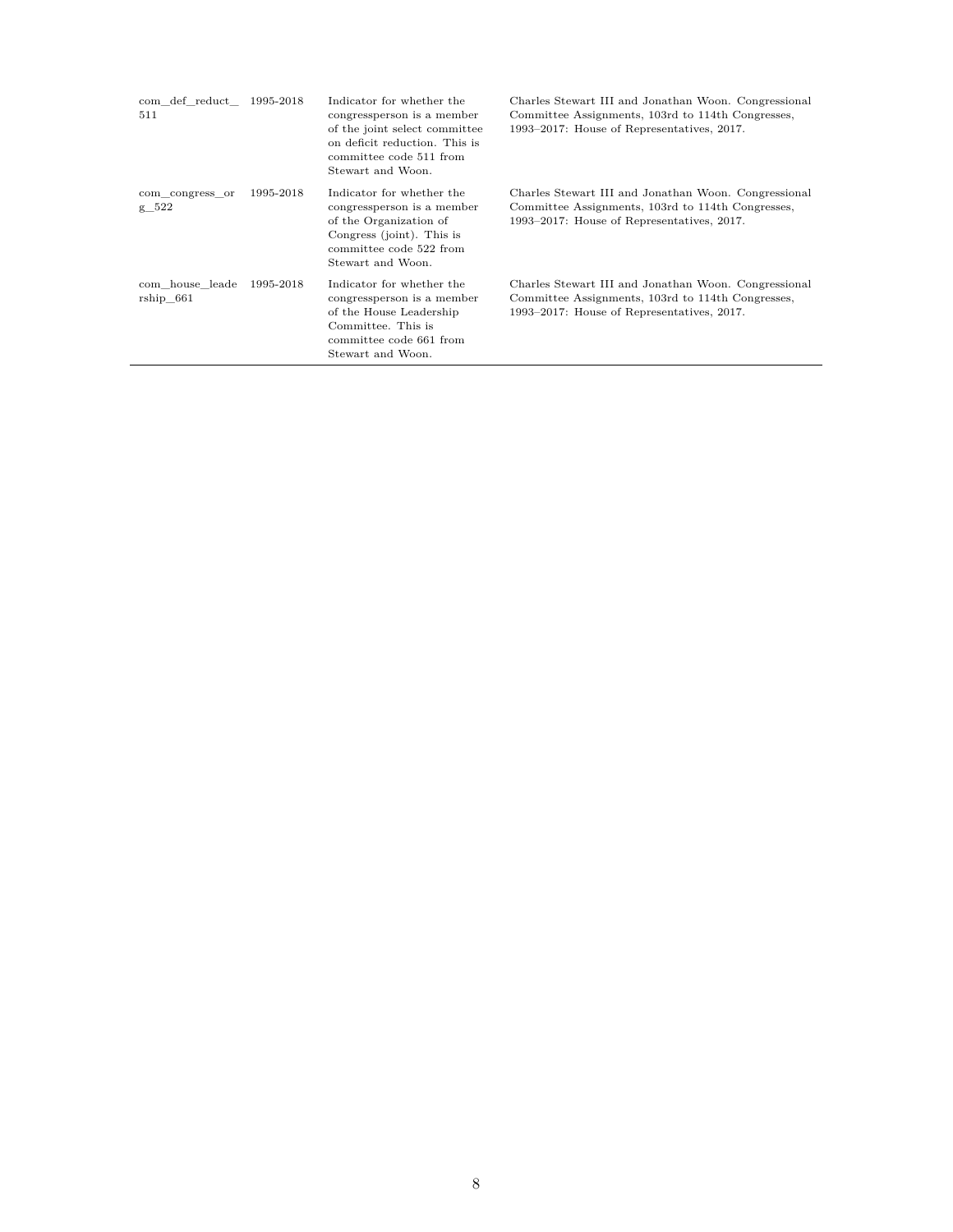## <span id="page-8-0"></span>**Census Variables**

| Variable                             | Years                                       | Description                                                                                                                                                                                                                 | Source(s) and Notes                                                                                                                |
|--------------------------------------|---------------------------------------------|-----------------------------------------------------------------------------------------------------------------------------------------------------------------------------------------------------------------------------|------------------------------------------------------------------------------------------------------------------------------------|
| percent_white_p<br>op                | $2005 - 2011,$<br>2013, 2015,<br>2017, 2019 | Percentage of ndividuals<br>identifying as white, including<br>those who identify as white<br>alone or in combination with<br>one or more other races.                                                                      | U.S. Census Bureau. (2022). 2009-2019 American<br>Community Survey 1-year Estimates. Retrieved from<br>the Census Bureau Data API. |
| percent_black_p<br>op                | $2005 - 2011,$<br>2013, 2015,<br>2017, 2019 | Percentage of individuals<br>identifying as black, including<br>those identifying as Black or<br>African American alone or in<br>combination with one or more<br>other races.                                               | U.S. Census Bureau. (2022). 2009-2019 American<br>Community Survey 1-year Estimates. Retrieved from<br>the Census Bureau Data API. |
| percent_amerind<br>ian pop           | $2005 - 2011,$<br>2013, 2015,<br>2017, 2019 | Percentage of individuals<br>identifying as American<br>Indian, including those<br>identifying as American<br>Indian alone or in<br>combination with one or more<br>other races.                                            | U.S. Census Bureau. (2022). 2009-2019 American<br>Community Survey 1-year Estimates. Retrieved from<br>the Census Bureau Data API. |
| percent_asian_p<br>op                | $2005 - 2011,$<br>2013, 2015,<br>2017, 2019 | Percentage of individuals<br>identifying as Asian,<br>including those identifying as<br>Asian alone or in combination<br>with one or more other races.                                                                      | U.S. Census Bureau. (2022). 2009-2019 American<br>Community Survey 1-year Estimates. Retrieved from<br>the Census Bureau Data API. |
| percent hawaii<br>pacisland_pop      | $2005 - 2011,$<br>2013, 2015,<br>2017, 2019 | Percentage of individuals<br>identifying as Native<br>Hawaiian or Pacific Islander,<br>including those identifying as<br>Native Hawaiian or Pacific<br>Islander alone or in<br>combination with one or more<br>other races. | U.S. Census Bureau. (2022). 2009-2019 American<br>Community Survey 1-year Estimates. Retrieved from<br>the Census Bureau Data API. |
| percent_Otherra<br>ce_pop            | $2005 - 2011,$<br>2013, 2015,<br>2017, 2019 | Percentage of the population<br>identifying as some other<br>race, including those<br>identifying as some other race<br>alone or in combination with<br>one or more other races                                             | U.S. Census Bureau. (2022). 2009-2019 American<br>Community Survey 1-year Estimates. Retrieved from<br>the Census Bureau Data API. |
| percent_citizen<br>_born_us          | $2005 - 2011,$<br>2013, 2015,<br>2017, 2019 | Percentage of individuals who<br>are U.S. Citizens who were<br>born in the U.S. For the total<br>population, see the variable<br>'totalpop.'                                                                                | U.S. Census Bureau. (2022). 2009-2019 American<br>Community Survey 1-year Estimates. Retrieved from<br>the Census Bureau Data API. |
| percent citizen<br>born prislands    | $2005 - 2011,$<br>2013, 2015,<br>2017, 2019 | Percentage of individuals who<br>are U.S. Citizens that were<br>born in Puerto Rico or U.S.<br>Islands. For the total<br>population, see the variable<br>'totalpop.'                                                        | U.S. Census Bureau. (2022). 2009-2019 American<br>Community Survey 1-year Estimates. Retrieved from<br>the Census Bureau Data API. |
| percent_citizen<br>_born_abroad      | $2005 - 2011,$<br>2013, 2015,<br>2017, 2019 | Percentage of individuals who<br>are U.S. Citizens that were<br>born abroad to American<br>parents. For the total<br>population, see the variable<br>'totalpop.'                                                            | U.S. Census Bureau. (2022). 2009-2019 American<br>Community Survey 1-year Estimates. Retrieved from<br>the Census Bureau Data API. |
| percent citizen<br>${\bf _{\_}}$ nat | $2005 - 2011,$<br>2013, 2015,<br>2017, 2019 | Percentage of individuals who<br>are U.S. Citizens through<br>naturalization. For the total<br>population, see the variable<br>'totalpop.'                                                                                  | U.S. Census Bureau. (2022). 2009-2019 American<br>Community Survey 1-year Estimates. Retrieved from<br>the Census Bureau Data API. |
| percent_not_cit<br>izen              | $2005 - 2011,$<br>2013, 2015,<br>2017, 2019 | Percentage of individuals that<br>are not U.S. Citizens. For the<br>total population, see the<br>variable 'totalpop.'                                                                                                       | U.S. Census Bureau. (2022). 2009-2019 American<br>Community Survey 1-year Estimates. Retrieved from<br>the Census Bureau Data API. |

 $\overline{\phantom{0}}$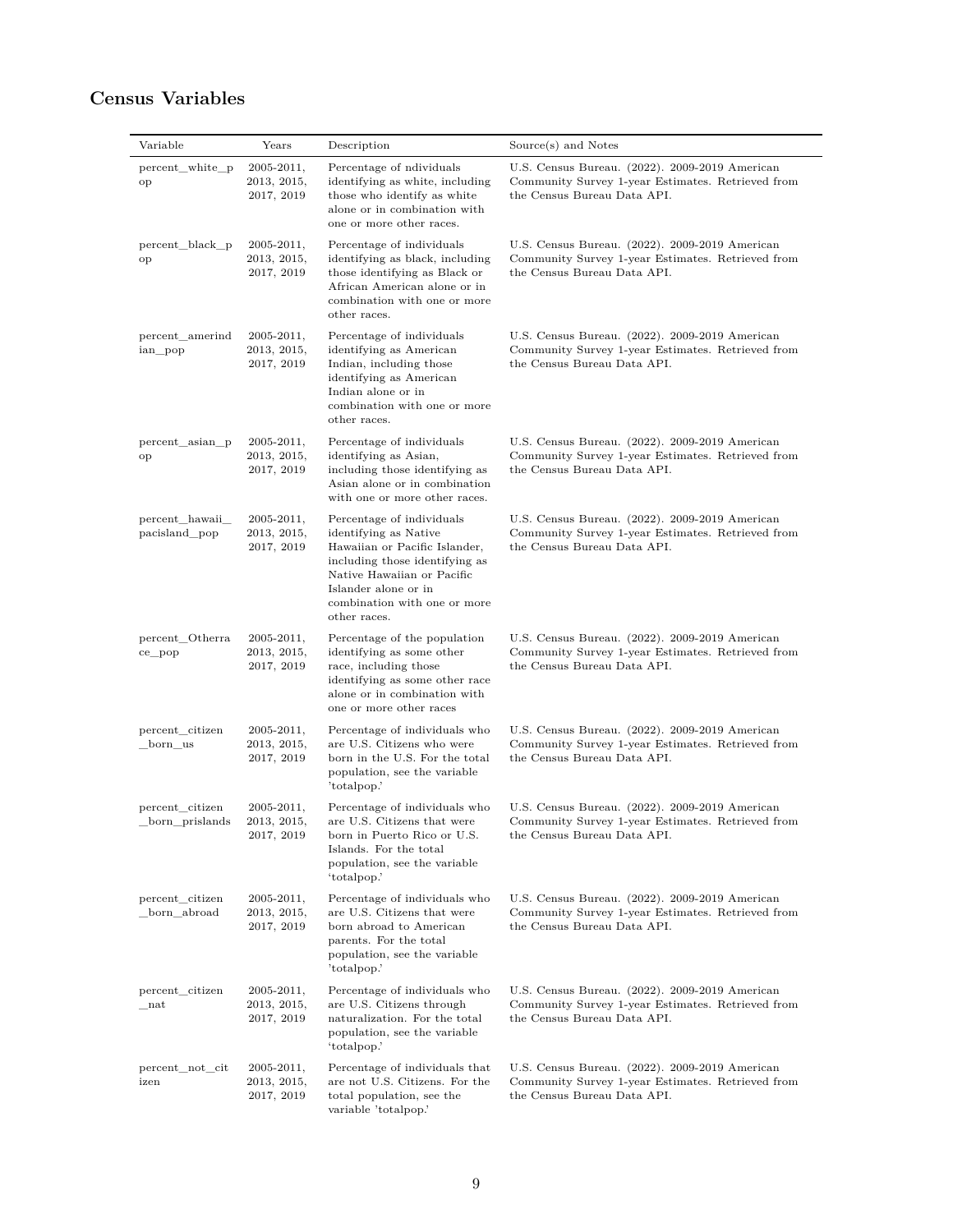| percent_native                   | $2005 - 2011,$<br>2013, 2015,<br>2017, 2019 | Percentage of individuals that<br>are native U.S. citizens. The<br>native population includes<br>anyone who was a U.S.<br>citizen at birth, including<br>those born in the United<br>States, Puerto Rico,<br>American Islands, as well as<br>those born abroad to at least<br>one U.S. citizen parent. | U.S. Census Bureau. (2022). 2009-2019 American<br>Community Survey 1-year Estimates. Retrieved from<br>the Census Bureau Data API. |
|----------------------------------|---------------------------------------------|--------------------------------------------------------------------------------------------------------------------------------------------------------------------------------------------------------------------------------------------------------------------------------------------------------|------------------------------------------------------------------------------------------------------------------------------------|
| percent born ho<br>mestate       | $2005 - 2011,$<br>2013, 2015,<br>2017, 2019 | Percentage of individuals who<br>were born in their current<br>state of residence. For the<br>total population, see the<br>variable 'totalpop.'                                                                                                                                                        | U.S. Census Bureau. (2022). 2009-2019 American<br>Community Survey 1-year Estimates. Retrieved from<br>the Census Bureau Data API. |
| percent_born_ot<br>herstate      | $2005 - 2011,$<br>2013, 2015,<br>2017, 2019 | Percentage of individuals who<br>were born in a state other<br>than their current state of<br>residence. For the total<br>population, see the variable<br>'totalpop.'                                                                                                                                  | U.S. Census Bureau. (2022). 2009-2019 American<br>Community Survey 1-year Estimates. Retrieved from<br>the Census Bureau Data API. |
| percent_born_ot<br>her ne        | $2005 - 2011,$<br>2013, 2015,<br>2017, 2019 | Percentage of individuals<br>born in a northeast state that<br>is not their current state of<br>residence. For the total<br>population, see the variable<br>'totalpop.'                                                                                                                                | U.S. Census Bureau. (2022). 2009-2019 American<br>Community Survey 1-year Estimates. Retrieved from<br>the Census Bureau Data API. |
| percent born ot<br>her mw        | $2005 - 2011,$<br>2013, 2015,<br>2017, 2019 | Percentage of individuals<br>born in a midwestern state<br>that is not their current state<br>of residence. For the total<br>population, see the variable<br>'totalpop.'                                                                                                                               | U.S. Census Bureau. (2022). 2009-2019 American<br>Community Survey 1-year Estimates. Retrieved from<br>the Census Bureau Data API. |
| percent_born_ot<br>her_south     | $2005 - 2011,$<br>2013, 2015,<br>2017, 2019 | Percentage of individuals<br>born in a southern state that<br>is not their current state of<br>residence. For the total<br>population, see the variable<br>'totalpop.'                                                                                                                                 | U.S. Census Bureau. (2022). 2009-2019 American<br>Community Survey 1-year Estimates. Retrieved from<br>the Census Bureau Data API. |
| percent_born_ot<br>her_west      | $2005 - 2011,$<br>2013, 2015,<br>2017, 2019 | Percentage of individuals<br>born in a western state that<br>is not their current state of<br>residence. For the total<br>population, see the variable<br>'totalpop.'                                                                                                                                  | U.S. Census Bureau. (2022). 2009-2019 American<br>Community Survey 1-year Estimates. Retrieved from<br>the Census Bureau Data API. |
| percent_born_no<br>$_{\rm t}$ us | 2005-2011,<br>2013, 2015,<br>2017, 2019     | Percentage of individuals that<br>are U.S. Citizens who were<br>born outside the U.S. For the<br>total population, see the<br>variable 'totalpop.'                                                                                                                                                     | U.S. Census Bureau. (2022). 2009-2019 American<br>Community Survey 1-year Estimates. Retrieved from<br>the Census Bureau Data API. |
| percent_born_pr                  | $2005 - 2011,$<br>2013, 2015,<br>2017, 2019 | Percentage of individuals that<br>are U.S. Citizens who were<br>born in Puerto Rico. For the<br>total population, see the<br>variable 'totalpop.'                                                                                                                                                      | U.S. Census Bureau. (2022). 2009-2019 American<br>Community Survey 1-year Estimates. Retrieved from<br>the Census Bureau Data API. |
| percent_foreign<br>born          | $2005 - 2011,$<br>2013, 2015,<br>2017, 2019 | Percentage of individuals<br>born outside the U.S. For the<br>total population, see the<br>variable 'totalpop.'                                                                                                                                                                                        | U.S. Census Bureau. (2022). 2009-2019 American<br>Community Survey 1-year Estimates. Retrieved from<br>the Census Bureau Data API. |
| percent_samehou<br>se            | $2005 - 2011,$<br>2013, 2015,<br>2017, 2019 | Percentage of individuals in<br>the district living in the same<br>house as they were one year<br>ago. For the total population,<br>see the variable<br>'totalpop_moved_vars.'                                                                                                                         | U.S. Census Bureau. (2022). 2009-2019 American<br>Community Survey 1-year Estimates. Retrieved from<br>the Census Bureau Data API. |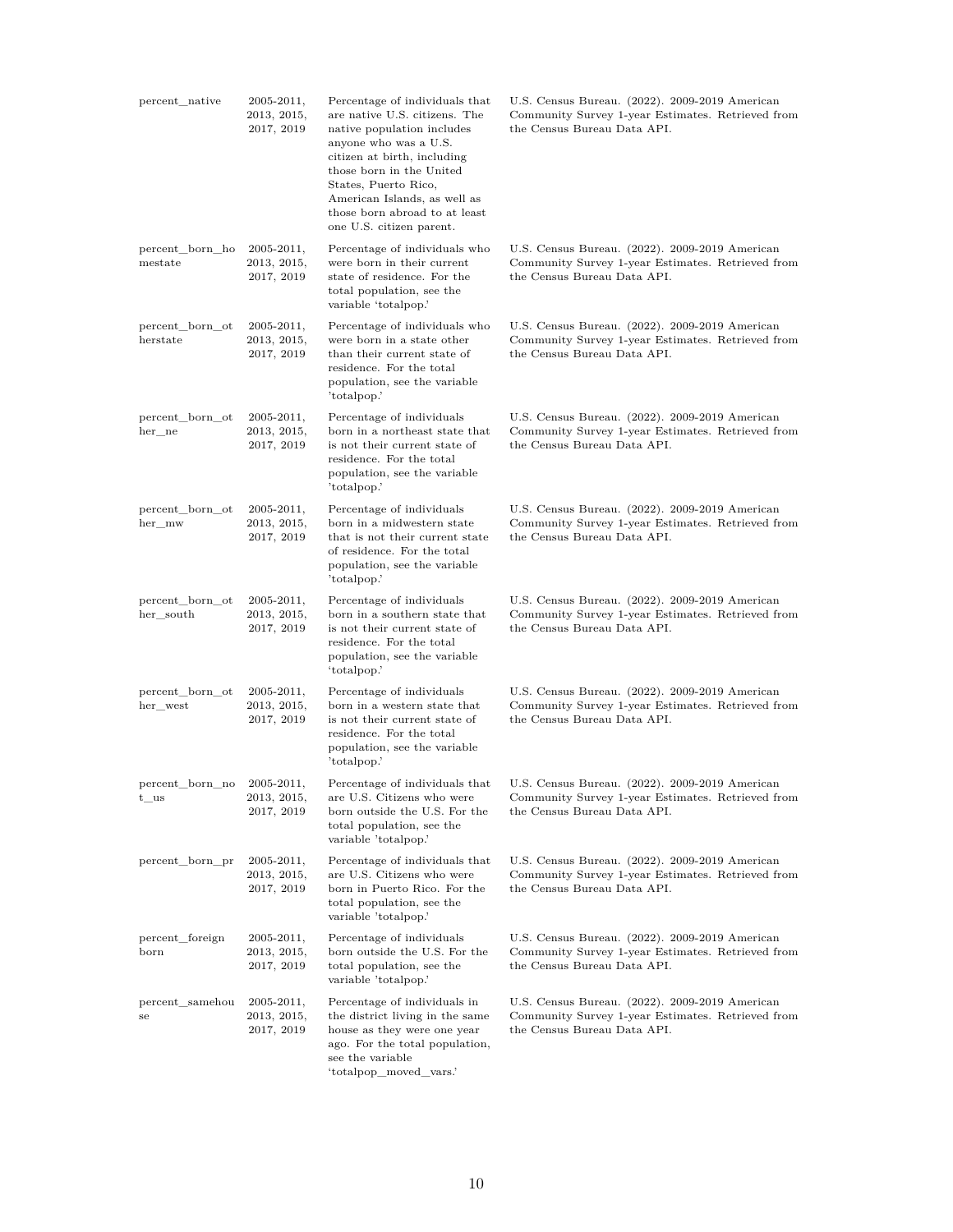| percent_movedho<br>use              | $2005 - 2011,$<br>2013, 2015,<br>2017, 2019 | Percentage of individuals in<br>the district who livd in a<br>different house one year prior.<br>For the total population, see<br>the variable<br>'totalpop_moved_vars.'                                                                                            | U.S. Census Bureau. (2022). 2009-2019 American<br>Community Survey 1-year Estimates. Retrieved from<br>the Census Bureau Data API. |
|-------------------------------------|---------------------------------------------|---------------------------------------------------------------------------------------------------------------------------------------------------------------------------------------------------------------------------------------------------------------------|------------------------------------------------------------------------------------------------------------------------------------|
| percent_moved_s<br>amecity          | $2005 - 2011,$<br>2013, 2015,<br>2017, 2019 | Percentage of individuals in<br>the district who lived in a<br>different house in the same<br>city or town as their current<br>residence one year prior. For<br>the total population, see the<br>variable<br>'totalpop_moved_vars.'                                 | U.S. Census Bureau. (2022). 2009-2019 American<br>Community Survey 1-year Estimates. Retrieved from<br>the Census Bureau Data API. |
| percent_movedci<br>ty               | $2005 - 2011,$<br>2013, 2015,<br>2017, 2019 | Percentage of individuals in<br>the district who lived in a<br>different house that was in a<br>different city or town one<br>year prior. For the total<br>population, see the variable<br>'totalpop_moved_vars.'                                                   | U.S. Census Bureau. (2022). 2009-2019 American<br>Community Survey 1-year Estimates. Retrieved from<br>the Census Bureau Data API. |
| percent movedci<br>ty_samecounty    | 2005-2011,<br>2013, 2015,<br>2017, 2019     | Percentage of individuals in<br>the district who lived in a<br>different house that was in a<br>different city but the same<br>county one year prior. For<br>the total population, see the<br>variable<br>'totalpop_moved_vars.'                                    | U.S. Census Bureau. (2022). 2009-2019 American<br>Community Survey 1-year Estimates. Retrieved from<br>the Census Bureau Data API. |
| percent_movedci<br>ty_diffcounty    | $2005 - 2011,$<br>2013, 2015,<br>2017, 2019 | Percentage of individuals in<br>the district who lived in a<br>different house that was in a<br>different city and a different<br>county than their current<br>residence one year prior. For<br>the total population, see the<br>variable<br>'totalpop_moved_vars.' | U.S. Census Bureau. (2022). 2009-2019 American<br>Community Survey 1-year Estimates. Retrieved from<br>the Census Bureau Data API. |
| percent_movedco<br>unty_samestate   | $2005 - 2011,$<br>2013, 2015,<br>2017, 2019 | Percentage of individuals in<br>the district that lived in a<br>different house one year prior<br>that was in a different county<br>but the same state as their<br>current residence. For the<br>total population, see the<br>variable<br>'totalpop_moved_vars.'    | U.S. Census Bureau. (2022). 2009-2019 American<br>Community Survey 1-year Estimates. Retrieved from<br>the Census Bureau Data API. |
| percent_movedst<br>$_{\rm ate}$     | 2005-2011,<br>2013, 2015,<br>2017, 2019     | Percentage of individuals in<br>the district who lived in a<br>different state one year prior.<br>For the total population, see<br>the variable<br>'totalpop_moved_vars.'                                                                                           | U.S. Census Bureau. (2022). 2009-2019 American<br>Community Survey 1-year Estimates. Retrieved from<br>the Census Bureau Data API. |
| percent_movedst<br>ate ne           | 2005-2011,<br>2013, 2015,<br>2017, 2019     | Percentage of individuals in<br>the district who lived in a<br>different state one year prior;<br>specifically a northeastern<br>state. For the total<br>population, see the variable<br>'totalpop_moved_vars.'                                                     | U.S. Census Bureau. (2022). 2009-2019 American<br>Community Survey 1-year Estimates. Retrieved from<br>the Census Bureau Data API. |
| percent_movedst<br>$\rm ^{ate\_mw}$ | $2005 - 2011,$<br>2013, 2015,<br>2017, 2019 | Percentage of individuals in<br>the district who lived in a<br>different state one year prior;<br>specifically a midwestern<br>state. For the total<br>population, see the variable<br>'totalpop_moved_vars.'                                                       | U.S. Census Bureau. (2022). 2009-2019 American<br>Community Survey 1-year Estimates. Retrieved from<br>the Census Bureau Data API. |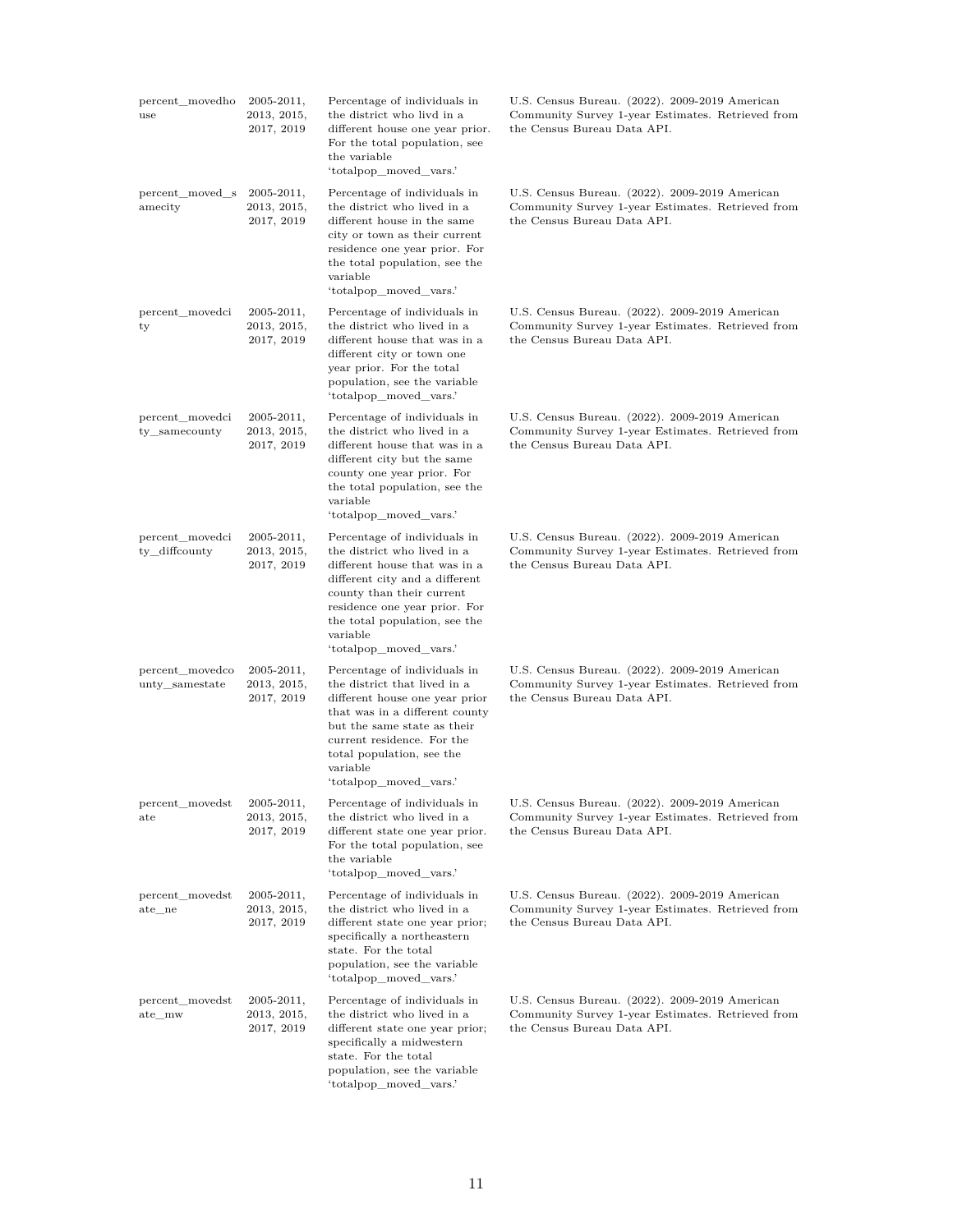| percent_movedst<br>ate_south      | $2005 - 2011,$<br>2013, 2015,<br>2017, 2019 | Percentage of individuals in<br>the district who lived in a<br>different state one year prior;<br>specifically a southern state.<br>For the total population, see<br>the variable<br>'totalpop_moved_vars.'                                            | U.S. Census Bureau. (2022). 2009-2019 American<br>Community Survey 1-year Estimates. Retrieved from<br>the Census Bureau Data API. |
|-----------------------------------|---------------------------------------------|--------------------------------------------------------------------------------------------------------------------------------------------------------------------------------------------------------------------------------------------------------|------------------------------------------------------------------------------------------------------------------------------------|
| percent_movedst<br>ate_west       | $2005 - 2011,$<br>2013, 2015,<br>2017, 2019 | Percentage of individuals in<br>the district who lived in a<br>different state one year prior;<br>specifically a western state.<br>For the total population, see<br>the variable<br>'totalpop_moved_vars.'                                             | U.S. Census Bureau. (2022). 2009-2019 American<br>Community Survey 1-year Estimates. Retrieved from<br>the Census Bureau Data API. |
| percent movedab<br>road           | $2005 - 2011,$<br>2013, 2015,<br>2017, 2019 | Percentage of individuals in<br>the district that lived abroad<br>one year prior. This includes<br>those who lived in Puerto<br>Rico. The US Islands, or a<br>foreign country. For the total<br>population, see the variable<br>'totalpop_moved_vars.' | U.S. Census Bureau. (2022). 2009-2019 American<br>Community Survey 1-year Estimates. Retrieved from<br>the Census Bureau Data API. |
| percent_movedab<br>road_pr        | $2005 - 2011,$<br>2013, 2015,<br>2017, 2019 | Percentage of individuals in<br>the district that lived in<br>Puerto Rico one year prior.<br>For the total population, see<br>the variable<br>'totalpop_moved_vars.'                                                                                   | U.S. Census Bureau. (2022). 2009-2019 American<br>Community Survey 1-year Estimates. Retrieved from<br>the Census Bureau Data API. |
| percent_movedab<br>road_usislands | $2005 - 2011,$<br>2013, 2015,<br>2017, 2019 | Percentage of individuals in<br>the district that lived in the<br>US Islands one year prior.<br>For the total population, see<br>the variable<br>'totalpop_moved_vars.'                                                                                | U.S. Census Bureau. (2022). 2009-2019 American<br>Community Survey 1-year Estimates. Retrieved from<br>the Census Bureau Data API. |
| percent_movedab<br>road_foreign   | $2005 - 2011,$<br>2013, 2015,<br>2017, 2019 | Percentage of individuals in<br>the district that lived in a<br>foreign country one year<br>prior. For the total<br>population, see the variable<br>'totalpop_moved_vars.'                                                                             | U.S. Census Bureau. (2022). 2009-2019 American<br>Community Survey 1-year Estimates. Retrieved from<br>the Census Bureau Data API. |
| percent_work_dr<br>ove            | $2006 - 2011,$<br>2013, 2015,<br>2017, 2019 | Percentage of people in the<br>district that say driving is<br>their primary way of getting<br>to work. Includes those that<br>drive alone and carpool. For<br>the total population, see the<br>variable 'to-<br>talpop_worktransport_vars.'           | U.S. Census Bureau. (2022). 2009-2019 American<br>Community Survey 1-year Estimates. Retrieved from<br>the Census Bureau Data API. |
| percent_droveal<br>one            | $2006 - 2011,$<br>2013, 2015,<br>2017, 2019 | Percentage of people in the<br>district that say driving alone<br>is their primary way of<br>getting to work. For the total<br>population, see the variable<br>$'to-$<br>talpop worktransport vars.'                                                   | U.S. Census Bureau. (2022). 2009-2019 American<br>Community Survey 1-year Estimates. Retrieved from<br>the Census Bureau Data API. |
| percent_carpool                   | 2006-2011,<br>2013, 2015,<br>2017, 2019     | Percentage of people in the<br>district that say carpooling is<br>their primary way of getting<br>to work. For the total<br>population, see the variable<br>$'to-$<br>talpop_worktransport_vars.'                                                      | U.S. Census Bureau. (2022). 2009-2019 American<br>Community Survey 1-year Estimates. Retrieved from<br>the Census Bureau Data API. |
| percent_bus                       | $2006 - 2011,$<br>2013, 2015,<br>2017, 2019 | Percentage of people in the<br>district that say the bus is<br>their primary way of getting<br>to work. For the total<br>population, see the variable<br>$'to-$<br>talpop_worktransport_vars.'                                                         | U.S. Census Bureau. (2022). 2009-2019 American<br>Community Survey 1-year Estimates. Retrieved from<br>the Census Bureau Data API. |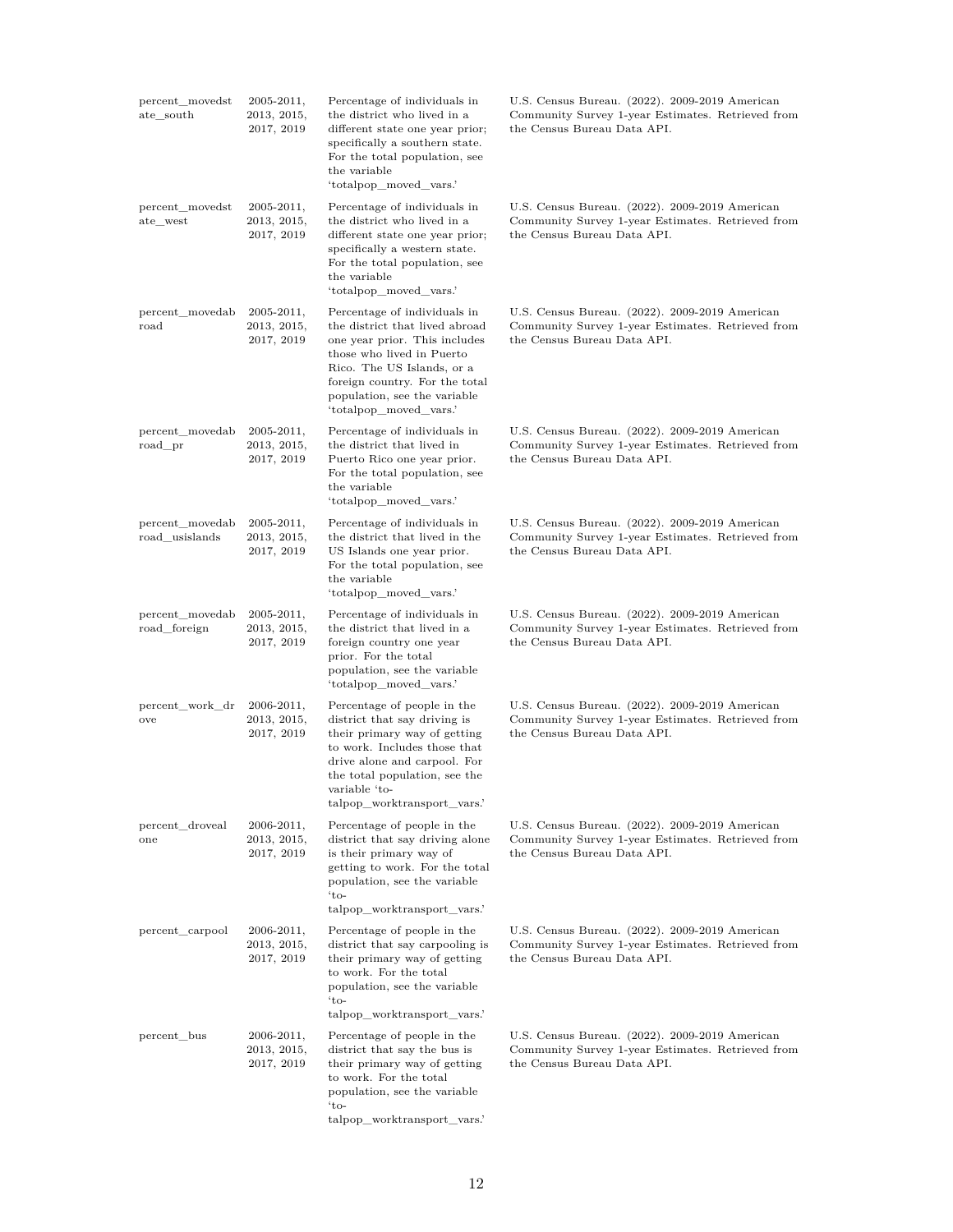| percent_streetc<br>ar           | 2006-2011,<br>2013, 2015,<br>2017, 2019     | Percentage of people in the<br>district that say public<br>transit is their primary way<br>of getting to work. For the<br>total population, see the<br>variable 'to-<br>talpop_worktransport_vars.'                        | U.S. Census Bureau. (2022). 2009-2019 American<br>Community Survey 1-year Estimates. Retrieved from<br>the Census Bureau Data API. |
|---------------------------------|---------------------------------------------|----------------------------------------------------------------------------------------------------------------------------------------------------------------------------------------------------------------------------|------------------------------------------------------------------------------------------------------------------------------------|
| percent_subway                  | $2006 - 2011,$<br>2013, 2015,<br>2017, 2019 | Percentage of people in the<br>district that say the subway<br>is their primary way of<br>getting to work. For the total<br>population, see the variable<br>'to-<br>talpop_worktransport_vars.'                            | U.S. Census Bureau. (2022). 2009-2019 American<br>Community Survey 1-year Estimates. Retrieved from<br>the Census Bureau Data API. |
| percent_rail                    | $2006 - 2011,$<br>2013, 2015,<br>2017, 2019 | Percentage of people in the<br>district that say railroad is<br>their primary way of getting<br>to work. For the total<br>population, see the variable<br>'to-<br>talpop_worktransport_vars.'                              | U.S. Census Bureau. (2022). 2009-2019 American<br>Community Survey 1-year Estimates. Retrieved from<br>the Census Bureau Data API. |
| percent_ferry                   | $2006 - 2011,$<br>2013, 2015,<br>2017, 2019 | Percentage of people in the<br>district that say a ferry is<br>their primary way of getting<br>to work. For the total<br>population, see the variable<br>$`to-$<br>talpop_worktransport_vars.'                             | U.S. Census Bureau. (2022). 2009-2019 American<br>Community Survey 1-year Estimates. Retrieved from<br>the Census Bureau Data API. |
| percent_taxi                    | $2006 - 2011,$<br>2013, 2015,<br>2017, 2019 | Percentage of people in the<br>district that say taxi is their<br>primary way of getting to<br>work. For the total<br>population, see the variable<br>'to-<br>talpop_worktransport_vars.'                                  | U.S. Census Bureau. (2022). 2009-2019 American<br>Community Survey 1-year Estimates. Retrieved from<br>the Census Bureau Data API. |
| percent_bike                    | $2006 - 2011,$<br>2013, 2015,<br>2017, 2019 | Percentage of people in the<br>district that say biking is<br>their primary way of getting<br>to work. For the total<br>population, see the variable<br>'to-<br>talpop_worktransport_vars.'                                | U.S. Census Bureau. (2022). 2009-2019 American<br>Community Survey 1-year Estimates. Retrieved from<br>the Census Bureau Data API. |
| percent_walk                    | $2006 - 2011,$<br>2013, 2015,<br>2017, 2019 | Percentage of people in the<br>district that say walking is<br>their primary way of getting<br>to work. For the total<br>population, see the variable<br>'to-<br>talpop_worktransport_vars.'                               | U.S. Census Bureau. (2022). 2009-2019 American<br>Community Survey 1-year Estimates. Retrieved from<br>the Census Bureau Data API. |
| percent_other_w<br>orktranspo   | $2006 - 2011,$<br>2013, 2015,<br>2017, 2019 | Percentage of people in the<br>district that say some other<br>means of transportation is<br>their primary way of getting<br>to work. For the total<br>population, see the variable<br>'to-<br>talpop_worktransport_vars.' | U.S. Census Bureau. (2022). 2009-2019 American<br>Community Survey 1-year Estimates. Retrieved from<br>the Census Bureau Data API. |
| percent_workhom 2006-2011,<br>e | 2013, 2015,<br>2017, 2019                   | Percentage of people in the<br>district that work from home.<br>For the total population, see<br>the variable 'to-<br>talpop_worktransport_vars.'                                                                          | U.S. Census Bureau. (2022). 2009-2019 American<br>Community Survey 1-year Estimates. Retrieved from<br>the Census Bureau Data API. |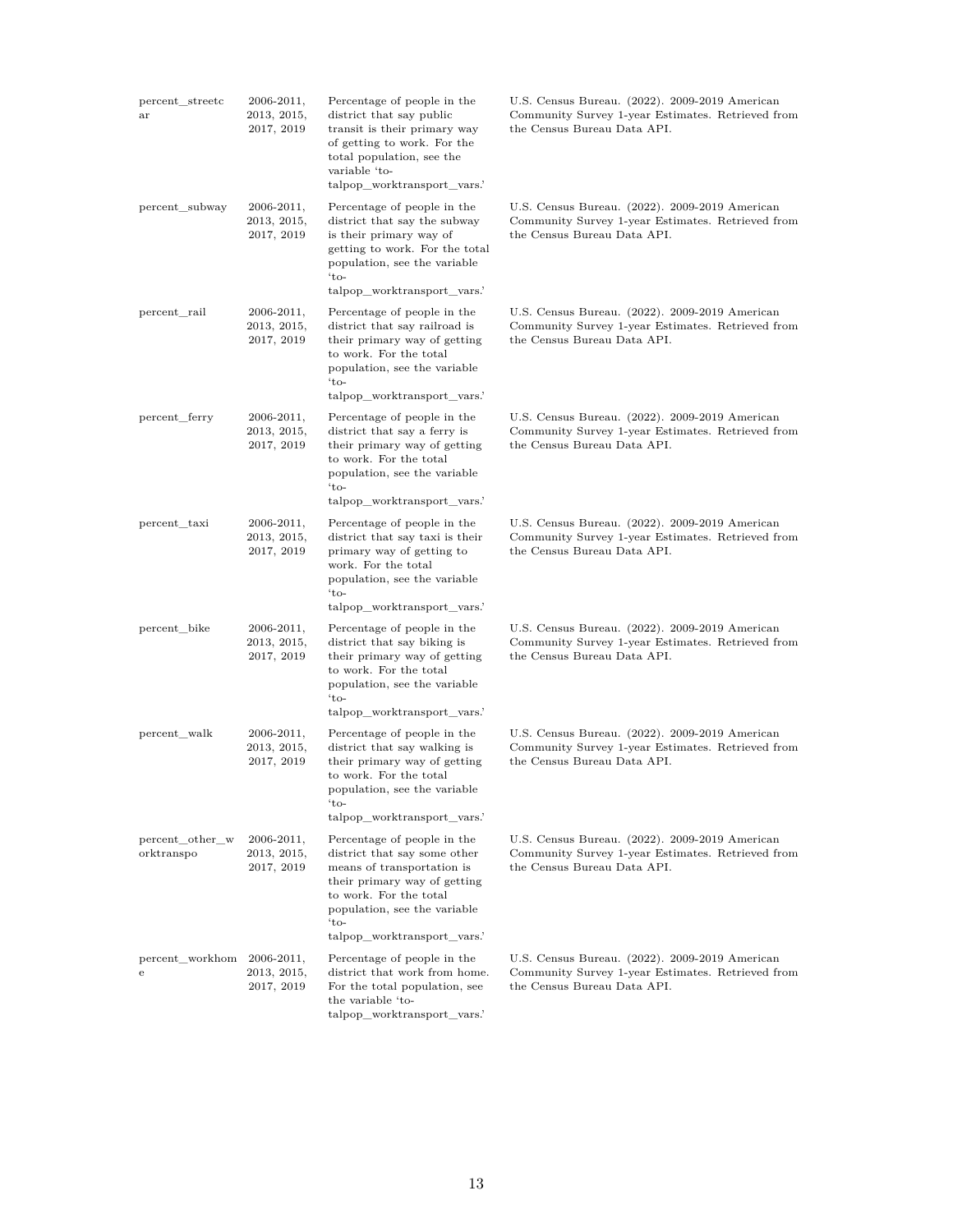| percent_travel_<br>under <sup>5</sup> | 2006-2011,<br>2013, 2015,<br>2017, 2019     | Percentage of people in the<br>district whose average travel<br>time to work is less than 5<br>minutes. The elapsed time<br>includes time spent waiting<br>for public transportation,<br>picking up passengers in<br>carpools, and time spent in<br>other activities related to<br>getting to work. For the total<br>population, see the variable<br>$'to-$<br>talpop_worktraveltime_vars' | U.S. Census Bureau. (2022). 2009-2019 American<br>Community Survey 1-year Estimates. Retrieved from<br>the Census Bureau Data API. |
|---------------------------------------|---------------------------------------------|--------------------------------------------------------------------------------------------------------------------------------------------------------------------------------------------------------------------------------------------------------------------------------------------------------------------------------------------------------------------------------------------|------------------------------------------------------------------------------------------------------------------------------------|
| percent_travel5<br>- 9                | $2006 - 2011,$<br>2013, 2015,<br>2017, 2019 | Percentage of people in the<br>district whose average travel<br>time to work is 5 to 9<br>minutes. The elapsed time<br>includes time spent waiting<br>for public transportation,<br>picking up passengers in<br>carpools, and time spent in<br>other activities related to<br>getting to work. For the total<br>population, see the variable<br>$\cdot$ to-<br>talpop worktraveltime vars' | U.S. Census Bureau. (2022). 2009-2019 American<br>Community Survey 1-year Estimates. Retrieved from<br>the Census Bureau Data API. |
| percent travel1<br>0 14               | $2006 - 2011,$<br>2013, 2015,<br>2017, 2019 | Percentage of people in the<br>district whose average travel<br>time to work is 10 to 14<br>minutes. The elapsed time<br>includes time spent waiting<br>for public transportation,<br>picking up passengers in<br>carpools, and time spent in<br>other activities related to<br>getting to work. For the<br>total population, see the<br>variable 'to-<br>talpop_worktraveltime_vars'      | U.S. Census Bureau. (2022). 2009-2019 American<br>Community Survey 1-year Estimates. Retrieved from<br>the Census Bureau Data API. |
| percent_travel1<br>$5\_19$            | $2006 - 2011,$<br>2013, 2015,<br>2017, 2019 | Percentage of people in the<br>district whose average travel<br>time to work is 15 to 19<br>minutes. The elapsed time<br>includes time spent waiting<br>for public transportation,<br>picking up passengers in<br>carpools, and time spent in<br>other activities related to<br>getting to work. For the total<br>population, see the variable<br>$'to-$<br>talpop_worktraveltime_vars'    | U.S. Census Bureau. (2022). 2009-2019 American<br>Community Survey 1-year Estimates. Retrieved from<br>the Census Bureau Data API. |
| percent_travel2<br>0 24               | $2006 - 2011,$<br>2013, 2015,<br>2017, 2019 | Percentage of people in the<br>district whose average travel<br>time to work is 20 to 24<br>minutes. The elapsed time<br>includes time spent waiting<br>for public transportation,<br>picking up passengers in<br>carpools, and time spent in<br>other activities related to<br>getting to work. For the total<br>population, see the variable<br>$'to-$<br>talpop_worktraveltime_vars'    | U.S. Census Bureau. (2022). 2009-2019 American<br>Community Survey 1-year Estimates. Retrieved from<br>the Census Bureau Data API. |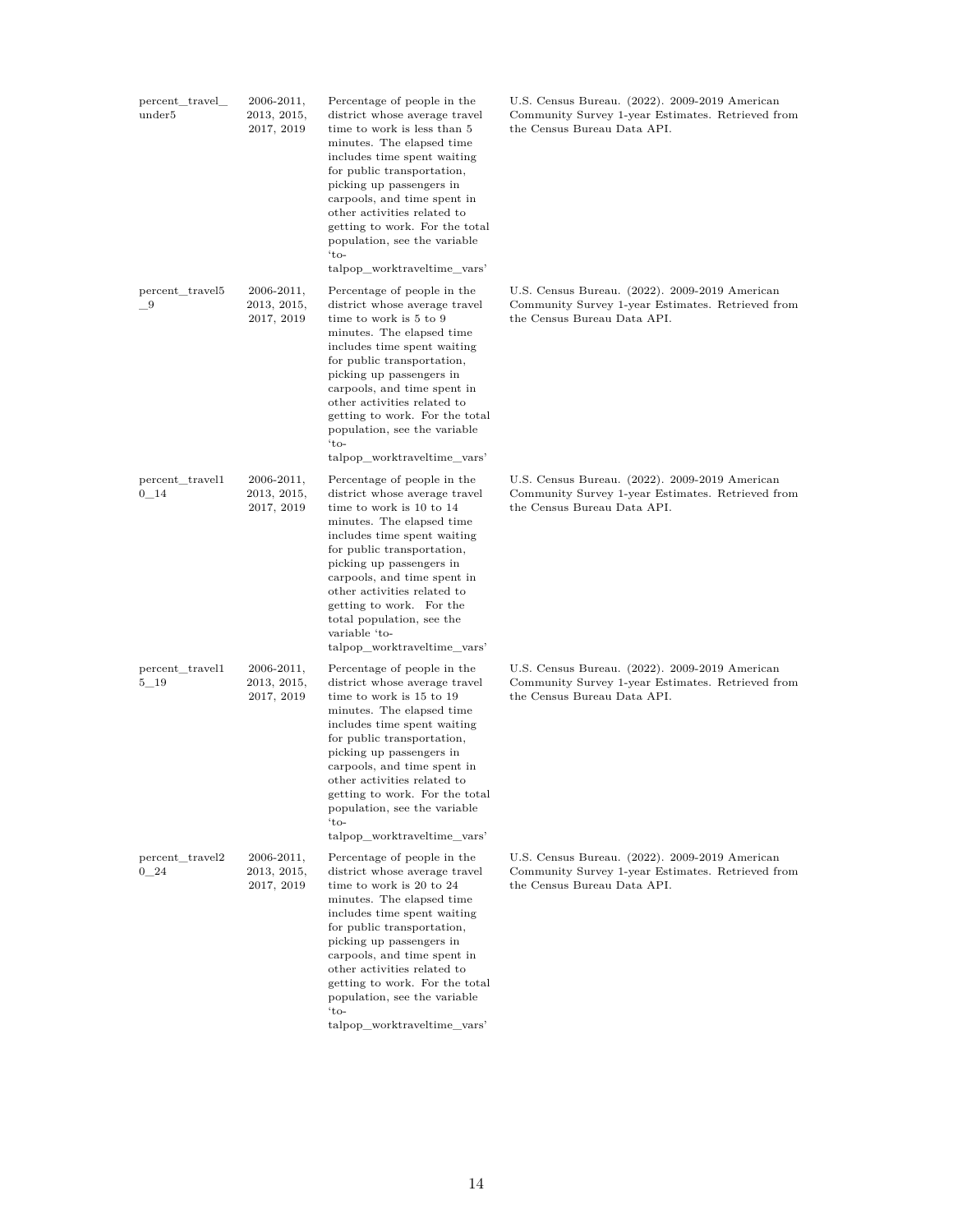| percent_travel2<br>$5 - 29$ | 2006-2011,<br>2013, 2015,<br>2017, 2019     | Percentage of people in the<br>district whose average travel<br>time to work is 25 to 29<br>minutes. The elapsed time<br>includes time spent waiting<br>for public transportation,<br>picking up passengers in<br>carpools, and time spent in<br>other activities related to<br>getting to work. For the total<br>population, see the variable<br>$'to-$<br>talpop_worktraveltime_vars' | U.S. Census Bureau. (2022). 2009-2019 American<br>Community Survey 1-year Estimates. Retrieved from<br>the Census Bureau Data API. |
|-----------------------------|---------------------------------------------|-----------------------------------------------------------------------------------------------------------------------------------------------------------------------------------------------------------------------------------------------------------------------------------------------------------------------------------------------------------------------------------------|------------------------------------------------------------------------------------------------------------------------------------|
| percent_travel3<br>$0 - 34$ | 2006-2011,<br>2013, 2015,<br>2017, 2019     | Percentage of people in the<br>district whose average travel<br>time to work is 30 to 34<br>minutes. The elapsed time<br>includes time spent waiting<br>for public transportation,<br>picking up passengers in<br>carpools, and time spent in<br>other activities related to<br>getting to work. For the total<br>population, see the variable<br>$'to-$<br>talpop_worktraveltime_vars' | U.S. Census Bureau. (2022). 2009-2019 American<br>Community Survey 1-year Estimates. Retrieved from<br>the Census Bureau Data API. |
| percent_travel3<br>5 39     | 2006-2011,<br>2013, 2015,<br>2017, 2019     | Percentage of people in the<br>district whose average travel<br>time to work is 35 to 39<br>minutes. The elapsed time<br>includes time spent waiting<br>for public transportation,<br>picking up passengers in<br>carpools, and time spent in<br>other activities related to<br>getting to work. For the<br>total population, see the<br>variable 'to-<br>talpop_worktraveltime_vars'   | U.S. Census Bureau. (2022). 2009-2019 American<br>Community Survey 1-year Estimates. Retrieved from<br>the Census Bureau Data API. |
| percent_travel4<br>$0 - 44$ | 2006-2011,<br>2013, 2015,<br>2017, 2019     | Percentage of people in the<br>district whose average travel<br>time to work is 40 to 44<br>minutes. The elapsed time<br>includes time spent waiting<br>for public transportation,<br>picking up passengers in<br>carpools, and time spent in<br>other activities related to<br>getting to work. For the<br>total population, see the<br>variable 'to-<br>talpop_worktraveltime_vars'   | U.S. Census Bureau. (2022). 2009-2019 American<br>Community Survey 1-year Estimates. Retrieved from<br>the Census Bureau Data API. |
| percent_travel4<br>$5\_59$  | $2006 - 2011,$<br>2013, 2015,<br>2017, 2019 | Percentage of people in the<br>district whose average travel<br>time to work is 45 to 59<br>minutes. The elapsed time<br>includes time spent waiting<br>for public transportation,<br>picking up passengers in<br>carpools, and time spent in<br>other activities related to<br>getting to work. For the total<br>population, see the variable<br>$'to-$<br>talpop_worktraveltime_vars' | U.S. Census Bureau. (2022). 2009-2019 American<br>Community Survey 1-year Estimates. Retrieved from<br>the Census Bureau Data API. |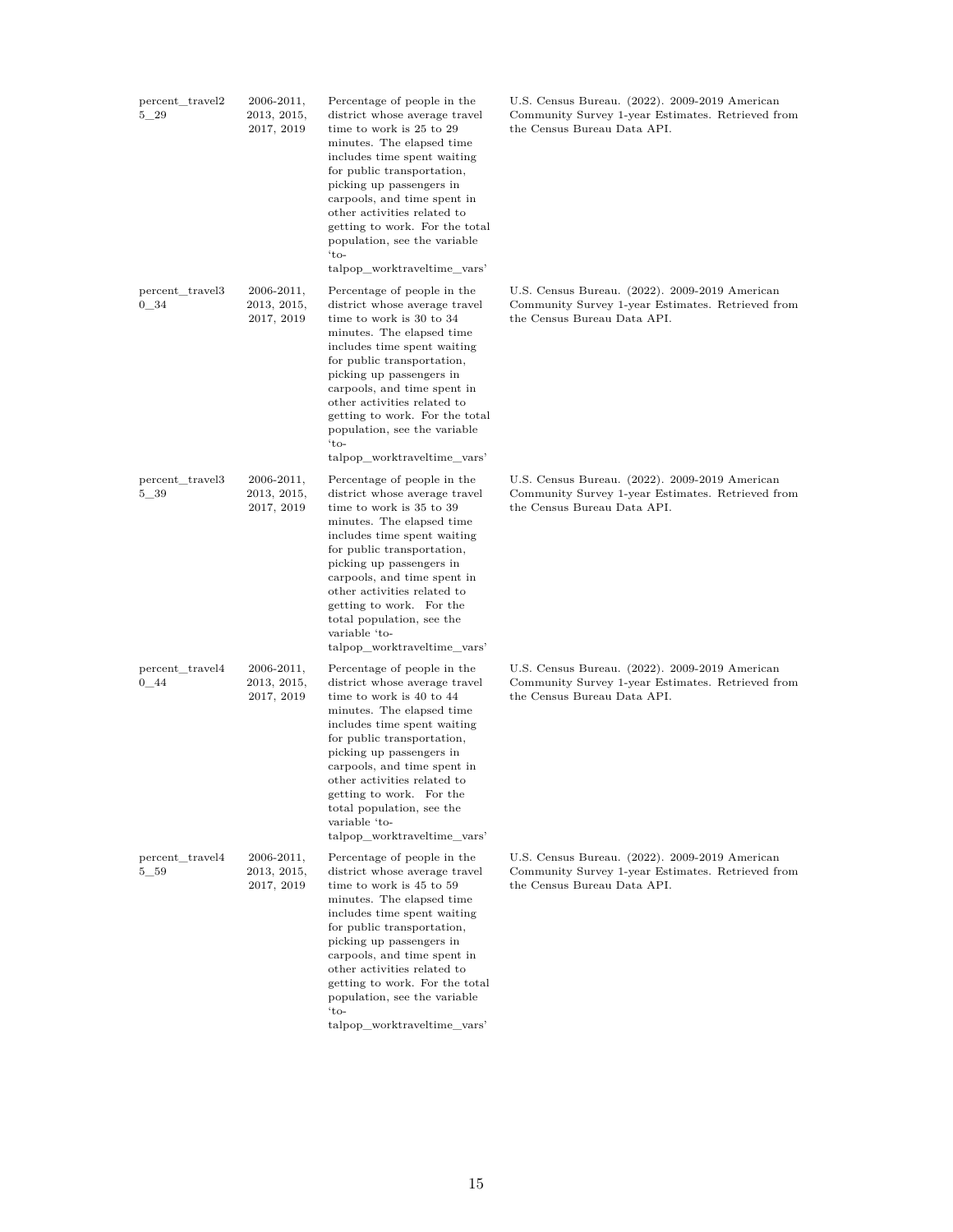| percent_travel6<br>0 89    | $2006 - 2011,$<br>2013, 2015,<br>2017, 2019 | Percentage of people in the<br>district whose average travel<br>time to work is 60 to 89<br>minutes. The elapsed time<br>includes time spent waiting<br>for public transportation,<br>picking up passengers in<br>carpools, and time spent in<br>other activities related to<br>getting to work. For the<br>total population, see the<br>variable 'to-<br>talpop worktraveltime vars'                                                                                                                                                                                                                                                                                                                                                                                | U.S. Census Bureau. (2022). 2009-2019 American<br>Community Survey 1-year Estimates. Retrieved from<br>the Census Bureau Data API. |
|----------------------------|---------------------------------------------|----------------------------------------------------------------------------------------------------------------------------------------------------------------------------------------------------------------------------------------------------------------------------------------------------------------------------------------------------------------------------------------------------------------------------------------------------------------------------------------------------------------------------------------------------------------------------------------------------------------------------------------------------------------------------------------------------------------------------------------------------------------------|------------------------------------------------------------------------------------------------------------------------------------|
| percent travel<br>over90   | $2006 - 2011,$<br>2013, 2015,<br>2017, 2019 | Percentage of people in the<br>district whose average travel<br>time to work is greater than<br>90 minutes. The elapsed time<br>includes time spent waiting<br>for public transportation,<br>picking up passengers in<br>carpools, and time spent in<br>other activities related to<br>getting to work. For the<br>total population, see the<br>variable 'to-<br>talpop_worktraveltime_vars'                                                                                                                                                                                                                                                                                                                                                                         | U.S. Census Bureau. (2022). 2009-2019 American<br>Community Survey 1-year Estimates. Retrieved from<br>the Census Bureau Data API. |
| percent_under18            | $2006 - 2011,$<br>2013, 2015,<br>2017, 2019 | Percentage of individuals<br>under the age of 18.                                                                                                                                                                                                                                                                                                                                                                                                                                                                                                                                                                                                                                                                                                                    | U.S. Census Bureau. (2022). 2009-2019 American<br>Community Survey 1-year Estimates. Retrieved from<br>the Census Bureau Data API. |
| percent familyh<br>ouse    | $2005 - 2011,$<br>2013, 2015,<br>2017, 2019 | Percentage of family<br>households in the district.<br>For the total population, see<br>the variable 'households.' A<br>family consists of a<br>householder and one or more<br>other people living in the<br>same household who are<br>related to the householder by<br>birth, marriage, or adoption.<br>All people in a household who<br>are related to the householder<br>are regarded as members of<br>his or her family. A family<br>household may contain people<br>not related to the<br>householder, but those people<br>are not included as part of<br>the householder's family in<br>tabulations. Thus, the<br>number of family households<br>is equal to the number of<br>families, but family<br>households may include more<br>members than do families. | U.S. Census Bureau. (2022). 2009-2019 American<br>Community Survey 1-year Estimates. Retrieved from<br>the Census Bureau Data API. |
| percent_nonfami<br>lyhouse | $2005 - 2011,$<br>2013, 2015,<br>2017, 2019 | Percentage of nonfamily<br>households in the district.<br>For the total population, see<br>the variable 'households.' A<br>non-family household is<br>composed of a householder<br>living alone or with<br>nonrelatives only. Same-sex<br>couple households with no<br>relatives of the householder<br>present are tabulated in<br>nonfamily households.                                                                                                                                                                                                                                                                                                                                                                                                             | U.S. Census Bureau. (2022). 2009-2019 American<br>Community Survey 1-year Estimates. Retrieved from<br>the Census Bureau Data API. |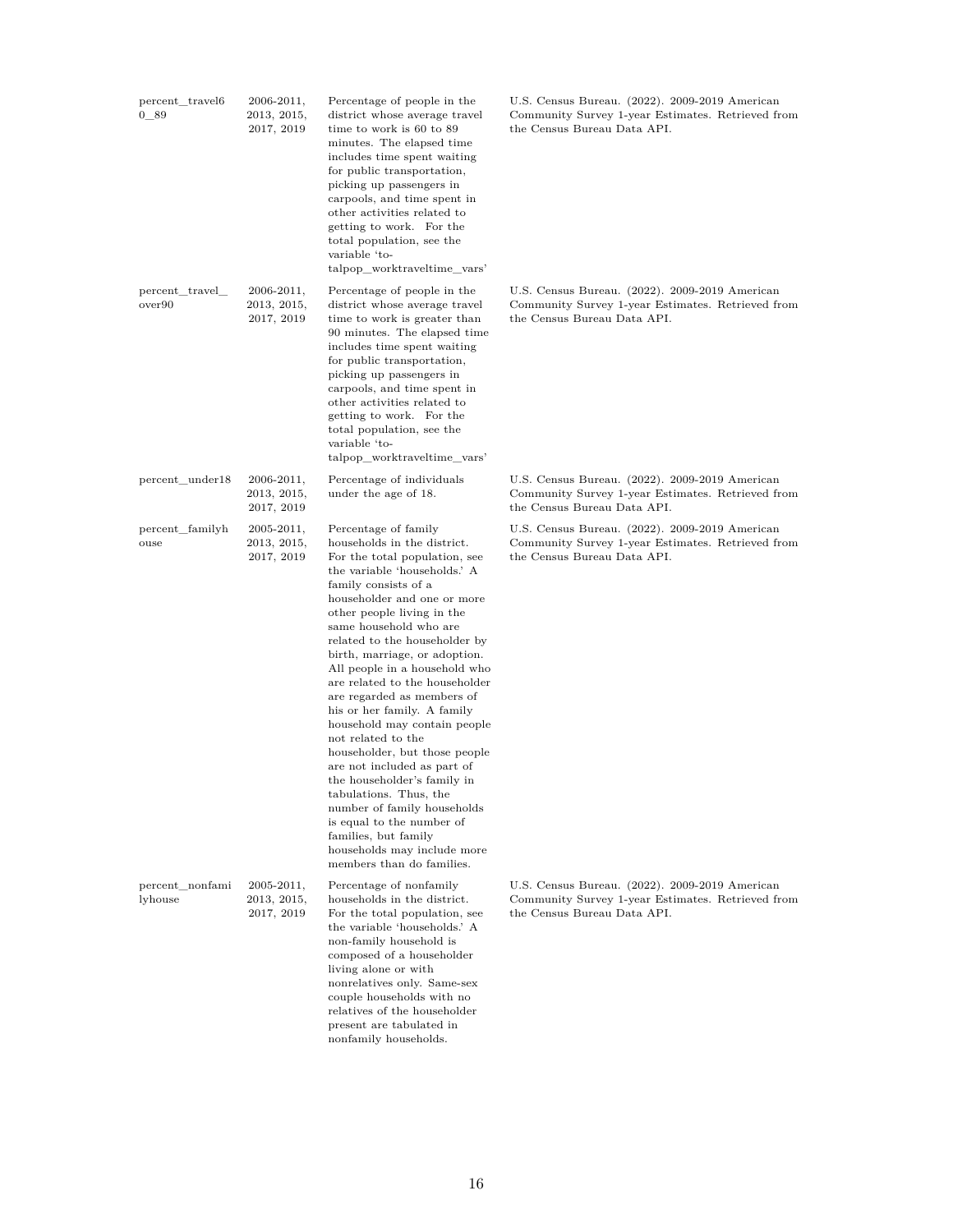| percent_enrolle<br>$\mathbf d$  | $2005 - 2011,$<br>2013, 2015,<br>2017, 2019 | Percentage of individuals<br>enrolled in school in the<br>district. For the total<br>population, see the variable<br>'totalpop_enrollmentvars.'<br>School enrollment is only<br>recorded if the schooling<br>advances a person toward an<br>elementary school certificate,<br>a high school diploma, or a<br>college, university, or<br>professional school (such as<br>law or medicine) degree.<br>Tutoring or correspondence<br>schools are included if credit<br>can be obtained from a public<br>or private school or college.<br>People enrolled in<br>"vocational, technical, or<br>business school" such as post<br>secondary vocational, trade,<br>hospital school, and on job<br>training were not reported as<br>enrolled in school. | U.S. Census Bureau. (2022). 2009-2019 American<br>Community Survey 1-year Estimates. Retrieved from<br>the Census Bureau Data API. |
|---------------------------------|---------------------------------------------|------------------------------------------------------------------------------------------------------------------------------------------------------------------------------------------------------------------------------------------------------------------------------------------------------------------------------------------------------------------------------------------------------------------------------------------------------------------------------------------------------------------------------------------------------------------------------------------------------------------------------------------------------------------------------------------------------------------------------------------------|------------------------------------------------------------------------------------------------------------------------------------|
| percent_enroll_<br>nursury      | $2005 - 2011,$<br>2013, 2015,<br>2017, 2019 | Percentage of individuals<br>enrolled in nursery school.<br>For the total population, see<br>the variable<br>'totalpop_enrollmentvars.'                                                                                                                                                                                                                                                                                                                                                                                                                                                                                                                                                                                                        | U.S. Census Bureau. (2022). 2009-2019 American<br>Community Survey 1-year Estimates. Retrieved from<br>the Census Bureau Data API. |
| percent_enroll_<br>kindergarten | $2005 - 2011,$<br>2013, 2015,<br>2017, 2019 | Percentage of individuals<br>enrolled in kindergarten. For<br>the total population, see the<br>variable<br>'totalpop_enrollmentvars.'                                                                                                                                                                                                                                                                                                                                                                                                                                                                                                                                                                                                          | U.S. Census Bureau. (2022). 2009-2019 American<br>Community Survey 1-year Estimates. Retrieved from<br>the Census Bureau Data API. |
| percent_enroll1<br>$_{-4}$      | $2005 - 2011,$<br>2013, 2015,<br>2017, 2019 | Percentage of individuals<br>enrolled in grades 1 through<br>4. For the total population,<br>see the variable<br>'totalpop_enrollmentvars.'                                                                                                                                                                                                                                                                                                                                                                                                                                                                                                                                                                                                    | U.S. Census Bureau. (2022). 2009-2019 American<br>Community Survey 1-year Estimates. Retrieved from<br>the Census Bureau Data API. |
| percent_enroll5<br>$-8$         | $2005 - 2011,$<br>2013, 2015,<br>2017, 2019 | Percentage of individuals<br>enrolled in grades 5 through<br>8. For the total population,<br>see the variable<br>'totalpop_enrollmentvars.'                                                                                                                                                                                                                                                                                                                                                                                                                                                                                                                                                                                                    | U.S. Census Bureau. (2022). 2009-2019 American<br>Community Survey 1-year Estimates. Retrieved from<br>the Census Bureau Data API. |
| percent_enroll9<br>- 12         | $2005 - 2011,$<br>2013, 2015,<br>2017, 2019 | Percentage of individuals<br>enrolled in grades 9 through<br>12. For the total population,<br>see the variable<br>'totalpop_enrollmentvars.'                                                                                                                                                                                                                                                                                                                                                                                                                                                                                                                                                                                                   | U.S. Census Bureau. (2022). 2009-2019 American<br>Community Survey 1-year Estimates. Retrieved from<br>the Census Bureau Data API. |
| percent enroll<br>college       | $2005 - 2011,$<br>2013, 2015,<br>2017, 2019 | Percentage of individuals<br>enrolled in undergraduate<br>college. For the total<br>population, see the variable<br>'totalpop enrollment vars.'                                                                                                                                                                                                                                                                                                                                                                                                                                                                                                                                                                                                | U.S. Census Bureau. (2022). 2009-2019 American<br>Community Survey 1-year Estimates. Retrieved from<br>the Census Bureau Data API. |
| percent enroll<br>gradschool    | $2005 - 2011,$<br>2013, 2015,<br>2017, 2019 | Percentage of individuals<br>enrolled in graduate school<br>For the total population, see<br>the variable<br>'totalpop_enrollmentvars.'                                                                                                                                                                                                                                                                                                                                                                                                                                                                                                                                                                                                        | U.S. Census Bureau. (2022). 2009-2019 American<br>Community Survey 1-year Estimates. Retrieved from<br>the Census Bureau Data API. |
| percent_enroll_<br>not          | $2005 - 2011,$<br>2013, 2015,<br>2017, 2019 | Percentage of individuals not<br>enrolled in school. For the<br>total population, see the<br>variable<br>'totalpop_enrollmentvars.'                                                                                                                                                                                                                                                                                                                                                                                                                                                                                                                                                                                                            | U.S. Census Bureau. (2022). 2009-2019 American<br>Community Survey 1-year Estimates. Retrieved from<br>the Census Bureau Data API. |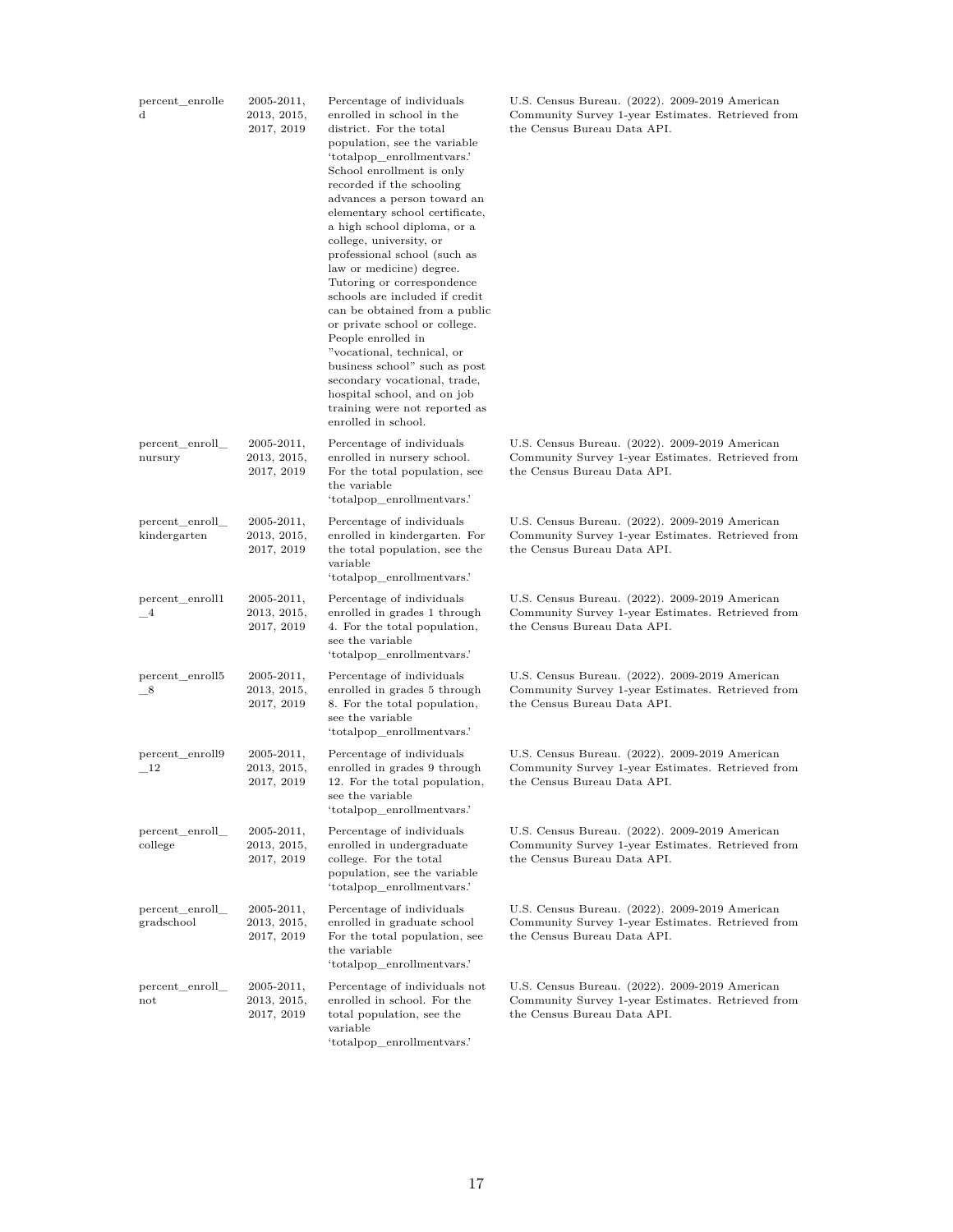| percent belowpo | $2005 - 2011,$ |
|-----------------|----------------|
| verty           | 2013, 2015,    |
|                 | 2017, 2019     |

Percentage of people with income below the poverty line. For the total population, see the variable 'totalpop\_povertyvars.' Poverty statistics in ACS products adhere to the standards specified by the Office of Management and Budget in Statistical Policy Directive 14. The Census Bureau uses a set of dollar value thresholds that vary by family size and composition to determine who is in poverty. Further, poverty thresholds for people living alone or with nonrelatives (unrelated individuals) vary by age (under 65 years or 65 years and older). The poverty thresholds for two-person families also vary by the age of the householder. If a family's total income is less than the dollar value of the appropriate threshold, then that family and every individual in it are considered to be in poverty. Similarly, if an unrelated individual's total income is less than the appropriate threshold, then that individual is considered to be in poverty.

percent\_abovepo verty 2005-2011, 2013, 2015, 2017, 2019

Percentage of people with income above the poverty line. For the total population, see the variable 'totalpop\_povertyvars.' Poverty statistics in ACS products adhere to the standards specified by the Office of Management and Budget in Statistical Policy Directive 14. The Census Bureau uses a set of dollar value thresholds that vary by family size and composition to determine who is in poverty. Further, poverty thresholds for people living alone or with nonrelatives (unrelated individuals) vary by age (under 65 years or 65 years and older). The poverty thresholds for two-person families also vary by the age of the householder. If a family's total income is less than the dollar value of the appropriate threshold, then that family and every individual in it are considered to be in poverty. Similarly, if an unrelated individual's total income is less than the appropriate threshold, then that individual is considered to be in poverty.

U.S. Census Bureau. (2022). 2009-2019 American Community Survey 1-year Estimates. Retrieved from the Census Bureau Data API.

U.S. Census Bureau. (2022). 2009-2019 American Community Survey 1-year Estimates. Retrieved from the Census Bureau Data API.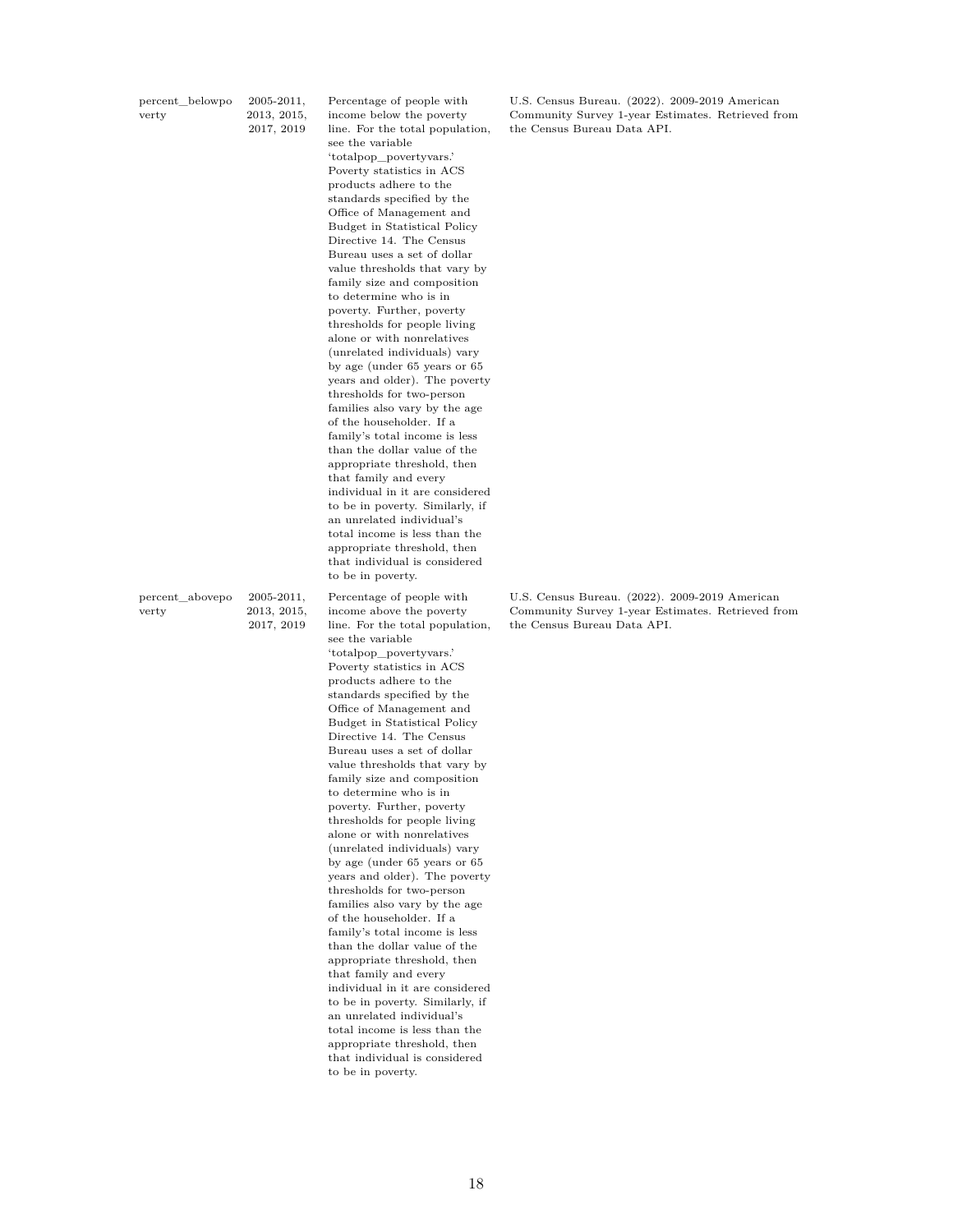| percent_under10<br>k | $2005 - 2011,$<br>2013, 2015,<br>2017, 2019 | Percentage of households<br>with an income under 10k in<br>the last 12 months. For the<br>total population, see the<br>variable 'households.' This<br>includes the income of the<br>householder and all other<br>individuals 15 years old and<br>over in the household,<br>whether they are related to<br>the householder or not.                  | U.S. Census Bureau. (2022). 2009-2019 American<br>Community Survey 1-year Estimates. Retrieved from<br>the Census Bureau Data API. |
|----------------------|---------------------------------------------|----------------------------------------------------------------------------------------------------------------------------------------------------------------------------------------------------------------------------------------------------------------------------------------------------------------------------------------------------|------------------------------------------------------------------------------------------------------------------------------------|
| $percent_10k_15k$    | $2005 - 2011,$<br>2013, 2015,<br>2017, 2019 | Percentage of households<br>with an income between 10k<br>and $14,999$ in the last $12$<br>months. This includes the<br>income of the householder<br>and all other individuals 15<br>years old and over in the<br>household, whether they are<br>related to the householder or<br>not. For the total population,<br>see the variable 'households.' | U.S. Census Bureau. (2022). 2009-2019 American<br>Community Survey 1-year Estimates. Retrieved from<br>the Census Bureau Data API. |
| percent 15k 20K      | $2005 - 2011,$<br>2013, 2015,<br>2017, 2019 | Percentage of households<br>with an income between 15k<br>and $19,999$ in the last $12$<br>months. This includes the<br>income of the householder<br>and all other individuals 15<br>years old and over in the<br>household, whether they are<br>related to the householder or<br>not. For the total population,<br>see the variable 'households.' | U.S. Census Bureau. (2022). 2009-2019 American<br>Community Survey 1-year Estimates. Retrieved from<br>the Census Bureau Data API. |
| $percent_20k_25k$    | $2005 - 2011,$<br>2013, 2015,<br>2017, 2019 | Percentage of households<br>with an income between 25k<br>and $29,999$ in the last $12$<br>months. This includes the<br>income of the householder<br>and all other individuals 15<br>years old and over in the<br>household, whether they are<br>related to the householder or<br>not. For the total population,<br>see the variable 'households.' | U.S. Census Bureau. (2022). 2009-2019 American<br>Community Survey 1-year Estimates. Retrieved from<br>the Census Bureau Data API. |
| $percent_25k_30k$    | $2005 - 2011,$<br>2013, 2015,<br>2017, 2019 | Percentage of households<br>with an income between 25k<br>and $29,999$ in the last 12<br>months. This includes the<br>income of the householder<br>and all other individuals 15<br>years old and over in the<br>household, whether they are<br>related to the householder or<br>not. For the total population,<br>see the variable 'households.'   | U.S. Census Bureau. (2022). 2009-2019 American<br>Community Survey 1-year Estimates. Retrieved from<br>the Census Bureau Data API. |
| percent_30k_35k      | $2005 - 2011,$<br>2013, 2015,<br>2017, 2019 | Percentage of households<br>with an income between 30k<br>and $34,999$ in the last 12<br>months. This includes the<br>income of the householder<br>and all other individuals 15<br>years old and over in the<br>household, whether they are<br>related to the householder or<br>not. For the total population,<br>see the variable 'households.'   | U.S. Census Bureau. (2022). 2009-2019 American<br>Community Survey 1-year Estimates. Retrieved from<br>the Census Bureau Data API. |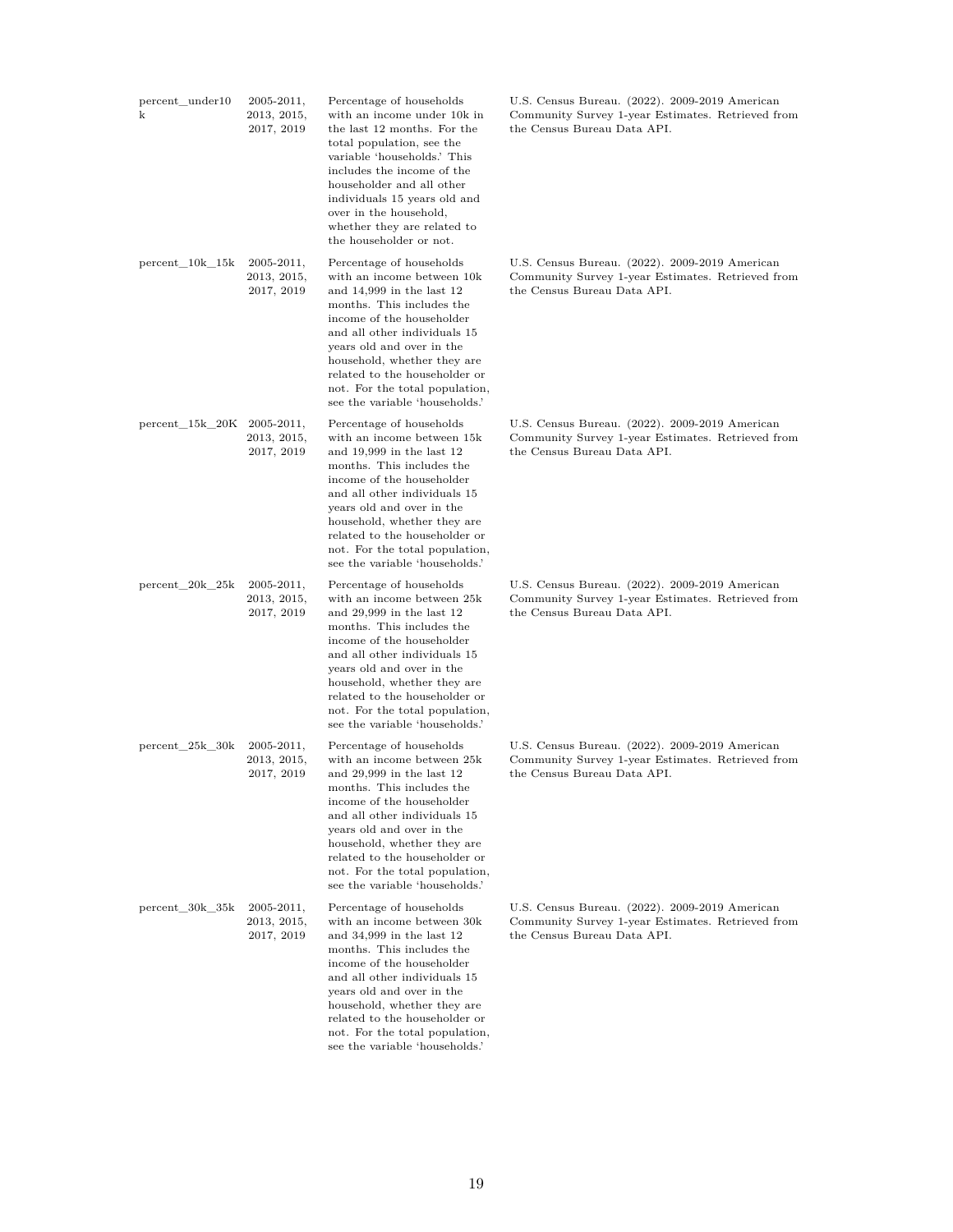| $percent_35k_40k$    | $2005 - 2011,$<br>$2013,\,2015,$<br>2017, 2019 | Percentage of households<br>with an income between 35k<br>and $39,999$ in the last $12$<br>months. This includes the<br>income of the householder<br>and all other individuals 15<br>years old and over in the<br>household, whether they are<br>related to the householder or<br>not. For the total population,<br>see the variable 'households.' | U.S. Census Bureau. (2022). 2009-2019 American<br>Community Survey 1-year Estimates. Retrieved from<br>the Census Bureau Data API. |
|----------------------|------------------------------------------------|----------------------------------------------------------------------------------------------------------------------------------------------------------------------------------------------------------------------------------------------------------------------------------------------------------------------------------------------------|------------------------------------------------------------------------------------------------------------------------------------|
| $percent_40k_45k$    | $2005 - 2011,$<br>$2013,\,2015,$<br>2017, 2019 | Percentage of households<br>with an income between 40k<br>and $44,999$ in the last $12$<br>months. This includes the<br>income of the householder<br>and all other individuals 15<br>years old and over in the<br>household, whether they are<br>related to the householder or<br>not. For the total population,<br>see the variable 'households.' | U.S. Census Bureau. (2022). 2009-2019 American<br>Community Survey 1-year Estimates. Retrieved from<br>the Census Bureau Data API. |
| $percent_45k_50k$    | $2005 - 2011,$<br>2013, 2015,<br>2017, 2019    | Percentage of households<br>with an income between 45k<br>and $49,999$ in the last $12$<br>months. This includes the<br>income of the householder<br>and all other individuals 15<br>years old and over in the<br>household, whether they are<br>related to the householder or<br>not. For the total population,<br>see the variable 'households.' | U.S. Census Bureau. (2022). 2009-2019 American<br>Community Survey 1-year Estimates. Retrieved from<br>the Census Bureau Data API. |
| $percent_50k_60k$    | $2005 - 2011,$<br>$2013,\,2015,$<br>2017, 2019 | Percentage of households<br>with an income between 50k<br>and $59,999$ in the last $12$<br>months. This includes the<br>income of the householder<br>and all other individuals 15<br>years old and over in the<br>household, whether they are<br>related to the householder or<br>not. For the total population,<br>see the variable 'households.' | U.S. Census Bureau. (2022). 2009-2019 American<br>Community Survey 1-year Estimates. Retrieved from<br>the Census Bureau Data API. |
| percent_60k_75k      | $2005 - 2011,$<br>2013, 2015,<br>2017, 2019    | Percentage of households<br>with an income between 60k<br>and $74,999$ in the last $12$<br>months. This includes the<br>income of the householder<br>and all other individuals 15<br>years old and over in the<br>household, whether they are<br>related to the householder or<br>not. For the total population,<br>see the variable 'households.' | U.S. Census Bureau. (2022). 2009-2019 American<br>Community Survey 1-year Estimates. Retrieved from<br>the Census Bureau Data API. |
| percent 75k 100<br>k | 2005-2011,<br>$2013,\,2015,$<br>2017, 2019     | Percentage of households<br>with an income between 75k<br>and $99,999$ in the last $12$<br>months. This includes the<br>income of the householder<br>and all other individuals 15<br>years old and over in the<br>household, whether they are<br>related to the householder or<br>not. For the total population,                                   | U.S. Census Bureau. (2022). 2009-2019 American<br>Community Survey 1-year Estimates. Retrieved from<br>the Census Bureau Data API. |

see the variable 'households.'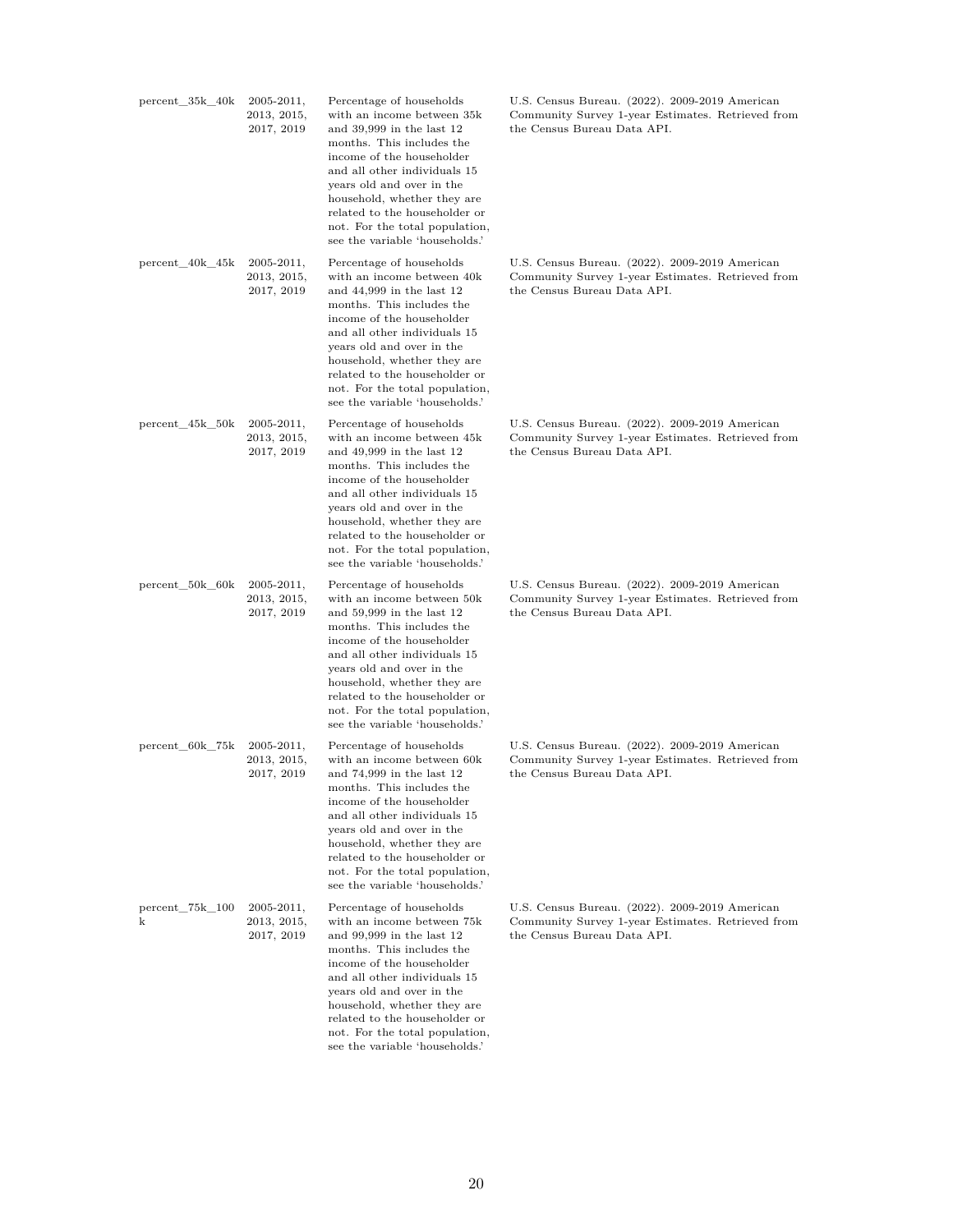| $percent_100k_12$<br>5k      | $2005 - 2011,$<br>2013, 2015,<br>2017, 2019 | Percentage of households<br>with an income between 100k<br>and $124,999$ in the last $12$<br>months. This includes the<br>income of the householder<br>and all other individuals 15<br>years old and over in the<br>household, whether they are<br>related to the householder or<br>not. For the total population,<br>see the variable 'households.'                                                                                                                                                    | U.S. Census Bureau. (2022). 2009-2019 American<br>Community Survey 1-year Estimates. Retrieved from<br>the Census Bureau Data API. |
|------------------------------|---------------------------------------------|---------------------------------------------------------------------------------------------------------------------------------------------------------------------------------------------------------------------------------------------------------------------------------------------------------------------------------------------------------------------------------------------------------------------------------------------------------------------------------------------------------|------------------------------------------------------------------------------------------------------------------------------------|
| $percent_125k_15$<br>0k      | $2005 - 2011,$<br>2013, 2015,<br>2017, 2019 | Percentage of households<br>with an income between 125k<br>and 149,999 in the last 12<br>months. This includes the<br>income of the householder<br>and all other individuals 15<br>years old and over in the<br>household, whether they are<br>related to the householder or<br>not. For the total population,<br>see the variable 'households.'                                                                                                                                                        | U.S. Census Bureau. (2022). 2009-2019 American<br>Community Survey 1-year Estimates. Retrieved from<br>the Census Bureau Data API. |
| $percent_150k_20$<br>$_{0K}$ | $2005 - 2011,$<br>2013, 2015,<br>2017, 2019 | Percentage of households<br>with an income between 150k<br>and 199,999 in the last 12<br>months. This includes the<br>income of the householder<br>and all other individuals 15<br>years old and over in the<br>household, whether they are<br>related to the householder or<br>not. For the total population,<br>see the variable 'households.'                                                                                                                                                        | U.S. Census Bureau. (2022). 2009-2019 American<br>Community Survey 1-year Estimates. Retrieved from<br>the Census Bureau Data API. |
| percent_over200<br>k         | 2005-2011,<br>2013, 2015,<br>2017, 2019     | Percentage of households with<br>an income above 200k in the<br>last 12 months. This includes<br>the income of the householder<br>and all other individuals 15<br>years old and over in the<br>household, whether they are<br>related to the householder or<br>not. For the total population,<br>see the variable 'households.'                                                                                                                                                                         | U.S. Census Bureau. (2022). 2009-2019 American<br>Community Survey 1-year Estimates. Retrieved from<br>the Census Bureau Data API. |
| percent_socials<br>ec        | $2005 - 2011,$<br>2013, 2015,<br>2017, 2019 | Percentage of households that<br>received social security in the<br>last 12 months. For the total<br>population, see the variable<br>'households.'                                                                                                                                                                                                                                                                                                                                                      | U.S. Census Bureau. (2022). 2009-2019 American<br>Community Survey 1-year Estimates. Retrieved from<br>the Census Bureau Data API. |
| percent no soci<br>alsec     | $2005 - 2011,$<br>2013, 2015,<br>2017, 2019 | Percentage of households that<br>did not receive social security<br>in the last 12 months. For the<br>total population, see the<br>variable 'households.'                                                                                                                                                                                                                                                                                                                                               | U.S. Census Bureau. (2022). 2009-2019 American<br>Community Survey 1-year Estimates. Retrieved from<br>the Census Bureau Data API. |
| percent_pubassi<br>st        | $2005 - 2011,$<br>2013, 2015,<br>2017, 2019 | Percentage of households that<br>received public assistance<br>income in the last 12 months.<br>For the total population, see<br>the variable 'households.'<br>Public assistance income<br>includes general assistance<br>and Temporary Assistance to<br>Needy Families (TANF).<br>Separate payments received<br>for hospital or other medical<br>care (vendor payments) are<br>excluded. This does not<br>include Supplemental<br>Security Income (SSI) or<br>noncash benefits such as Food<br>Stamps. | U.S. Census Bureau. (2022). 2009-2019 American<br>Community Survey 1-year Estimates. Retrieved from<br>the Census Bureau Data API. |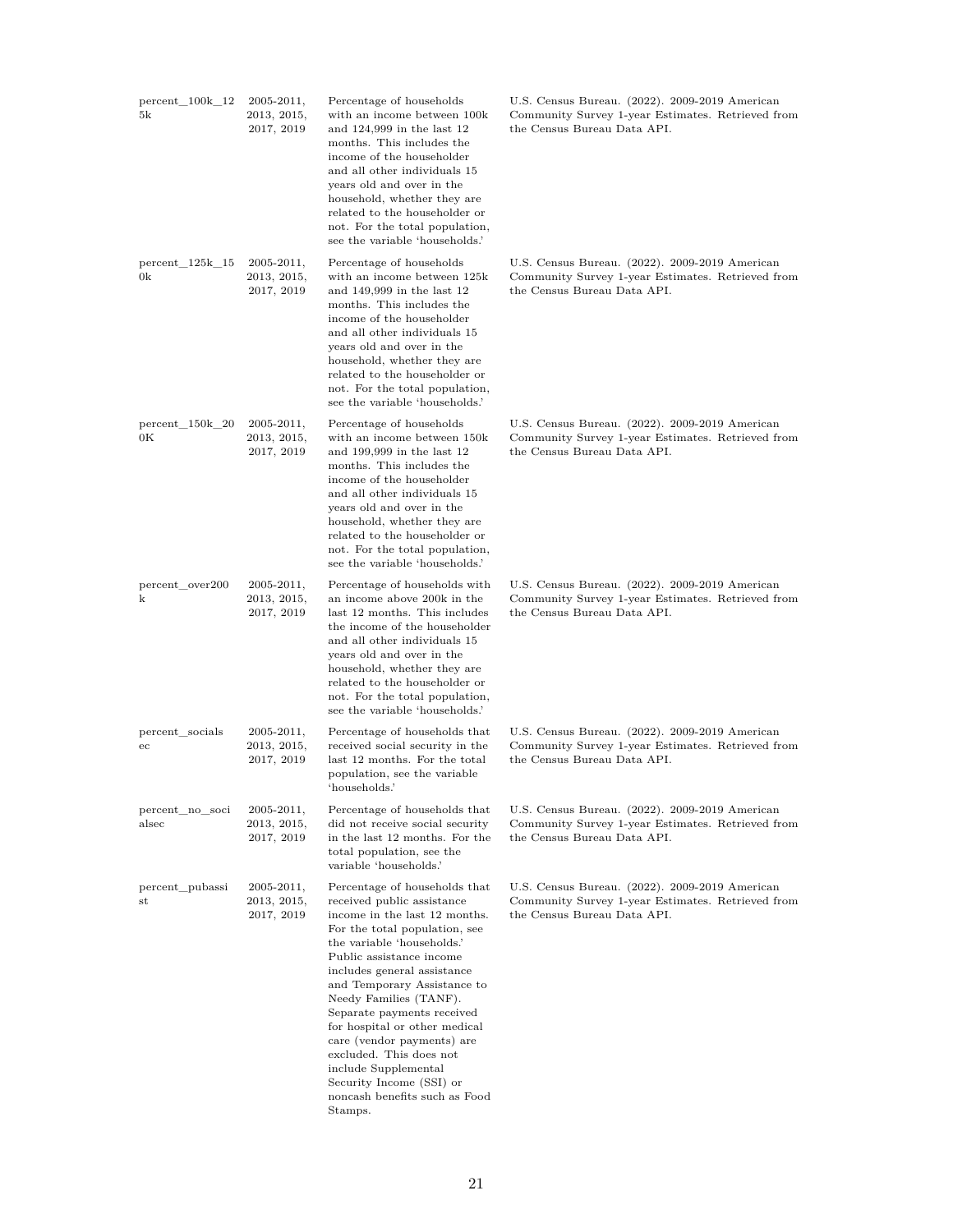| percent_no_puba<br>ssist   | $2005 - 2011,$<br>2013, 2015,<br>2017, 2019 | Percentage of households not<br>receiving public assistance<br>income in the last 12 months.<br>For the total population, see<br>the variable 'households.'<br>Public assistance income<br>includes general assistance<br>and Temporary Assistance to<br>Needy Families (TANF).<br>Separate payments received<br>for hospital or other medical<br>care (vendor payments) are<br>excluded. This does not<br>include Supplemental<br>Security Income (SSI) or<br>noncash benefits such as Food<br>Stamps.                   | U.S. Census Bureau. (2022). 2009-2019 American<br>Community Survey 1-year Estimates. Retrieved from<br>the Census Bureau Data API. |
|----------------------------|---------------------------------------------|---------------------------------------------------------------------------------------------------------------------------------------------------------------------------------------------------------------------------------------------------------------------------------------------------------------------------------------------------------------------------------------------------------------------------------------------------------------------------------------------------------------------------|------------------------------------------------------------------------------------------------------------------------------------|
| percent_snap_ca<br>shpub   | $2005 - 2011,$<br>2013, 2015,<br>2017, 2019 | Percentage of households that<br>received public assistance<br>income or food stamps in the<br>last 12 months. For the total<br>population, see the variable<br>'households.' Public<br>assistance income includes<br>general assistance and<br>Temporary Assistance to<br>Needy Families (TANF).<br>Separate payments received<br>for hospital or other medical<br>care (vendor payments) are<br>excluded. This does not<br>include Supplemental<br>Security Income (SSI) or<br>noncash benefits such as Food<br>Stamps. | U.S. Census Bureau. (2022). 2009-2019 American<br>Community Survey 1-year Estimates. Retrieved from<br>the Census Bureau Data API. |
| percent no snap<br>cashpub | $2005 - 2011,$<br>2013, 2015,<br>2017, 2019 | Percentage of households that<br>did not receive public<br>assistance income or food<br>stamps in the last 12 months.<br>For the total population, see<br>the variable 'households.'<br>Public assistance income<br>includes general assistance<br>and Temporary Assistance to<br>Needy Families (TANF).<br>Separate payments received<br>for hospital or other medical<br>care (vendor payments) are<br>excluded. This does not<br>include Supplemental<br>Security Income (SSI) or                                      | U.S. Census Bureau. (2022). 2009-2019 American<br>Community Survey 1-year Estimates. Retrieved from<br>the Census Bureau Data API. |

noncash benefits such as Food Stamps.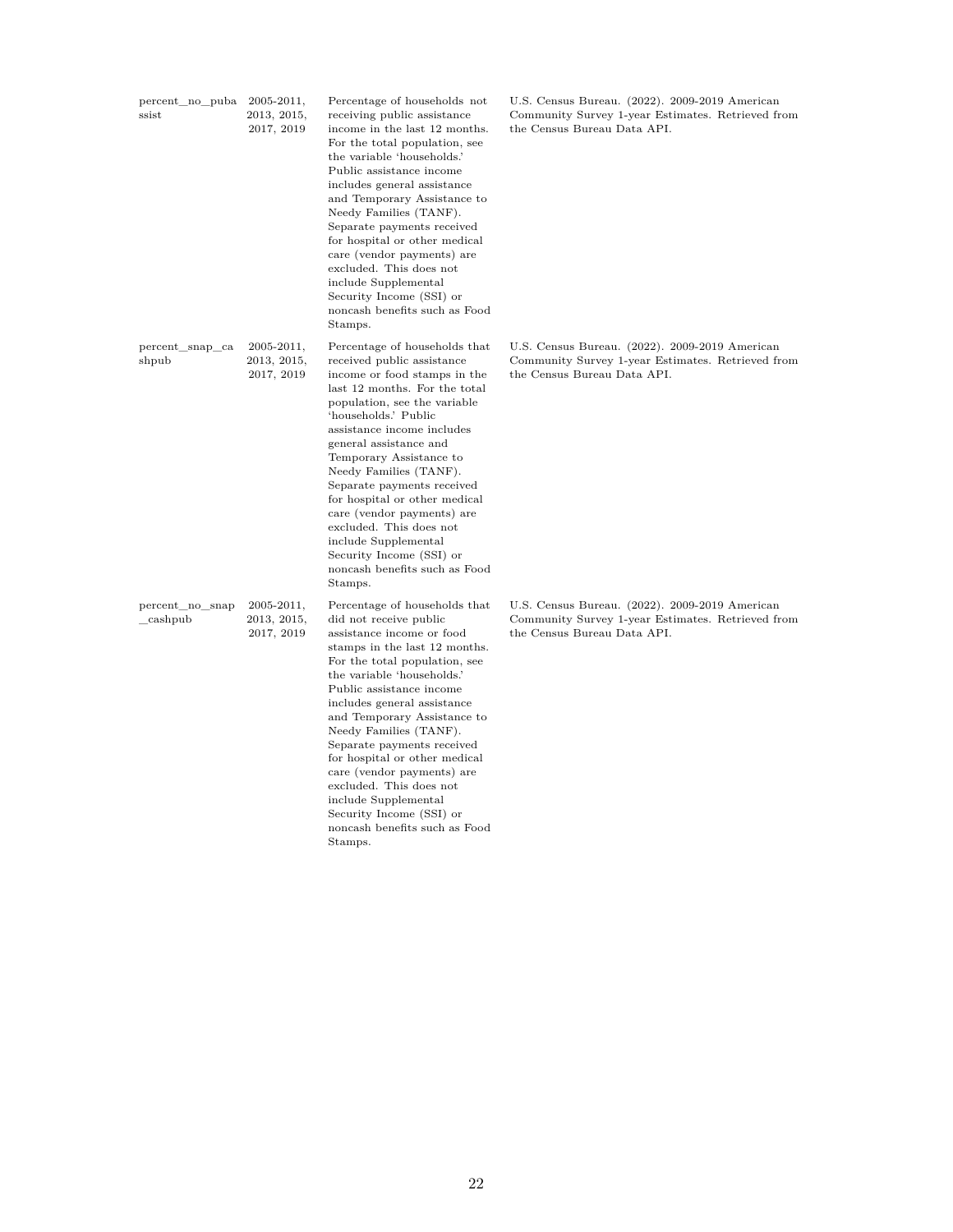| percent retirei<br>nc                                  | $2005 - 2011,$<br>2013, 2015,<br>2017, 2019 | Percentage of households that<br>received retirement income in<br>the last 12 months. For the<br>total, see the variable<br>'households.' Retirement<br>income includes: $(1)$<br>retirement pensions and<br>survivor benefits from a<br>former employer; labor union;<br>or federal, state, or local<br>government; and the U.S.<br>military; $(2)$ disability income<br>from companies or unions;<br>federal, state, or local<br>government; and the U.S.<br>military; (3) periodic receipts<br>from annuities and insurance;<br>and (4) regular income from<br>IRA and Keogh plans. This<br>does not include Social<br>Security income.        | U.S. Census Bureau. (2022). 2009-2019 American<br>Community Survey 1-year Estimates. Retrieved from<br>the Census Bureau Data API. |
|--------------------------------------------------------|---------------------------------------------|---------------------------------------------------------------------------------------------------------------------------------------------------------------------------------------------------------------------------------------------------------------------------------------------------------------------------------------------------------------------------------------------------------------------------------------------------------------------------------------------------------------------------------------------------------------------------------------------------------------------------------------------------|------------------------------------------------------------------------------------------------------------------------------------|
| percent_no_reti<br>reinc                               | 2005-2011,<br>$2013,\,2015,$<br>2017, 2019  | Percentage of households that<br>did not receive retirement<br>income in the last 12 months.<br>For the total, see the variable<br>'households.' Retirement<br>income includes: $(1)$<br>retirement pensions and<br>survivor benefits from a<br>former employer; labor union;<br>or federal, state, or local<br>government; and the U.S.<br>military; $(2)$ disability income<br>from companies or unions;<br>federal, state, or local<br>government; and the U.S.<br>military; (3) periodic receipts<br>from annuities and insurance;<br>and (4) regular income from<br>IRA and Keogh plans. This<br>does not include Social<br>Security income. | U.S. Census Bureau. (2022). 2009-2019 American<br>Community Survey 1-year Estimates. Retrieved from<br>the Census Bureau Data API. |
| percent_rent_pr<br>$_{\text{ctin-}}$<br>$come\_less10$ | $2005 - 2011,$<br>2013, 2015,<br>2017, 2019 | Percentage of households for<br>which monthly gross rent is<br>less than 10% of its monthly<br>income. For the total<br>population, see the variable<br>'to-<br>talpop_rent_prctincomevars.'<br>Gross rent provides<br>information on the monthly<br>housing cost expenses for<br>renters. Gross rent is the<br>contract rent plus the<br>estimated average monthly<br>cost of utilities (electricity,<br>gas, and water and sewer)<br>and fuels (oil, coal, kerosene,<br>wood, etc.) if these are paid                                                                                                                                           | U.S. Census Bureau. (2022). 2009-2019 American<br>Community Survey 1-year Estimates. Retrieved from<br>the Census Bureau Data API. |

by the renter (or paid for the renter by someone else).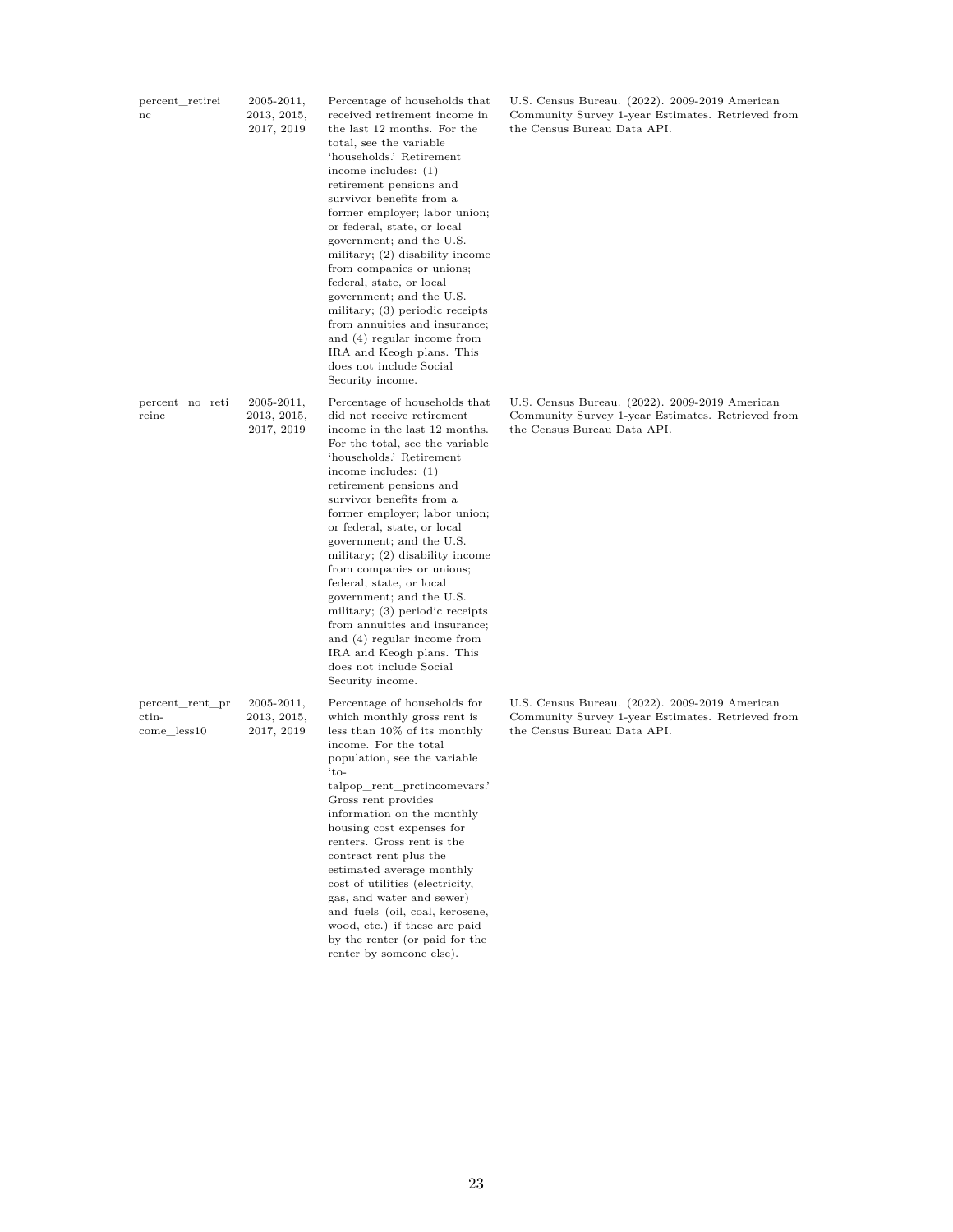| percent_rent_pr<br>$ctincome10$ 15 | $2005 - 2011,$<br>2013, 2015,<br>2017, 2019 | Percentage of households for<br>which monthly gross rent is<br>between $10\%$ and $14.9\%$ of its<br>monthly income. For the<br>total population, see the<br>variable 'to-<br>talpop rent protincomevars.'<br>Gross rent provides<br>information on the monthly<br>housing cost expenses for<br>renters. Gross rent is the<br>contract rent plus the<br>estimated average monthly<br>cost of utilities (electricity,<br>gas, and water and sewer)<br>and fuels (oil, coal, kerosene,<br>wood, etc.) if these are paid<br>by the renter (or paid for the<br>renter by someone else). | U.S. Census Bureau. (2022). 2009-2019 American<br>Community Survey 1-year Estimates. Retrieved from<br>the Census Bureau Data API. |
|------------------------------------|---------------------------------------------|-------------------------------------------------------------------------------------------------------------------------------------------------------------------------------------------------------------------------------------------------------------------------------------------------------------------------------------------------------------------------------------------------------------------------------------------------------------------------------------------------------------------------------------------------------------------------------------|------------------------------------------------------------------------------------------------------------------------------------|
| percent_rent_pr<br>ctincome15 20   | $2005 - 2011,$<br>2013, 2015,<br>2017, 2019 | Percentage of households for<br>which monthly gross rent is<br>between 15% and 19.9% of its<br>monthly income. For the<br>total population, see the<br>variable 'to-<br>talpop_rent_prctincomevars.'<br>Gross rent provides<br>information on the monthly<br>housing cost expenses for<br>renters. Gross rent is the<br>contract rent plus the<br>estimated average monthly<br>cost of utilities (electricity,<br>gas, and water and sewer)<br>and fuels (oil, coal, kerosene,<br>wood, etc.) if these are paid<br>by the renter (or paid for the<br>renter by someone else).       | U.S. Census Bureau. (2022). 2009-2019 American<br>Community Survey 1-year Estimates. Retrieved from<br>the Census Bureau Data API. |
| percent_rent_pr<br>ctincome20_25   | $2005 - 2011,$<br>2013, 2015,<br>2017, 2019 | Percentage of households for<br>which monthly gross rent is<br>between 20% and 24.9% of its<br>monthly income. For the<br>total population, see the<br>variable 'to-<br>talpop_rent_prctincomevars.'<br>Gross rent provides<br>information on the monthly<br>housing cost expenses for<br>renters. Gross rent is the<br>contract rent plus the<br>estimated average monthly<br>cost of utilities (electricity,<br>gas, and water and sewer)<br>and fuels (oil, coal, kerosene,<br>wood, etc.) if these are paid<br>by the renter (or paid for the<br>renter by someone else).       | U.S. Census Bureau. (2022). 2009-2019 American<br>Community Survey 1-year Estimates. Retrieved from<br>the Census Bureau Data API. |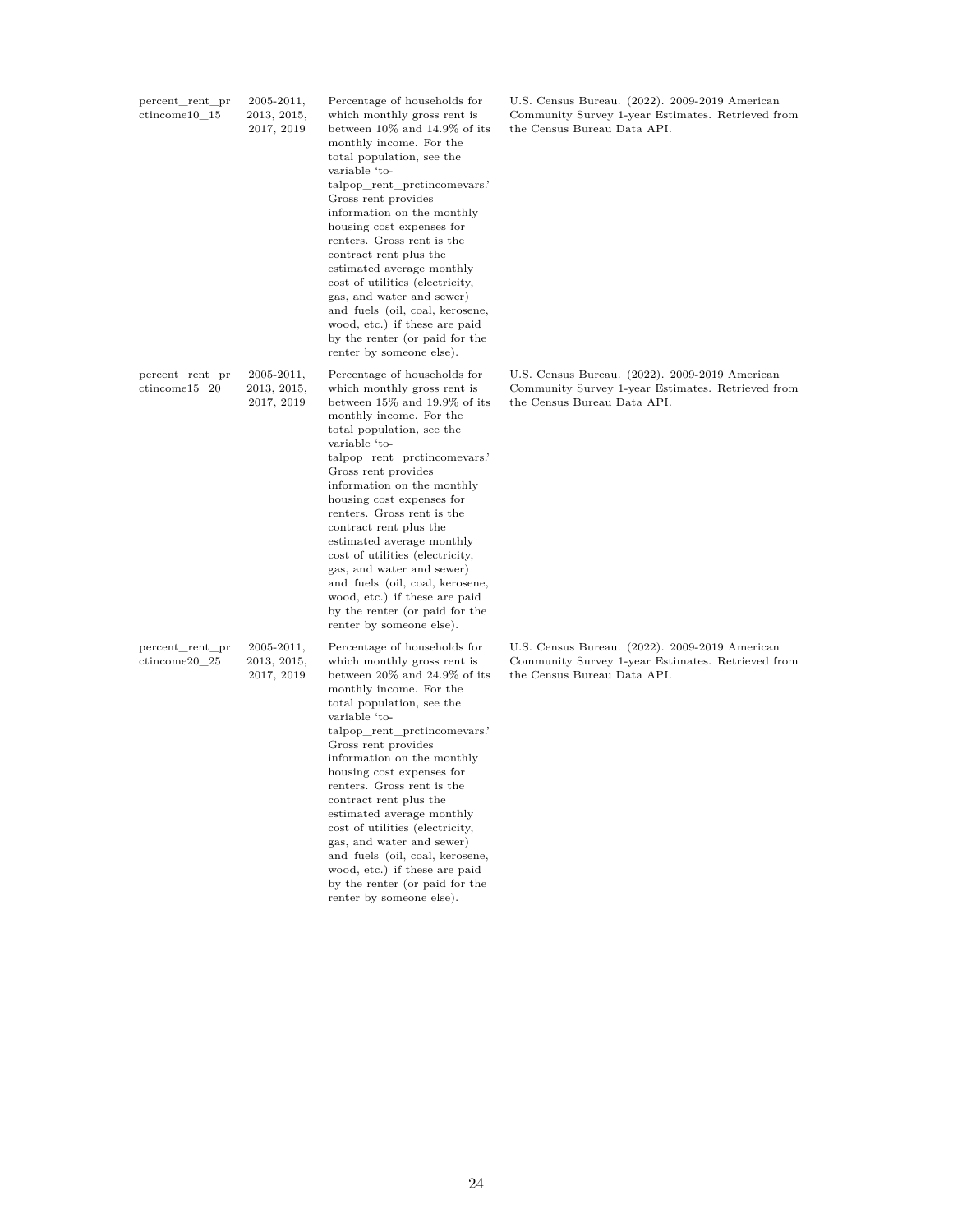| percent_rent_pr<br>$ctincome25$ 30 | $2005 - 2011,$<br>2013, 2015,<br>2017, 2019 | Percentage of households for<br>which monthly gross rent is<br>between $25\%$ and $29.9\%$ of its<br>monthly income. For the<br>total population, see the<br>variable 'to-<br>talpop rent protincomevars.'<br>Gross rent provides<br>information on the monthly<br>housing cost expenses for<br>renters. Gross rent is the<br>contract rent plus the<br>estimated average monthly<br>cost of utilities (electricity,<br>gas, and water and sewer)<br>and fuels (oil, coal, kerosene,<br>wood, etc.) if these are paid<br>by the renter (or paid for the<br>renter by someone else). | U.S. Census Bureau. (2022). 2009-2019 American<br>Community Survey 1-year Estimates. Retrieved from<br>the Census Bureau Data API. |
|------------------------------------|---------------------------------------------|-------------------------------------------------------------------------------------------------------------------------------------------------------------------------------------------------------------------------------------------------------------------------------------------------------------------------------------------------------------------------------------------------------------------------------------------------------------------------------------------------------------------------------------------------------------------------------------|------------------------------------------------------------------------------------------------------------------------------------|
| percent_rent_pr<br>ctincome30 35   | $2005 - 2011,$<br>2013, 2015,<br>2017, 2019 | Percentage of households for<br>which monthly gross rent is<br>between 30% and 34.9% of its<br>monthly income. For the<br>total population, see the<br>variable 'to-<br>talpop_rent_prctincomevars.'<br>Gross rent provides<br>information on the monthly<br>housing cost expenses for<br>renters. Gross rent is the<br>contract rent plus the<br>estimated average monthly<br>cost of utilities (electricity,<br>gas, and water and sewer)<br>and fuels (oil, coal, kerosene,<br>wood, etc.) if these are paid<br>by the renter (or paid for the<br>renter by someone else).       | U.S. Census Bureau. (2022). 2009-2019 American<br>Community Survey 1-year Estimates. Retrieved from<br>the Census Bureau Data API. |
| percent_rent_pr<br>ctincome35_40   | $2005 - 2011,$<br>2013, 2015,<br>2017, 2019 | Percentage of households for<br>which monthly gross rent is<br>between 35% and 39.9% of its<br>monthly income. For the<br>total population, see the<br>variable 'to-<br>talpop_rent_prctincomevars.'<br>Gross rent provides<br>information on the monthly<br>housing cost expenses for<br>renters. Gross rent is the<br>contract rent plus the<br>estimated average monthly<br>cost of utilities (electricity,<br>gas, and water and sewer)<br>and fuels (oil, coal, kerosene,<br>wood, etc.) if these are paid<br>by the renter (or paid for the<br>renter by someone else).       | U.S. Census Bureau. (2022). 2009-2019 American<br>Community Survey 1-year Estimates. Retrieved from<br>the Census Bureau Data API. |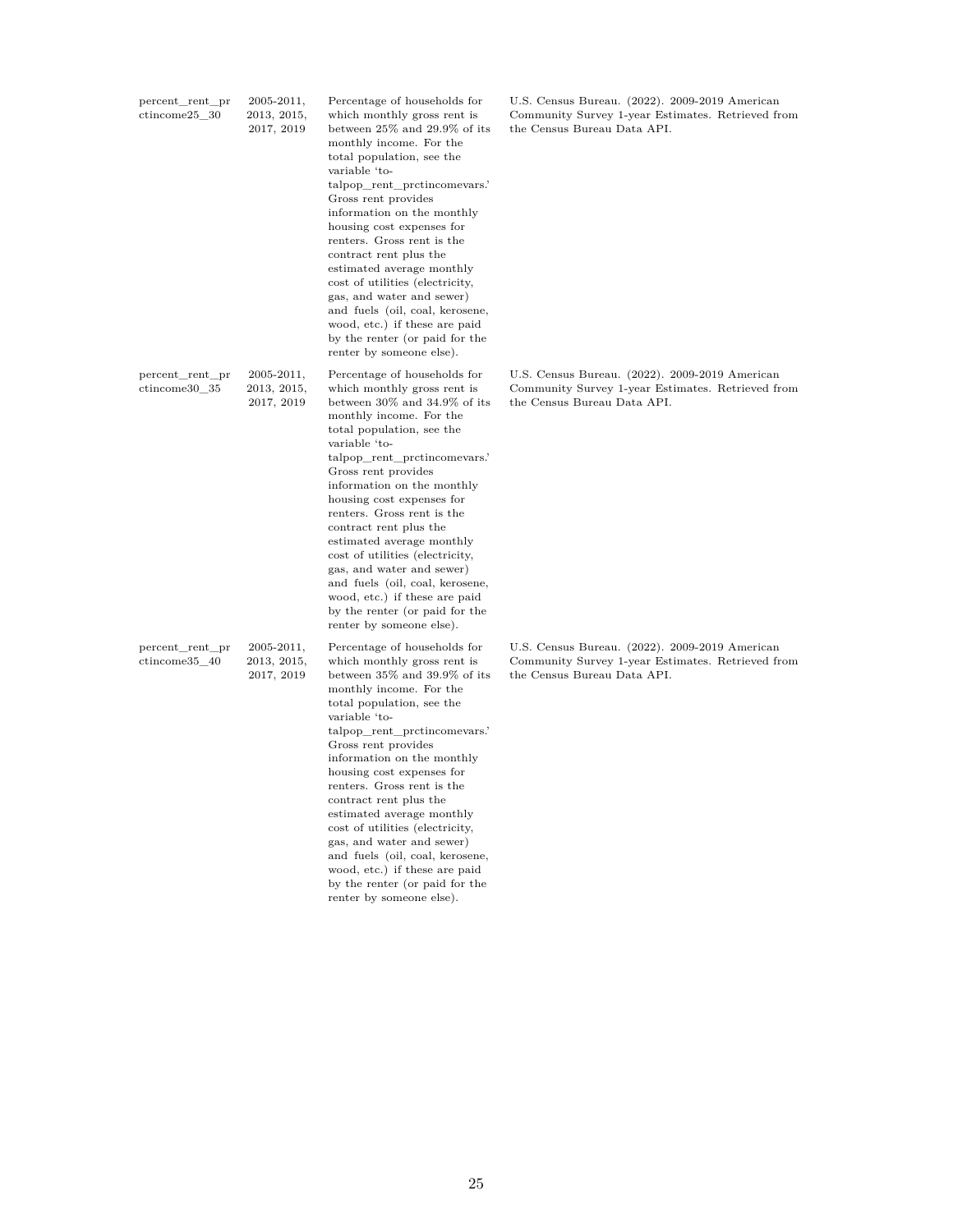| percent_rent_pr<br>ctincome40 50        | 2005-2011,<br>2013, 2015,<br>2017, 2019     | Percentage of households for<br>which monthly gross rent is<br>between $40\%$ and $49.9\%$ of its<br>monthly income. For the<br>total population, see the<br>variable 'to-<br>talpop_rent_prctincomevars.'<br>Gross rent provides<br>information on the monthly<br>housing cost expenses for<br>renters. Gross rent is the<br>contract rent plus the<br>estimated average monthly<br>cost of utilities (electricity,<br>gas, and water and sewer)<br>and fuels (oil, coal, kerosene,<br>wood, etc.) if these are paid<br>by the renter (or paid for the<br>renter by someone else). | U.S. Census Bureau. (2022). 2009-2019 American<br>Community Survey 1-year Estimates. Retrieved from<br>the Census Bureau Data API. |
|-----------------------------------------|---------------------------------------------|-------------------------------------------------------------------------------------------------------------------------------------------------------------------------------------------------------------------------------------------------------------------------------------------------------------------------------------------------------------------------------------------------------------------------------------------------------------------------------------------------------------------------------------------------------------------------------------|------------------------------------------------------------------------------------------------------------------------------------|
| percent_rent_pr<br>ctin-<br>come more50 | $2005 - 2011,$<br>2013, 2015,<br>2017, 2019 | Percentage of households for<br>which monthly gross rent is<br>greater than $50\%$ of its<br>monthly income. For the<br>total population, see the<br>variable 'to-<br>talpop_rent_prctincomevars.<br>Gross rent provides<br>information on the monthly<br>housing cost expenses for<br>renters. Gross rent is the<br>contract rent plus the<br>estimated average monthly<br>cost of utilities (electricity,<br>gas, and water and sewer)<br>and fuels (oil, coal, kerosene,<br>wood, etc.) if these are paid<br>by the renter (or paid for the<br>renter by someone else).          | U.S. Census Bureau. (2022). 2009-2019 American<br>Community Survey 1-year Estimates. Retrieved from<br>the Census Bureau Data API. |
| percent_mortgag<br>е                    | $2005 - 2011,$<br>2013, 2015,<br>2017, 2019 | Percentage of housing Units<br>with a Mortgage, Contract to<br>Purchase, or Similar Debt.<br>For the total populatino, see<br>the variable<br>'totalpop_mortgagevars.'<br>"Mortgage" refers to all forms<br>of debt where the property is<br>pledged as security for<br>repayment of the debt,<br>including deeds of trust; trust<br>deeds; contracts to purchase;<br>land contracts; junior<br>mortgages; and home equity<br>loans.                                                                                                                                                | U.S. Census Bureau. (2022). 2009-2019 American<br>Community Survey 1-year Estimates. Retrieved from<br>the Census Bureau Data API. |
| percent_no_mort<br>gage                 | $2005 - 2011,$<br>2013, 2015,<br>2017, 2019 | Percentage of housing Units<br>without a Mortgage, Contract<br>to Purchase, or Similar Debt.<br>For the total populatino, see<br>the variable<br>'totalpop_mortgagevars.'<br>"Mortgage" refers to all forms<br>of debt where the property is<br>pledged as security for<br>repayment of the debt,<br>including deeds of trust; trust<br>deeds; contracts to purchase;<br>land contracts; junior<br>mortgages; and home equity<br>loans.                                                                                                                                             | U.S. Census Bureau. (2022). 2009-2019 American<br>Community Survey 1-year Estimates. Retrieved from<br>the Census Bureau Data API. |
| percent not his<br>panic                | $2005 - 2011,$<br>2013, 2015,<br>2017, 2019 | Percentage of individuals who<br>are not hispanic. For the<br>total population, see the<br>variable 'totalpop.'                                                                                                                                                                                                                                                                                                                                                                                                                                                                     | U.S. Census Bureau. (2022). 2009-2019 American<br>Community Survey 1-year Estimates. Retrieved from<br>the Census Bureau Data API. |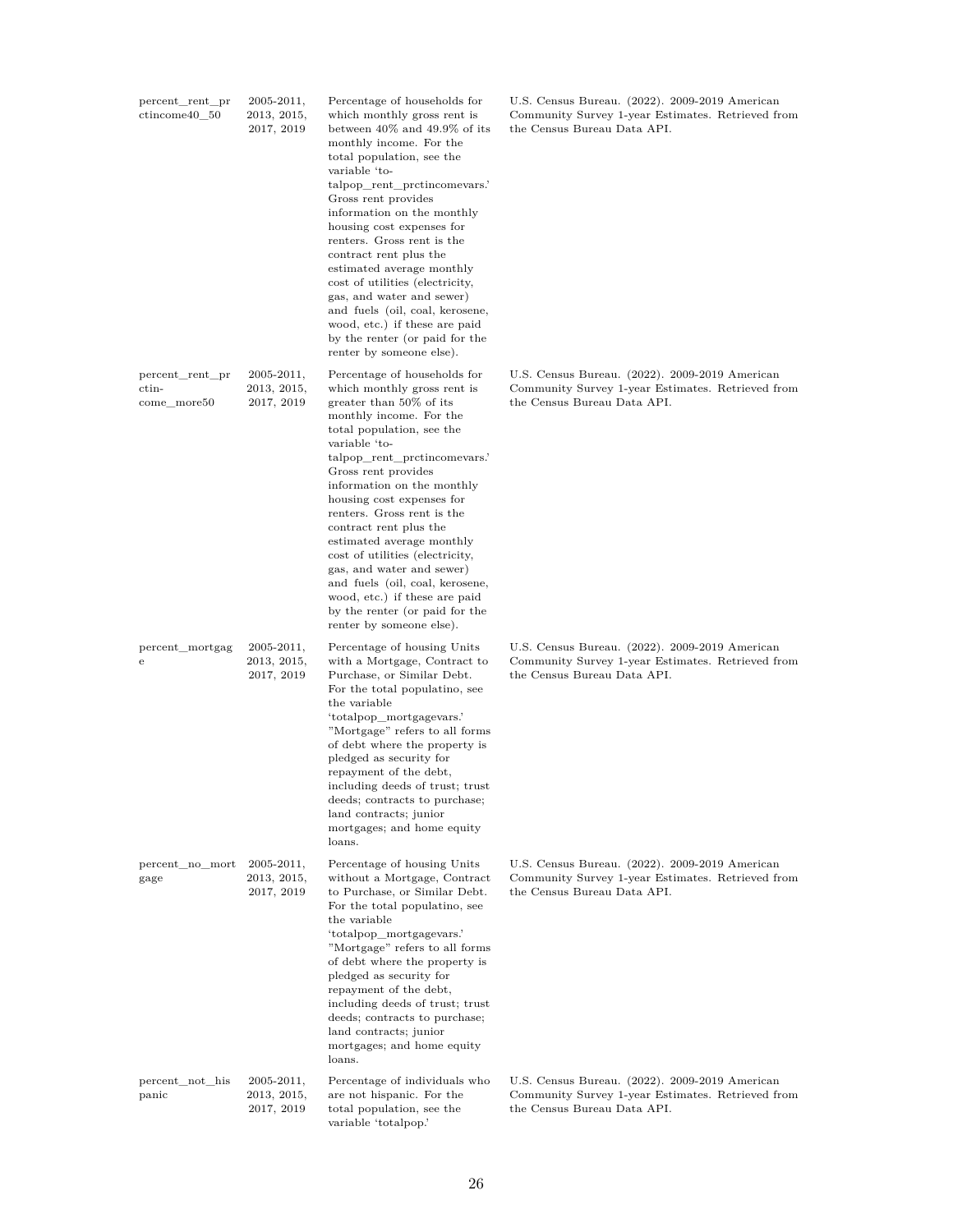| percent_hispani<br>$\mathbf c$ | 2005-2011,<br>2013, 2015,<br>2017, 2019     | Percentage of individuals who<br>are hispanic. For the total<br>population, see the variable<br>'totalpop.'                                                                                              | U.S. Census Bureau. (2022). 2009-2019 American<br>Community Survey 1-year Estimates. Retrieved from<br>the Census Bureau Data API. |
|--------------------------------|---------------------------------------------|----------------------------------------------------------------------------------------------------------------------------------------------------------------------------------------------------------|------------------------------------------------------------------------------------------------------------------------------------|
| percent_educ_no<br>ne          | $2008 - 2011,$<br>2013, 2015,<br>2017, 2019 | Percentage of individuals<br>aged 25 and over with no<br>schooling completed. For the<br>total population, see the<br>variable 'totalpop_educvars.'                                                      | U.S. Census Bureau. (2022). 2009-2019 American<br>Community Survey 1-year Estimates. Retrieved from<br>the Census Bureau Data API. |
| percent_nursery<br>grade4      | $2008 - 2011,$<br>2013, 2015,<br>2017, 2019 | Percentage of individuals<br>aged 25 and over whose<br>highest educational<br>attainment is between nursery<br>school and grade 4. For the<br>total population, see the<br>variable 'totalpop_educvars.' | U.S. Census Bureau. (2022). 2009-2019 American<br>Community Survey 1-year Estimates. Retrieved from<br>the Census Bureau Data API. |
| percent_grade5_<br>6           | $2008 - 2011,$<br>2013, 2015,<br>2017, 2019 | Percentage of individuals<br>aged 25 and over whose<br>highest educational<br>attainment is between grade<br>5 and 6. For the total<br>population, see the variable<br>'totalpop_educvars.'              | U.S. Census Bureau. (2022). 2009-2019 American<br>Community Survey 1-year Estimates. Retrieved from<br>the Census Bureau Data API. |
| percent_grade7_<br>9           | $2008 - 2011,$<br>2013, 2015,<br>2017, 2019 | Percentage of individuals<br>aged 25 and over whose<br>highest educational<br>attainment is between grade<br>7 and 8. For the total<br>population, see the variable<br>'totalpop educvars.'              | U.S. Census Bureau. (2022). 2009-2019 American<br>Community Survey 1-year Estimates. Retrieved from<br>the Census Bureau Data API. |
| percent_grade9                 | $2008 - 2011,$<br>2013, 2015,<br>2017, 2019 | Percentage of individuals<br>aged 25 and over whose<br>highest completed schooling<br>is grade 9. For the total<br>population, see the variable<br>'totalpop_educvars.'                                  | U.S. Census Bureau. (2022). 2009-2019 American<br>Community Survey 1-year Estimates. Retrieved from<br>the Census Bureau Data API. |
| percent_grade10                | $2008 - 2011,$<br>2013, 2015,<br>2017, 2019 | Percentage of individuals<br>aged 25 and over whose<br>highest completed schooling<br>is grade 10. For the total<br>population, see the variable<br>'totalpop_educvars.'                                 | U.S. Census Bureau. (2022). 2009-2019 American<br>Community Survey 1-year Estimates. Retrieved from<br>the Census Bureau Data API. |
| percent_grade11                | 2008-2011,<br>2013, 2015,<br>2017, 2019     | Percentage of individuals<br>aged 25 and over whose<br>highest completed schooling<br>is grade 11. For the total<br>population, see the variable<br>'totalpop_educvars.'                                 | U.S. Census Bureau. (2022). 2009-2019 American<br>Community Survey 1-year Estimates. Retrieved from<br>the Census Bureau Data API. |
| percent_grade12                | 2008-2011,<br>2013, 2015,<br>2017, 2019     | Percentage of individuals<br>aged 25 and over whose<br>highest completed schooling<br>is grade 12. For the total<br>population, see the variable<br>'totalpop educvars.'                                 | U.S. Census Bureau. (2022). 2009-2019 American<br>Community Survey 1-year Estimates. Retrieved from<br>the Census Bureau Data API. |
| percent hs                     | 2008-2011,<br>2013, 2015,<br>2017, 2019     | Percentage of individuals<br>aged 25 and over whose<br>highest completed schooling<br>is a high school diploma. For<br>the total population, see the<br>variable 'totalpop_educvars.'                    | U.S. Census Bureau. (2022). 2009-2019 American<br>Community Survey 1-year Estimates. Retrieved from<br>the Census Bureau Data API. |
| percent_ged                    | $2008 - 2011,$<br>2013, 2015,<br>2017, 2019 | Percentage of individuals<br>aged 25 and over whose<br>highest completed schooling<br>is a ged. For the total<br>population, see the variable<br>'totalpop_educvars.'                                    | U.S. Census Bureau. (2022). 2009-2019 American<br>Community Survey 1-year Estimates. Retrieved from<br>the Census Bureau Data API. |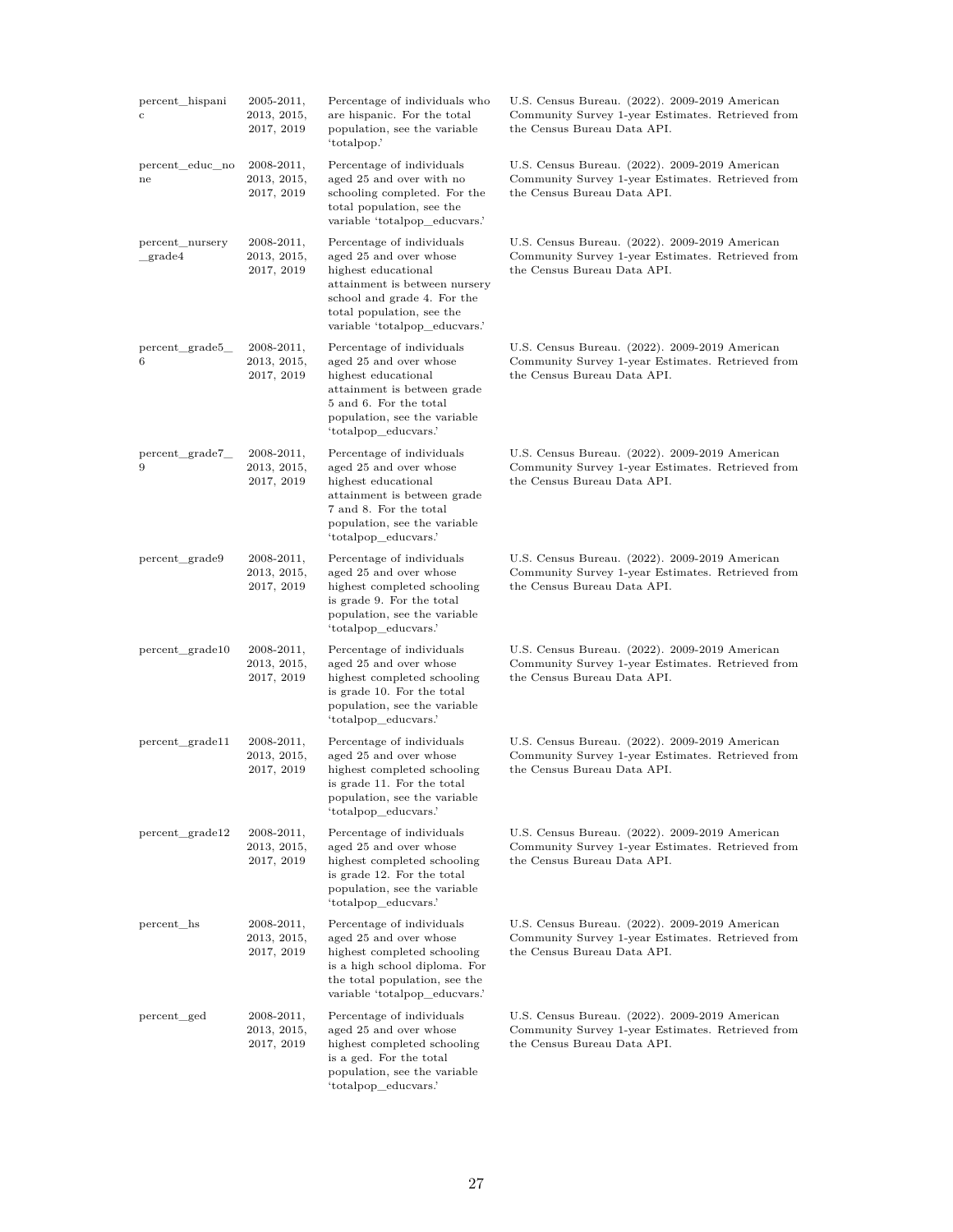| percent somecol<br>$lege_less1$               | 2008-2011,<br>2013, 2015,<br>2017, 2019     | Percentage of individuals<br>aged 25 and over whose<br>highest completed schooling<br>is less than 1 year of college.<br>For the total population, see<br>the variable<br>'totalpop_educvars.'                                                                                                                                                                                                                                                                                                                                                                                                | U.S. Census Bureau. (2022). 2009-2019 American<br>Community Survey 1-year Estimates. Retrieved from<br>the Census Bureau Data API. |
|-----------------------------------------------|---------------------------------------------|-----------------------------------------------------------------------------------------------------------------------------------------------------------------------------------------------------------------------------------------------------------------------------------------------------------------------------------------------------------------------------------------------------------------------------------------------------------------------------------------------------------------------------------------------------------------------------------------------|------------------------------------------------------------------------------------------------------------------------------------|
| percent_somecol<br>$lege$ <sub>more</sub> $1$ | $2008 - 2011,$<br>2013, 2015,<br>2017, 2019 | Percentage of individuals<br>aged 25 and over whose<br>highest completed schooling<br>is some college, more than 1<br>year. For the total<br>population, see the variable<br>'totalpop_educvars.'                                                                                                                                                                                                                                                                                                                                                                                             | U.S. Census Bureau. (2022). 2009-2019 American<br>Community Survey 1-year Estimates. Retrieved from<br>the Census Bureau Data API. |
| percent_associa<br>tes                        | $2008 - 2011,$<br>2013, 2015,<br>2017, 2019 | Percentage of individuals<br>aged 25 and over whose<br>highest completed schooling<br>is an associates degree. For<br>the total population, see the<br>variable 'totalpop_educvars.'                                                                                                                                                                                                                                                                                                                                                                                                          | U.S. Census Bureau. (2022). 2009-2019 American<br>Community Survey 1-year Estimates. Retrieved from<br>the Census Bureau Data API. |
| percent_bachelo<br>$_{\rm rs}$                | $2008 - 2011,$<br>2013, 2015,<br>2017, 2019 | Percentage of individuals<br>aged 25 and over whose<br>highest completed schooling<br>is a bachelors degree. For the<br>total population, see the<br>variable 'totalpop educvars.'                                                                                                                                                                                                                                                                                                                                                                                                            | U.S. Census Bureau. (2022). 2009-2019 American<br>Community Survey 1-year Estimates. Retrieved from<br>the Census Bureau Data API. |
| percent_masters                               | $2008 - 2011,$<br>2013, 2015,<br>2017, 2019 | Percentage of individuals<br>aged 25 and over whose<br>highest completed schooling<br>is a masters degree. For the<br>total population, see the<br>variable 'totalpop_educvars.'<br>The order in which degrees<br>were listed suggested that<br>doctorate degrees were<br>"higher" than professional<br>school degrees, which were<br>"higher" than master's<br>degrees.                                                                                                                                                                                                                      | U.S. Census Bureau. (2022). 2009-2019 American<br>Community Survey 1-year Estimates. Retrieved from<br>the Census Bureau Data API. |
| percent_profess<br>ional                      | $2008 - 2011,$<br>2013, 2015,<br>2017, 2019 | Percentage of individuals<br>aged 25 and over whose<br>highest completed schooling<br>is a professional degree. For<br>the total population, see the<br>variable 'totalpop educvars.'<br>The following are examples of<br>professional school degrees:<br>medicine, dentistry,<br>chiropractic, optometry,<br>osteopathic medicine,<br>pharmacy, podiatry,<br>veterinary medicine, law, and<br>theology. The order in which<br>degrees were listed suggested<br>that doctorate degrees were<br>"higher" than professional<br>school degrees, which were<br>"higher" than master's<br>degrees. | U.S. Census Bureau. (2022). 2009-2019 American<br>Community Survey 1-year Estimates. Retrieved from<br>the Census Bureau Data API. |
| percent_dr                                    | $2008 - 2011,$<br>2013, 2015,<br>2017, 2019 | Percentage of individuals<br>aged 25 and over whose<br>highest completed schooling<br>is a doctoral degree. For the<br>total population, see the<br>variable 'totalpop_educvars.'<br>The order in which degrees<br>were listed suggested that<br>doctorate degrees were<br>"higher" than professional<br>school degrees, which were<br>"higher" than master's<br>degrees.                                                                                                                                                                                                                     | U.S. Census Bureau. (2022). 2009-2019 American<br>Community Survey 1-year Estimates. Retrieved from<br>the Census Bureau Data API. |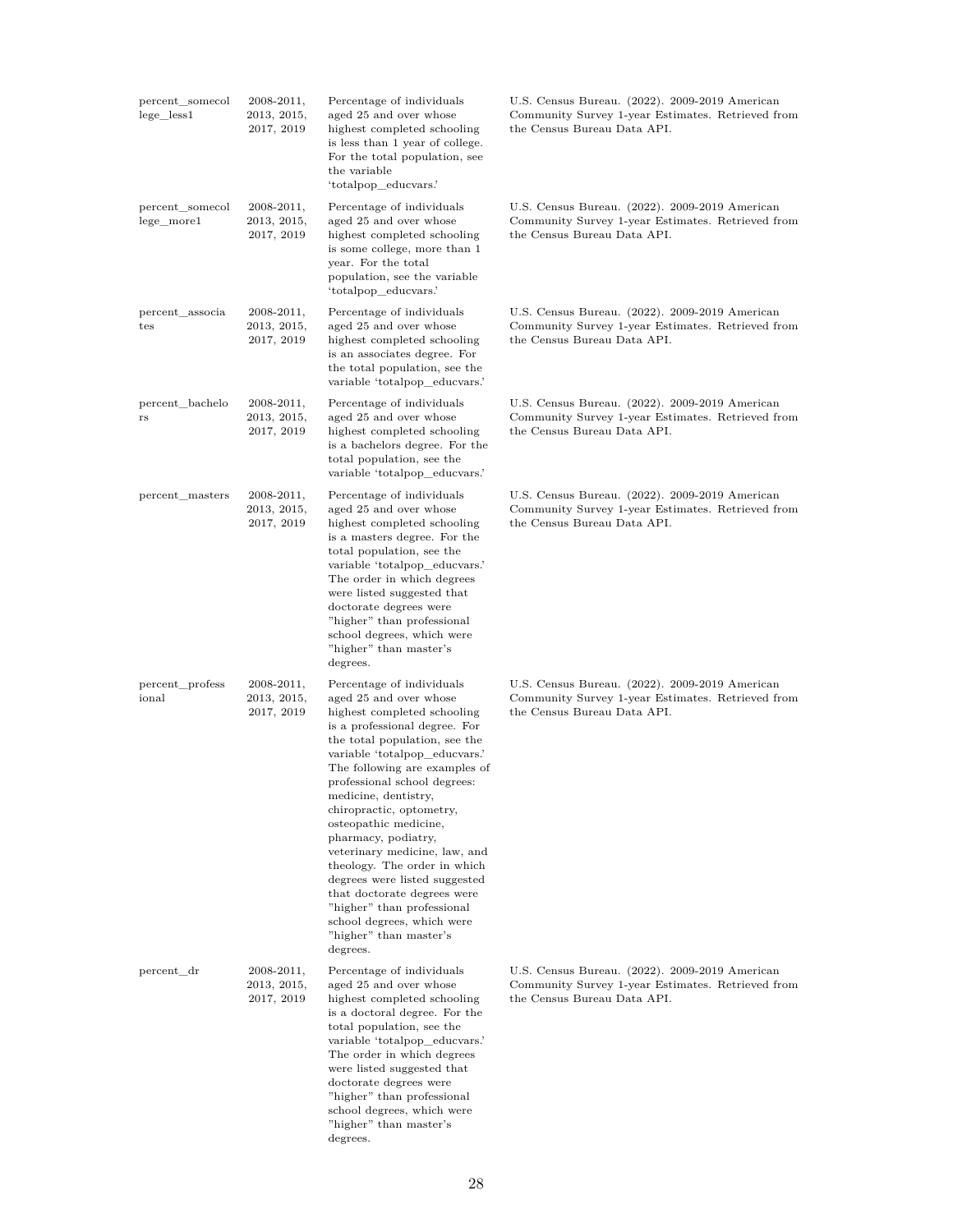| percent worked<br>last year   | $2005 - 2011,$<br>2013, 2015,<br>2017, 2019 | Percentage of individuals who<br>worked in the last year. For<br>total population, see the<br>variable<br>'totalpop_workstatusvars.'<br>"Worked" is defined as people<br>16 years old and over who<br>worked 1 or more weeks.                                                                                                                                                                                                                                                                                         | U.S. Census Bureau. (2022). 2009-2019 American<br>Community Survey 1-year Estimates. Retrieved from<br>the Census Bureau Data API. |
|-------------------------------|---------------------------------------------|-----------------------------------------------------------------------------------------------------------------------------------------------------------------------------------------------------------------------------------------------------------------------------------------------------------------------------------------------------------------------------------------------------------------------------------------------------------------------------------------------------------------------|------------------------------------------------------------------------------------------------------------------------------------|
| percent_worked_<br>inlabforce | $2005 - 2011,$<br>2013, 2015,<br>2017, 2019 | Percentage of individuals who<br>worked in the last year and<br>are in the labor force. For<br>total population, see the<br>variable<br>'totalpop workstatusvars.'<br>"Worked" is defined as people<br>16 years old and over who<br>worked 1 or more weeks.                                                                                                                                                                                                                                                           | U.S. Census Bureau. (2022). 2009-2019 American<br>Community Survey 1-year Estimates. Retrieved from<br>the Census Bureau Data API. |
| percent_worked_<br>nolabforce | $2005 - 2011,$<br>2013, 2015,<br>2017, 2019 | Percentage of individuals who<br>worked in the last year but<br>are not in the labor force. For<br>total population, see the<br>variable<br>'totalpop workstatusvars.'<br>The category of "not in the<br>labor force" consists mainly<br>of students, homemakers,<br>retired workers, seasonal<br>workers interviewed in an off<br>season who were not looking<br>for work, institutionalized<br>people, and people doing only<br>incidental unpaid family work<br>(less than 15 hours during the<br>reference week). | U.S. Census Bureau. (2022). 2009-2019 American<br>Community Survey 1-year Estimates. Retrieved from<br>the Census Bureau Data API. |
| percent nowork                | $2005 - 2011,$<br>2013, 2015,<br>2017, 2019 | Percentage of individuals who<br>did not work in the last year.<br>For total population, see the<br>variable<br>'totalpop workstatusvars.'<br>"Worked" is defined as people<br>16 years old and over who<br>worked 1 or more weeks.                                                                                                                                                                                                                                                                                   | U.S. Census Bureau. (2022). 2009-2019 American<br>Community Survey 1-year Estimates. Retrieved from<br>the Census Bureau Data API. |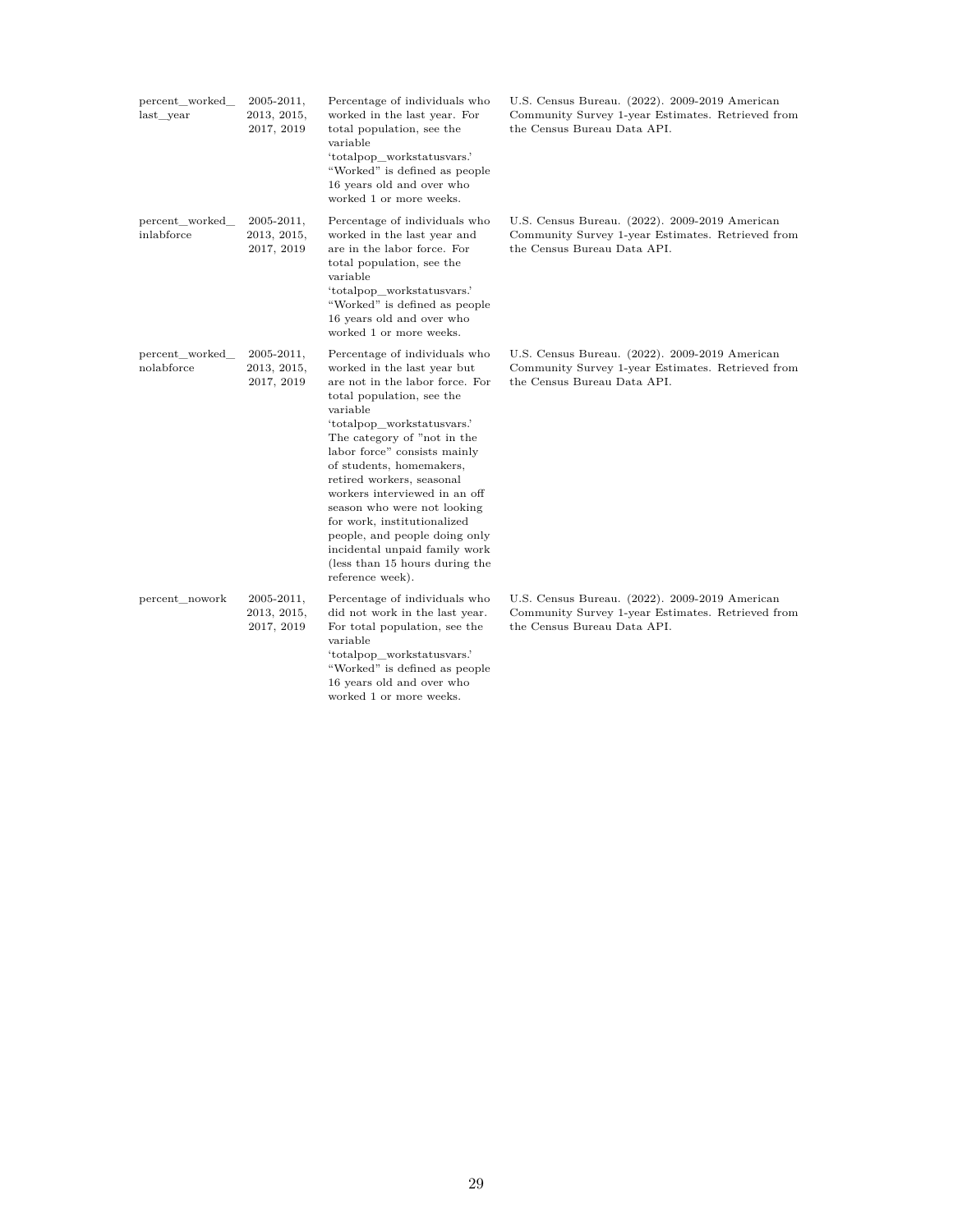| percent_unemplo<br>yed         | 2005-2011,<br>2013, 2015,<br>2017, 2019     | Percent of individuals who<br>did not work in the last year<br>and are unemployed. For<br>total population, see the<br>variable<br>'totalpop_workstatusvars.'<br>All civilians 16 years old and<br>over are classified as<br>unemployed if they (1) were<br>neither "at work" nor "with a<br>job but not at work" during<br>the reference week, and $(2)$<br>were actively looking for work<br>during the last 4 weeks, and<br>(3) were available to start a<br>job. Also included as<br>unemployed are civilians who<br>did not work at all during the<br>reference week, were waiting<br>to be called back to a job<br>from which they had been<br>laid off, and were available<br>for work except for temporary<br>illness. Examples of job<br>seeking activities are:<br>Registering at a public or<br>private employment office;<br>Meeting with prospective<br>employers; Investigating<br>possibilities for starting a<br>professional practice or<br>opening a business; Placing<br>or answering advertisements;<br>Writing letters of application;<br>Being on a union or<br>professional register | U.S. Census Bureau. (2022). 2009-2019 American<br>Community Survey 1-year Estimates. Retrieved from<br>the Census Bureau Data API. |
|--------------------------------|---------------------------------------------|-------------------------------------------------------------------------------------------------------------------------------------------------------------------------------------------------------------------------------------------------------------------------------------------------------------------------------------------------------------------------------------------------------------------------------------------------------------------------------------------------------------------------------------------------------------------------------------------------------------------------------------------------------------------------------------------------------------------------------------------------------------------------------------------------------------------------------------------------------------------------------------------------------------------------------------------------------------------------------------------------------------------------------------------------------------------------------------------------------------|------------------------------------------------------------------------------------------------------------------------------------|
| $percent\_not\_in$<br>labforce | $2005 - 2011,$<br>2013, 2015,<br>2017, 2019 | Percentage of individuals who<br>did not work in the last year<br>but are not in the labor force.<br>For total population, see the<br>variable<br>'totalpop_workstatusvars.'<br>The category of "not in the<br>labor force" consists mainly<br>of students, homemakers,<br>retired workers, seasonal<br>workers interviewed in an off<br>season who were not looking<br>for work, institutionalized<br>people, and people doing only<br>incidental unpaid family work<br>(less than 15 hours during the<br>reference week).                                                                                                                                                                                                                                                                                                                                                                                                                                                                                                                                                                                 | U.S. Census Bureau. (2022). 2009-2019 American<br>Community Survey 1-year Estimates. Retrieved from<br>the Census Bureau Data API. |
| percent_under18<br>healthins   | $2009 - 2011,$<br>2013, 2015,<br>2017, 2019 | Percentage of population<br>under 18 used for health<br>insurance variables:<br>private_under18<br>public under18<br>privpub under18                                                                                                                                                                                                                                                                                                                                                                                                                                                                                                                                                                                                                                                                                                                                                                                                                                                                                                                                                                        | U.S. Census Bureau. (2022). 2009-2019 American<br>Community Survey 1-year Estimates. Retrieved from<br>the Census Bureau Data API. |

noinsure\_under18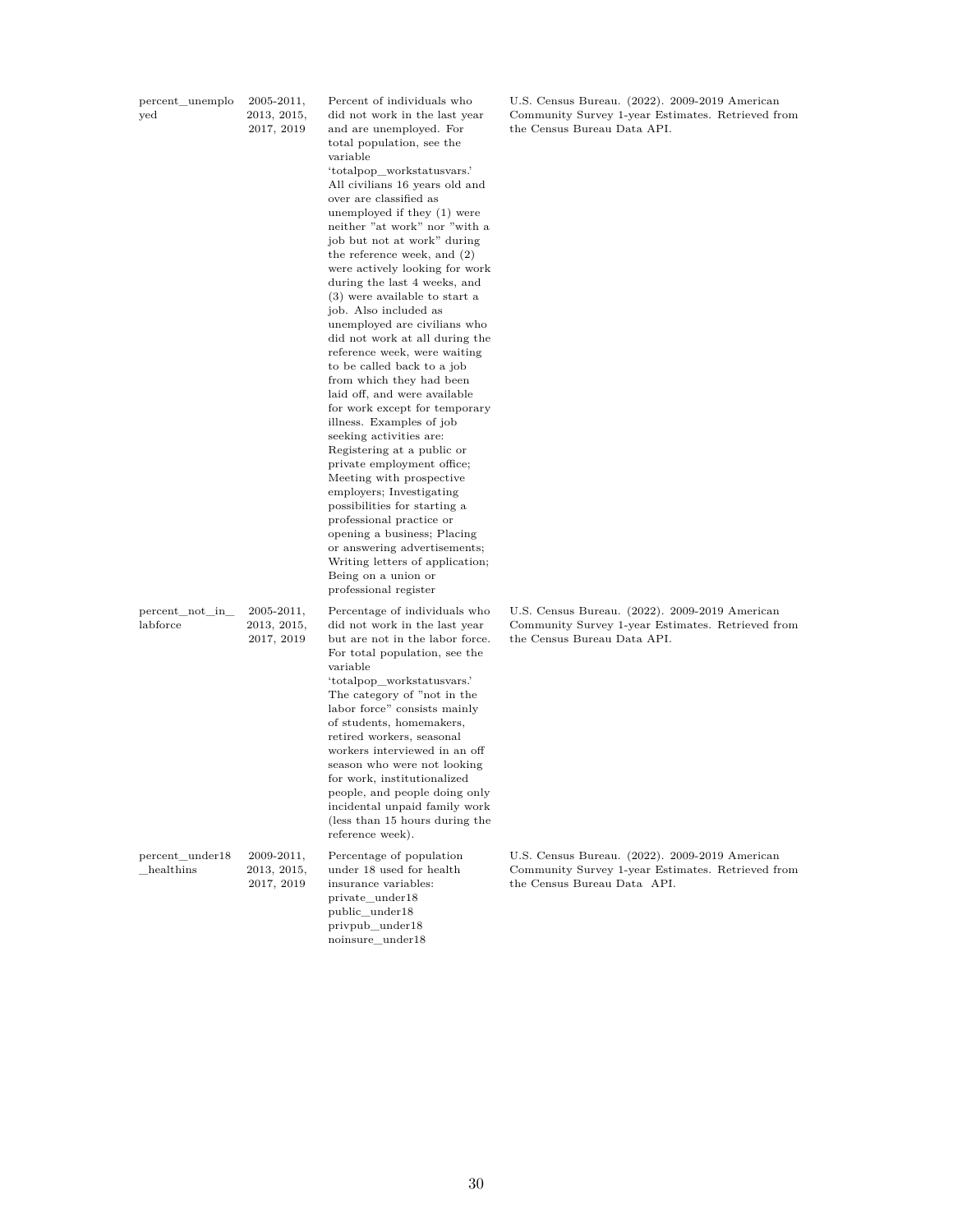| percent_private<br>under18  | $2009 - 2011,$<br>2013, 2015,<br>2017, 2019 | Percentage of individuals<br>under age 18 with private<br>health insurance. For the<br>total population, see the<br>variable<br>'totalpop_healthins_vars.'<br>For the total population of<br>the age group, see the<br>variable 'under18 healthins.<br>Private health insurance is a<br>plan provided through an<br>employer or union, a plan<br>purchased by an individual<br>from a private company, or<br>TRICARE or other military<br>health care                                                                                                                                                                                                                                                                            | U.S. Census Bureau. (2022). 2009-2019 American<br>Community Survey 1-year Estimates. Retrieved from<br>the Census Bureau Data API. |
|-----------------------------|---------------------------------------------|----------------------------------------------------------------------------------------------------------------------------------------------------------------------------------------------------------------------------------------------------------------------------------------------------------------------------------------------------------------------------------------------------------------------------------------------------------------------------------------------------------------------------------------------------------------------------------------------------------------------------------------------------------------------------------------------------------------------------------|------------------------------------------------------------------------------------------------------------------------------------|
| percent_public_<br>under18  | $2009 - 2011,$<br>2013, 2015,<br>2017, 2019 | Percentage of individuals<br>under age 18 with public<br>health insurance. For the<br>total population, see the<br>variable<br>'totalpop_healthins_vars.'<br>For the total population of<br>the age group, see the<br>variable 'under18_healthins.<br>Public health coverage<br>includes the federal programs<br>Medicare, Medicaid, and VA<br>Health Care (provided<br>through the Department of<br>Veterans Affairs); the<br>Children's Health Insurance<br>Program (CHIP); and<br>individual state health plans.                                                                                                                                                                                                              | U.S. Census Bureau. (2022). 2009-2019 American<br>Community Survey 1-year Estimates. Retrieved from<br>the Census Bureau Data API. |
| percent_privpub<br>under 18 | $2009 - 2011,$<br>2013, 2015,<br>2017, 2019 | Percentage of individuals<br>under age 18 with private or<br>public health insurance. For<br>the total population, see the<br>variable<br>'totalpop_healthins_vars.'<br>For the total population of<br>the age group, see the<br>variable 'under18 healthins.<br>Private health insurance is a<br>plan provided through an<br>employer or union, a plan<br>purchased by an individual<br>from a private company, or<br>TRICARE or other military<br>health care.Public health<br>coverage includes the federal<br>programs Medicare,<br>Medicaid, and VA Health<br>Care (provided through the<br>Department of Veterans<br>Affairs); the Children's<br>Health Insurance Program<br>(CHIP); and individual state<br>health plans. | U.S. Census Bureau. (2022). 2009-2019 American<br>Community Survey 1-year Estimates. Retrieved from<br>the Census Bureau Data API. |
| percent_pop18_3<br>4        | $2009 - 2011,$<br>2013, 2015,<br>2017, 2019 | Percentage of population<br>between ages 18 and 35 used<br>for the following health<br>insurance variables:<br>$private_18_34 public_18_34$<br>$privpub_18_34$<br>$noinsure_18_34$                                                                                                                                                                                                                                                                                                                                                                                                                                                                                                                                               | U.S. Census Bureau. (2022). 2009-2019 American<br>Community Survey 1-year Estimates. Retrieved from<br>the Census Bureau Data API. |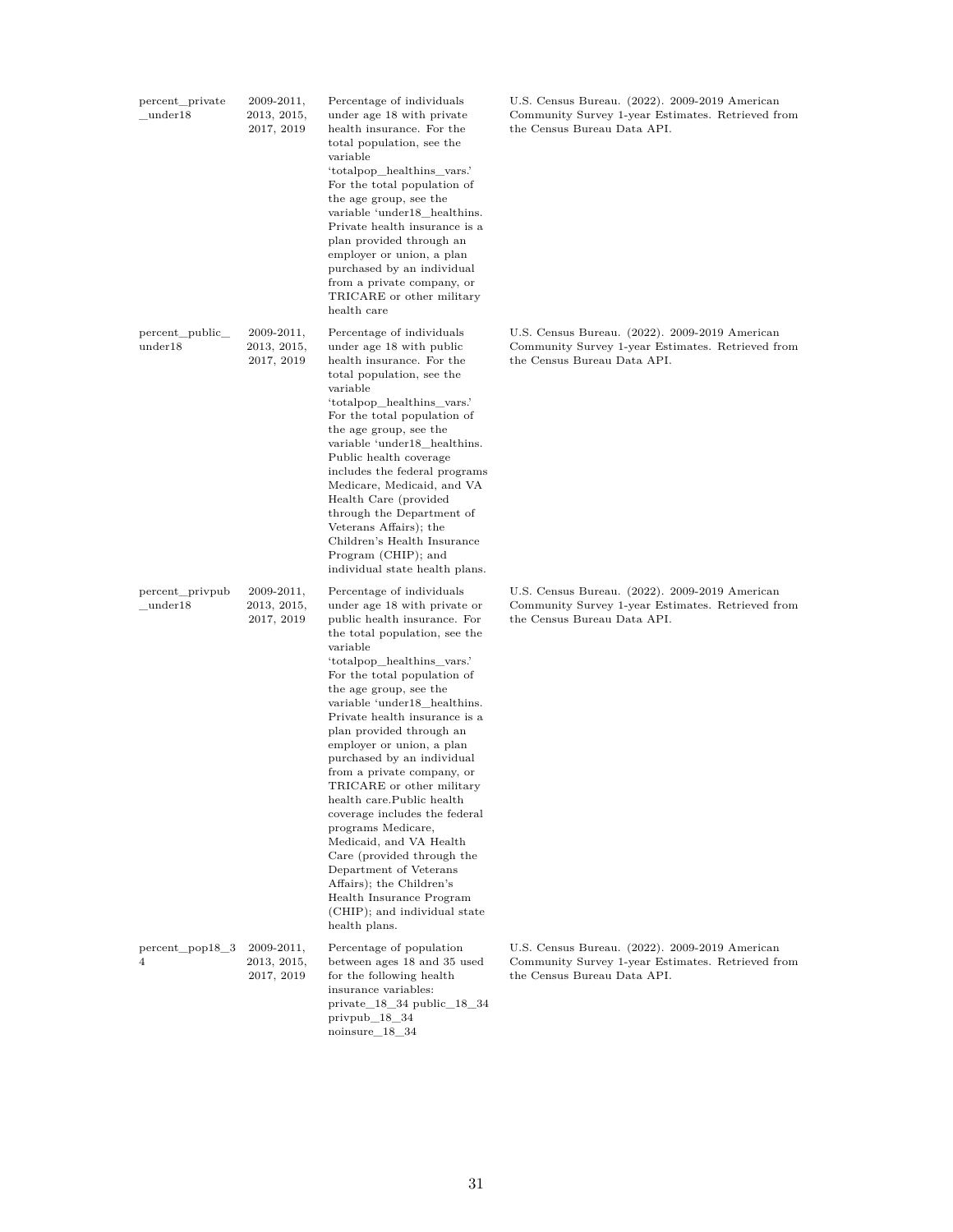| percent_private<br>$18 - 34$  | 2009-2011,<br>2013, 2015,<br>2017, 2019     | Percent of individuals<br>between age 18 and 34 with<br>private health insurance. For<br>total population, see the<br>variable<br>'totalpop_healthins_vars.'<br>For the total population of<br>this age group, see the<br>variable 'pop18_34.' Private<br>health insurance is a plan<br>provided through an employer<br>or union, a plan purchased by<br>an individual from a private<br>company, or TRICARE or<br>other military health care.                                                                                                                                                                                                                                                                                | U.S. Census Bureau. (2022). 2009-2019 American<br>Community Survey 1-year Estimates. Retrieved from<br>the Census Bureau Data API. |
|-------------------------------|---------------------------------------------|-------------------------------------------------------------------------------------------------------------------------------------------------------------------------------------------------------------------------------------------------------------------------------------------------------------------------------------------------------------------------------------------------------------------------------------------------------------------------------------------------------------------------------------------------------------------------------------------------------------------------------------------------------------------------------------------------------------------------------|------------------------------------------------------------------------------------------------------------------------------------|
| percent_public_<br>$18 - 34$  | 2009-2011,<br>2013, 2015,<br>2017, 2019     | Percentage of individuals<br>between age 18 and 34 with<br>public health insurance. For<br>total population, see the<br>variable<br>'totalpop_healthins_vars.'<br>For the total population of<br>this age group, see the<br>variable 'pop18_34.' Public<br>health coverage includes the<br>federal programs Medicare,<br>Medicaid, and VA Health<br>Care (provided through the<br>Department of Veterans<br>Affairs); the Children's<br>Health Insurance Program<br>(CHIP); and individual state<br>health plans.                                                                                                                                                                                                             | U.S. Census Bureau. (2022). 2009-2019 American<br>Community Survey 1-year Estimates. Retrieved from<br>the Census Bureau Data API. |
| percent_privpub<br>$\_18\_34$ | $2009 - 2011,$<br>2013, 2015,<br>2017, 2019 | Percentage of individuals<br>between age 18 and 34 with<br>private and public health<br>insurance. For total<br>population, see the variable<br>'totalpop_healthins_vars.'<br>For the total population of<br>this age group, see the<br>variable 'pop18_34.' Public<br>health coverage includes the<br>federal programs Medicare,<br>Medicaid, and VA Health<br>Care (provided through the<br>Department of Veterans<br>Affairs); the Children's<br>Health Insurance Program<br>(CHIP); and individual state<br>health plans. Private health<br>insurance is a plan provided<br>through an employer or<br>union, a plan purchased by<br>an individual from a private<br>company, or TRICARE or<br>other military health care. | U.S. Census Bureau. (2022). 2009-2019 American<br>Community Survey 1-year Estimates. Retrieved from<br>the Census Bureau Data API. |
| percent_noinsur<br>$e_{18}34$ | $2009 - 2011,$<br>2013, 2015,<br>2017, 2019 | Percentage of individuals<br>between age 18 and 34 with<br>no health insurance. For total<br>population, see the variable<br>'totalpop_healthins_vars.'<br>For the total population of<br>this age group, see the<br>variable 'pop18_34.' People<br>who had no reported health<br>coverage, or those whose only<br>health coverage was Indian<br>Health Service, were<br>considered uninsured.                                                                                                                                                                                                                                                                                                                                | U.S. Census Bureau. (2022). 2009-2019 American<br>Community Survey 1-year Estimates. Retrieved from<br>the Census Bureau Data API. |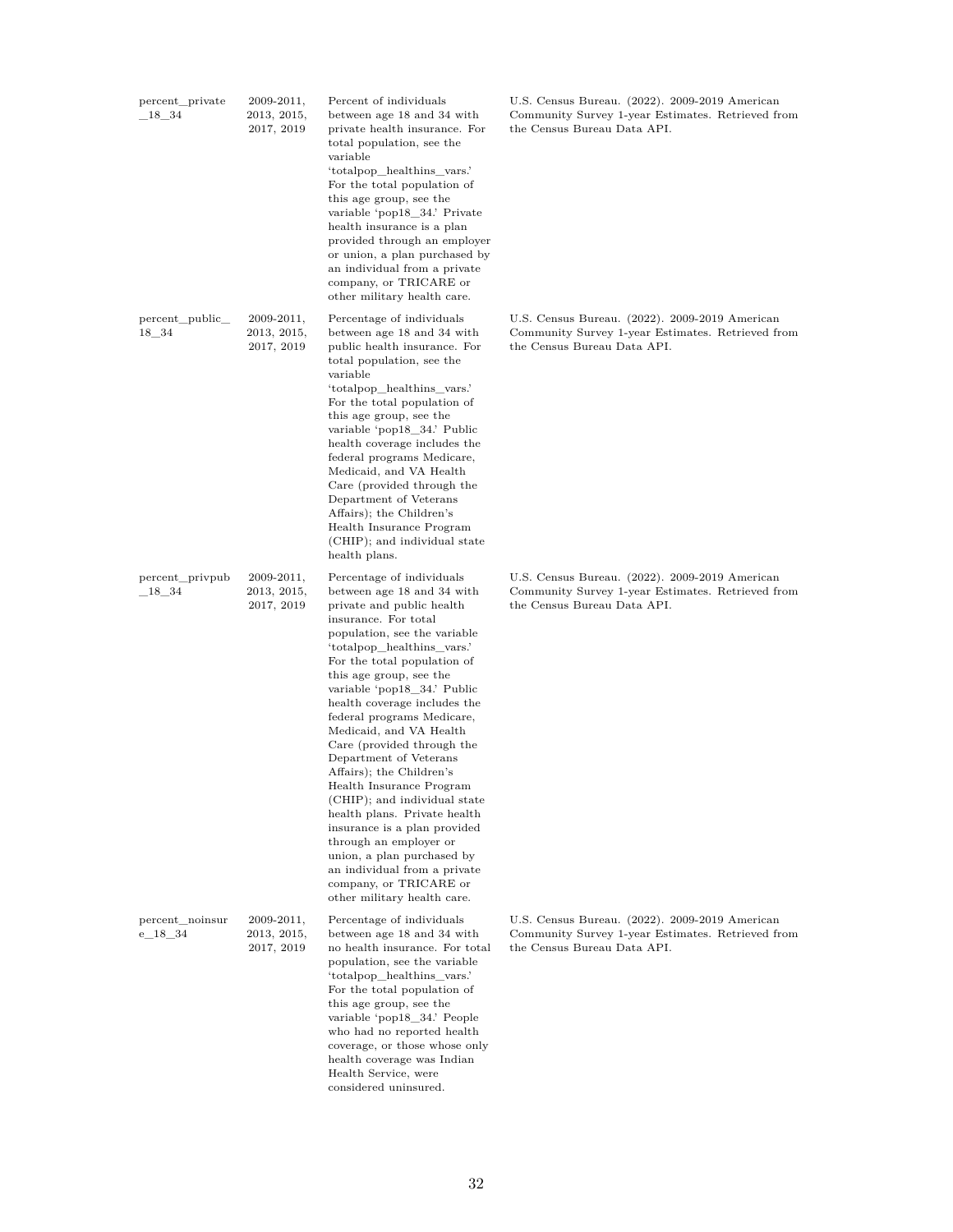| 4                             | percent_pop35_6 | $2009 - 2011,$<br>2013, 2015,<br>2017, 2019 | Percentage of population<br>between ages 35 and 64 used<br>for the following health<br>insurance variables:<br>private $35-64$ public $35-64$<br>privpub $\_\,35\_\,64$<br>noinsure_35_64                                                                                                                                                                                                                                                                                                                                                                                                                                                                                                                                 | U.S. Census Bureau. (2022). 2009-2019 American<br>Community Survey 1-year Estimates. Retrieved from<br>the Census Bureau Data API. |
|-------------------------------|-----------------|---------------------------------------------|---------------------------------------------------------------------------------------------------------------------------------------------------------------------------------------------------------------------------------------------------------------------------------------------------------------------------------------------------------------------------------------------------------------------------------------------------------------------------------------------------------------------------------------------------------------------------------------------------------------------------------------------------------------------------------------------------------------------------|------------------------------------------------------------------------------------------------------------------------------------|
| percent_private<br>$-35 - 64$ |                 | $2009 - 2011,$<br>2013, 2015,<br>2017, 2019 | Percentage of individuals<br>between age 35 and 64 with<br>private health insurance. For<br>total population, see the<br>variable<br>'totalpop healthins vars.'<br>For total population of this<br>age group, see the variable<br>'pop35_64.' Private health<br>insurance is a plan provided<br>through an employer or<br>union, a plan purchased by<br>an individual from a private<br>company, or TRICARE or<br>other military health care.                                                                                                                                                                                                                                                                             | U.S. Census Bureau. (2022). 2009-2019 American<br>Community Survey 1-year Estimates. Retrieved from<br>the Census Bureau Data API. |
| percent public<br>35_64       |                 | $2009 - 2011,$<br>2013, 2015,<br>2017, 2019 | Percentage of individuals<br>between age 35 and 64 with<br>public health insurance. For<br>total population, see the<br>variable<br>'totalpop healthins vars.'<br>For total population of this<br>age group, see the variable<br>'pop35 64.' Public health<br>coverage includes the federal<br>programs Medicare,<br>Medicaid, and VA Health<br>Care (provided through the<br>Department of Veterans<br>Affairs); the Children's<br>Health Insurance Program<br>(CHIP); and individual state<br>health plans.                                                                                                                                                                                                             | U.S. Census Bureau. (2022). 2009-2019 American<br>Community Survey 1-year Estimates. Retrieved from<br>the Census Bureau Data API. |
| percent_privpub<br>$-35 - 64$ |                 | $2009 - 2011,$<br>2013, 2015,<br>2017, 2019 | Percentage of individuals<br>between age 35 and 64 with<br>private and public health<br>insurance. For total<br>population, see the variable<br>'totalpop_healthins_vars.'<br>For total population of this<br>age group, see the variable<br>'pop35_64.' Private health<br>insurance is a plan provided<br>through an employer or<br>union, a plan purchased by<br>an individual from a private<br>company, or TRICARE or<br>other military health<br>care. Public health coverage<br>includes the federal programs<br>Medicare, Medicaid, and VA<br>Health Care (provided<br>through the Department of<br>Veterans Affairs); the<br>Children's Health Insurance<br>Program (CHIP); and<br>individual state health plans. | U.S. Census Bureau. (2022). 2009-2019 American<br>Community Survey 1-year Estimates. Retrieved from<br>the Census Bureau Data API. |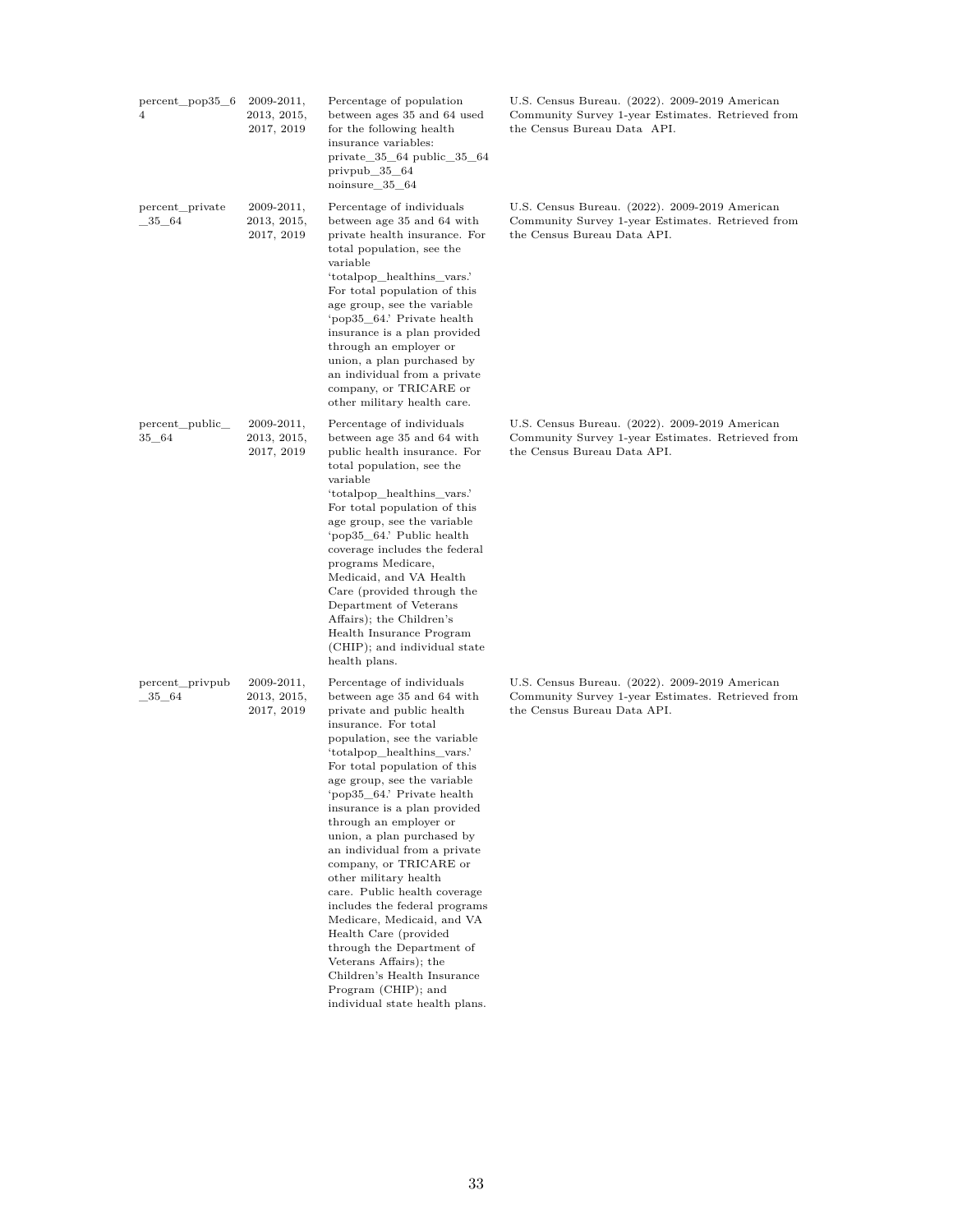| percent_noinsur<br>e 35 64            | 2009-2011,<br>2013, 2015,<br>2017, 2019     | Percentage of individuals<br>between age 35 and 64 with<br>no health insurance. For total<br>population, see the variable<br>'totalpop_healthins_vars.'<br>For total population of this<br>age group, see the variable<br>'pop35 64.' People who had<br>no reported health coverage,<br>or those whose only health<br>coverage was Indian Health<br>Service, were considered<br>uninsured.                                                                                                                                                                                                                                                                           | U.S. Census Bureau. (2022). 2009-2019 American<br>Community Survey 1-year Estimates. Retrieved from<br>the Census Bureau Data API. |
|---------------------------------------|---------------------------------------------|----------------------------------------------------------------------------------------------------------------------------------------------------------------------------------------------------------------------------------------------------------------------------------------------------------------------------------------------------------------------------------------------------------------------------------------------------------------------------------------------------------------------------------------------------------------------------------------------------------------------------------------------------------------------|------------------------------------------------------------------------------------------------------------------------------------|
| percent over65                        | $2009 - 2011,$<br>2013, 2015,<br>2017, 2019 | Percentage of population over<br>age 65 used for the following<br>health insurance variables:<br>private_over65 public_over65<br>privpub_over65<br>noinsure over65                                                                                                                                                                                                                                                                                                                                                                                                                                                                                                   | U.S. Census Bureau. (2022). 2009-2019 American<br>Community Survey 1-year Estimates. Retrieved from<br>the Census Bureau Data API. |
| percent_private<br>over <sub>65</sub> | $2009 - 2011,$<br>2013, 2015,<br>2017, 2019 | Percentage of individuals over<br>65 with private health<br>insurance. For total<br>population, see the variable<br>'totalpop_healthins_vars.'<br>For total population of this<br>age group, see the variable<br>'over65.' Private health<br>insurance is a plan provided<br>through an employer or<br>union, a plan purchased by<br>an individual from a private<br>company, or TRICARE or<br>other military health care.                                                                                                                                                                                                                                           | U.S. Census Bureau. (2022). 2009-2019 American<br>Community Survey 1-year Estimates. Retrieved from<br>the Census Bureau Data API. |
| percent_public_<br>over65             | $2009 - 2011,$<br>2013, 2015,<br>2017, 2019 | Percentage of individuals over<br>65 with public health<br>insurance. For total<br>population, see the variable<br>'totalpop_healthins_vars.'<br>For total population of this<br>age group, see the variable<br>'over65.' Public health<br>coverage includes the federal<br>programs Medicare,<br>Medicaid, and VA Health<br>Care (provided through the<br>Department of Veterans<br>Affairs); the Children's<br>Health Insurance Program<br>(CHIP); and individual state<br>health plans.                                                                                                                                                                           | U.S. Census Bureau. (2022). 2009-2019 American<br>Community Survey 1-year Estimates. Retrieved from<br>the Census Bureau Data API. |
| percent_privpub<br>over65             | 2009-2011,<br>2013, 2015,<br>2017, 2019     | Percentage of individuals over<br>65 with private and public<br>health insurance. For total<br>population, see the variable<br>'totalpop_healthins_vars.'<br>For total population of this<br>age group, see the variable<br>'over65.' Private health<br>insurance is a plan provided<br>through an employer or<br>union, a plan purchased by<br>an individual from a private<br>company, or TRICARE or<br>other military health care.<br>Public health coverage<br>includes the federal programs<br>Medicare, Medicaid, and VA<br>Health Care (provided<br>through the Department of<br>Veterans Affairs); the<br>Children's Health Insurance<br>Program (CHIP); and | U.S. Census Bureau. (2022). 2009-2019 American<br>Community Survey 1-year Estimates. Retrieved from<br>the Census Bureau Data API. |

individual state health plans.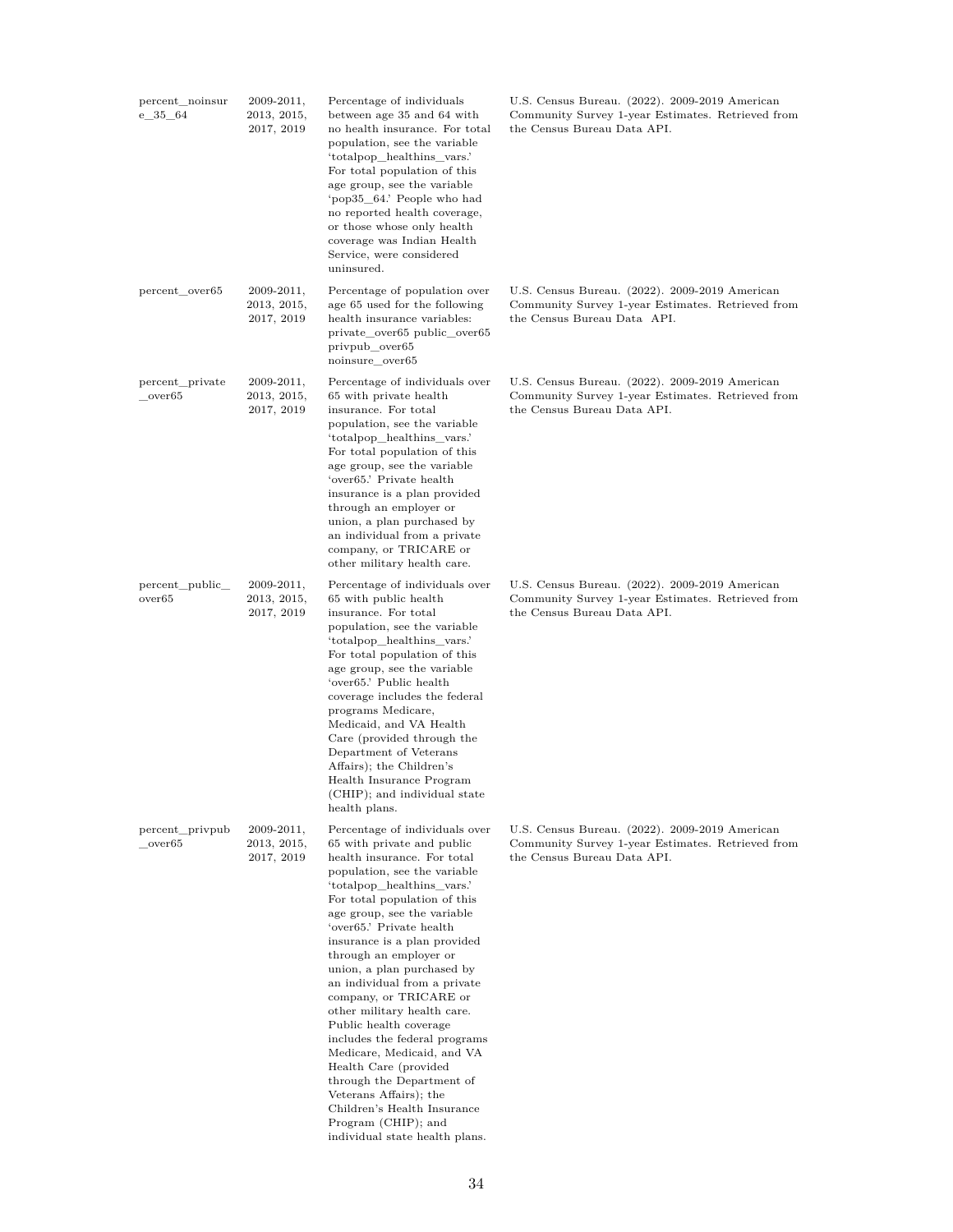| percent_noinsur<br>e over65 | 2009-2011,<br>2013, 2015,<br>2017, 2019     | Percentage of individuals over<br>65 with no health insurance.<br>For total population, see the<br>variable<br>'totalpop_healthins_vars.'<br>For total population of this<br>age group, see the variable<br>'over65.' People who had no<br>reported health coverage, or<br>those whose only health<br>coverage was Indian Health<br>Service, were considered<br>uninsured.                                                     | U.S. Census Bureau. (2022). 2009-2019 American<br>Community Survey 1-year Estimates. Retrieved from<br>the Census Bureau Data API. |
|-----------------------------|---------------------------------------------|--------------------------------------------------------------------------------------------------------------------------------------------------------------------------------------------------------------------------------------------------------------------------------------------------------------------------------------------------------------------------------------------------------------------------------|------------------------------------------------------------------------------------------------------------------------------------|
| medage                      | $2005 - 2011,$<br>2013, 2015,<br>2017, 2019 | Median age of individuals in<br>the district. Median age is<br>based on a standard<br>distribution of the population<br>by single years of age and is<br>shown to the nearest tenth of<br>a year.                                                                                                                                                                                                                              | U.S. Census Bureau. (2022). 2009-2019 American<br>Community Survey 1-year Estimates. Retrieved from<br>the Census Bureau Data API. |
| medage male                 | $2005 - 2011,$<br>2013, 2015,<br>2017, 2019 | Median age of males in the<br>district. Median age is based<br>on a standard distribution of<br>the population by single years<br>of age and is shown to the<br>nearest tenth of a year. Male<br>here refers to those who<br>identify male as their<br>biological sex.                                                                                                                                                         | U.S. Census Bureau. (2022). 2009-2019 American<br>Community Survey 1-year Estimates. Retrieved from<br>the Census Bureau Data API. |
| medage_fem                  | $2005 - 2011,$<br>2013, 2015,<br>2017, 2019 | Median age of females in the<br>district. Median age is based<br>on a standard distribution of<br>the population by single years<br>of age and is shown to the<br>nearest tenth of a year.<br>Female here refers to those<br>who identify female as their<br>biological sex.                                                                                                                                                   | U.S. Census Bureau. (2022). 2009-2019 American<br>Community Survey 1-year Estimates. Retrieved from<br>the Census Bureau Data API. |
| totalpop                    | $2005 - 2011,$<br>2013, 2015,<br>2017, 2019 | District's total population                                                                                                                                                                                                                                                                                                                                                                                                    | U.S. Census Bureau. (2022). 2009-2019 American<br>Community Survey 1-year Estimates. Retrieved from<br>the Census Bureau Data API. |
| white_alone                 | $2005 - 2011,$<br>2013, 2015,<br>2017, 2019 | Number of individuals<br>identifying exclusively as<br>White. For the total<br>population, see the variable<br>'totalpop.' White here refers<br>to a person having origins in<br>any of the original peoples of<br>Europe, the Middle East, or<br>North Africa. It includes<br>people who indicate their race<br>as "White" or report entries<br>such as Irish, German,<br>Italian, Lebanese, Arab,<br>Moroccan, or Caucasian. | U.S. Census Bureau. (2022). 2009-2019 American<br>Community Survey 1-year Estimates. Retrieved from<br>the Census Bureau Data API. |
| $black$ alone               | $2005 - 2011,$<br>2013, 2015,<br>2017, 2019 | Number of individuals<br>identifying exclusively as<br>Black. For the total<br>population, see the variable<br>'totalpop.' A person having<br>origins in any of the Black<br>racial groups of Africa. It<br>includes people who indicate<br>their race as "Black, African"<br>Am., or Negro" or report<br>entries such as African<br>American, Kenyan, Nigerian,<br>or Haitian.                                                | U.S. Census Bureau. (2022). 2009-2019 American<br>Community Survey 1-year Estimates. Retrieved from<br>the Census Bureau Data API. |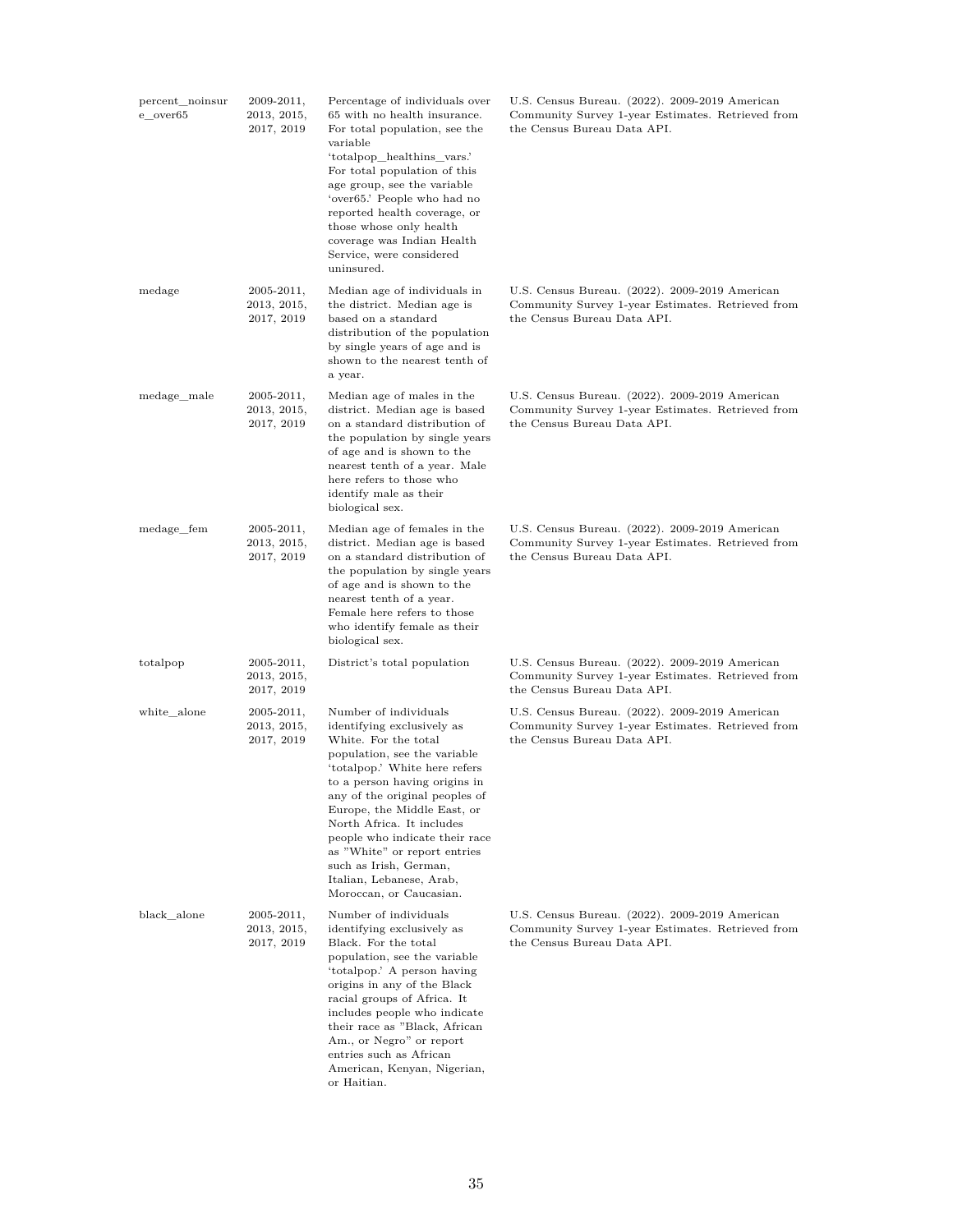| amerindian_alon<br>${\bf e}$ | $2005 - 2011,$<br>2013, 2015,<br>2017, 2019 | Number of individuals<br>identifying exclusively as<br>American Indian. For the<br>total population, see the<br>variable 'totalpop.' A person<br>having origins in any of the<br>original peoples of North and<br>South America (including<br>Central America) and who<br>maintains tribal affiliation or<br>community attachment. This<br>category includes people who<br>indicate their race as<br>"American Indian or Alaska<br>Native" or report entries such<br>as Navajo, Blackfeet, Inupiat,<br>Yup'ik, or Central American<br>Indian groups, or South<br>American Indian groups.                             | U.S. Census Bureau. (2022). 2009-2019 American<br>Community Survey 1-year Estimates. Retrieved from<br>the Census Bureau Data API. |
|------------------------------|---------------------------------------------|----------------------------------------------------------------------------------------------------------------------------------------------------------------------------------------------------------------------------------------------------------------------------------------------------------------------------------------------------------------------------------------------------------------------------------------------------------------------------------------------------------------------------------------------------------------------------------------------------------------------|------------------------------------------------------------------------------------------------------------------------------------|
| asian alone                  | $2005 - 2011,$<br>2013, 2015,<br>2017, 2019 | Number of individuals<br>identifying exclusively as<br>Asian. For the total<br>population, see the variable<br>'totalpop.' A person having<br>origins in any of the original<br>peoples of the Far East,<br>Southeast Asia, or the Indian<br>subcontinent including, for<br>example, Cambodia, China,<br>India, Japan, Korea,<br>Malaysia, Pakistan, the<br>Philippine Islands, Thailand,<br>and Vietnam. It includes<br>people who indicate their race<br>as "Asian Indian," "Chinese,"<br>"Filipino," "Korean,"<br>"Japanese," "Vietnamese,"<br>and "Other Asian" or provide<br>other detailed Asian<br>responses. | U.S. Census Bureau. (2022). 2009-2019 American<br>Community Survey 1-year Estimates. Retrieved from<br>the Census Bureau Data API. |
| hawaii_pacislan<br>d alone   | $2005 - 2011,$<br>2013, 2015,<br>2017, 2019 | Number of individuals<br>identifying exclusively as<br>Native Hawaiian or Pacific<br>Islander. For the total<br>population, see the variable<br>'totalpop.' A person having<br>origins in any of the original<br>peoples of Hawaii, Guam,<br>Samoa, or other Pacific<br>Islands. It includes people<br>who indicate their race as<br>"Native Hawaiian,"<br>"Guamanian or Chamorro,"<br>"Samoan," and "Other Pacific<br>Islander" or provide other<br>detailed Pacific Islander<br>responses.                                                                                                                         | U.S. Census Bureau. (2022). 2009-2019 American<br>Community Survey 1-year Estimates. Retrieved from<br>the Census Bureau Data API. |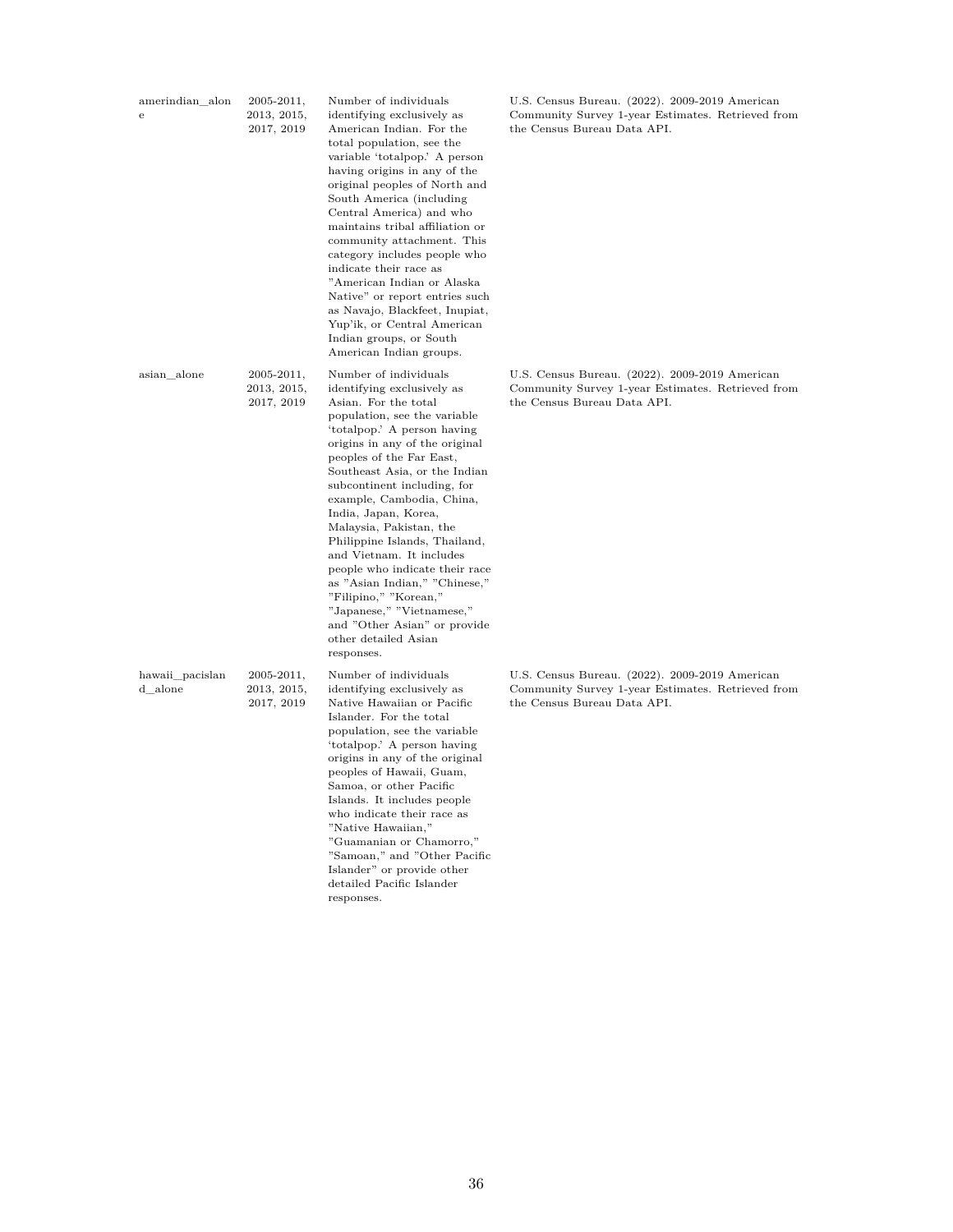| otherrace_alone            | $2005 - 2011,$<br>2013, 2015,<br>2017, 2019    | Number of individuals<br>identifying exclusively as<br>some race other than not<br>included in the "White,"<br>"Black or African American,"<br>"American Indian or Alaska<br>Native," "Asian," and "Native<br>Hawaiian or Other Pacific<br>Islander" race categories. For<br>the total population, see the<br>variable 'totalpop.' Includes<br>all other responses<br>Respondents reporting entries<br>such as multiracial, mixed,<br>interracial, or a Hispanic,<br>Latino, or Spanish group (for<br>example, Mexican, Puerto<br>Rican, Cuban, or Spanish) in<br>response to the race question<br>are included in this category. | U.S. Census Bureau. (2022). 2009-2019 American<br>Community Survey 1-year Estimates. Retrieved from<br>the Census Bureau Data API. |
|----------------------------|------------------------------------------------|-----------------------------------------------------------------------------------------------------------------------------------------------------------------------------------------------------------------------------------------------------------------------------------------------------------------------------------------------------------------------------------------------------------------------------------------------------------------------------------------------------------------------------------------------------------------------------------------------------------------------------------|------------------------------------------------------------------------------------------------------------------------------------|
| twoplus_races              | $2005 - 2011,$<br>$2013,\,2015,$<br>2017, 2019 | Number of individuals<br>identifying as two or more<br>races. For the total<br>population, see the variable<br>'totalpop.' "Two or More<br>Races" refers to combinations<br>of two or more race<br>categories. There are 57<br>possible race combinations<br>Through the ACS's approach,<br>a response of "White" and<br>"Asian" was tallied as Two or<br>More Races, while a response<br>of "Japanese" and "Chinese"<br>was not because "Japanese"<br>and "Chinese" are both Asian<br>responses.                                                                                                                                 | U.S. Census Bureau. (2022). 2009-2019 American<br>Community Survey 1-year Estimates. Retrieved from<br>the Census Bureau Data API. |
| white total                | $2005 - 2011,$<br>$2013,\,2015,$<br>2017, 2019 | Number of individuals<br>identifying as white, including<br>those who identify as white<br>alone or in Combination with<br>One or More Other Races                                                                                                                                                                                                                                                                                                                                                                                                                                                                                | U.S. Census Bureau. (2022). 2009-2019 American<br>Community Survey 1-year Estimates. Retrieved from<br>the Census Bureau Data API. |
| black_total                | $2005 - 2011,$<br>2013, 2015,<br>2017, 2019    | Number of individuals<br>identifying as black, including<br>those identifying as Black or<br>African American alone or in<br>combination with one or<br>More other races                                                                                                                                                                                                                                                                                                                                                                                                                                                          | U.S. Census Bureau. (2022). 2009-2019 American<br>Community Survey 1-year Estimates. Retrieved from<br>the Census Bureau Data API. |
| amerindian_tota<br>1       | $2005 - 2011,$<br>2013, 2015,<br>2017, 2019    | Number of individuals<br>identifying as American<br>Indian, including those<br>identifying as American<br>Indian alone or in<br>combination with one or more<br>other races                                                                                                                                                                                                                                                                                                                                                                                                                                                       | U.S. Census Bureau. (2022). 2009-2019 American<br>Community Survey 1-year Estimates. Retrieved from<br>the Census Bureau Data API. |
| asian_total                | $2005 - 2011,$<br>$2013,\,2015,$<br>2017, 2019 | Number of individuals<br>identifying as Asian,<br>including those identifying as<br>Asian alone or in combination<br>with one or more other races                                                                                                                                                                                                                                                                                                                                                                                                                                                                                 | U.S. Census Bureau. (2022). 2009-2019 American<br>Community Survey 1-year Estimates. Retrieved from<br>the Census Bureau Data API. |
| hawaii_pacislan<br>d_total | $2005 - 2011,$<br>$2013,\,2015,$<br>2017, 2019 | Number of individuals<br>identifying as Native<br>Hawaiian or Pacific Islander,<br>including those identifying as<br>Native Hawaiian or Pacific<br>Islander alone or in<br>combination with one or more<br>other races                                                                                                                                                                                                                                                                                                                                                                                                            | U.S. Census Bureau. (2022). 2009-2019 American<br>Community Survey 1-year Estimates. Retrieved from<br>the Census Bureau Data API. |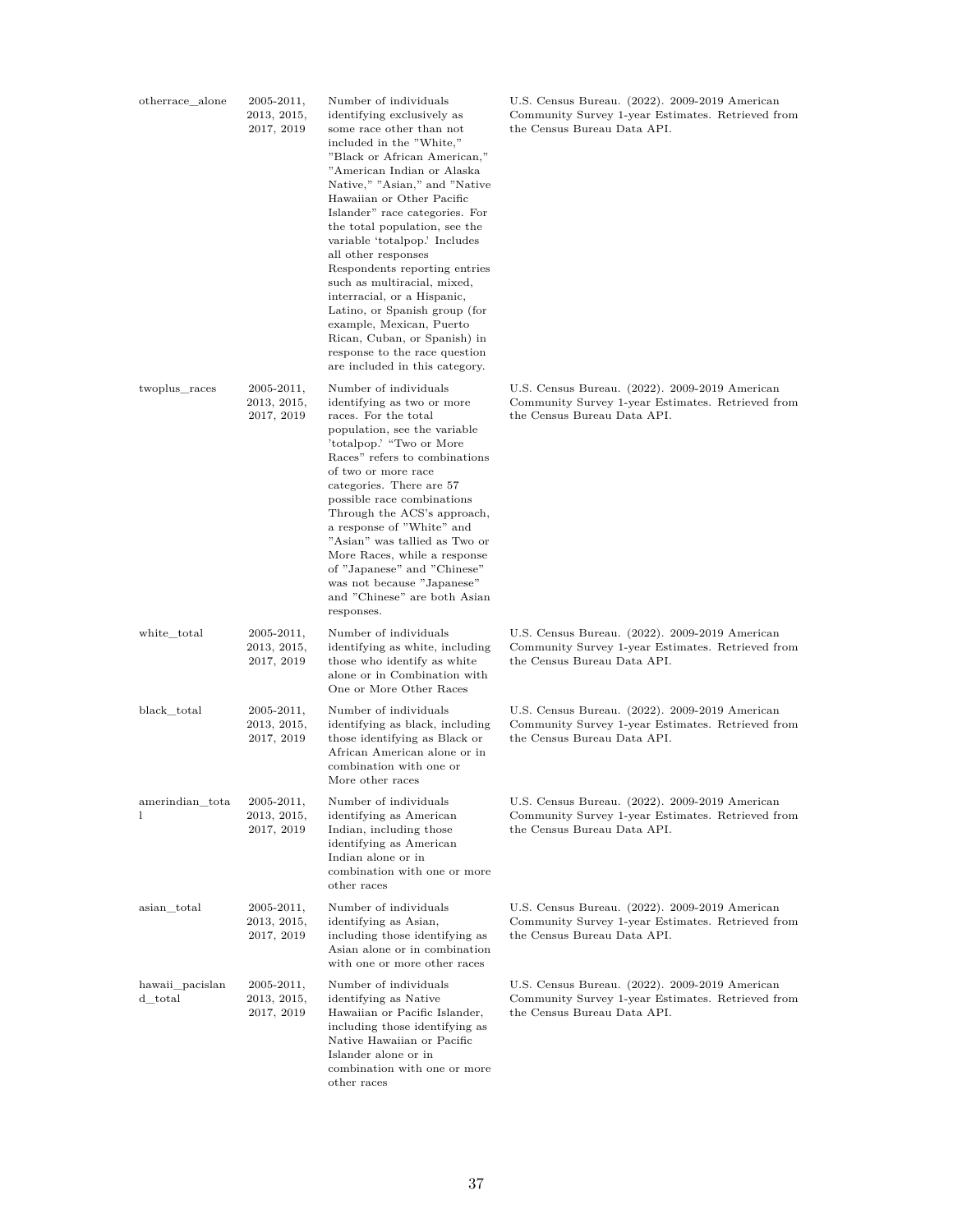| otherrace_total                  | $2005 - 2011,$<br>2013, 2015,<br>2017, 2019 | Total population identifying<br>as some other race, including<br>those identifying as some<br>other race alone or in<br>combination with one or more<br>other races                                                                                                                                      | U.S. Census Bureau. (2022). 2009-2019 American<br>Community Survey 1-year Estimates. Retrieved from<br>the Census Bureau Data API. |
|----------------------------------|---------------------------------------------|----------------------------------------------------------------------------------------------------------------------------------------------------------------------------------------------------------------------------------------------------------------------------------------------------------|------------------------------------------------------------------------------------------------------------------------------------|
| citizen_born_us                  | 2005-2011,<br>2013, 2015,<br>2017, 2019     | Number of individuals who<br>are U.S. Citizens who were<br>born in the U.S. For the total<br>population, see the variable<br>'totalpop.'                                                                                                                                                                 | U.S. Census Bureau. (2022). 2009-2019 American<br>Community Survey 1-year Estimates. Retrieved from<br>the Census Bureau Data API. |
| citizen_born_pr<br>islands       | $2005 - 2011,$<br>2013, 2015,<br>2017, 2019 | Number of individuals who<br>are U.S. Citizens that were<br>born in Puerto Rico or U.S.<br>Islands. For the total<br>population, see the variable<br>'totalpop.'                                                                                                                                         | U.S. Census Bureau. (2022). 2009-2019 American<br>Community Survey 1-year Estimates. Retrieved from<br>the Census Bureau Data API. |
| citizen_bornabr<br>oad_amparents | $2005 - 2011,$<br>2013, 2015,<br>2017, 2019 | Number of individuals who<br>are U.S. Citizens that were<br>born abroad to American<br>parents. For the total<br>population, see the variable<br>'totalpop.'                                                                                                                                             | U.S. Census Bureau. (2022). 2009-2019 American<br>Community Survey 1-year Estimates. Retrieved from<br>the Census Bureau Data API. |
| citizen nat                      | $2005 - 2011,$<br>2013, 2015,<br>2017, 2019 | Number of individuals who<br>are U.S. Citizens through<br>naturalization. For the total<br>population, see the variable<br>'totalpop.'                                                                                                                                                                   | U.S. Census Bureau. (2022). 2009-2019 American<br>Community Survey 1-year Estimates. Retrieved from<br>the Census Bureau Data API. |
| not_citizen                      | $2005 - 2011,$<br>2013, 2015,<br>2017, 2019 | Number of individuals that<br>are not U.S. Citizens. For the<br>total population, see the<br>variable 'totalpop.'                                                                                                                                                                                        | U.S. Census Bureau. (2022). 2009-2019 American<br>Community Survey 1-year Estimates. Retrieved from<br>the Census Bureau Data API. |
| native                           | $2005 - 2011,$<br>2013, 2015,<br>2017, 2019 | Total number of individuals<br>that are native U.S. citizens.<br>The native population<br>includes anyone who was a<br>U.S. citizen at birth,<br>including those born in the<br>United States, Puerto Rico,<br>American Islands, as well as<br>those born abroad to at least<br>one U.S. citizen parent. | U.S. Census Bureau. (2022). 2009-2019 American<br>Community Survey 1-year Estimates. Retrieved from<br>the Census Bureau Data API. |
| born homestate                   | $2005 - 2011,$<br>2013, 2015,<br>2017, 2019 | Number of individuals who<br>were born in their current<br>state of residence. For the<br>total population, see the<br>variable 'totalpop.'                                                                                                                                                              | U.S. Census Bureau. (2022). 2009-2019 American<br>Community Survey 1-year Estimates. Retrieved from<br>the Census Bureau Data API. |
| born_otherstate                  | $2005 - 2011,$<br>2013, 2015,<br>2017, 2019 | Number of individuals who<br>were born in a state other<br>than their current state of<br>residence. For the total<br>population, see the variable<br>'totalpop.'                                                                                                                                        | U.S. Census Bureau. (2022). 2009-2019 American<br>Community Survey 1-year Estimates. Retrieved from<br>the Census Bureau Data API. |
| born other ne                    | $2005 - 2011,$<br>2013, 2015,<br>2017, 2019 | Number of individuals born<br>in a northeast state that is<br>not their current state of<br>residence. For the total<br>population, see the variable<br>'totalpop.'                                                                                                                                      | U.S. Census Bureau. (2022). 2009-2019 American<br>Community Survey 1-year Estimates. Retrieved from<br>the Census Bureau Data API. |
| born_other_mw                    | $2005 - 2011,$<br>2013, 2015,<br>2017, 2019 | Number of individuals born<br>in a midwestern state that is<br>not their current state of<br>residence. For the total<br>population, see the variable<br>'totalpop.'                                                                                                                                     | U.S. Census Bureau. (2022). 2009-2019 American<br>Community Survey 1-year Estimates. Retrieved from<br>the Census Bureau Data API. |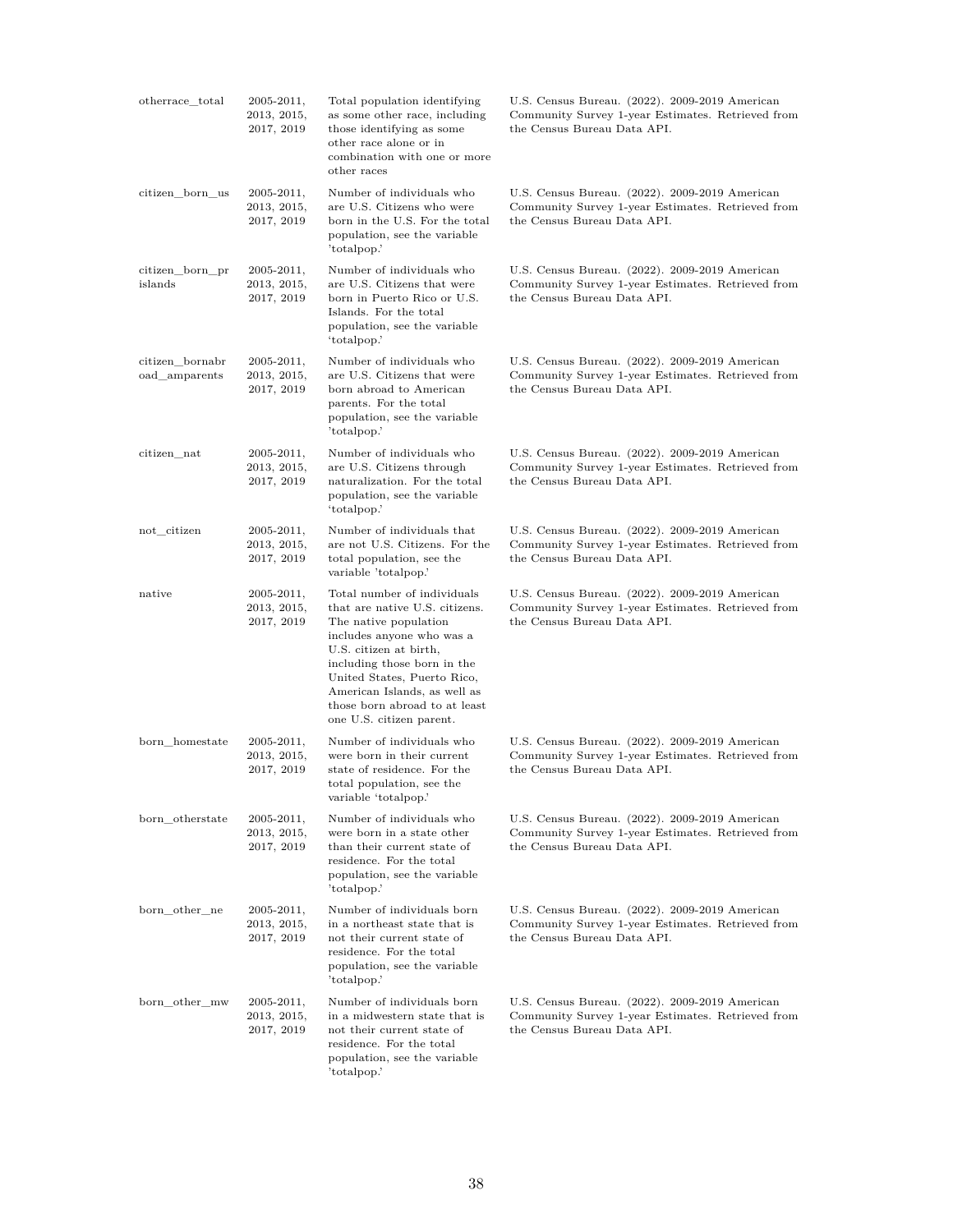| born_other_sout<br>h   | $2005 - 2011,$<br>2013, 2015,<br>2017, 2019 | Number of individuals born<br>in a southern state that is not<br>their current state of<br>residence. For the total<br>population, see the variable<br>'totalpop.'                                                                                                                                                                                                                                                                                                                                                    | U.S. Census Bureau. (2022). 2009-2019 American<br>Community Survey 1-year Estimates. Retrieved from<br>the Census Bureau Data API. |
|------------------------|---------------------------------------------|-----------------------------------------------------------------------------------------------------------------------------------------------------------------------------------------------------------------------------------------------------------------------------------------------------------------------------------------------------------------------------------------------------------------------------------------------------------------------------------------------------------------------|------------------------------------------------------------------------------------------------------------------------------------|
| born_other_west        | $2005 - 2011,$<br>2013, 2015,<br>2017, 2019 | Number of individuals born<br>in a western state that is not<br>their current state of<br>residence. For the total<br>population, see the variable<br>'totalpop.'                                                                                                                                                                                                                                                                                                                                                     | U.S. Census Bureau. (2022). 2009-2019 American<br>Community Survey 1-year Estimates. Retrieved from<br>the Census Bureau Data API. |
| born not us            | $2005 - 2011,$<br>2013, 2015,<br>2017, 2019 | Number of individuals that<br>are U.S. Citizens who were<br>born outside the U.S. For the<br>total population, see the<br>variable 'totalpop.'                                                                                                                                                                                                                                                                                                                                                                        | U.S. Census Bureau. (2022). 2009-2019 American<br>Community Survey 1-year Estimates. Retrieved from<br>the Census Bureau Data API. |
| foreignborn            | $2005 - 2011,$<br>2013, 2015,<br>2017, 2019 | Number of individuals born<br>outside the U.S. For the total<br>population, see the variable<br>'totalpop.'                                                                                                                                                                                                                                                                                                                                                                                                           | U.S. Census Bureau. (2022). 2009-2019 American<br>Community Survey 1-year Estimates. Retrieved from<br>the Census Bureau Data API. |
| totalpop moved<br>vars | $2005 - 2011,$<br>2013, 2015,<br>2017, 2019 | Total population for the<br>following geographic mobility<br>variables: samehouse<br>movedhouse moved_samecity<br>movedcity<br>movedcity_samecounty<br>movedcity_diffcounty<br>movedcounty_samestate<br>movedstate movedstate ne<br>movedstate mw<br>movedstate south<br>movedstate west<br>movedabroad<br>movedabroad_pr<br>movedabroad_usislands<br>movedabroad_foreign. This<br>variable adds up each<br>respective mobility variable's<br>total to produce the total<br>population for all mobility<br>variables. | U.S. Census Bureau. (2022). 2009-2019 American<br>Community Survey 1-year Estimates. Retrieved from<br>the Census Bureau Data API. |
| samehouse              | $2005 - 2011,$<br>2013, 2015,<br>2017, 2019 | Number of individuals in the<br>district living in the same<br>house as they were one year<br>ago. For the total population,<br>see the variable<br>'totalpop_moved_vars.'                                                                                                                                                                                                                                                                                                                                            | U.S. Census Bureau. (2022). 2009-2019 American<br>Community Survey 1-year Estimates. Retrieved from<br>the Census Bureau Data API. |
| movedhouse             | $2005 - 2011,$<br>2013, 2015,<br>2017, 2019 | Number of individuals in the<br>district who livd in a different<br>house one year prior. For the<br>total population, see the<br>variable<br>'totalpop moved vars.'                                                                                                                                                                                                                                                                                                                                                  | U.S. Census Bureau. (2022). 2009-2019 American<br>Community Survey 1-year Estimates. Retrieved from<br>the Census Bureau Data API. |
| moved samecity         | $2005 - 2011,$<br>2013, 2015,<br>2017, 2019 | Number of individuals in the<br>district who lived in a<br>different house in the same<br>city or town as their current<br>residence one year prior. For<br>the total population, see the<br>variable<br>'totalpop moved vars.'                                                                                                                                                                                                                                                                                       | U.S. Census Bureau. (2022). 2009-2019 American<br>Community Survey 1-year Estimates. Retrieved from<br>the Census Bureau Data API. |
| movedcity              | $2005 - 2011,$<br>2013, 2015,<br>2017, 2019 | Number of individuals in the<br>district who lived in a<br>different house that was in a<br>different city or town one<br>year prior. For the total<br>population, see the variable<br>'totalpop_moved_vars.'                                                                                                                                                                                                                                                                                                         | U.S. Census Bureau. (2022). 2009-2019 American<br>Community Survey 1-year Estimates. Retrieved from<br>the Census Bureau Data API. |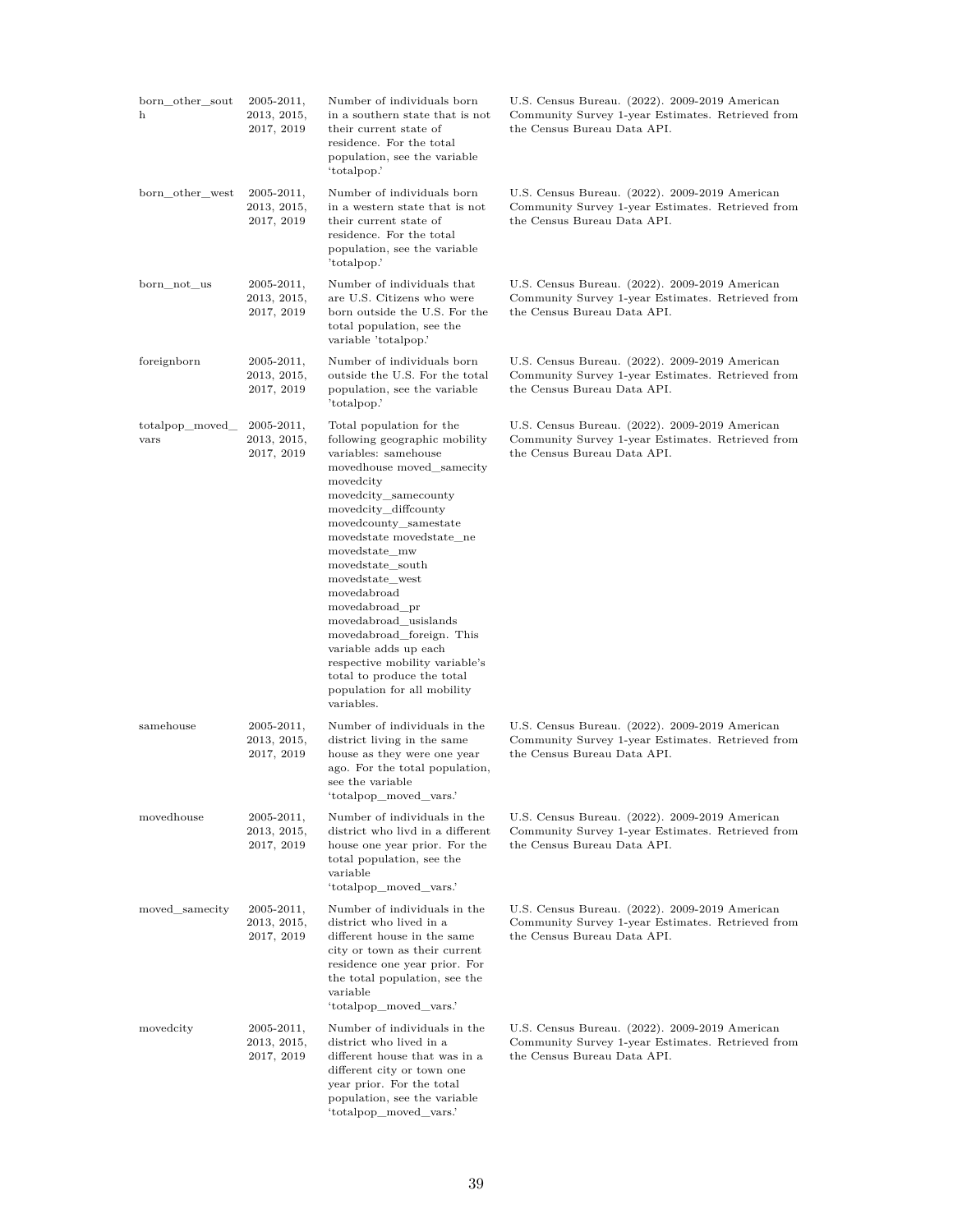| movedcity_samec<br>ounty             | $2005 - 2011,$<br>2013, 2015,<br>2017, 2019 | Number of individuals in the<br>district who lived in a<br>different house that was in a<br>different city but the same<br>county one year prior. For<br>the total population, see the<br>variable<br>'totalpop_moved_vars.'                                    | U.S. Census Bureau. (2022). 2009-2019 American<br>Community Survey 1-year Estimates. Retrieved from<br>the Census Bureau Data API.                              |
|--------------------------------------|---------------------------------------------|-----------------------------------------------------------------------------------------------------------------------------------------------------------------------------------------------------------------------------------------------------------------|-----------------------------------------------------------------------------------------------------------------------------------------------------------------|
| movedcity_diffc<br>ounty             | $2005 - 2011,$<br>2013, 2015,<br>2017, 2019 | Number of individuals in the<br>district who lived in a<br>different house that was in a<br>different city and a different<br>county than their current<br>residence one year prior. For<br>the total population, see the<br>variable<br>'totalpop_moved_vars.' | U.S. Census Bureau. (2022). 2009-2019 American<br>Community Survey 1-year Estimates. Retrieved from<br>the Census Bureau Data API.                              |
| movedcounty_sam 2005-2011,<br>estate | 2013, 2015,<br>2017, 2019                   | Number of individuals in the<br>district that lived in a<br>different house one year prior<br>that was in a different county<br>but the same state as their<br>current residence. For the<br>total population, see the<br>variable<br>'totalpop_moved_vars.'    | U.S. Census Bureau. (2022). 2009-2019 American<br>Community Survey 1-year Estimates. Retrieved from<br>the Census Bureau Data API.                              |
| movedstate                           | $2005 - 2011,$<br>2013, 2015,<br>2017, 2019 | Number of individuals in the<br>district who lived in a<br>different state one year prior.<br>For the total population, see<br>the variable<br>'totalpop_moved_vars.'                                                                                           | U.S. Census Bureau. (2022). 2009-2019 American<br>Community Survey 1-year Estimates. Retrieved from<br>the Census Bureau Data API.                              |
| movedstate_ne                        | $2005 - 2011,$<br>2013, 2015,<br>2017, 2019 | Number of individuals in the<br>district who lived in a<br>different state one year prior;<br>specifically a northeastern<br>state. For the total<br>population, see the variable<br>'totalpop_moved_vars.'                                                     | U.S. Census Bureau. (2022). 2009-2019 American<br>Community Survey 1-year Estimates. Retrieved from<br>the Census Bureau Data API.                              |
| movedstate mw                        | 2005-2011,<br>2013, 2015,<br>2017, 2019     | Number of individuals in the<br>district who lived in a<br>different state one year prior;<br>specifically a midwestern<br>state. For the total<br>population, see the variable<br>'totalpop_moved_vars.'                                                       | U.S. Census Bureau. (2022). 2009-2019 American<br>Community Survey 1-year Estimates. Retrieved from<br>the Census Bureau Data API.                              |
| movedstate sout<br>h                 | 2005-2011,<br>2013, 2015,<br>2017, 2019     | district who lived in a<br>different state one year prior;<br>specifically a southern state.<br>For the total population, see<br>the variable<br>'totalpop moved vars.'                                                                                         | Number of individuals in the U.S. Census Bureau. (2022). 2009-2019 American<br>Community Survey 1-year Estimates. Retrieved from<br>the Census Bureau Data API. |
| movedstate west                      | $2005 - 2011,$<br>2013, 2015,<br>2017, 2019 | Number of individuals in the<br>district who lived in a<br>different state one year prior;<br>specifically a western state.<br>For the total population, see<br>the variable<br>'totalpop_moved_vars.'                                                          | U.S. Census Bureau. (2022). 2009-2019 American<br>Community Survey 1-year Estimates. Retrieved from<br>the Census Bureau Data API.                              |
| movedabroad                          | $2005 - 2011,$<br>2013, 2015,<br>2017, 2019 | Number of individuals in the<br>district that lived abroad one<br>year prior. This includes<br>those who lived in Puerto<br>Rico. The US Islands, or a<br>foreign country. For the total<br>population, see the variable<br>'totalpop_moved_vars.'              | U.S. Census Bureau. (2022). 2009-2019 American<br>Community Survey 1-year Estimates. Retrieved from<br>the Census Bureau Data API.                              |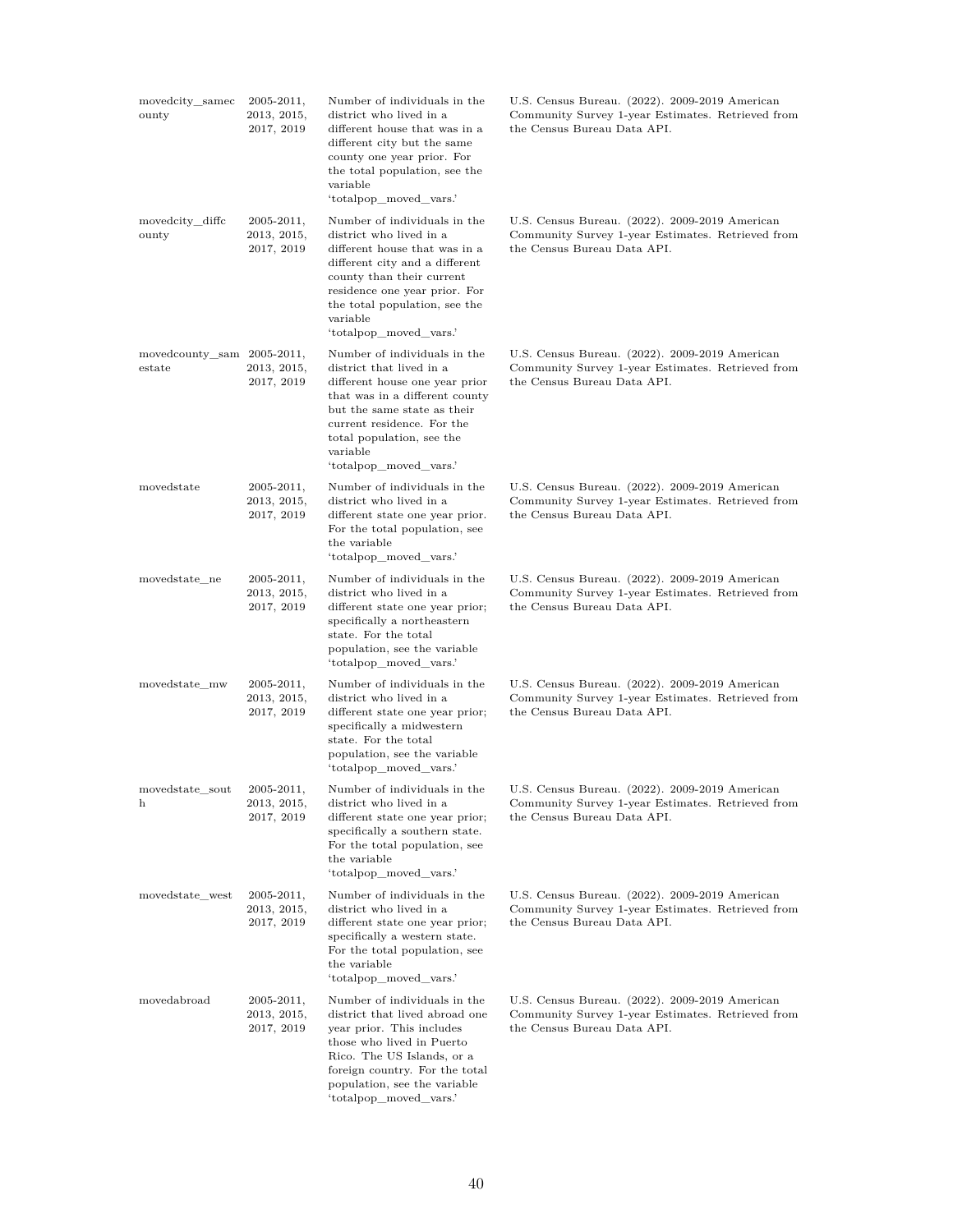| movedabroad_pr                  | $2005 - 2011,$<br>2013, 2015,<br>2017, 2019 | Number of individuals in the<br>district that lived in Puerto<br>Rico one year prior. For the<br>total population, see the<br>variable<br>'totalpop moved vars.'                                                                                                                                                                                        | U.S. Census Bureau. (2022). 2009-2019 American<br>Community Survey 1-year Estimates. Retrieved from<br>the Census Bureau Data API. |
|---------------------------------|---------------------------------------------|---------------------------------------------------------------------------------------------------------------------------------------------------------------------------------------------------------------------------------------------------------------------------------------------------------------------------------------------------------|------------------------------------------------------------------------------------------------------------------------------------|
| movedabroad_usi<br>slands       | $2005 - 2011,$<br>2013, 2015,<br>2017, 2019 | Number of individuals in the<br>district that lived in the US<br>Islands one year prior. For<br>the total population, see the<br>variable<br>'totalpop_moved_vars.'                                                                                                                                                                                     | U.S. Census Bureau. (2022). 2009-2019 American<br>Community Survey 1-year Estimates. Retrieved from<br>the Census Bureau Data API. |
| movedabroad_for<br>eign         | $2005 - 2011,$<br>2013, 2015,<br>2017, 2019 | Number of individuals in the<br>district that lived in a foreign<br>country one year prior. For<br>the total population, see the<br>variable<br>'totalpop_moved_vars.'                                                                                                                                                                                  | U.S. Census Bureau. (2022). 2009-2019 American<br>Community Survey 1-year Estimates. Retrieved from<br>the Census Bureau Data API. |
| totalpop_worktr<br>ansport_vars | $2006 - 2011,$<br>2013, 2015,<br>2017, 2019 | Total population for the<br>following means of<br>transportation to work<br>variables: work_drove<br>drovealone carpool<br>work publictrans streetcar<br>subway rail ferry bike walk<br>workhome This variable adds<br>up each respective<br>transportation variable's total<br>to produce the total<br>population for all<br>transportation variables. | U.S. Census Bureau. (2022). 2009-2019 American<br>Community Survey 1-year Estimates. Retrieved from<br>the Census Bureau Data API. |
| work drove                      | $2006 - 2011,$<br>2013, 2015,<br>2017, 2019 | Number of people in the<br>district that say driving is<br>their primary way of getting<br>to work. Includes those that<br>drive alone and carpool. For<br>the total population, see the<br>variable 'to-<br>talpop_worktransport_vars.'                                                                                                                | U.S. Census Bureau. (2022). 2009-2019 American<br>Community Survey 1-year Estimates. Retrieved from<br>the Census Bureau Data API. |
| drovealone                      | $2006 - 2011,$<br>2013, 2015,<br>2017, 2019 | Number of people in the<br>district that say driving alone<br>is their primary way of<br>getting to work. For the total<br>population, see the variable<br>$`to-$<br>talpop worktransport vars.'                                                                                                                                                        | U.S. Census Bureau. (2022). 2009-2019 American<br>Community Survey 1-year Estimates. Retrieved from<br>the Census Bureau Data API. |
| carpool                         | 2006-2011,<br>2013, 2015,<br>2017, 2019     | Number of people in the<br>district that say carpooling is<br>their primary way of getting<br>to work. For the total<br>population, see the variable<br>$'to-$<br>talpop worktransport vars.'                                                                                                                                                           | U.S. Census Bureau. (2022). 2009-2019 American<br>Community Survey 1-year Estimates. Retrieved from<br>the Census Bureau Data API. |
| publictransit                   | $2006 - 2011,$<br>2013, 2015,<br>2017, 2019 | Number of people in the<br>district that say public<br>transit is their primary way<br>of getting to work. For the<br>total population, see the<br>variable 'to-<br>talpop_worktransport_vars.'                                                                                                                                                         | U.S. Census Bureau. (2022). 2009-2019 American<br>Community Survey 1-year Estimates. Retrieved from<br>the Census Bureau Data API. |
| bus                             | 2006-2011,<br>2013, 2015,<br>2017, 2019     | Number of people in the<br>district that say the bus is<br>their primary way of getting<br>to work. For the total<br>population, see the variable<br>$\cdot$ to-<br>talpop_worktransport_vars.'                                                                                                                                                         | U.S. Census Bureau. (2022). 2009-2019 American<br>Community Survey 1-year Estimates. Retrieved from<br>the Census Bureau Data API. |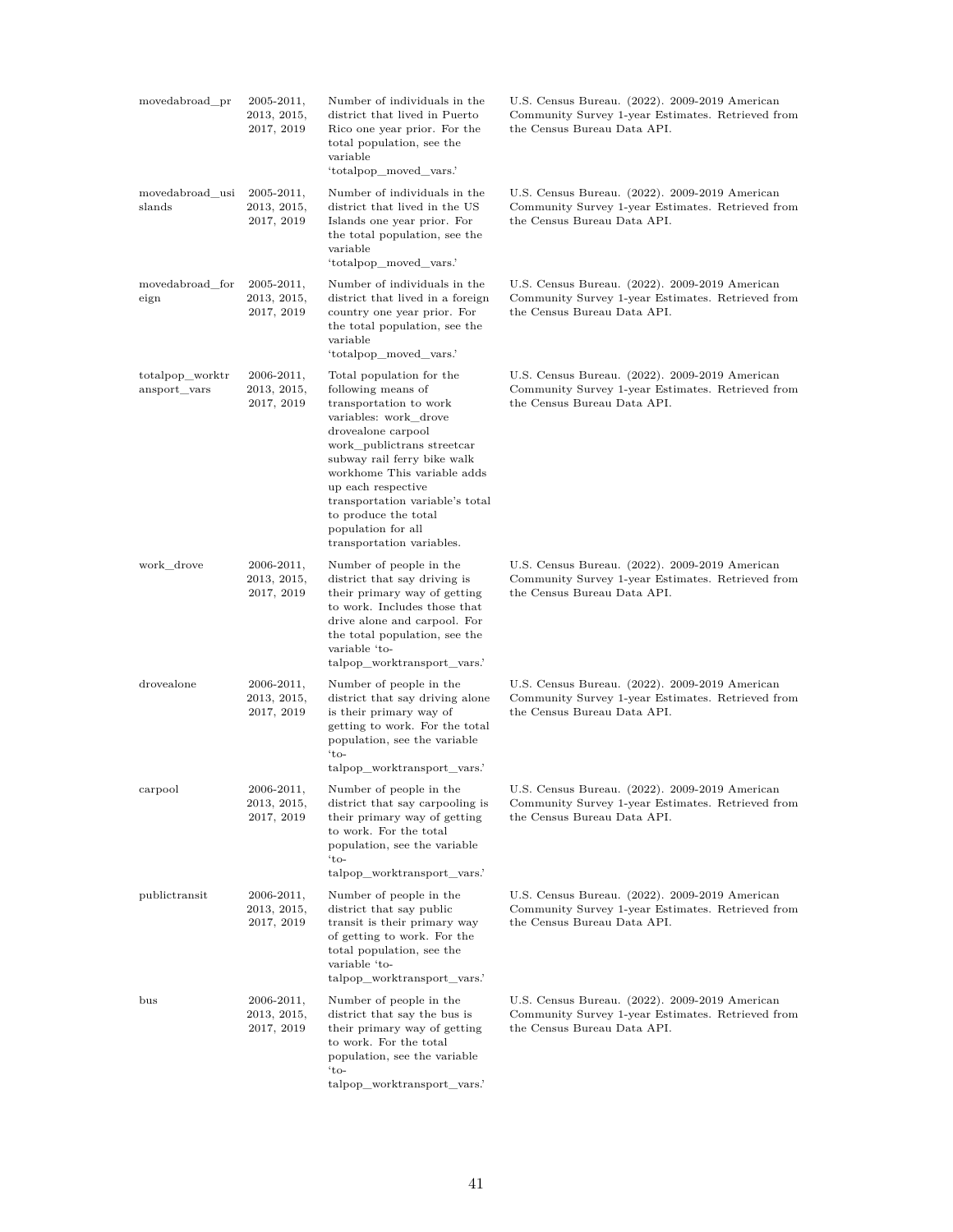| streetcar             | 2006-2011,<br>2013, 2015,<br>2017, 2019     | Number of people in the<br>district that say public<br>transit is their primary way<br>of getting to work. For the<br>total population, see the<br>variable 'to-<br>talpop_worktransport_vars.                           | U.S. Census Bureau. (2022). 2009-2019 American<br>Community Survey 1-year Estimates. Retrieved from<br>the Census Bureau Data API. |
|-----------------------|---------------------------------------------|--------------------------------------------------------------------------------------------------------------------------------------------------------------------------------------------------------------------------|------------------------------------------------------------------------------------------------------------------------------------|
| subway                | $2006 - 2011,$<br>2013, 2015,<br>2017, 2019 | Number of people in the<br>district that say the subway<br>is their primary way of<br>getting to work. For the total<br>population, see the variable<br>$'to-$<br>talpop_worktransport_vars.'                            | U.S. Census Bureau. (2022). 2009-2019 American<br>Community Survey 1-year Estimates. Retrieved from<br>the Census Bureau Data API. |
| rail                  | $2006 - 2011,$<br>2013, 2015,<br>2017, 2019 | Number of people in the<br>district that say railroad is<br>their primary way of getting<br>to work. For the total<br>population, see the variable<br>$'to-$<br>talpop_worktransport_vars.                               | U.S. Census Bureau. (2022). 2009-2019 American<br>Community Survey 1-year Estimates. Retrieved from<br>the Census Bureau Data API. |
| ferry                 | $2006 - 2011,$<br>2013, 2015,<br>2017, 2019 | Number of people in the<br>district that say a ferry is<br>their primary way of getting<br>to work. For the total<br>population, see the variable<br>$'to-$<br>talpop_worktransport_vars.                                | U.S. Census Bureau. (2022). 2009-2019 American<br>Community Survey 1-year Estimates. Retrieved from<br>the Census Bureau Data API. |
| taxi                  | $2006 - 2011,$<br>2013, 2015,<br>2017, 2019 | Number of people in the<br>district that say taxi is their<br>primary way of getting to<br>work. For the total<br>population, see the variable<br>$'to-$<br>talpop_worktransport_vars.                                   | U.S. Census Bureau. (2022). 2009-2019 American<br>Community Survey 1-year Estimates. Retrieved from<br>the Census Bureau Data API. |
| motorcycle            | $2006 - 2011,$<br>2013, 2015,<br>2017, 2019 | Number of people in the<br>district that say motorcycle is<br>their primary way of getting<br>to work. For the total<br>population, see the variable<br>$'to-$<br>talpop_worktransport_vars.                             | U.S. Census Bureau. (2022). 2009-2019 American<br>Community Survey 1-year Estimates. Retrieved from<br>the Census Bureau Data API. |
| bike                  | $2006 - 2011,$<br>2013, 2015,<br>2017, 2019 | Number of people in the<br>district that say biking is<br>their primary way of getting<br>to work. For the total<br>$\operatorname{population},$ see the variable<br>$'to-$<br>talpop worktransport vars.'               | U.S. Census Bureau. (2022). 2009-2019 American<br>Community Survey 1-year Estimates. Retrieved from<br>the Census Bureau Data API. |
| walk                  | $2006 - 2011,$<br>2013, 2015,<br>2017, 2019 | Number of people in the<br>district that say walking is<br>their primary way of getting<br>to work. For the total<br>population, see the variable<br>$`$ to-<br>talpop worktransport vars.'                              | U.S. Census Bureau. (2022). 2009-2019 American<br>Community Survey 1-year Estimates. Retrieved from<br>the Census Bureau Data API. |
| other worktrans<br>po | $2006 - 2011,$<br>2013, 2015,<br>2017, 2019 | Number of people in the<br>district that say some other<br>means of transportation is<br>their primary way of getting<br>to work. For the total<br>population, see the variable<br>$'to-$<br>talpop_worktransport_vars.' | U.S. Census Bureau. (2022). 2009-2019 American<br>Community Survey 1-year Estimates. Retrieved from<br>the Census Bureau Data API. |
| workhome              | $2006 - 2011,$<br>2013, 2015,<br>2017, 2019 | Number of people in the<br>district that work from home.<br>For the total population, see<br>the variable 'to-<br>talpop worktransport vars.'                                                                            | U.S. Census Bureau. (2022). 2009-2019 American<br>Community Survey 1-year Estimates. Retrieved from<br>the Census Bureau Data API. |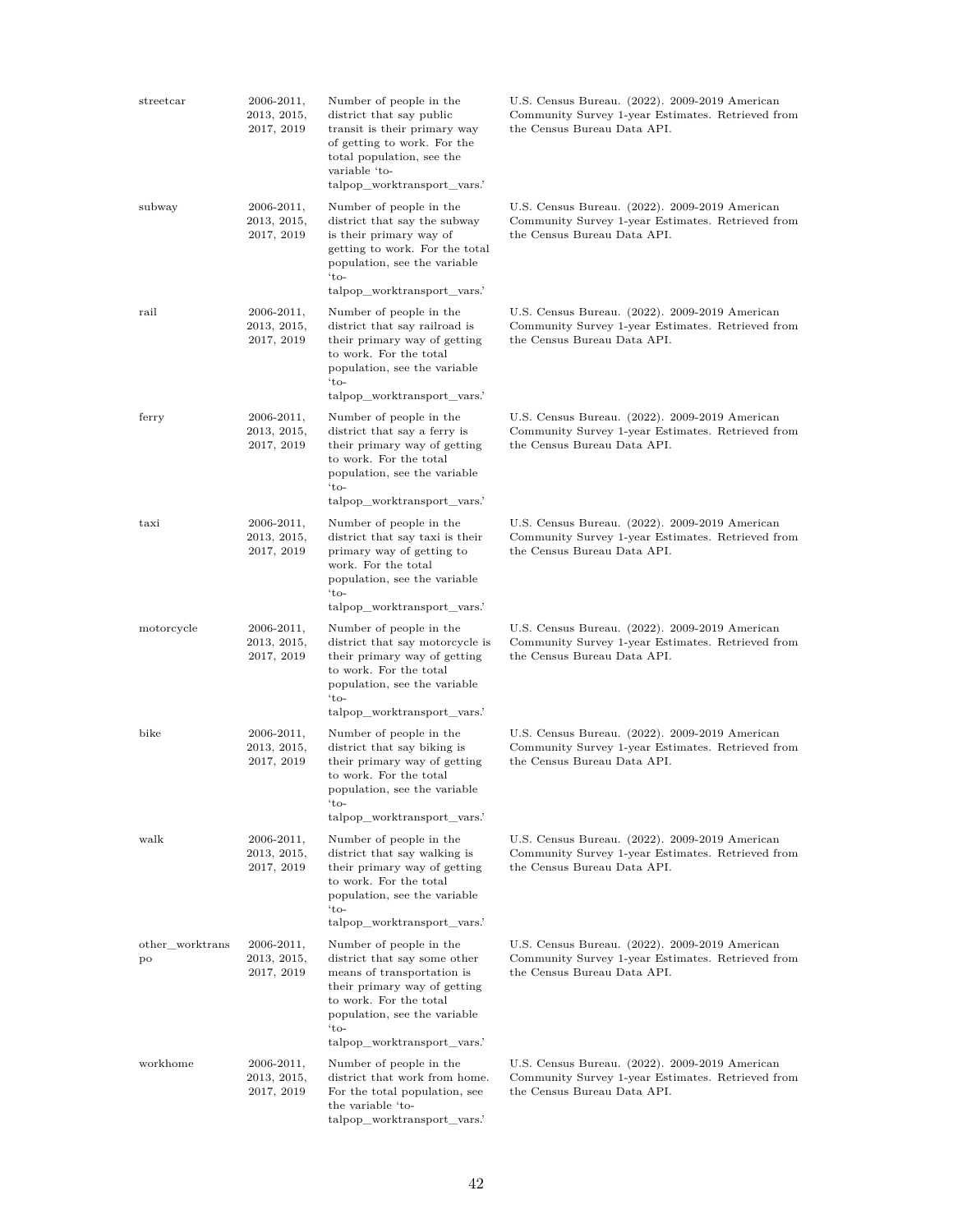| totalpop_worktr<br>aveltime vars | 2006-2011,<br>2013, 2015,<br>2017, 2019     | Total population for the<br>following travel time<br>variables: travel_under5<br>$travel5_9 travel10_14$<br>$travel15\_19$ travel $20\_24$<br>$travel25\_29$ travel $30\_34$<br>$travel35\_39$ travel $40\_44$<br>travel $45$ 59 travel $60$ 89<br>travel_over90. This variable<br>adds up each respective travel<br>time variable's total to<br>produce the total population<br>for all travel time variables. | U.S. Census Bureau. (2022). 2009-2019 American<br>Community Survey 1-year Estimates. Retrieved from<br>the Census Bureau Data API. |
|----------------------------------|---------------------------------------------|-----------------------------------------------------------------------------------------------------------------------------------------------------------------------------------------------------------------------------------------------------------------------------------------------------------------------------------------------------------------------------------------------------------------|------------------------------------------------------------------------------------------------------------------------------------|
| travel_under5                    | $2006 - 2011,$<br>2013, 2015,<br>2017, 2019 | Number of people in the<br>district whose average travel<br>time to work is less than 5<br>minutes. The elapsed time<br>includes time spent waiting<br>for public transportation,<br>picking up passengers in<br>carpools, and time spent in<br>other activities related to<br>getting to work. For the total<br>population, see the variable<br>$'to-$<br>talpop_worktraveltime_vars'                          | U.S. Census Bureau. (2022). 2009-2019 American<br>Community Survey 1-year Estimates. Retrieved from<br>the Census Bureau Data API. |
| travel <sup>5</sup> 9            | $2006 - 2011,$<br>2013, 2015,<br>2017, 2019 | Number of people in the<br>district whose average travel<br>time to work is 5 to 9<br>minutes. The elapsed time<br>includes time spent waiting<br>for public transportation,<br>picking up passengers in<br>carpools, and time spent in<br>other activities related to<br>getting to work. For the total<br>population, see the variable<br>$'to-$<br>talpop_worktraveltime_vars'                               | U.S. Census Bureau. (2022). 2009-2019 American<br>Community Survey 1-year Estimates. Retrieved from<br>the Census Bureau Data API. |
| $travel10_14$                    | $2006 - 2011,$<br>2013, 2015,<br>2017, 2019 | Number of people in the<br>district whose average travel<br>time to work is 10 to 14<br>minutes. The elapsed time<br>includes time spent waiting<br>for public transportation,<br>picking up passengers in<br>carpools, and time spent in<br>other activities related to<br>getting to work. For the<br>total population, see the<br>variable 'to-<br>talpop worktraveltime vars'                               | U.S. Census Bureau. (2022). 2009-2019 American<br>Community Survey 1-year Estimates. Retrieved from<br>the Census Bureau Data API. |
| travel15 19                      | $2006 - 2011,$<br>2013, 2015,<br>2017, 2019 | Number of people in the<br>district whose average travel<br>time to work is 15 to 19<br>minutes. The elapsed time<br>includes time spent waiting<br>for public transportation,<br>picking up passengers in<br>carpools, and time spent in<br>other activities related to<br>getting to work. For the total<br>population, see the variable<br>$'to-$<br>talpop worktraveltime vars'                             | U.S. Census Bureau. (2022). 2009-2019 American<br>Community Survey 1-year Estimates. Retrieved from<br>the Census Bureau Data API. |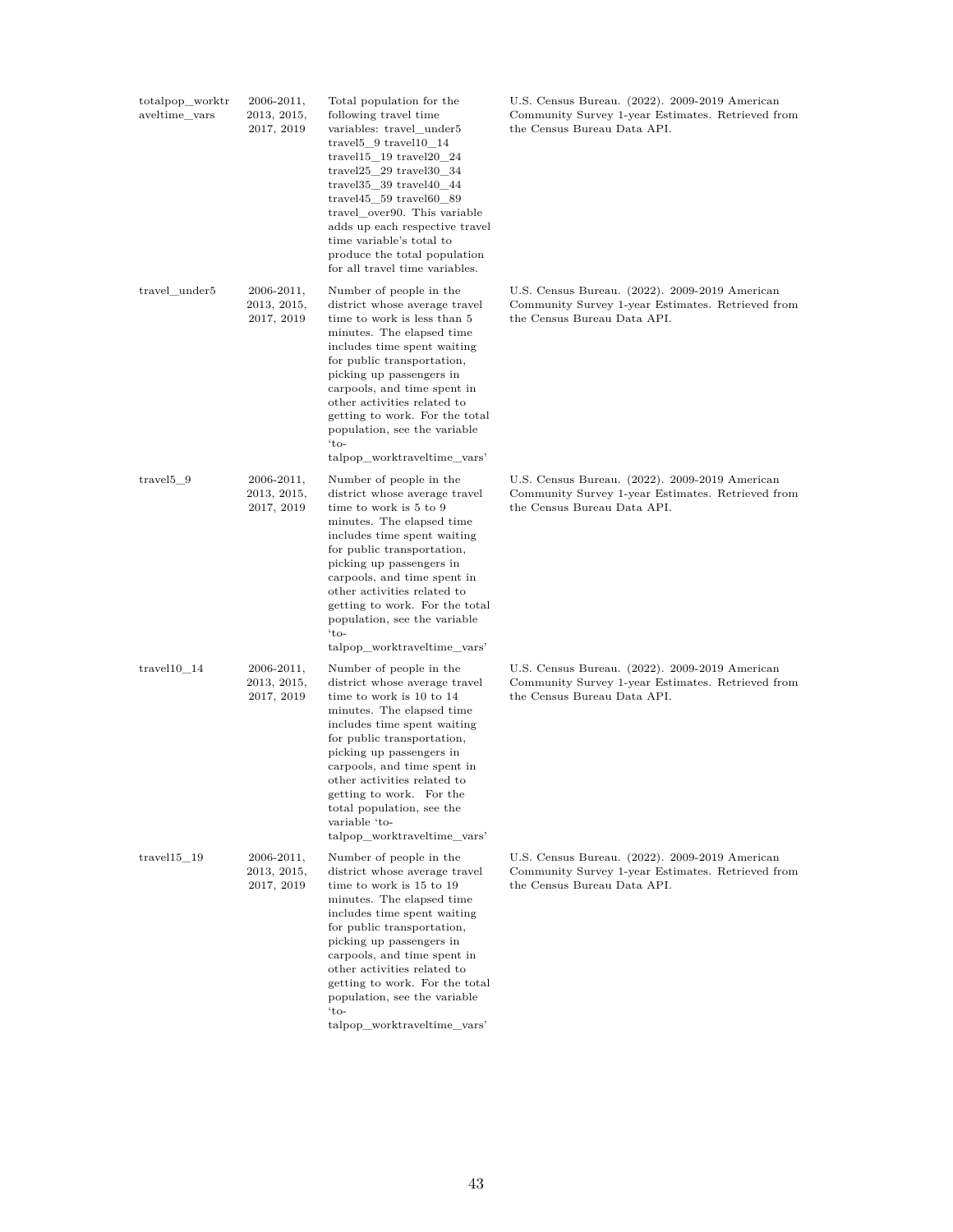| $travel20_24$   | 2006-2011,<br>2013, 2015,<br>2017, 2019     | Number of people in the<br>district whose average travel<br>time to work is 20 to 24<br>minutes. The elapsed time<br>includes time spent waiting<br>for public transportation,<br>picking up passengers in<br>carpools, and time spent in<br>other activities related to<br>getting to work. For the total<br>population, see the variable<br>$'to-$<br>talpop_worktraveltime_vars' | U.S. Census Bureau. (2022). 2009-2019 American<br>Community Survey 1-year Estimates. Retrieved from<br>the Census Bureau Data API. |
|-----------------|---------------------------------------------|-------------------------------------------------------------------------------------------------------------------------------------------------------------------------------------------------------------------------------------------------------------------------------------------------------------------------------------------------------------------------------------|------------------------------------------------------------------------------------------------------------------------------------|
| travel $25\,29$ | $2006 - 2011,$<br>2013, 2015,<br>2017, 2019 | Number of people in the<br>district whose average travel<br>time to work is 25 to 29<br>minutes. The elapsed time<br>includes time spent waiting<br>for public transportation,<br>picking up passengers in<br>carpools, and time spent in<br>other activities related to<br>getting to work. For the total<br>population, see the variable<br>$'to-$<br>talpop worktraveltime vars' | U.S. Census Bureau. (2022). 2009-2019 American<br>Community Survey 1-year Estimates. Retrieved from<br>the Census Bureau Data API. |
| $travel30$ 34   | $2006 - 2011,$<br>2013, 2015,<br>2017, 2019 | Number of people in the<br>district whose average travel<br>time to work is 30 to 34<br>minutes. The elapsed time<br>includes time spent waiting<br>for public transportation,<br>picking up passengers in<br>carpools, and time spent in<br>other activities related to<br>getting to work. For the total<br>population, see the variable<br>$'to-$<br>talpop_worktraveltime_vars' | U.S. Census Bureau. (2022). 2009-2019 American<br>Community Survey 1-year Estimates. Retrieved from<br>the Census Bureau Data API. |
| travel 35 39    | $2006 - 2011,$<br>2013, 2015,<br>2017, 2019 | Number of people in the<br>district whose average travel<br>time to work is 35 to 39<br>minutes. The elapsed time<br>includes time spent waiting<br>for public transportation,<br>picking up passengers in<br>carpools, and time spent in<br>other activities related to<br>getting to work. For the<br>total population, see the<br>variable 'to-<br>talpop worktraveltime vars'   | U.S. Census Bureau. (2022). 2009-2019 American<br>Community Survey 1-year Estimates. Retrieved from<br>the Census Bureau Data API. |
| $travel40$ 44   | $2006 - 2011,$<br>2013, 2015,<br>2017, 2019 | Number of people in the<br>district whose average travel<br>time to work is 40 to 44<br>minutes. The elapsed time<br>includes time spent waiting<br>for public transportation,<br>picking up passengers in<br>carpools, and time spent in<br>other activities related to<br>getting to work. For the<br>total population, see the<br>variable 'to-<br>talpop worktraveltime vars'   | U.S. Census Bureau. (2022). 2009-2019 American<br>Community Survey 1-year Estimates. Retrieved from<br>the Census Bureau Data API. |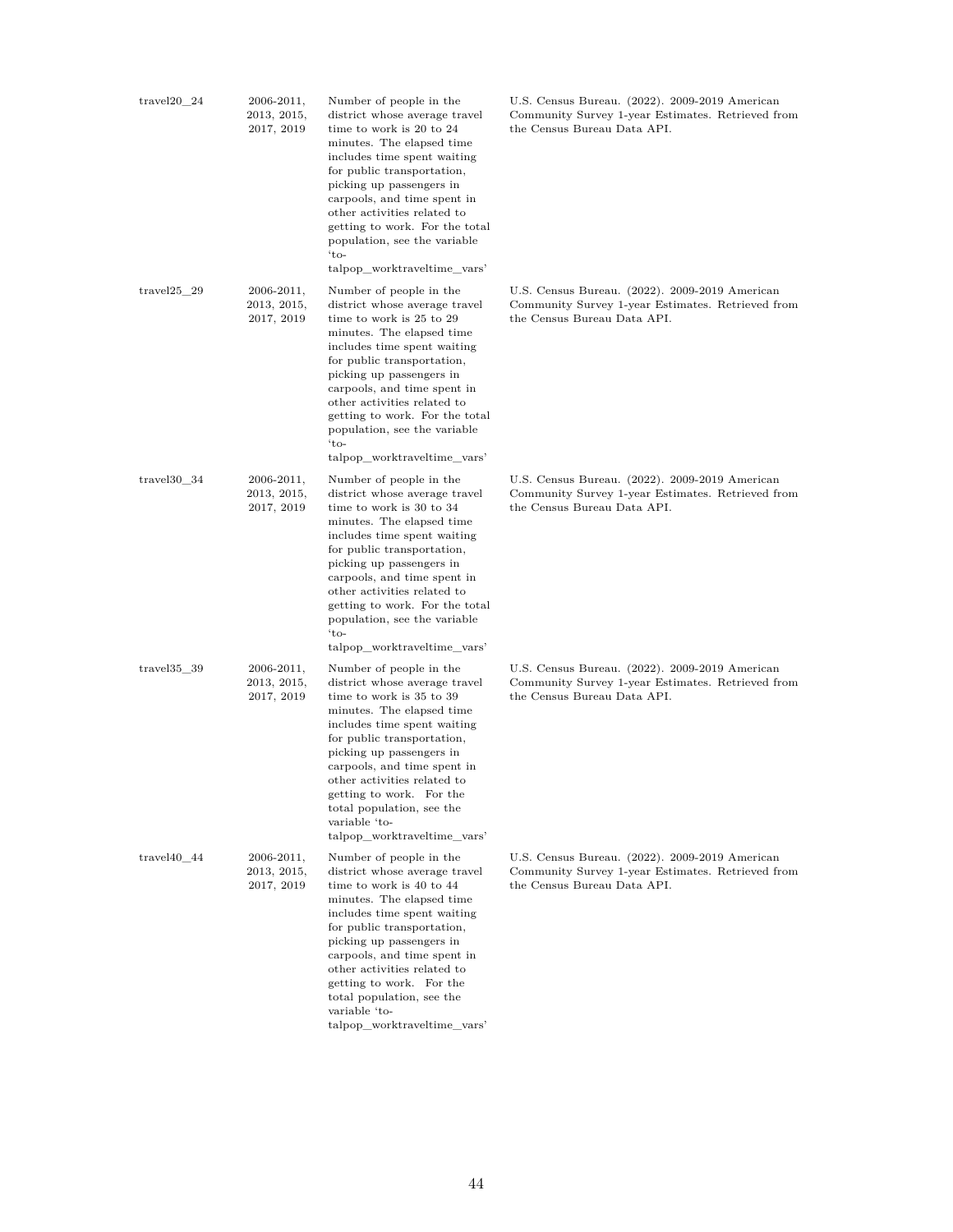| $travel45\_59$ | $2006 - 2011,$<br>2013, 2015,<br>2017, 2019 | Number of people in the<br>district whose average travel<br>time to work is 45 to 59<br>minutes. The elapsed time<br>includes time spent waiting<br>for public transportation,<br>picking up passengers in<br>carpools, and time spent in<br>other activities related to<br>getting to work. For the total<br>population, see the variable<br>$'to-$<br>talpop_worktraveltime_vars'                                                                                                                                                                                                                          | U.S. Census Bureau. (2022). 2009-2019 American<br>Community Survey 1-year Estimates. Retrieved from<br>the Census Bureau Data API. |
|----------------|---------------------------------------------|--------------------------------------------------------------------------------------------------------------------------------------------------------------------------------------------------------------------------------------------------------------------------------------------------------------------------------------------------------------------------------------------------------------------------------------------------------------------------------------------------------------------------------------------------------------------------------------------------------------|------------------------------------------------------------------------------------------------------------------------------------|
| $travel60_89$  | $2006 - 2011,$<br>2013, 2015,<br>2017, 2019 | Number of people in the<br>district whose average travel<br>time to work is 60 to 89<br>minutes. The elapsed time<br>includes time spent waiting<br>for public transportation,<br>picking up passengers in<br>carpools, and time spent in<br>other activities related to<br>getting to work. For the<br>total population, see the<br>variable 'to-<br>talpop_worktraveltime_vars'                                                                                                                                                                                                                            | U.S. Census Bureau. (2022). 2009-2019 American<br>Community Survey 1-year Estimates. Retrieved from<br>the Census Bureau Data API. |
| travel over90  | $2006 - 2011,$<br>2013, 2015,<br>2017, 2019 | Number of people in the<br>district whose average travel<br>time to work is greater than<br>90 minutes. The elapsed time<br>includes time spent waiting<br>for public transportation,<br>picking up passengers in<br>carpools, and time spent in<br>other activities related to<br>getting to work. For the<br>total population, see the<br>variable 'to-<br>talpop_worktraveltime_vars'                                                                                                                                                                                                                     | U.S. Census Bureau. (2022). 2009-2019 American<br>Community Survey 1-year Estimates. Retrieved from<br>the Census Bureau Data API. |
| under18        | $2005 - 2011,$<br>2013, 2015,<br>2017, 2019 | Number of individuals under<br>the age of 18.                                                                                                                                                                                                                                                                                                                                                                                                                                                                                                                                                                | U.S. Census Bureau. (2022). 2009-2019 American<br>Community Survey 1-year Estimates. Retrieved from<br>the Census Bureau Data API. |
| households     | 2005-2011,<br>2013, 2015,<br>2017, 2019     | Total number of households<br>in the district, including both<br>family and non family<br>households. A household<br>consists of all the people who<br>occupy a housing unit. A<br>household includes the<br>related family members and<br>all the unrelated people, if<br>any, such as lodgers, foster<br>children, wards, or employees<br>who share the housing unit.<br>A person living alone in a<br>housing unit, or a group of<br>unrelated people sharing a<br>housing unit such as partners<br>or roomers, is also counted as<br>a household. The count of<br>households excludes group<br>quarters. | U.S. Census Bureau. (2022). 2009-2019 American<br>Community Survey 1-year Estimates. Retrieved from<br>the Census Bureau Data API. |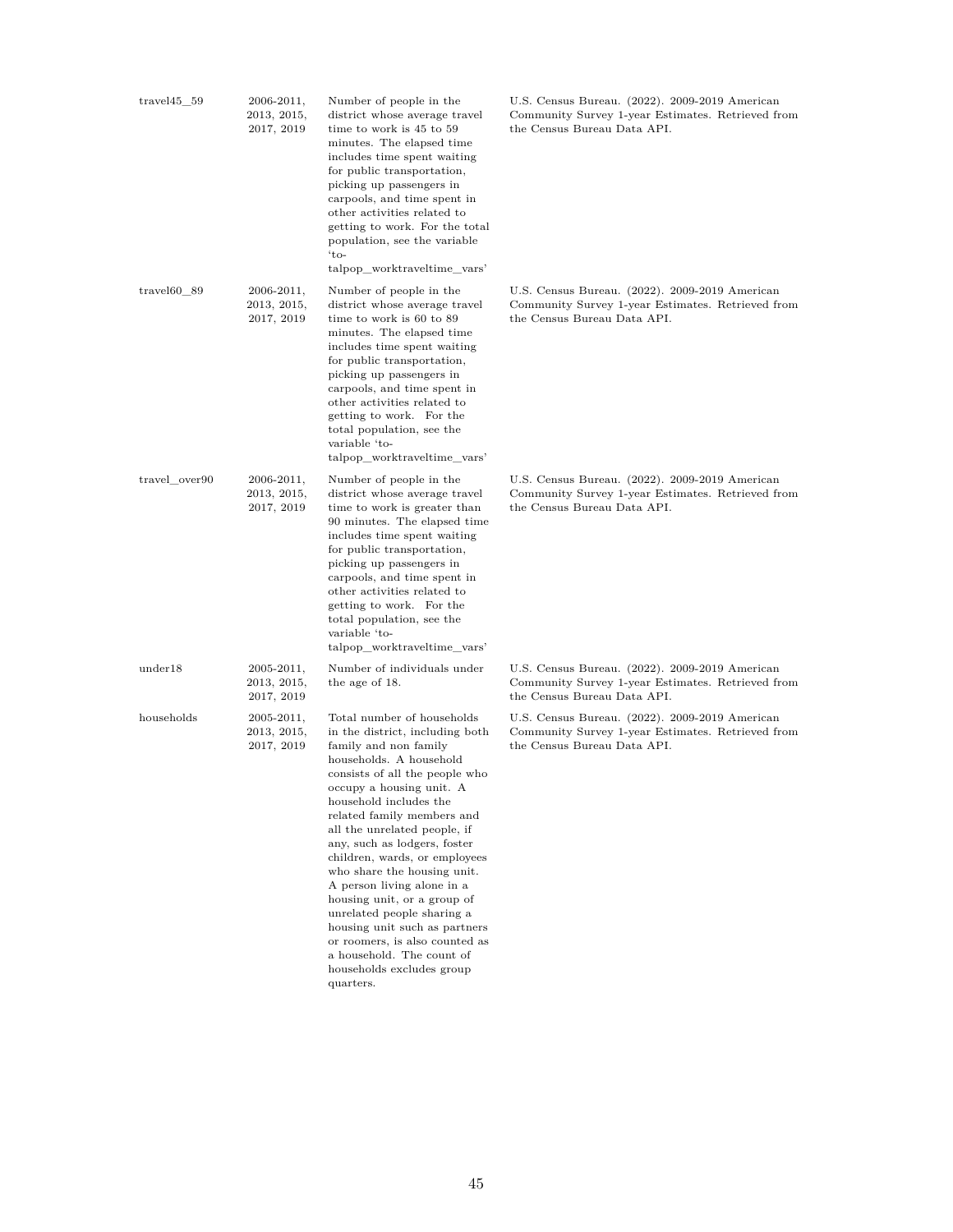| familyhouse                 | 2005-2011,<br>2013, 2015,<br>2017, 2019     | Number of family households<br>in the district. For the total<br>population, see the variable<br>'households.' A family<br>consists of a householder and<br>one or more other people<br>living in the same household<br>who are related to the<br>householder by birth,<br>marriage, or adoption. All<br>people in a household who<br>are related to the householder<br>are regarded as members of<br>his or her family. A family<br>household may contain people<br>not related to the<br>householder, but those people<br>are not included as part of<br>the householder's family in<br>tabulations. Thus, the<br>number of family households<br>is equal to the number of<br>families, but family<br>households may include more<br>members than do families.                                                                                                                                                                                          | U.S. Census Bureau. (2022). 2009-2019 American<br>Community Survey 1-year Estimates. Retrieved from<br>the Census Bureau Data API. |
|-----------------------------|---------------------------------------------|-----------------------------------------------------------------------------------------------------------------------------------------------------------------------------------------------------------------------------------------------------------------------------------------------------------------------------------------------------------------------------------------------------------------------------------------------------------------------------------------------------------------------------------------------------------------------------------------------------------------------------------------------------------------------------------------------------------------------------------------------------------------------------------------------------------------------------------------------------------------------------------------------------------------------------------------------------------|------------------------------------------------------------------------------------------------------------------------------------|
| nonfamilyhouse              | $2005 - 2011,$<br>2013, 2015,<br>2017, 2019 | Number of nonfamily<br>households in the district.<br>For the total population, see<br>the variable 'households.' A<br>non-family household is<br>composed of a householder<br>living alone or with<br>nonrelatives only. Same-sex<br>couple households with no<br>relatives of the householder<br>present are tabulated in<br>nonfamily households.                                                                                                                                                                                                                                                                                                                                                                                                                                                                                                                                                                                                      | U.S. Census Bureau. (2022). 2009-2019 American<br>Community Survey 1-year Estimates. Retrieved from<br>the Census Bureau Data API. |
| totalpop_enroll<br>mentvars | $2005 - 2011,$<br>2013, 2015,<br>2017, 2019 | Total population for the<br>following enrollment<br>variables: enrolled<br>enroll_nursery<br>enroll_kindergarten<br>enroll $1_4$ enroll $5_8$<br>enroll9_12 enroll_college<br>enroll_gradschool enroll_not.<br>This variable adds up each<br>respective enrollment<br>variable's total to produce<br>the total population for all<br>enrollment variables. School<br>enrollment is only recorded if<br>the schooling advances a<br>person toward an elementary<br>school certificate, a high<br>school diploma, or a college,<br>university, or professional<br>school (such as law or<br>medicine) degree. Tutoring or<br>correspondence schools are<br>included if credit can be<br>obtained from a public or<br>private school or college.<br>People enrolled in<br>"vocational, technical, or<br>business school" such as post<br>secondary vocational, trade,<br>hospital school, and on job<br>training were not reported as<br>enrolled in school. | U.S. Census Bureau. (2022). 2009-2019 American<br>Community Survey 1-year Estimates. Retrieved from<br>the Census Bureau Data API. |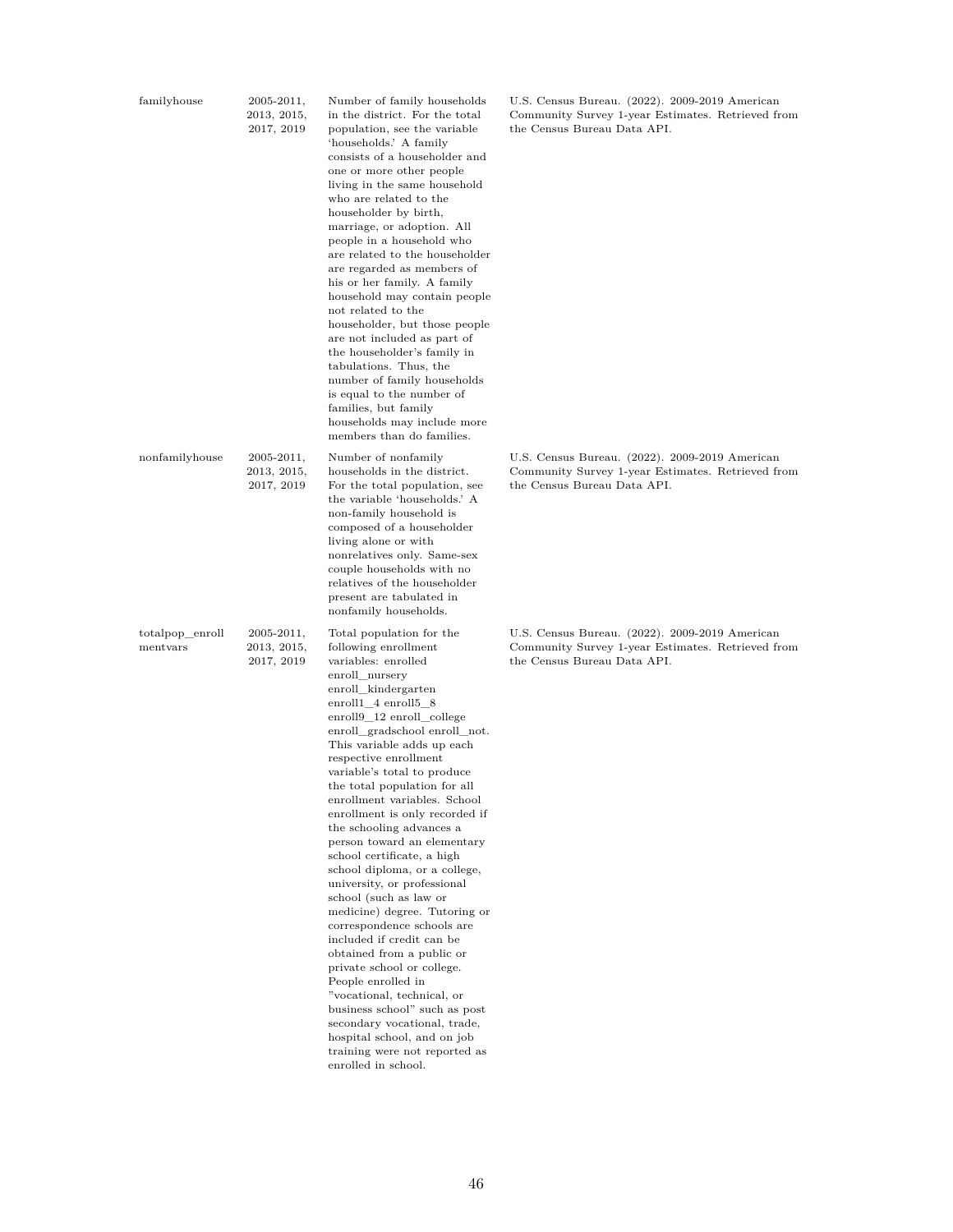| enrolled                | $2005 - 2011,$<br>2013, 2015,<br>2017, 2019 | Number of individuals<br>enrolled in school in the<br>district. For the total<br>population, see the variable<br>'totalpop_enrollmentvars.'<br>School enrollment is only<br>recorded if the schooling<br>advances a person toward an<br>elementary school certificate,<br>a high school diploma, or a<br>college, university, or<br>professional school (such as<br>law or medicine) degree.<br>Tutoring or correspondence<br>schools are included if credit<br>can be obtained from a public<br>or private school or college.<br>People enrolled in<br>"vocational, technical, or<br>business school" such as post<br>secondary vocational, trade,<br>hospital school, and on job<br>training were not reported as<br>enrolled in school. | U.S. Census Bureau. (2022). 2009-2019 American<br>Community Survey 1-year Estimates. Retrieved from<br>the Census Bureau Data API. |
|-------------------------|---------------------------------------------|--------------------------------------------------------------------------------------------------------------------------------------------------------------------------------------------------------------------------------------------------------------------------------------------------------------------------------------------------------------------------------------------------------------------------------------------------------------------------------------------------------------------------------------------------------------------------------------------------------------------------------------------------------------------------------------------------------------------------------------------|------------------------------------------------------------------------------------------------------------------------------------|
| enroll_nursery          | $2005 - 2011,$<br>2013, 2015,<br>2017, 2019 | Number of individuals<br>enrolled in nursery school.<br>For the total population, see<br>the variable<br>'totalpop_enrollmentvars.'                                                                                                                                                                                                                                                                                                                                                                                                                                                                                                                                                                                                        | U.S. Census Bureau. (2022). 2009-2019 American<br>Community Survey 1-year Estimates. Retrieved from<br>the Census Bureau Data API. |
| enroll kinderga<br>rten | $2005 - 2011,$<br>2013, 2015,<br>2017, 2019 | Number of individuals<br>enrolled in kindergarten. For<br>the total population, see the<br>variable<br>'totalpop_enrollmentvars.'                                                                                                                                                                                                                                                                                                                                                                                                                                                                                                                                                                                                          | U.S. Census Bureau. (2022). 2009-2019 American<br>Community Survey 1-year Estimates. Retrieved from<br>the Census Bureau Data API. |
| enroll1 4               | $2005 - 2011,$<br>2013, 2015,<br>2017, 2019 | Number of individuals<br>enrolled in grades 1 through<br>4. For the total population,<br>see the variable<br>'totalpop_enrollmentvars.'                                                                                                                                                                                                                                                                                                                                                                                                                                                                                                                                                                                                    | U.S. Census Bureau. (2022). 2009-2019 American<br>Community Survey 1-year Estimates. Retrieved from<br>the Census Bureau Data API. |
| enroll $5_8$            | $2005 - 2011,$<br>2013, 2015,<br>2017, 2019 | Number of individuals<br>enrolled in grades 5 through<br>8. For the total population,<br>see the variable<br>'totalpop_enrollmentvars.'                                                                                                                                                                                                                                                                                                                                                                                                                                                                                                                                                                                                    | U.S. Census Bureau. (2022). 2009-2019 American<br>Community Survey 1-year Estimates. Retrieved from<br>the Census Bureau Data API. |
| $enroll9_12$            | $2005 - 2011,$<br>2013, 2015,<br>2017, 2019 | Number of individuals<br>enrolled in grades 9 through<br>12. For the total population,<br>see the variable<br>'totalpop_enrollmentvars.'                                                                                                                                                                                                                                                                                                                                                                                                                                                                                                                                                                                                   | U.S. Census Bureau. (2022). 2009-2019 American<br>Community Survey 1-year Estimates. Retrieved from<br>the Census Bureau Data API. |
| enroll_college          | 2005-2011,<br>2013, 2015,<br>2017, 2019     | Number of individuals<br>enrolled in undergraduate<br>college. For the total<br>population, see the variable<br>'totalpop enrollment vars.'                                                                                                                                                                                                                                                                                                                                                                                                                                                                                                                                                                                                | U.S. Census Bureau. (2022). 2009-2019 American<br>Community Survey 1-year Estimates. Retrieved from<br>the Census Bureau Data API. |
| enroll_gradscho<br>οl   | $2005 - 2011,$<br>2013, 2015,<br>2017, 2019 | Number of individuals<br>enrolled in graduate school<br>For the total population, see<br>the variable<br>'totalpop enrollment vars.'                                                                                                                                                                                                                                                                                                                                                                                                                                                                                                                                                                                                       | U.S. Census Bureau. (2022). 2009-2019 American<br>Community Survey 1-year Estimates. Retrieved from<br>the Census Bureau Data API. |
| enroll not              | $2005 - 2011,$<br>2013, 2015,<br>2017, 2019 | Number of individuals not<br>enrolled in school. For the<br>total population, see the<br>variable<br>'totalpop_enrollmentvars.'                                                                                                                                                                                                                                                                                                                                                                                                                                                                                                                                                                                                            | U.S. Census Bureau. (2022). 2009-2019 American<br>Community Survey 1-year Estimates. Retrieved from<br>the Census Bureau Data API. |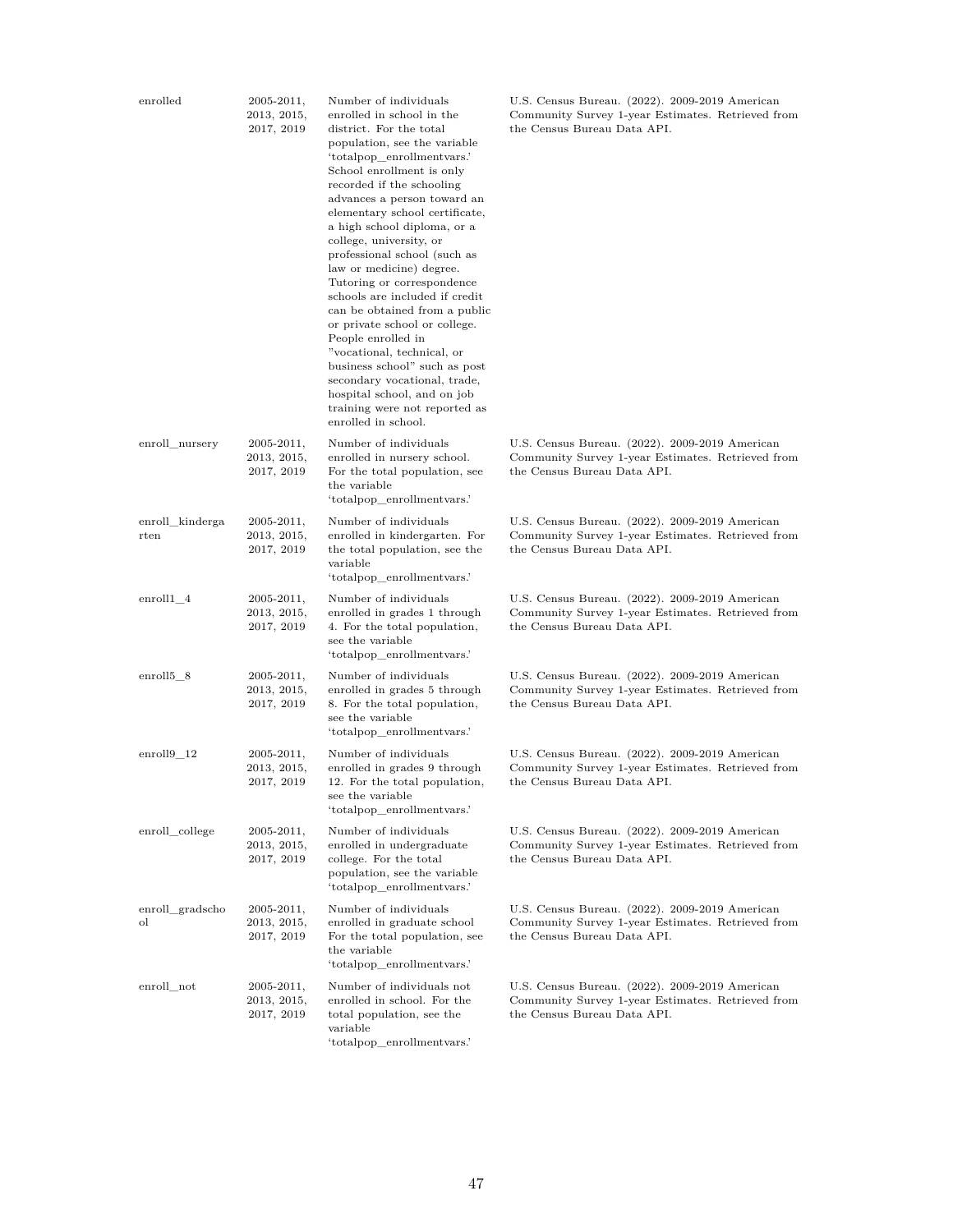| totalpop_povert | $2005 - 2011$ , |
|-----------------|-----------------|
| yvars           | 2013, 2015,     |
|                 | 2017, 2019      |

Total population for the following poverty variables: belowpoverty abovepoverty. This variable adds up each respective poverty variable's total to produce the total population for all poverty level variables. Poverty statistics in ACS products adhere to the standards specified by the Office of Management and Budget in Statistical Policy Directive 14. The Census Bureau uses a set of dollar value thresholds that vary by family size and composition to determine who is in poverty. Further, poverty thresholds for people living alone or with nonrelatives (unrelated individuals) vary by age (under 65 years or 65 years and older). The poverty thresholds for two-person families also vary by the age of the householder. If a family's total income is less than the dollar value of the appropriate threshold, then that family and every individual in it are considered to be in poverty. Similarly, if an unrelated individual's total income is less than the appropriate threshold, then that individual is considered to be in poverty.

belowpoverty 2005-2011,

2013, 2015, 2017, 2019

Total number of people with income below the poverty line. For the total population, see the variable 'totalpop\_povertyvars.' Poverty statistics in ACS products adhere to the standards specified by the Office of Management and Budget in Statistical Policy Directive 14. The Census Bureau uses a set of dollar value thresholds that vary by family size and composition to determine who is in poverty. Further, poverty thresholds for people living alone or with nonrelatives (unrelated individuals) vary by age (under 65 years or 65 years and older). The poverty thresholds for two-person families also vary by the age of the householder. If a family's total income is less than the dollar value of the appropriate threshold, then that family and every individual in it are considered to be in poverty. Similarly, if an unrelated individual's total income is less than the appropriate threshold, then that individual is considered to be in poverty.

U.S. Census Bureau. (2022). 2009-2019 American Community Survey 1-year Estimates. Retrieved from the Census Bureau Data API.

U.S. Census Bureau. (2022). 2009-2019 American Community Survey 1-year Estimates. Retrieved from the Census Bureau Data API.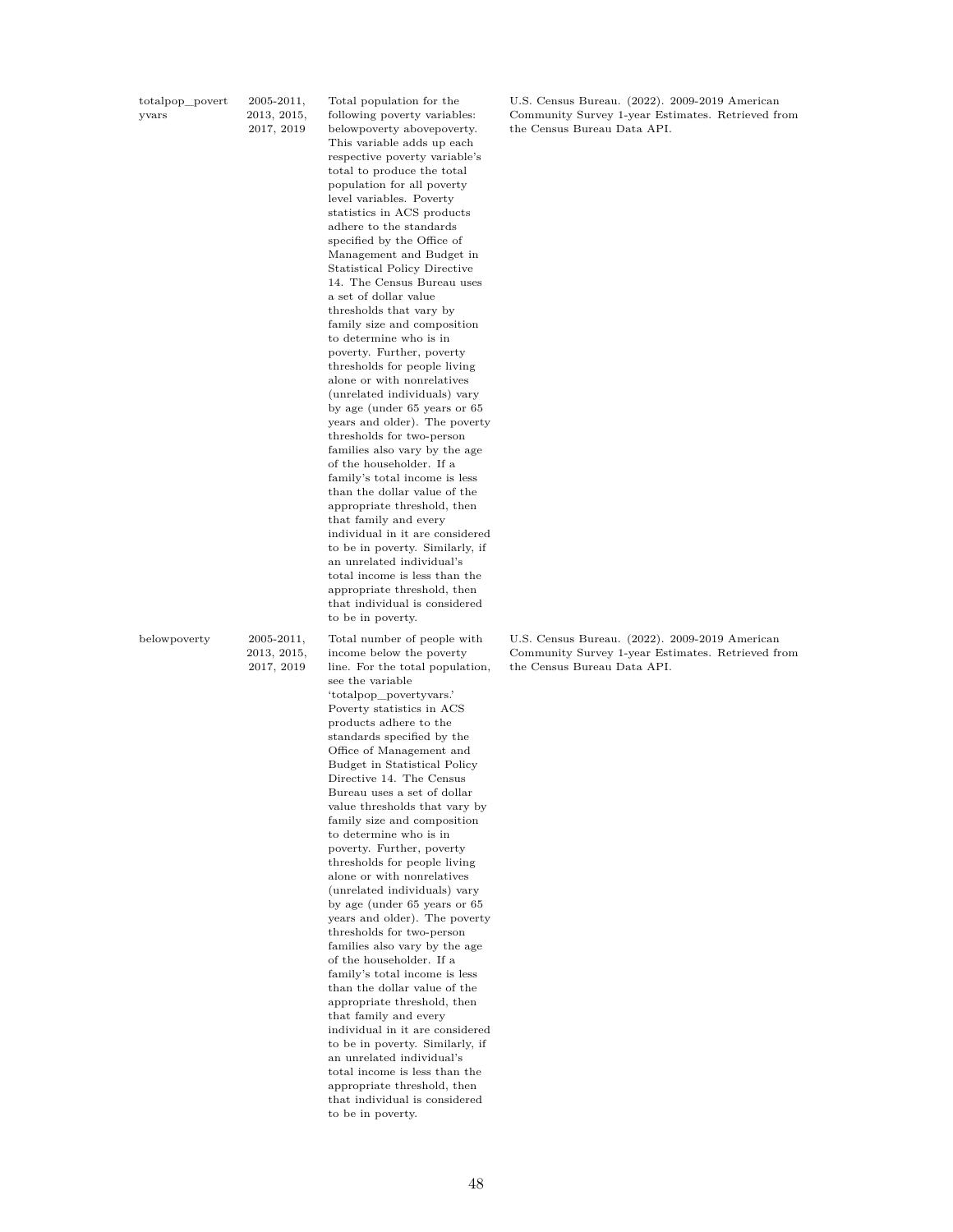| abovepoverty |  |
|--------------|--|
|              |  |

 $2005 - 2011$ , 2013, 2015, 2017, 2019 Total number of people with income above the poverty line. For the total population, see the variable 'totalpop\_povertyvars.' Poverty statistics in ACS products adhere to the standards specified by the Office of Management and Budget in Statistical Policy Directive 14. The Census Bureau uses a set of dollar value thresholds that vary by family size and composition to determine who is in poverty. Further, poverty thresholds for people living alone or with nonrelatives (unrelated individuals) vary by age (under 65 years or 65 years and older). The poverty thresholds for two-person families also vary by the age of the householder. If a family's total income is less than the dollar value of the appropriate threshold, then that family and every individual in it are considered to be in poverty. Similarly, if an unrelated individual's total income is less than the appropriate threshold, then that individual is considered to be in poverty. house\_under10k 2005-2011, 2013, 2015, 2017, 2019 Number of households with an income under 10k in the last 12 months. For the total population, see the variable 'households.' This includes the income of the householder and all other individuals 15 years old and over in the household, whether they are related to the householder or not. house10k\_15k 2005-2011, 2013, 2015, 2017, 2019 Number of households with an income between 10k and 14,999 in the last 12 months. This includes the income of the householder and all other individuals 15 years old and over in the household, whether they are related to the householder or not. For the total population, see the variable 'households.' house15k 20k 2005-2011, 2013, 2015, 2017, 2019 Number of households with an income between 15k and 19,999 in the last 12 months. This includes the income of the householder and all other individuals 15 years old and

over in the household, whether they are related to the householder or not. For the total population, see the variable 'households.'

U.S. Census Bureau. (2022). 2009-2019 American Community Survey 1-year Estimates. Retrieved from the Census Bureau Data API.

U.S. Census Bureau. (2022). 2009-2019 American Community Survey 1-year Estimates. Retrieved from the Census Bureau Data API.

U.S. Census Bureau. (2022). 2009-2019 American Community Survey 1-year Estimates. Retrieved from the Census Bureau Data API.

U.S. Census Bureau. (2022). 2009-2019 American Community Survey 1-year Estimates. Retrieved from the Census Bureau Data API.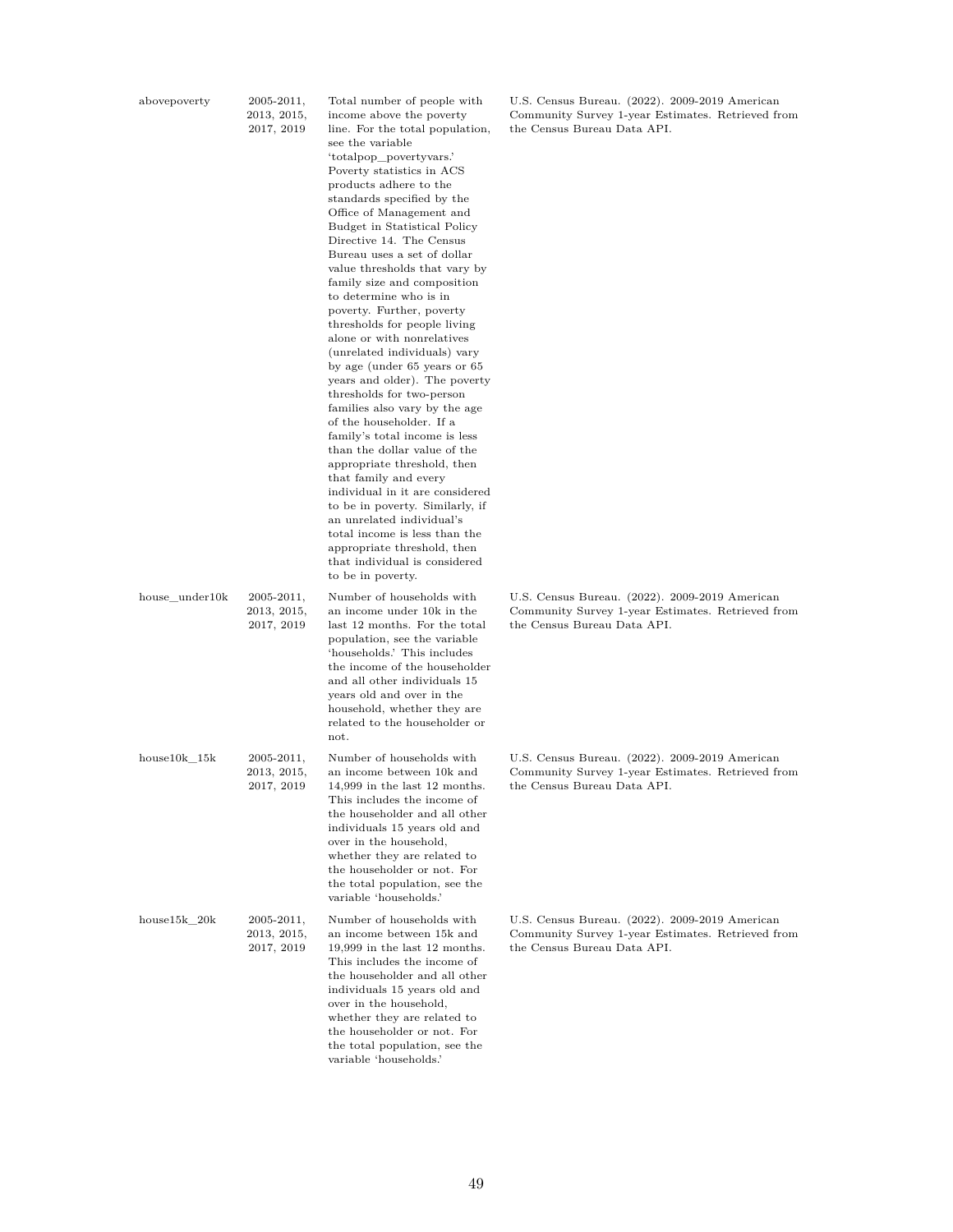| $house20k_25k$ | 2005-2011,<br>2013, 2015,<br>2017, 2019     | Number of households with<br>an income between 25k and<br>$29,999$ in the last 12 months.<br>This includes the income of<br>the householder and all other<br>individuals 15 years old and<br>over in the household,<br>whether they are related to<br>the householder or not. For<br>the total population, see the<br>variable 'households.' | U.S. Census Bureau. (2022). 2009-2019 American<br>Community Survey 1-year Estimates. Retrieved from<br>the Census Bureau Data API. |
|----------------|---------------------------------------------|----------------------------------------------------------------------------------------------------------------------------------------------------------------------------------------------------------------------------------------------------------------------------------------------------------------------------------------------|------------------------------------------------------------------------------------------------------------------------------------|
| $house25k_30k$ | $2005 - 2011,$<br>2013, 2015,<br>2017, 2019 | Number of households with<br>an income between 20k and<br>$24,999$ in the last 12 months.<br>This includes the income of<br>the householder and all other<br>individuals 15 years old and<br>over in the household,<br>whether they are related to<br>the householder or not. For<br>the total population, see the<br>variable 'households.' | U.S. Census Bureau. (2022). 2009-2019 American<br>Community Survey 1-year Estimates. Retrieved from<br>the Census Bureau Data API. |
| house30k_35k   | $2005 - 2011,$<br>2013, 2015,<br>2017, 2019 | Number of households with<br>an income between 30k and<br>$34,999$ in the last 12 months.<br>This includes the income of<br>the householder and all other<br>individuals 15 years old and<br>over in the household,<br>whether they are related to<br>the householder or not. For<br>the total population, see the<br>variable 'households.' | U.S. Census Bureau. (2022). 2009-2019 American<br>Community Survey 1-year Estimates. Retrieved from<br>the Census Bureau Data API. |
| house35k_40k   | $2005 - 2011,$<br>2013, 2015,<br>2017, 2019 | Number of households with<br>an income between 35k and<br>$39,999$ in the last 12 months.<br>This includes the income of<br>the householder and all other<br>individuals 15 years old and<br>over in the household,<br>whether they are related to<br>the householder or not. For<br>the total population, see the<br>variable 'households.' | U.S. Census Bureau. (2022). 2009-2019 American<br>Community Survey 1-year Estimates. Retrieved from<br>the Census Bureau Data API. |
| house40k_45k   | $2005 - 2011,$<br>2013, 2015,<br>2017, 2019 | Number of households with<br>an income between 40k and<br>$44,999$ in the last 12 months.<br>This includes the income of<br>the householder and all other<br>individuals 15 years old and<br>over in the household,<br>whether they are related to<br>the householder or not. For<br>the total population, see the<br>variable 'households.' | U.S. Census Bureau. (2022). 2009-2019 American<br>Community Survey 1-year Estimates. Retrieved from<br>the Census Bureau Data API. |
| house45k 50k   | $2005 - 2011,$<br>2013, 2015,<br>2017, 2019 | Number of households with<br>an income between 45k and<br>$49,999$ in the last 12 months.<br>This includes the income of<br>the householder and all other<br>individuals 15 years old and<br>over in the household,<br>whether they are related to<br>the householder or not. For<br>the total population, see the<br>variable 'households.' | U.S. Census Bureau. (2022). 2009-2019 American<br>Community Survey 1-year Estimates. Retrieved from<br>the Census Bureau Data API. |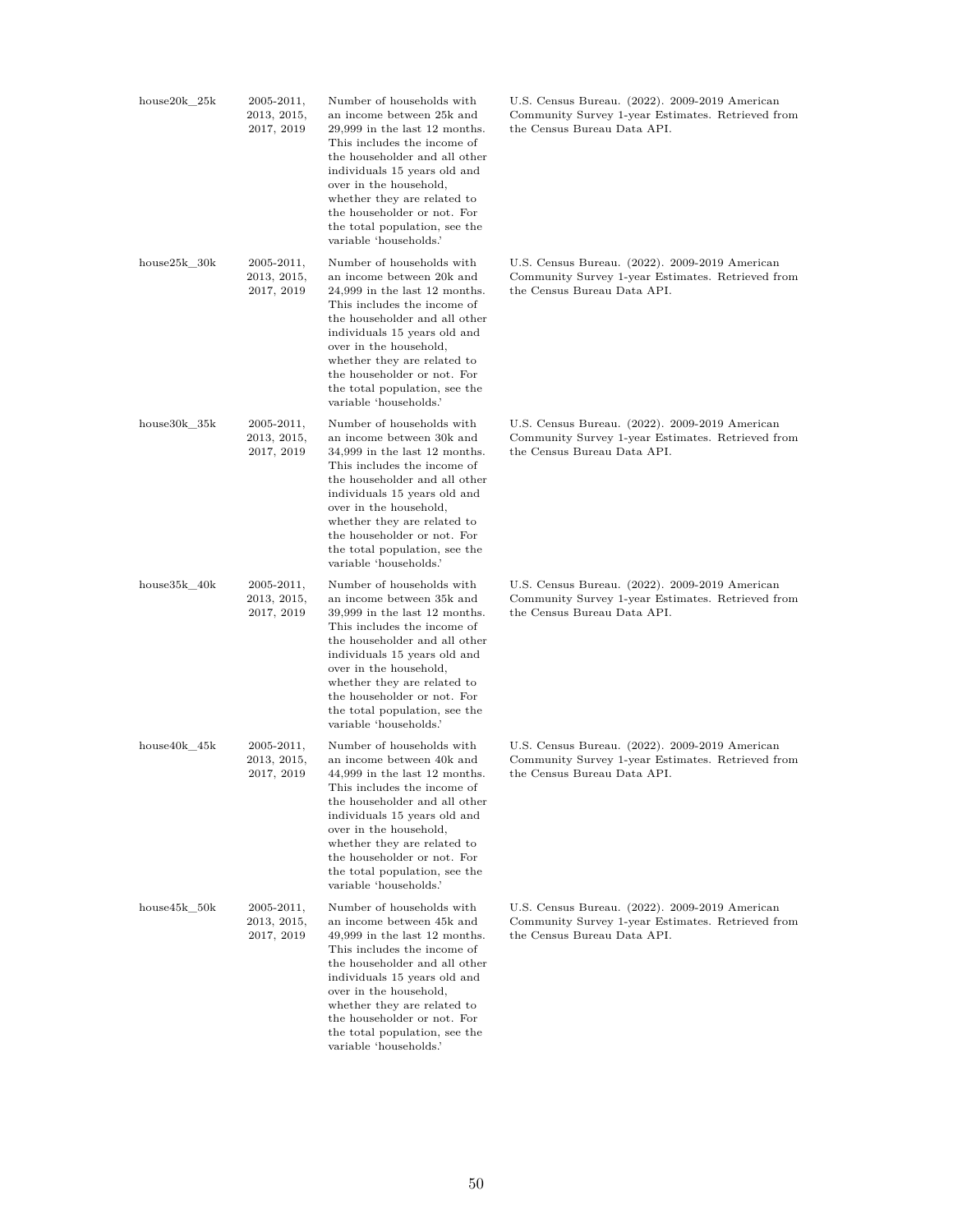| $house50k_60k$   | 2005-2011,<br>2013, 2015,<br>2017, 2019     | Number of households with<br>an income between 50k and<br>$59,999$ in the last 12 months.<br>This includes the income of<br>the householder and all other<br>individuals 15 years old and<br>over in the household,<br>whether they are related to<br>the householder or not. For<br>the total population, see the<br>variable 'households.'   | U.S. Census Bureau. (2022). 2009-2019 American<br>Community Survey 1-year Estimates. Retrieved from<br>the Census Bureau Data API. |
|------------------|---------------------------------------------|------------------------------------------------------------------------------------------------------------------------------------------------------------------------------------------------------------------------------------------------------------------------------------------------------------------------------------------------|------------------------------------------------------------------------------------------------------------------------------------|
| $house60k_{75k}$ | $2005 - 2011,$<br>2013, 2015,<br>2017, 2019 | Number of households with<br>an income between 60k and<br>74,999 in the last 12 months.<br>This includes the income of<br>the householder and all other<br>individuals 15 years old and<br>over in the household,<br>whether they are related to<br>the householder or not. For<br>the total population, see the<br>variable 'households.'     | U.S. Census Bureau. (2022). 2009-2019 American<br>Community Survey 1-year Estimates. Retrieved from<br>the Census Bureau Data API. |
| $house75k\_100k$ | $2005 - 2011,$<br>2013, 2015,<br>2017, 2019 | Number of households with<br>an income between 75k and<br>99,999 in the last 12 months.<br>This includes the income of<br>the householder and all other<br>individuals 15 years old and<br>over in the household,<br>whether they are related to<br>the householder or not. For<br>the total population, see the<br>variable 'households.'     | U.S. Census Bureau. (2022). 2009-2019 American<br>Community Survey 1-year Estimates. Retrieved from<br>the Census Bureau Data API. |
| $house100k_125k$ | $2005 - 2011,$<br>2013, 2015,<br>2017, 2019 | Number of households with<br>an income between 100k and<br>$124,999$ in the last 12 months.<br>This includes the income of<br>the householder and all other<br>individuals 15 years old and<br>over in the household,<br>whether they are related to<br>the householder or not. For<br>the total population, see the<br>variable 'households.' | U.S. Census Bureau. (2022). 2009-2019 American<br>Community Survey 1-year Estimates. Retrieved from<br>the Census Bureau Data API. |
| $house125k_150k$ | $2005 - 2011,$<br>2013, 2015,<br>2017, 2019 | Number of households with<br>an income between 125k and<br>$149,999$ in the last 12 months.<br>This includes the income of<br>the householder and all other<br>individuals 15 years old and<br>over in the household,<br>whether they are related to<br>the householder or not. For<br>the total population, see the<br>variable 'households.' | U.S. Census Bureau. (2022). 2009-2019 American<br>Community Survey 1-year Estimates. Retrieved from<br>the Census Bureau Data API. |
| $house150k_200k$ | $2005 - 2011,$<br>2013, 2015,<br>2017, 2019 | Number of households with<br>an income between 150k and<br>$199,999$ in the last 12 months.<br>This includes the income of<br>the householder and all other<br>individuals 15 years old and<br>over in the household,<br>whether they are related to<br>the householder or not. For<br>the total population, see the<br>variable 'households.' | U.S. Census Bureau. (2022). 2009-2019 American<br>Community Survey 1-year Estimates. Retrieved from<br>the Census Bureau Data API. |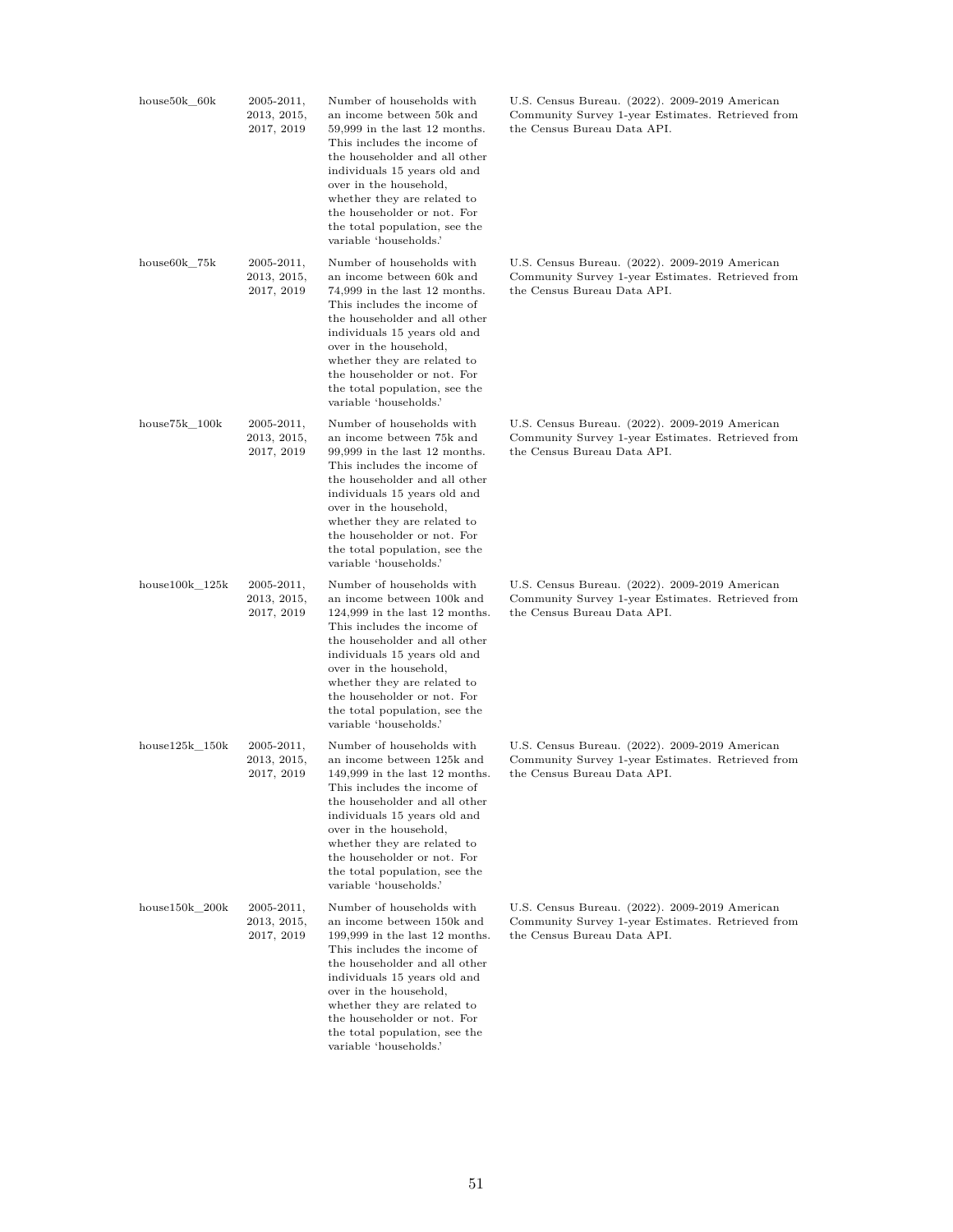| house over200k            | $2005 - 2011,$<br>2013, 2015,<br>2017, 2019 | Number of households with<br>an income above 200k in the<br>last 12 months. This includes<br>the income of the householder<br>and all other individuals 15<br>years old and over in the<br>household, whether they are<br>related to the householder or<br>not. For the total population,<br>see the variable 'households.'                                                                                                                                                                         | U.S. Census Bureau. (2022). 2009-2019 American<br>Community Survey 1-year Estimates. Retrieved from<br>the Census Bureau Data API. |
|---------------------------|---------------------------------------------|-----------------------------------------------------------------------------------------------------------------------------------------------------------------------------------------------------------------------------------------------------------------------------------------------------------------------------------------------------------------------------------------------------------------------------------------------------------------------------------------------------|------------------------------------------------------------------------------------------------------------------------------------|
| median_houseinc<br>ome    | $2005 - 2011,$<br>2013, 2015,<br>2017, 2019 | Median household income.<br>The median income for<br>individuals is based on<br>individuals 15 years old and<br>over with income.                                                                                                                                                                                                                                                                                                                                                                   | U.S. Census Bureau. (2022). 2009-2019 American<br>Community Survey 1-year Estimates. Retrieved from<br>the Census Bureau Data API. |
| aggregate_house<br>income | $2005 - 2011,$<br>2013, 2015,<br>2017, 2019 | Aggregate household income.<br>The sum of all household<br>incomes in the district.                                                                                                                                                                                                                                                                                                                                                                                                                 | U.S. Census Bureau. (2022). 2009-2019 American<br>Community Survey 1-year Estimates. Retrieved from<br>the Census Bureau Data API. |
| socialsec                 | $2005 - 2011,$<br>2013, 2015,<br>2017, 2019 | Number of households that<br>received social security in the<br>last 12 months. For the total<br>population, see the variable<br>'households.'                                                                                                                                                                                                                                                                                                                                                      | U.S. Census Bureau. (2022). 2009-2019 American<br>Community Survey 1-year Estimates. Retrieved from<br>the Census Bureau Data API. |
| no socialsec              | $2005 - 2011,$<br>2013, 2015,<br>2017, 2019 | Number of households that<br>did not receive social security<br>in the last 12 months. For the<br>total population, see the<br>variable 'households.'                                                                                                                                                                                                                                                                                                                                               | U.S. Census Bureau. (2022). 2009-2019 American<br>Community Survey 1-year Estimates. Retrieved from<br>the Census Bureau Data API. |
| pubassist                 | 2005-2011,<br>2013, 2015,<br>2017, 2019     | Number of households that<br>received public assistance<br>income in the last 12 months.<br>For the total population, see<br>the variable 'households.'<br>Public assistance income<br>includes general assistance<br>and Temporary Assistance to<br>Needy Families (TANF).<br>Separate payments received<br>for hospital or other medical<br>care (vendor payments) are<br>excluded. This does not<br>include Supplemental<br>Security Income (SSI) or<br>noncash benefits such as Food<br>Stamps. | U.S. Census Bureau. (2022). 2009-2019 American<br>Community Survey 1-year Estimates. Retrieved from<br>the Census Bureau Data API. |
| no_pubassist              | $2005 - 2011,$<br>2013, 2015,<br>2017, 2019 | Number of households that<br>received public assistance<br>income in the last 12 months.<br>For the total population, see<br>the variable 'households.'<br>Public assistance income<br>includes general assistance<br>and Temporary Assistance to<br>Needy Families (TANF).<br>Separate payments received<br>for hospital or other medical<br>care (vendor payments) are<br>excluded. This does not<br>include Supplemental<br>Security Income (SSI) or<br>noncash benefits such as Food<br>Stamps. | U.S. Census Bureau. (2022). 2009-2019 American<br>Community Survey 1-year Estimates. Retrieved from<br>the Census Bureau Data API. |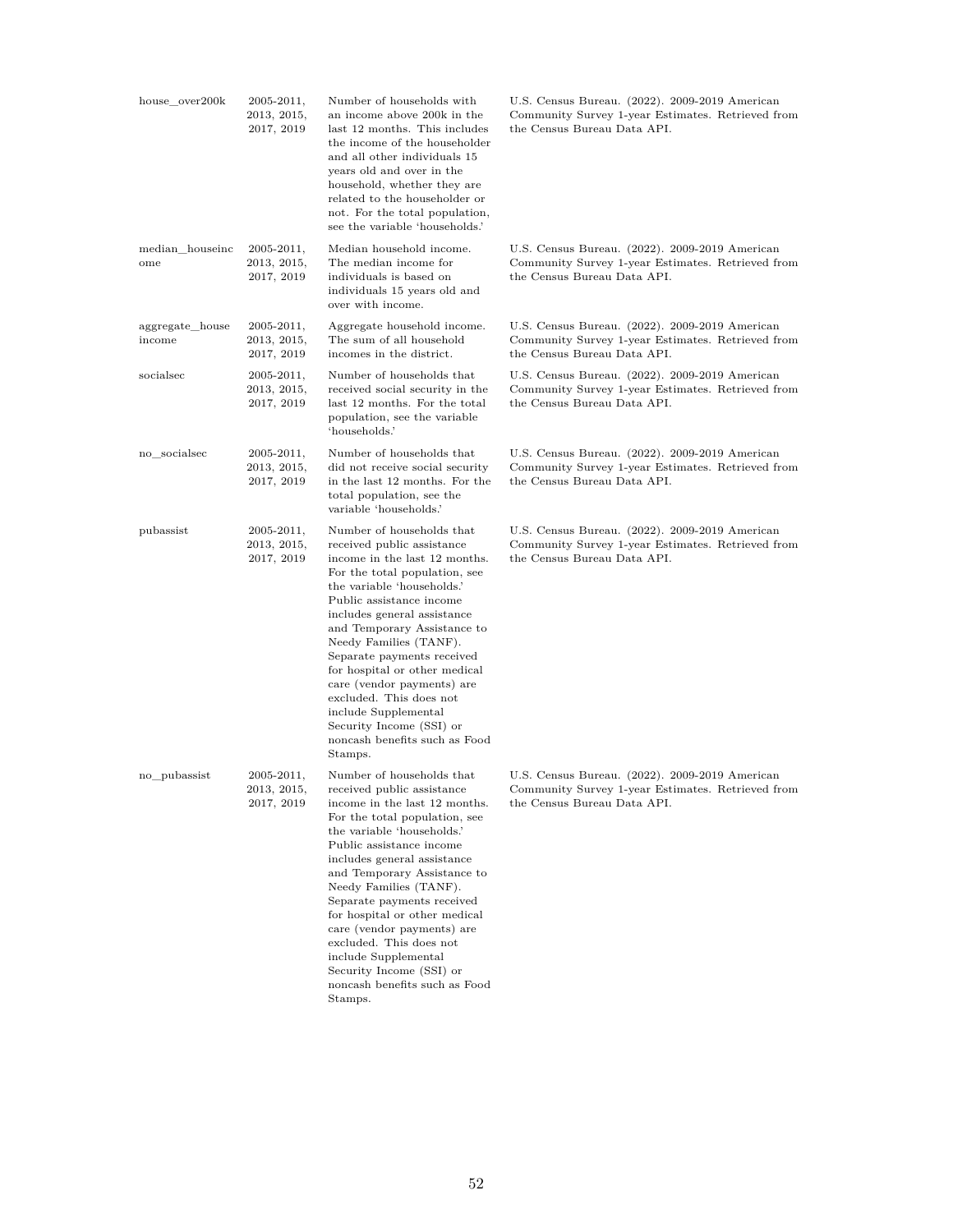| snap_cashpub                   | $2005 - 2011,$<br>2013, 2015,<br>2017, 2019 | Number of households that<br>received public assistance<br>income or food stamps in the<br>last 12 months. For the total<br>population, see the variable<br>'households.' Public<br>assistance income includes<br>general assistance and<br>Temporary Assistance to<br>Needy Families (TANF).<br>Separate payments received<br>for hospital or other medical<br>care (vendor payments) are<br>excluded. This does not<br>include Supplemental<br>Security Income (SSI) or<br>noncash benefits such as Food<br>Stamps.                                                                                                                | U.S. Census Bureau. (2022). 2009-2019 American<br>Community Survey 1-year Estimates. Retrieved from<br>the Census Bureau Data API. |
|--------------------------------|---------------------------------------------|--------------------------------------------------------------------------------------------------------------------------------------------------------------------------------------------------------------------------------------------------------------------------------------------------------------------------------------------------------------------------------------------------------------------------------------------------------------------------------------------------------------------------------------------------------------------------------------------------------------------------------------|------------------------------------------------------------------------------------------------------------------------------------|
| $no\_snap\_cashpub$ 2005-2011, | 2013, 2015,<br>2017, 2019                   | Number of households that<br>did not receive public<br>assistance income or food<br>stamps in the last 12 months.<br>For the total population, see<br>the variable 'households.'<br>Public assistance income<br>includes general assistance<br>and Temporary Assistance to<br>Needy Families (TANF).<br>Separate payments received<br>for hospital or other medical<br>care (vendor payments) are<br>excluded. This does not<br>include Supplemental<br>Security Income (SSI) or<br>noncash benefits such as Food<br>Stamps.                                                                                                         | U.S. Census Bureau. (2022). 2009-2019 American<br>Community Survey 1-year Estimates. Retrieved from<br>the Census Bureau Data API. |
| retireinc                      | $2005 - 2011,$<br>2013, 2015,<br>2017, 2019 | Number of households that<br>received retirement income in<br>the last 12 months. For the<br>total, see the variable<br>'households.' Retirement<br>income includes: $(1)$<br>retirement pensions and<br>survivor benefits from a<br>former employer; labor union;<br>or federal, state, or local<br>government; and the U.S.<br>military; (2) disability income<br>from companies or unions;<br>federal, state, or local<br>government; and the U.S.<br>military; (3) periodic receipts<br>from annuities and insurance;<br>and (4) regular income from<br>IRA and Keogh plans. This<br>does not include Social<br>Security income. | U.S. Census Bureau. (2022). 2009-2019 American<br>Community Survey 1-year Estimates. Retrieved from<br>the Census Bureau Data API. |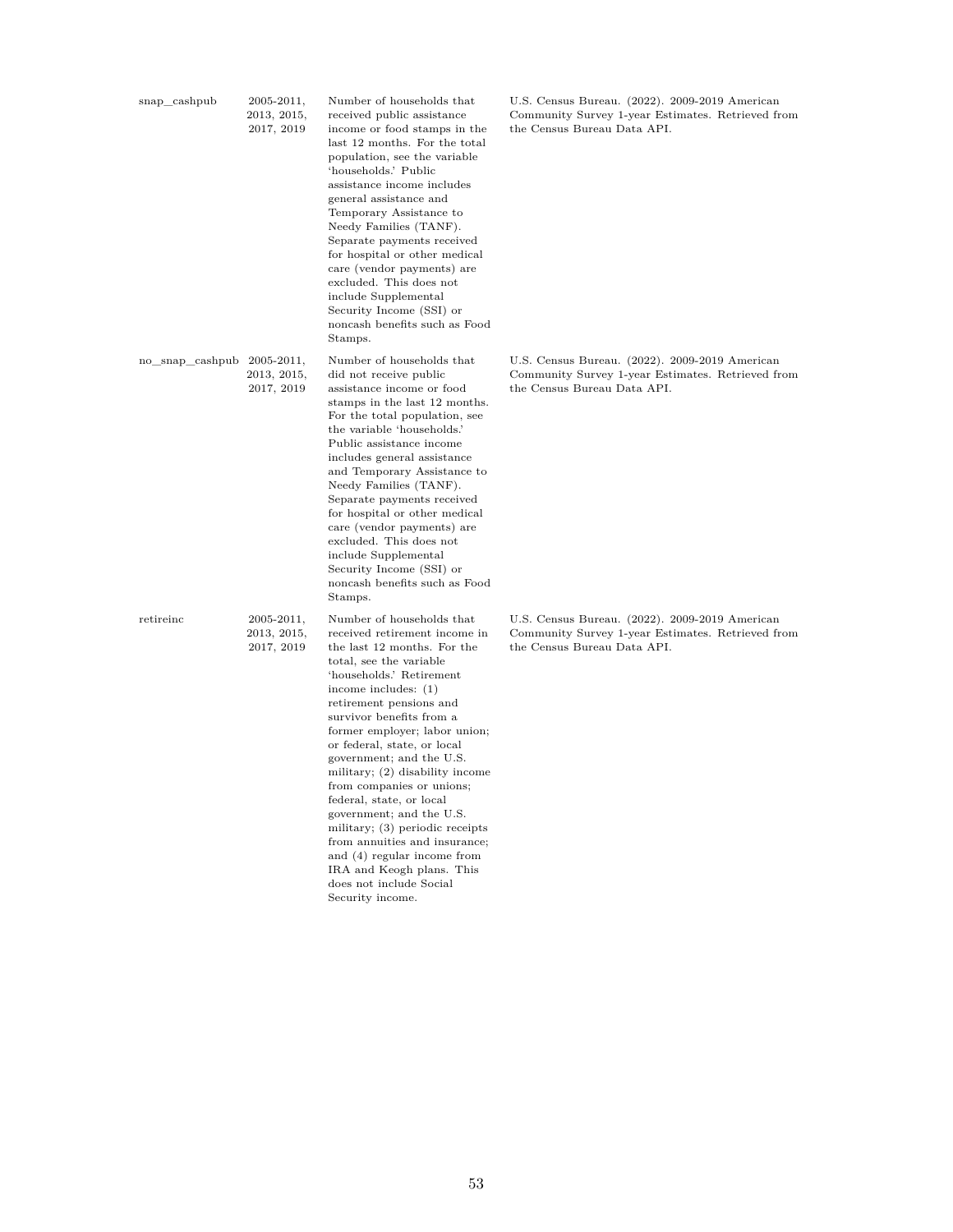| no_retireinc                | 2005-2011,<br>2013, 2015,<br>2017, 2019     | Number of households that<br>did not receive retirement<br>income in the last 12 months.<br>For the total, see the variable<br>'households.' Retirement<br>income includes: $(1)$<br>retirement pensions and<br>survivor benefits from a<br>former employer; labor union;<br>or federal, state, or local<br>government; and the U.S.<br>military; (2) disability income<br>from companies or unions;<br>federal, state, or local<br>government; and the U.S.<br>military; (3) periodic receipts<br>from annuities and insurance;<br>and (4) regular income from<br>IRA and Keogh plans. This<br>does not include Social<br>Security income. | U.S. Census Bureau. (2022). 2009-2019 American<br>Community Survey 1-year Estimates. Retrieved from<br>the Census Bureau Data API. |
|-----------------------------|---------------------------------------------|---------------------------------------------------------------------------------------------------------------------------------------------------------------------------------------------------------------------------------------------------------------------------------------------------------------------------------------------------------------------------------------------------------------------------------------------------------------------------------------------------------------------------------------------------------------------------------------------------------------------------------------------|------------------------------------------------------------------------------------------------------------------------------------|
| aggregate_socia<br>lsec     | $2005 - 2011,$<br>2013, 2015,<br>2017, 2019 | The sum of the social security<br>income of all households in<br>the district.                                                                                                                                                                                                                                                                                                                                                                                                                                                                                                                                                              | U.S. Census Bureau. (2022). 2009-2019 American<br>Community Survey 1-year Estimates. Retrieved from<br>the Census Bureau Data API. |
| aggregate_ssi               | $2005 - 2011,$<br>2013, 2015,<br>2017, 2019 | The sum of the supplemental<br>social security income of all<br>households in the district.                                                                                                                                                                                                                                                                                                                                                                                                                                                                                                                                                 | U.S. Census Bureau. (2022). 2009-2019 American<br>Community Survey 1-year Estimates. Retrieved from<br>the Census Bureau Data API. |
| aggregate_pubas<br>sist     | $2005 - 2011,$<br>2013, 2015,<br>2017, 2019 | The sum of the public<br>assistance income of all<br>households in the district.<br>Public assistance income<br>includes general assistance<br>and Temporary Assistance to<br>Needy Families (TANF).<br>Separate payments received<br>for hospital or other medical<br>care (vendor payments) are<br>excluded. This does not<br>include Supplemental<br>Security Income (SSI) or<br>noncash benefits such as Food<br>Stamps.                                                                                                                                                                                                                | U.S. Census Bureau. (2022). 2009-2019 American<br>Community Survey 1-year Estimates. Retrieved from<br>the Census Bureau Data API. |
| aggregate_retir<br>ementinc | $2005 - 2011,$<br>2013, 2015,<br>2017, 2019 | The sum of the retirement<br>income of all households in<br>the district. Retirement<br>income includes: $(1)$<br>retirement pensions and<br>survivor benefits from a<br>former employer; labor union;<br>or federal, state, or local<br>government; and the U.S.<br>military; $(2)$ disability income<br>from companies or unions;<br>federal, state, or local<br>government; and the U.S.<br>military; (3) periodic receipts<br>from annuities and insurance;<br>and (4) regular income from<br>IRA and Keogh plans. This<br>does not include Social<br>Security income.                                                                  | U.S. Census Bureau. (2022). 2009-2019 American<br>Community Survey 1-year Estimates. Retrieved from<br>the Census Bureau Data API. |
| inc_upperlimit_<br>quint1   | 2006-2011,<br>2013, 2015,<br>2017, 2019     | Upper limit of the lowest<br>household income quintile.                                                                                                                                                                                                                                                                                                                                                                                                                                                                                                                                                                                     | U.S. Census Bureau. (2022). 2009-2019 American<br>Community Survey 1-year Estimates. Retrieved from<br>the Census Bureau Data API. |
| inc_upperlimit_<br>quint2   | $2006 - 2011,$<br>2013, 2015,<br>2017, 2019 | Upper limit of the second<br>household income quintile.                                                                                                                                                                                                                                                                                                                                                                                                                                                                                                                                                                                     | U.S. Census Bureau. (2022). 2009-2019 American<br>Community Survey 1-year Estimates. Retrieved from<br>the Census Bureau Data API. |
| inc_upperlimit_<br>quint3   | 2006-2011,<br>2013, 2015,<br>2017, 2019     | Upper limit of the third<br>household income quintile.                                                                                                                                                                                                                                                                                                                                                                                                                                                                                                                                                                                      | U.S. Census Bureau. (2022). 2009-2019 American<br>Community Survey 1-year Estimates. Retrieved from<br>the Census Bureau Data API. |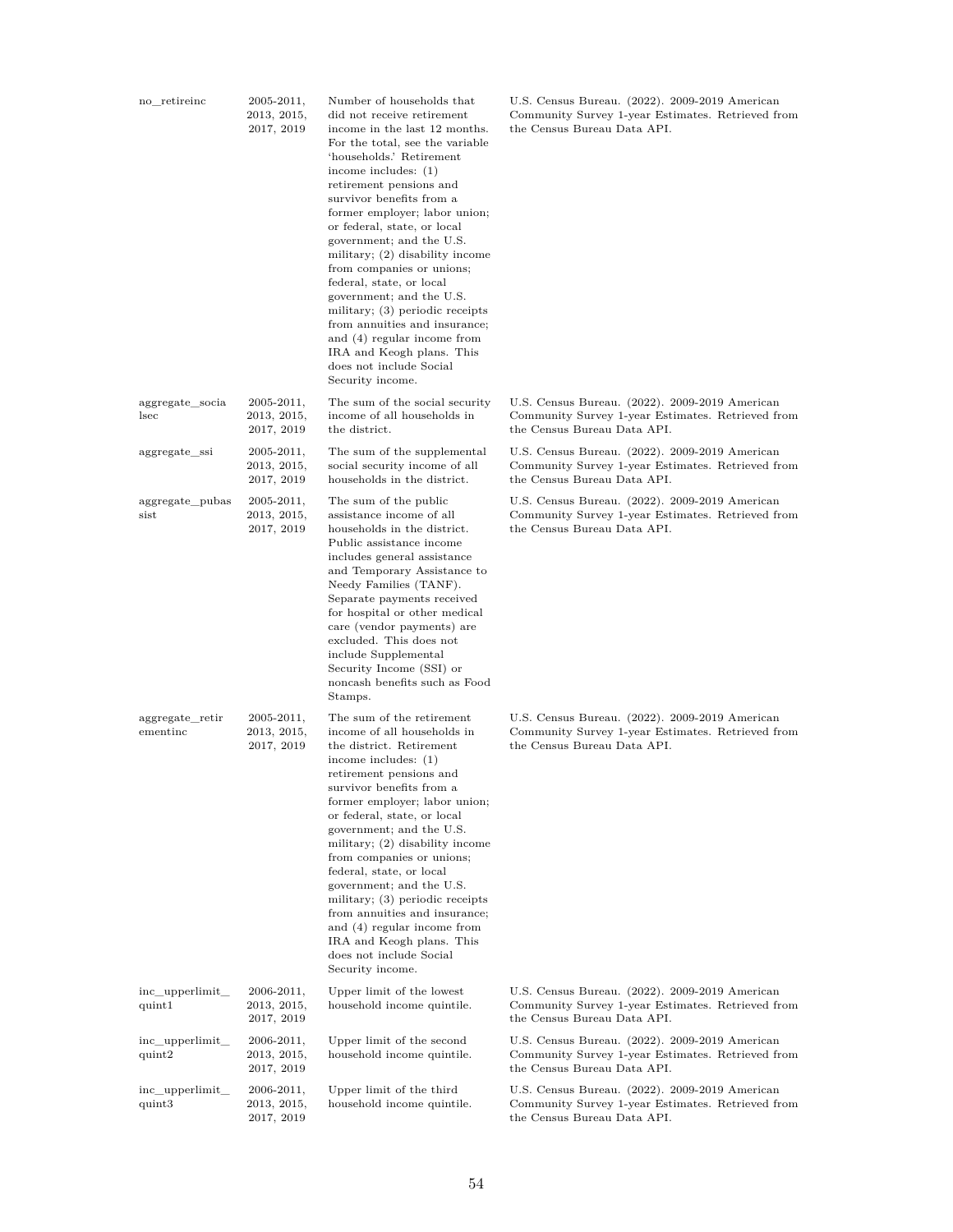| inc_upperlimit_<br>quint4   | $2006 - 2011,$<br>2013, 2015,<br>2017, 2019 | Upper limit of the fourth<br>household income quintile.                                                                                                                                                                              | U.S. Census Bureau. (2022). 2009-2019 American<br>Community Survey 1-year Estimates. Retrieved from<br>the Census Bureau Data API. |
|-----------------------------|---------------------------------------------|--------------------------------------------------------------------------------------------------------------------------------------------------------------------------------------------------------------------------------------|------------------------------------------------------------------------------------------------------------------------------------|
| inc_lowerlimit_<br>top5prct | 2006-2011,<br>2013, 2015,<br>2017, 2019     | Lower limit of the top $5\%$ in<br>household income.                                                                                                                                                                                 | U.S. Census Bureau. (2022). 2009-2019 American<br>Community Survey 1-year Estimates. Retrieved from<br>the Census Bureau Data API. |
| meaninc_quint1              | 2006-2011,<br>2013, 2015,<br>2017, 2019     | Mean income of the lowest<br>household income quintile.<br>Means of household income<br>by quintiles are calculated by<br>dividing aggregate household<br>income in each quintile by the<br>number of households in each<br>quintile | U.S. Census Bureau. (2022). 2009-2019 American<br>Community Survey 1-year Estimates. Retrieved from<br>the Census Bureau Data API. |
| $meaninc$ quint2            | $2006 - 2011,$<br>2013, 2015,<br>2017, 2019 | Mean income of the second<br>household income quintile.<br>Means of household income<br>by quintiles are calculated by<br>dividing aggregate household<br>income in each quintile by the<br>number of households in each<br>quintile | U.S. Census Bureau. (2022). 2009-2019 American<br>Community Survey 1-year Estimates. Retrieved from<br>the Census Bureau Data API. |
| meaninc_quint3              | 2006-2011,<br>2013, 2015,<br>2017, 2019     | Mean income of the third<br>household income quintile.<br>Means of household income<br>by quintiles are calculated by<br>dividing aggregate household<br>income in each quintile by the<br>number of households in each<br>quintile  | U.S. Census Bureau. (2022). 2009-2019 American<br>Community Survey 1-year Estimates. Retrieved from<br>the Census Bureau Data API. |
| meaninc_quint4              | $2006 - 2011,$<br>2013, 2015,<br>2017, 2019 | Mean income of the fourth<br>household income quintile.<br>Means of household income<br>by quintiles are calculated by<br>dividing aggregate household<br>income in each quintile by the<br>number of households in each<br>quintile | U.S. Census Bureau. (2022). 2009-2019 American<br>Community Survey 1-year Estimates. Retrieved from<br>the Census Bureau Data API. |
| meaninc_quint5              | $2006 - 2011,$<br>2013, 2015,<br>2017, 2019 | Mean income of the fifth<br>household income quintile.<br>Means of household income<br>by quintiles are calculated by<br>dividing aggregate household<br>income in each quintile by the<br>number of households in each<br>quintile  | U.S. Census Bureau. (2022). 2009-2019 American<br>Community Survey 1-year Estimates. Retrieved from<br>the Census Bureau Data API. |
| meaninc_top5prc<br>t        | $2006 - 2011,$<br>2013, 2015,<br>2017, 2019 | Mean income of the top 5% of<br>households by income. Means<br>of household income by<br>quintiles are calculated by<br>dividing aggregate household<br>income in each quintile by the<br>number of households in each<br>quintile   | U.S. Census Bureau. (2022). 2009-2019 American<br>Community Survey 1-year Estimates. Retrieved from<br>the Census Bureau Data API. |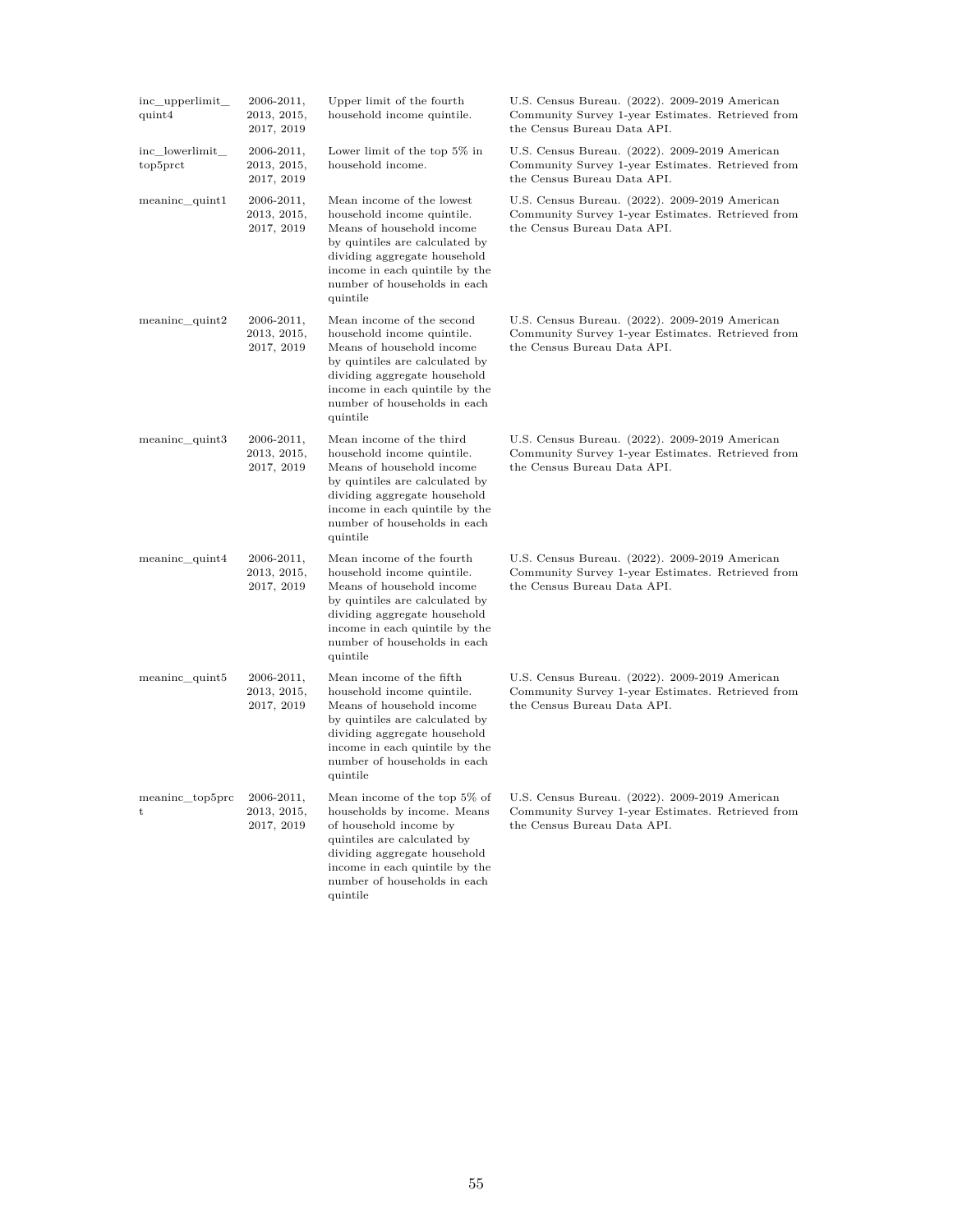| gini                      | 2006-2011,<br>2013, 2015,<br>2017, 2019        | Gini index of the district.<br>Negative incomes are<br>converted to zero. The Gini<br>index of income inequality<br>measures the dispersion of<br>the household income<br>distribution. The Gini Index<br>is a summary measure of<br>income inequality. The Gini<br>coefficient incorporates the<br>detailed shares data into a<br>single statistic, which<br>summarizes the dispersion of<br>income across the entire<br>income distribution. The<br>Gini coefficient ranges from 0,<br>indicating perfect equality<br>(where everyone receives an<br>equal share), to 1, perfect<br>inequality (where only one<br>recipient or group of<br>recipients receives all the<br>income). | U.S. Census Bureau. (2022). 2009-2019 American<br>Community Survey 1-year Estimates. Retrieved from<br>the Census Bureau Data API. |
|---------------------------|------------------------------------------------|--------------------------------------------------------------------------------------------------------------------------------------------------------------------------------------------------------------------------------------------------------------------------------------------------------------------------------------------------------------------------------------------------------------------------------------------------------------------------------------------------------------------------------------------------------------------------------------------------------------------------------------------------------------------------------------|------------------------------------------------------------------------------------------------------------------------------------|
| incomepcap                | $2005 - 2011,$<br>2013, 2015,<br>2017, 2019    | Per capita income is the mean<br>income computed for every<br>man, woman, and child in a<br>particular group including<br>those living in group quarters.<br>It is derived by dividing the<br>aggregate income of a<br>particular group by the total<br>population in that group. Per<br>capita income is rounded to<br>the nearest whole dollar.                                                                                                                                                                                                                                                                                                                                    | U.S. Census Bureau. (2022). 2009-2019 American<br>Community Survey 1-year Estimates. Retrieved from<br>the Census Bureau Data API. |
| aggregate_incom<br>e      | $2005 - 2011,$<br>2013, 2015,<br>2017, 2019    | Aggregate income is the sum<br>of all incomes in the district.                                                                                                                                                                                                                                                                                                                                                                                                                                                                                                                                                                                                                       | U.S. Census Bureau. (2022). 2009-2019 American<br>Community Survey 1-year Estimates. Retrieved from<br>the Census Bureau Data API. |
| aggregate_hours<br>worked | $2005 - 2011,$<br>$2013,\,2015,$<br>2017, 2019 | Aggregate usual hours worked<br>is the sum of the values for<br>usual hours worked each week<br>of all the people in the<br>district.                                                                                                                                                                                                                                                                                                                                                                                                                                                                                                                                                | U.S. Census Bureau. (2022). 2009-2019 American<br>Community Survey 1-year Estimates. Retrieved from<br>the Census Bureau Data API. |
| mean hoursworke<br>d      | $2005 - 2011,$<br>$2013,\,2015,$<br>2017, 2019 | Mean usual hours worked in a<br>week for people in the<br>district.                                                                                                                                                                                                                                                                                                                                                                                                                                                                                                                                                                                                                  | U.S. Census Bureau. (2022). 2009-2019 American<br>Community Survey 1-year Estimates. Retrieved from<br>the Census Bureau Data API. |
| housingunits              | $2005 - 2011,$<br>2013, 2015,<br>2017, 2019    | Total housing units in the<br>district. A housing unit may<br>be a house, an apartment, a<br>mobile home, a group of<br>rooms or a single room that is<br>occupied (or, if vacant,<br>intended for occupancy) as<br>separate living quarters.                                                                                                                                                                                                                                                                                                                                                                                                                                        | U.S. Census Bureau. (2022). 2009-2019 American<br>Community Survey 1-year Estimates. Retrieved from<br>the Census Bureau Data API. |
| med_grossrent             | $2005 - 2011,$<br>2013, 2015,<br>2017, 2019    | Median gross rent. Gross rent<br>provides information on the<br>monthly housing cost<br>expenses for renters. Gross<br>rent is the contract rent plus<br>the estimated average<br>monthly cost of utilities<br>(electricity, gas, and water<br>and sewer) and fuels (oil,<br>coal, kerosene, wood, etc.) if<br>these are paid by the renter<br>(or paid for the renter by<br>someone else).                                                                                                                                                                                                                                                                                          | U.S. Census Bureau. (2022). 2009-2019 American<br>Community Survey 1-year Estimates. Retrieved from<br>the Census Bureau Data API. |
| aggregate_gross<br>rent   | $2005 - 2011,$<br>2013, 2015,<br>2017, 2019    | Aggregate gross rent in the<br>district. The sum of all gross<br>rents.                                                                                                                                                                                                                                                                                                                                                                                                                                                                                                                                                                                                              | U.S. Census Bureau. (2022). 2009-2019 American<br>Community Survey 1-year Estimates. Retrieved from<br>the Census Bureau Data API. |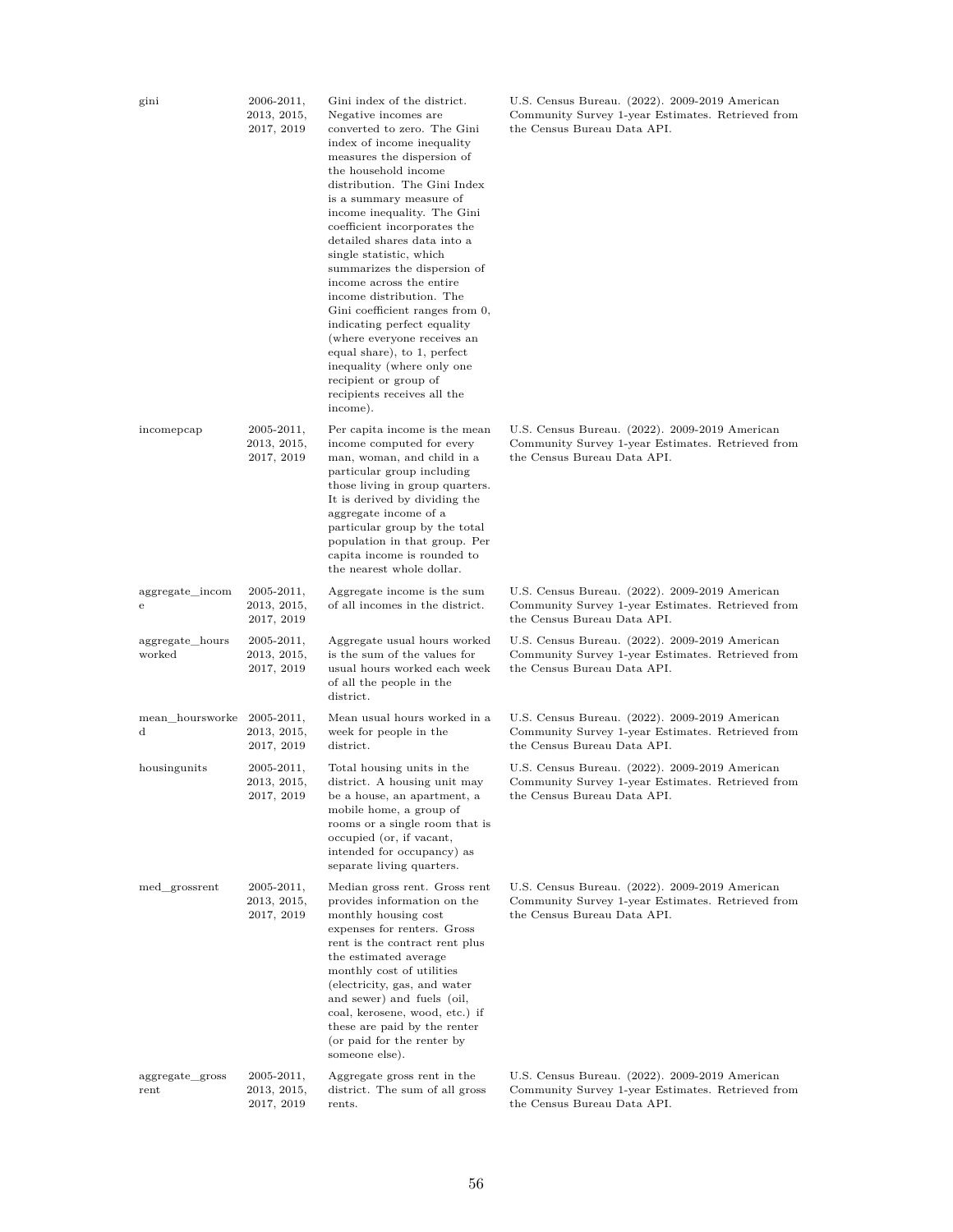| totalpop_rent_p<br>rctincomevars | $2005 - 2011,$<br>2013, 2015,<br>2017, 2019 | Total population for the<br>following variables pertaining<br>to gross rent as a percentage<br>of household income in the<br>past 12 months:<br>rent_prctincome_less10<br>rent protincome 10 15<br>rent_prctincome15_20<br>rent_prctincome20_25<br>rent_prctincome25_30<br>rent_prctincome30_35<br>rent protincome 35 40<br>rent_prctincome40_50<br>rent_prctincome_more50.<br>Gross rent provides<br>information on the monthly<br>housing cost expenses for<br>renters. Gross rent is the<br>contract rent plus the<br>estimated average monthly<br>cost of utilities (electricity,<br>gas, and water and sewer)<br>and fuels (oil, coal, kerosene,<br>wood, etc.) if these are paid<br>by the renter (or paid for the<br>renter by someone else). | U.S. Census Bureau. (2022). 2009-2019 American<br>Community Survey 1-year Estimates. Retrieved from<br>the Census Bureau Data API. |
|----------------------------------|---------------------------------------------|------------------------------------------------------------------------------------------------------------------------------------------------------------------------------------------------------------------------------------------------------------------------------------------------------------------------------------------------------------------------------------------------------------------------------------------------------------------------------------------------------------------------------------------------------------------------------------------------------------------------------------------------------------------------------------------------------------------------------------------------------|------------------------------------------------------------------------------------------------------------------------------------|
| rent_prctincome<br>less 10       | $2005 - 2011,$<br>2013, 2015,<br>2017, 2019 | Number of households for<br>which monthly gross rent is<br>less than 10% of its monthly<br>income. For the total<br>population, see the variable<br>'to-<br>talpop_rent_prctincomevars.'<br>Gross rent provides<br>information on the monthly<br>housing cost expenses for<br>renters. Gross rent is the<br>contract rent plus the<br>estimated average monthly<br>cost of utilities (electricity,<br>gas, and water and sewer)<br>and fuels (oil, coal, kerosene,<br>wood, etc.) if these are paid<br>by the renter (or paid for the<br>renter by someone else).                                                                                                                                                                                    | U.S. Census Bureau. (2022). 2009-2019 American<br>Community Survey 1-year Estimates. Retrieved from<br>the Census Bureau Data API. |
| rent_prctincome<br>$10 - 15$     | $2005 - 2011,$<br>2013, 2015,<br>2017, 2019 | Number of households for<br>which monthly gross rent is<br>between 10% and 14.9% of its<br>monthly income. For the<br>total population, see the<br>variable 'to-<br>talpop_rent_prctincomevars.'<br>Gross rent provides<br>information on the monthly<br>housing cost expenses for<br>renters. Gross rent is the<br>contract rent plus the<br>estimated average monthly<br>cost of utilities (electricity,<br>gas, and water and sewer)<br>and fuels (oil, coal, kerosene,<br>wood, etc.) if these are paid                                                                                                                                                                                                                                          | U.S. Census Bureau. (2022). 2009-2019 American<br>Community Survey 1-year Estimates. Retrieved from<br>the Census Bureau Data API. |

by the renter (or paid for the renter by someone else).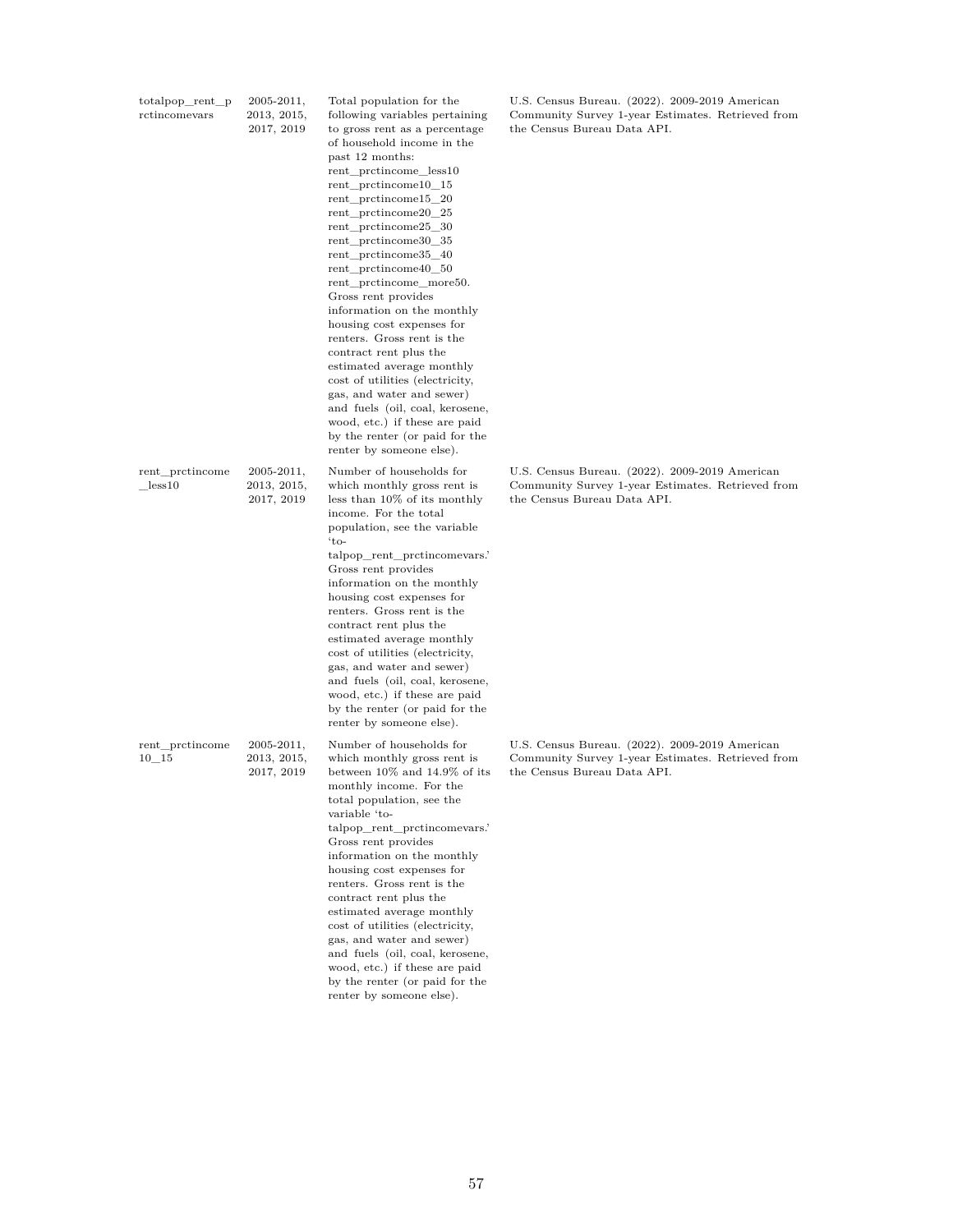| rent_prctincome<br>15 20     | $2005 - 2011,$<br>2013, 2015,<br>2017, 2019 | Number of households for<br>which monthly gross rent is<br>between 15% and 19.9% of its<br>monthly income. For the<br>total population, see the<br>variable 'to-<br>talpop_rent_prctincomevars.'<br>Gross rent provides<br>information on the monthly<br>housing cost expenses for<br>renters. Gross rent is the<br>contract rent plus the<br>estimated average monthly<br>cost of utilities (electricity,<br>gas, and water and sewer)<br>and fuels (oil, coal, kerosene,<br>wood, etc.) if these are paid<br>by the renter (or paid for the<br>renter by someone else). | U.S. Census Bureau. (2022). 2009-2019 American<br>Community Survey 1-year Estimates. Retrieved from<br>the Census Bureau Data API. |
|------------------------------|---------------------------------------------|---------------------------------------------------------------------------------------------------------------------------------------------------------------------------------------------------------------------------------------------------------------------------------------------------------------------------------------------------------------------------------------------------------------------------------------------------------------------------------------------------------------------------------------------------------------------------|------------------------------------------------------------------------------------------------------------------------------------|
| rent_prctincome<br>$20 - 25$ | $2005 - 2011,$<br>2013, 2015,<br>2017, 2019 | Number of households for<br>which monthly gross rent is<br>between 20% and 24.9% of its<br>monthly income. For the<br>total population, see the<br>variable 'to-<br>talpop rent protincomevars.<br>Gross rent provides<br>information on the monthly<br>housing cost expenses for<br>renters. Gross rent is the<br>contract rent plus the<br>estimated average monthly<br>cost of utilities (electricity,<br>gas, and water and sewer)<br>and fuels (oil, coal, kerosene,<br>wood, etc.) if these are paid<br>by the renter (or paid for the<br>renter by someone else).  | U.S. Census Bureau. (2022). 2009-2019 American<br>Community Survey 1-year Estimates. Retrieved from<br>the Census Bureau Data API. |
| rent_prctincome<br>$25 - 30$ | $2005 - 2011,$<br>2013, 2015,<br>2017, 2019 | Number of households for<br>which monthly gross rent is<br>between 25% and 29.9% of its<br>monthly income. For the<br>total population, see the<br>variable 'to-<br>talpop_rent_prctincomevars.'<br>Gross rent provides<br>information on the monthly<br>housing cost expenses for<br>renters. Gross rent is the<br>contract rent plus the<br>estimated average monthly<br>cost of utilities (electricity,<br>gas, and water and sewer)<br>and fuels (oil, coal, kerosene,<br>wood, etc.) if these are paid<br>by the renter (or paid for the<br>renter by someone else). | U.S. Census Bureau. (2022). 2009-2019 American<br>Community Survey 1-year Estimates. Retrieved from<br>the Census Bureau Data API. |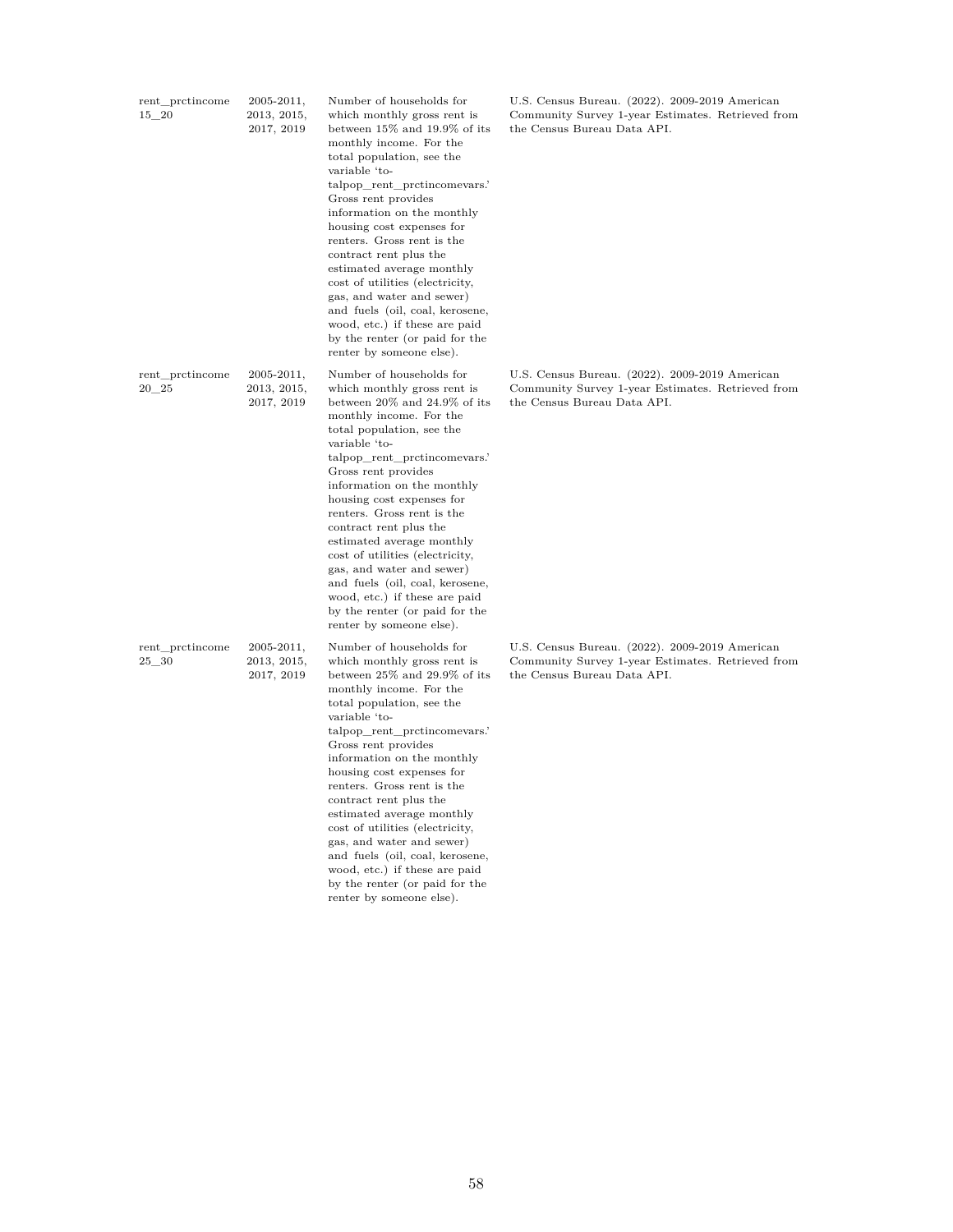| rent_prctincome<br>30 35     | 2005-2011,<br>2013, 2015,<br>2017, 2019     | Number of households for<br>which monthly gross rent is<br>between 30% and 34.9% of its<br>monthly income. For the<br>total population, see the<br>variable 'to-<br>talpop_rent_prctincomevars.'<br>Gross rent provides<br>information on the monthly<br>housing cost expenses for<br>renters. Gross rent is the<br>contract rent plus the<br>estimated average monthly<br>cost of utilities (electricity,<br>gas, and water and sewer)<br>and fuels (oil, coal, kerosene,<br>wood, etc.) if these are paid<br>by the renter (or paid for the<br>renter by someone else).       | U.S. Census Bureau. (2022). 2009-2019 American<br>Community Survey 1-year Estimates. Retrieved from<br>the Census Bureau Data API. |
|------------------------------|---------------------------------------------|---------------------------------------------------------------------------------------------------------------------------------------------------------------------------------------------------------------------------------------------------------------------------------------------------------------------------------------------------------------------------------------------------------------------------------------------------------------------------------------------------------------------------------------------------------------------------------|------------------------------------------------------------------------------------------------------------------------------------|
| rent_prctincome<br>$35 - 40$ | 2005-2011,<br>2013, 2015,<br>2017, 2019     | Number of households for<br>which monthly gross rent is<br>between 35% and 39.9% of its<br>monthly income. For the<br>total population, see the<br>variable 'to-<br>talpop_rent_prctincomevars.<br>Gross rent provides<br>information on the monthly<br>housing cost expenses for<br>renters. Gross rent is the<br>contract rent plus the<br>estimated average monthly<br>cost of utilities (electricity,<br>gas, and water and sewer)<br>and fuels (oil, coal, kerosene,<br>wood, etc.) if these are paid<br>by the renter (or paid for the<br>renter by someone else).        | U.S. Census Bureau. (2022). 2009-2019 American<br>Community Survey 1-year Estimates. Retrieved from<br>the Census Bureau Data API. |
| rent_prctincome<br>$40 - 50$ | $2005 - 2011,$<br>2013, 2015,<br>2017, 2019 | Number of households for<br>which monthly gross rent is<br>between $40\%$ and $49.9\%$ of its<br>monthly income. For the<br>total population, see the<br>variable 'to-<br>talpop_rent_prctincomevars.'<br>Gross rent provides<br>information on the monthly<br>housing cost expenses for<br>renters. Gross rent is the<br>contract rent plus the<br>estimated average monthly<br>cost of utilities (electricity,<br>gas, and water and sewer)<br>and fuels (oil, coal, kerosene,<br>wood, etc.) if these are paid<br>by the renter (or paid for the<br>renter by someone else). | U.S. Census Bureau. (2022). 2009-2019 American<br>Community Survey 1-year Estimates. Retrieved from<br>the Census Bureau Data API. |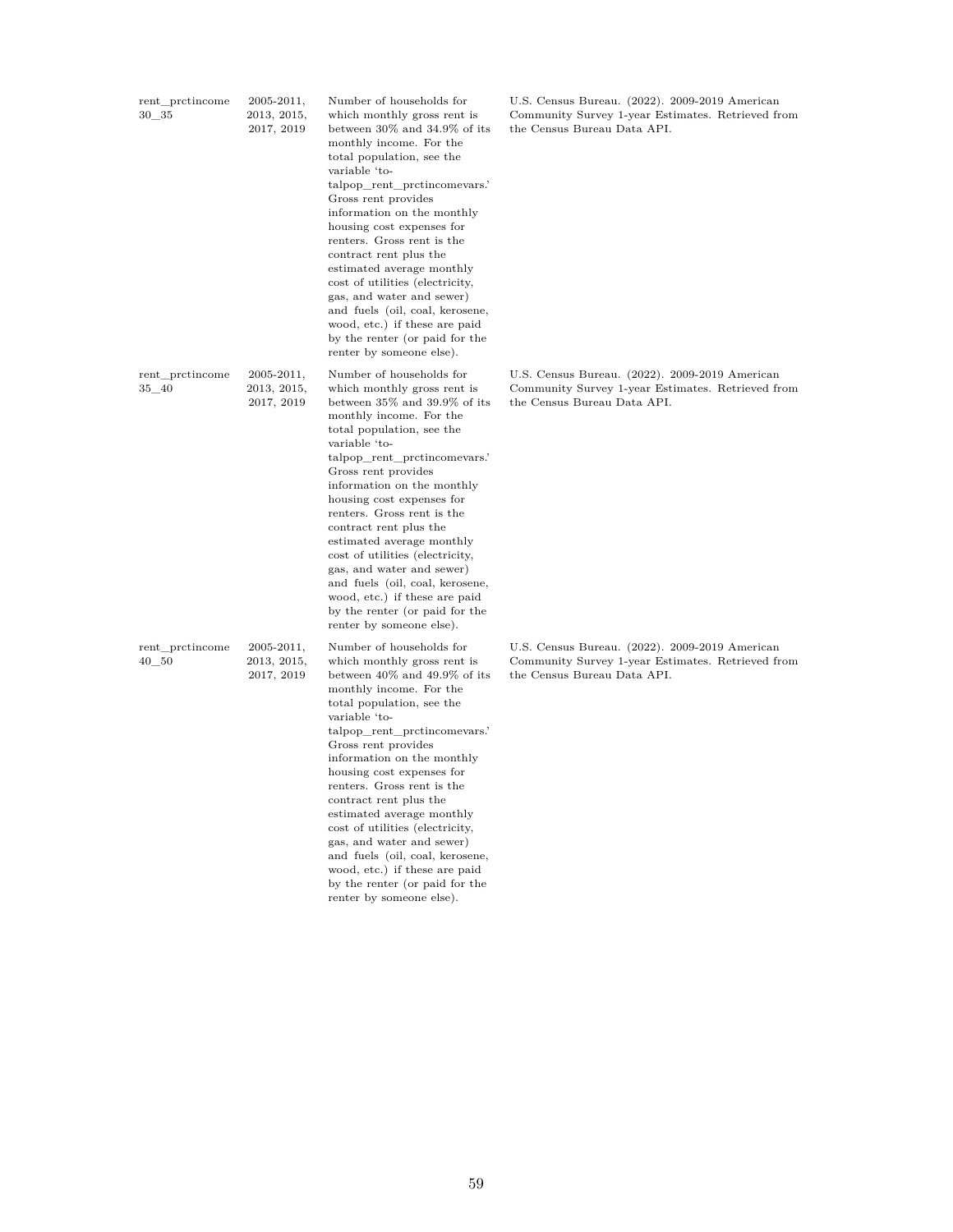| rent_prctincome<br>more <sub>50</sub> | $2005 - 2011,$<br>2013, 2015,<br>2017, 2019 | Number of households for<br>which monthly gross rent is<br>greater than 50% of its<br>monthly income. For the<br>total population, see the<br>variable 'to-<br>talpop_rent_prctincomevars.<br>Gross rent provides<br>information on the monthly<br>housing cost expenses for<br>renters. Gross rent is the<br>contract rent plus the<br>estimated average monthly<br>cost of utilities (electricity,<br>gas, and water and sewer)<br>and fuels (oil, coal, kerosene,<br>wood, etc.) if these are paid<br>by the renter (or paid for the<br>renter by someone else). | U.S. Census Bureau. (2022). 2009-2019 American<br>Community Survey 1-year Estimates. Retrieved from<br>the Census Bureau Data API. |
|---------------------------------------|---------------------------------------------|---------------------------------------------------------------------------------------------------------------------------------------------------------------------------------------------------------------------------------------------------------------------------------------------------------------------------------------------------------------------------------------------------------------------------------------------------------------------------------------------------------------------------------------------------------------------|------------------------------------------------------------------------------------------------------------------------------------|
| medrent_prctinc<br>ome                | $2005 - 2011,$<br>2013, 2015,<br>2017, 2019 | Median Gross Rent as a<br>Percentage of Household<br>Income in the Past 12<br>Months. Gross rent provides<br>information on the monthly<br>housing cost expenses for<br>renters. Gross rent is the<br>contract rent plus the<br>estimated average monthly<br>cost of utilities (electricity,<br>gas, and water and sewer)<br>and fuels (oil, coal, kerosene,<br>wood, etc.) if these are paid<br>by the renter (or paid for the<br>renter by someone else).                                                                                                         | U.S. Census Bureau. (2022). 2009-2019 American<br>Community Survey 1-year Estimates. Retrieved from<br>the Census Bureau Data API. |
| propvalue_lowqu<br>$_{\rm art}$       | $2005 - 2011,$<br>2013, 2015,<br>2017, 2019 | Property value lower quartile                                                                                                                                                                                                                                                                                                                                                                                                                                                                                                                                       | U.S. Census Bureau. (2022). 2009-2019 American<br>Community Survey 1-year Estimates. Retrieved from<br>the Census Bureau Data API. |
| medpropvalue                          | $2005 - 2011,$<br>2013, 2015,<br>2017, 2019 | Median property value                                                                                                                                                                                                                                                                                                                                                                                                                                                                                                                                               | U.S. Census Bureau. (2022). 2009-2019 American<br>Community Survey 1-year Estimates. Retrieved from<br>the Census Bureau Data API. |
| propvalue_upper<br>quart              | $2005 - 2011,$<br>2013, 2015,<br>2017, 2019 | Property value upper quartile                                                                                                                                                                                                                                                                                                                                                                                                                                                                                                                                       | U.S. Census Bureau. (2022). 2009-2019 American<br>Community Survey 1-year Estimates. Retrieved from<br>the Census Bureau Data API. |
| totalpop_mortga<br>gevars             | $2005 - 2011,$<br>2013, 2015,<br>2017, 2019 | Total population for the<br>following mortgage variables:<br>mortgage, no mortgage. The<br>respective values of these two<br>variables add up to the value<br>of this total value.                                                                                                                                                                                                                                                                                                                                                                                  | U.S. Census Bureau. (2022). 2009-2019 American<br>Community Survey 1-year Estimates. Retrieved from<br>the Census Bureau Data API. |
| mortgage                              | $2005 - 2011,$<br>2013, 2015,<br>2017, 2019 | Number of housing Units<br>with a Mortgage, Contract to<br>Purchase, or Similar Debt.<br>For the total populatino, see<br>the variable<br>'totalpop mortgagevars.'<br>"Mortgage" refers to all forms<br>of debt where the property is<br>pledged as security for<br>repayment of the debt,<br>including deeds of trust; trust<br>deeds; contracts to purchase;<br>land contracts; junior<br>mortgages; and home equity<br>loans.                                                                                                                                    | U.S. Census Bureau. (2022). 2009-2019 American<br>Community Survey 1-year Estimates. Retrieved from<br>the Census Bureau Data API. |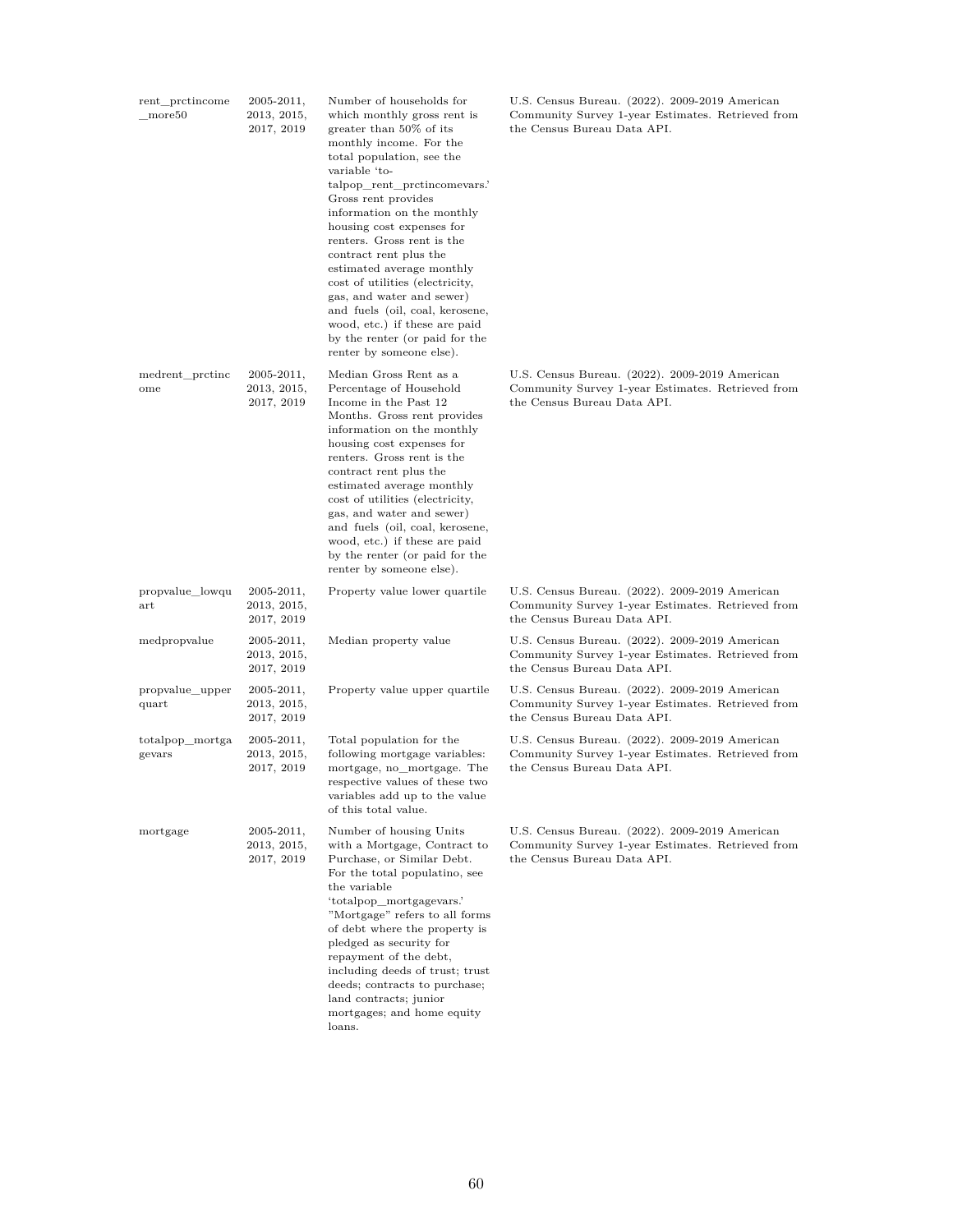| no_mortgage                    | 2005-2011,<br>2013, 2015,<br>2017, 2019     | Number of housing Units<br>without a Mortgage, Contract<br>to Purchase, or Similar Debt.<br>For the total populatino, see<br>the variable<br>'totalpop_mortgagevars.'<br>"Mortgage" refers to all forms<br>of debt where the property is<br>pledged as security for<br>repayment of the debt,<br>including deeds of trust; trust<br>deeds; contracts to purchase;<br>land contracts; junior<br>mortgages; and home equity<br>loans. | U.S. Census Bureau. (2022). 2009-2019 American<br>Community Survey 1-year Estimates. Retrieved from<br>the Census Bureau Data API. |
|--------------------------------|---------------------------------------------|-------------------------------------------------------------------------------------------------------------------------------------------------------------------------------------------------------------------------------------------------------------------------------------------------------------------------------------------------------------------------------------------------------------------------------------|------------------------------------------------------------------------------------------------------------------------------------|
| not_hispanic                   | $2005 - 2011,$<br>2013, 2015,<br>2017, 2019 | Number of individuals who<br>are not hispanic. For the<br>total population, see the<br>variable 'totalpop.'                                                                                                                                                                                                                                                                                                                         | U.S. Census Bureau. (2022). 2009-2019 American<br>Community Survey 1-year Estimates. Retrieved from<br>the Census Bureau Data API. |
| hispanic                       | $2005 - 2011,$<br>2013, 2015,<br>2017, 2019 | Number of individuals who<br>are hispanic. For the total<br>population, see the variable<br>'totalpop.'                                                                                                                                                                                                                                                                                                                             | U.S. Census Bureau. (2022). 2009-2019 American<br>Community Survey 1-year Estimates. Retrieved from<br>the Census Bureau Data API. |
| totalpop educva<br>$_{\rm rs}$ | 2008-2011,<br>2013, 2015,<br>2017, 2019     | Total population for the<br>following education<br>attainment variables:<br>educ_none nursery_grade4<br>$grade5_6 grade7_8 grade9$<br>grade10 grade11 grade12 hs<br>ged somecollege_less1<br>somecollege_more1 associates<br>bachelors masters professional<br>dr. All these variables'<br>respective values adds up to<br>the value of this total<br>population variable.                                                          | U.S. Census Bureau. (2022). 2009-2019 American<br>Community Survey 1-year Estimates. Retrieved from<br>the Census Bureau Data API. |
| educ none                      | $2008 - 2011,$<br>2013, 2015,<br>2017, 2019 | Number of individuals aged<br>25 and over with no schooling<br>completed. For the total<br>population, see the variable<br>'totalpop_educvars.'                                                                                                                                                                                                                                                                                     | U.S. Census Bureau. (2022). 2009-2019 American<br>Community Survey 1-year Estimates. Retrieved from<br>the Census Bureau Data API. |
| nursery_grade4                 | 2008-2011,<br>2013, 2015,<br>2017, 2019     | Number of individuals aged<br>25 and over whose highest<br>educational attainment is<br>between nursery school and<br>grade 4. For the total<br>population, see the variable<br>'totalpop_educvars.'                                                                                                                                                                                                                                | U.S. Census Bureau. (2022). 2009-2019 American<br>Community Survey 1-year Estimates. Retrieved from<br>the Census Bureau Data API. |
| $grade5_6$                     | 2008-2011,<br>2013, 2015,<br>2017, 2019     | Number of individuals aged<br>25 and over whose highest<br>educational attainment is<br>between grade 5 and 6. For<br>the total population, see the<br>variable 'totalpop educvars.'                                                                                                                                                                                                                                                | U.S. Census Bureau. (2022). 2009-2019 American<br>Community Survey 1-year Estimates. Retrieved from<br>the Census Bureau Data API. |
| $grade7_8$                     | 2008-2011,<br>2013, 2015,<br>2017, 2019     | Number of individuals aged<br>25 and over whose highest<br>educational attainment is<br>between grade 7 and 8. For<br>the total population, see the<br>variable 'totalpop_educvars.'                                                                                                                                                                                                                                                | U.S. Census Bureau. (2022). 2009-2019 American<br>Community Survey 1-year Estimates. Retrieved from<br>the Census Bureau Data API. |
| grade9                         | $2008 - 2011,$<br>2013, 2015,<br>2017, 2019 | Number of individuals aged<br>25 and over whose highest<br>completed schooling is grade<br>9. For the total population,<br>see the variable<br>'totalpop_educvars.'                                                                                                                                                                                                                                                                 | U.S. Census Bureau. (2022). 2009-2019 American<br>Community Survey 1-year Estimates. Retrieved from<br>the Census Bureau Data API. |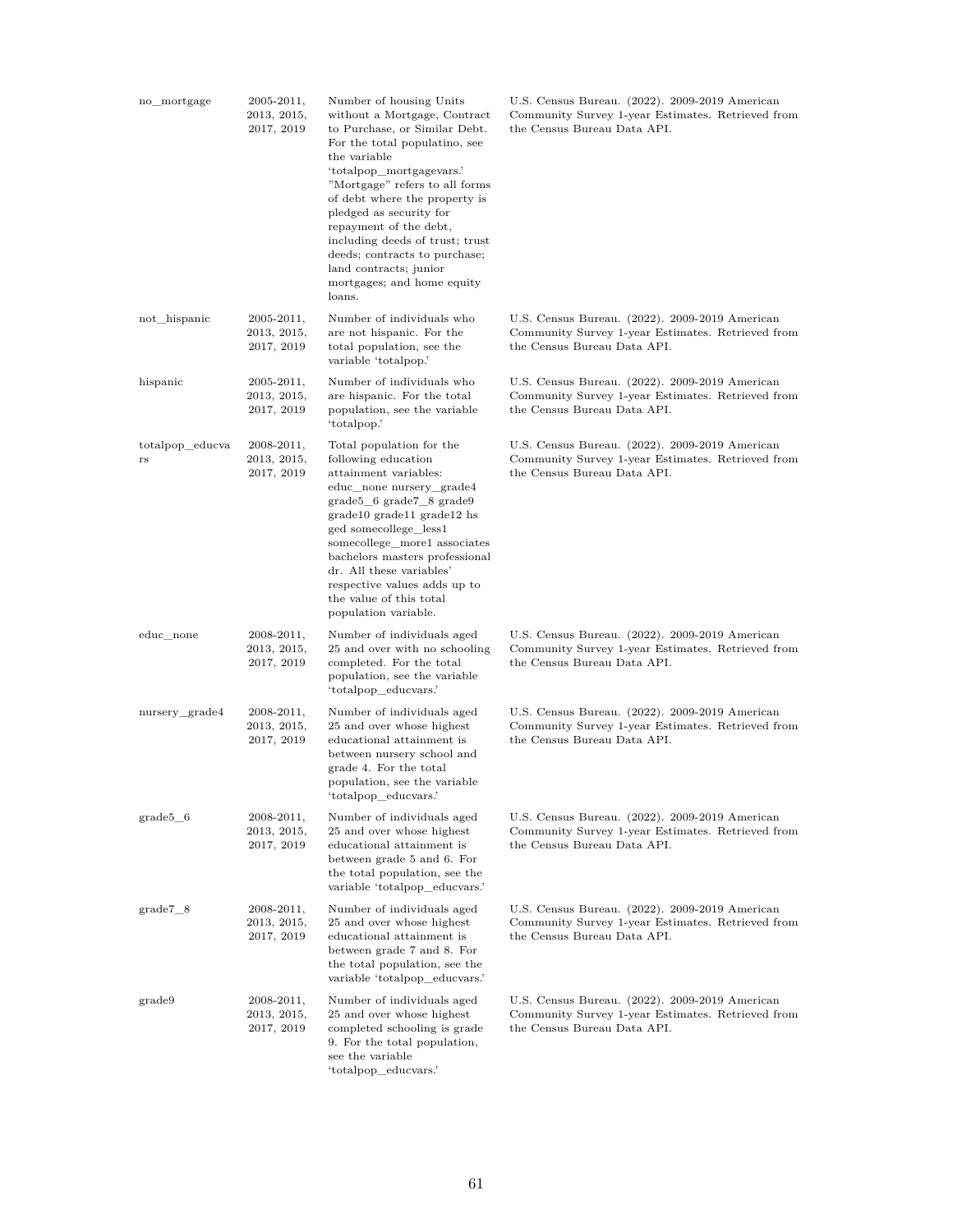| grade10                        | 2008-2011,<br>2013, 2015,<br>2017, 2019     | Number of individuals aged<br>25 and over whose highest<br>completed schooling is grade<br>10. For the total population,<br>see the variable<br>'totalpop_educvars.'                                                                                                                                                                                                 | U.S. Census Bureau. (2022). 2009-2019 American<br>Community Survey 1-year Estimates. Retrieved from<br>the Census Bureau Data API. |
|--------------------------------|---------------------------------------------|----------------------------------------------------------------------------------------------------------------------------------------------------------------------------------------------------------------------------------------------------------------------------------------------------------------------------------------------------------------------|------------------------------------------------------------------------------------------------------------------------------------|
| grade11                        | $2008 - 2011,$<br>2013, 2015,<br>2017, 2019 | Number of individuals aged<br>25 and over whose highest<br>completed schooling is grade<br>11. For the total population,<br>see the variable<br>'totalpop_educvars.'                                                                                                                                                                                                 | U.S. Census Bureau. (2022). 2009-2019 American<br>Community Survey 1-year Estimates. Retrieved from<br>the Census Bureau Data API. |
| grade12                        | $2008 - 2011,$<br>2013, 2015,<br>2017, 2019 | Number of individuals aged<br>25 and over whose highest<br>completed schooling is grade<br>12. For the total population,<br>see the variable<br>'totalpop_educvars.'                                                                                                                                                                                                 | U.S. Census Bureau. (2022). 2009-2019 American<br>Community Survey 1-year Estimates. Retrieved from<br>the Census Bureau Data API. |
| hs                             | $2008 - 2011,$<br>2013, 2015,<br>2017, 2019 | Number of individuals aged<br>25 and over whose highest<br>completed schooling is a high<br>school diploma. For the total<br>population, see the variable<br>'totalpop educvars.'                                                                                                                                                                                    | U.S. Census Bureau. (2022). 2009-2019 American<br>Community Survey 1-year Estimates. Retrieved from<br>the Census Bureau Data API. |
| ged                            | $2008 - 2011,$<br>2013, 2015,<br>2017, 2019 | Number of individuals aged<br>25 and over whose highest<br>completed schooling is a ged.<br>For the total population, see<br>the variable<br>'totalpop_educvars.'                                                                                                                                                                                                    | U.S. Census Bureau. (2022). 2009-2019 American<br>Community Survey 1-year Estimates. Retrieved from<br>the Census Bureau Data API. |
| somecollege_les<br>s1          | $2008 - 2011,$<br>2013, 2015,<br>2017, 2019 | Number of individuals aged<br>25 and over whose highest<br>completed schooling is less<br>than 1 year of college. For<br>the total population, see the<br>variable 'totalpop_educvars.'                                                                                                                                                                              | U.S. Census Bureau. (2022). 2009-2019 American<br>Community Survey 1-year Estimates. Retrieved from<br>the Census Bureau Data API. |
| somecollege_mor<br>$_{\rm e1}$ | $2008 - 2011,$<br>2013, 2015,<br>2017, 2019 | Number of individuals aged<br>25 and over whose highest<br>completed schooling is some<br>college, more than 1 year. For<br>the total population, see the<br>variable 'totalpop_educvars.'                                                                                                                                                                           | U.S. Census Bureau. (2022). 2009-2019 American<br>Community Survey 1-year Estimates. Retrieved from<br>the Census Bureau Data API. |
| associates                     | $2008 - 2011,$<br>2013, 2015,<br>2017, 2019 | Number of individuals aged<br>25 and over whose highest<br>completed schooling is an<br>associates degree. For the<br>total population, see the<br>variable 'totalpop_educvars.'                                                                                                                                                                                     | U.S. Census Bureau. (2022). 2009-2019 American<br>Community Survey 1-year Estimates. Retrieved from<br>the Census Bureau Data API. |
| bachelors                      | 2008-2011,<br>2013, 2015,<br>2017, 2019     | Number of individuals aged<br>25 and over whose highest<br>completed schooling is a<br>bachelors degree. For the<br>total population, see the<br>variable 'totalpop educyars.'                                                                                                                                                                                       | U.S. Census Bureau. (2022). 2009-2019 American<br>Community Survey 1-year Estimates. Retrieved from<br>the Census Bureau Data API. |
| masters                        | $2008 - 2011,$<br>2013, 2015,<br>2017, 2019 | Number of individuals aged<br>25 and over whose highest<br>completed schooling is a<br>masters degree. For the total<br>population, see the variable<br>'totalpop_educvars.' The<br>order in which degrees were<br>listed suggested that<br>doctorate degrees were<br>"higher" than professional<br>school degrees, which were<br>"higher" than master's<br>degrees. | U.S. Census Bureau. (2022). 2009-2019 American<br>Community Survey 1-year Estimates. Retrieved from<br>the Census Bureau Data API. |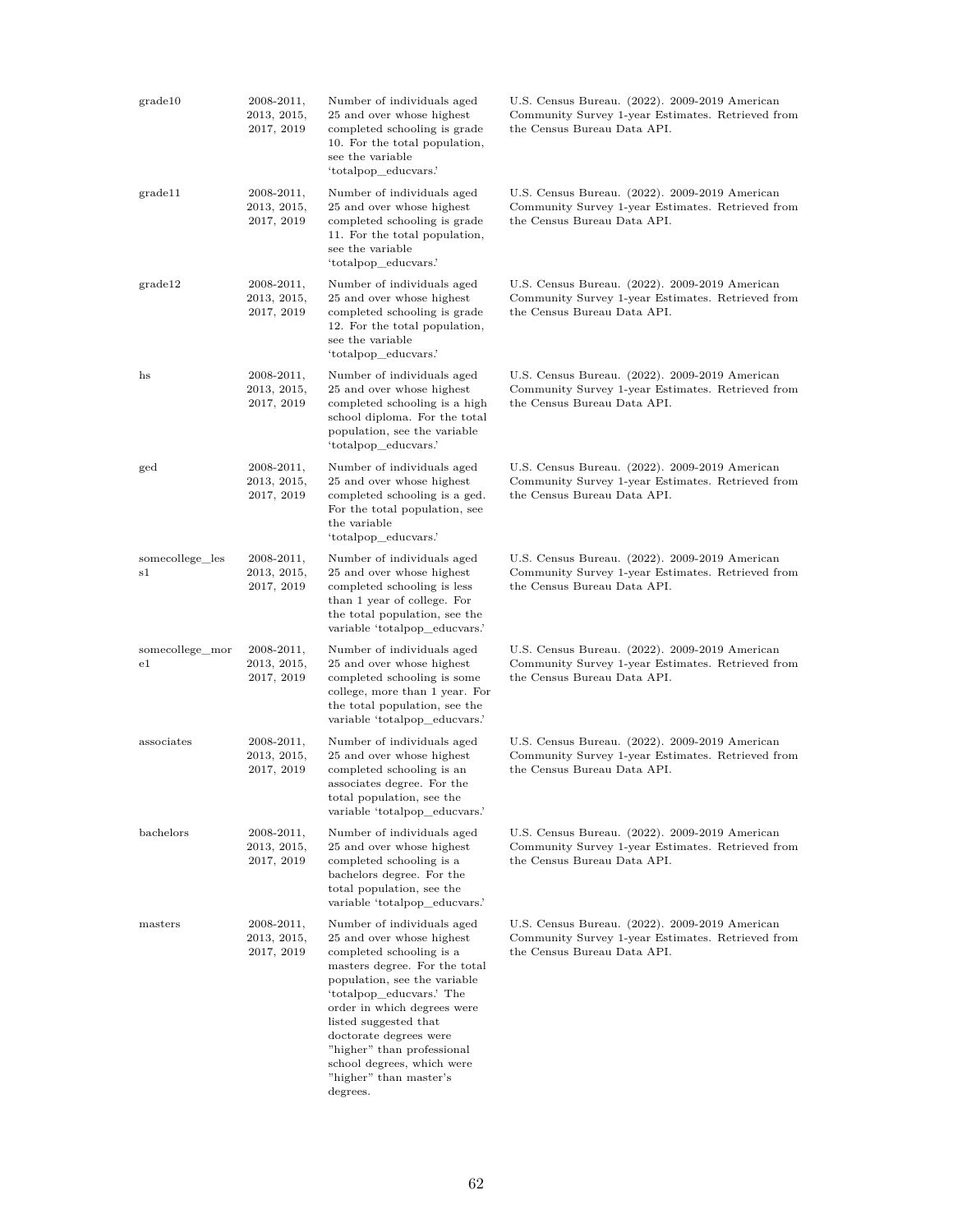| professional                | 2008-2011,<br>2013, 2015,<br>2017, 2019     | Number of individuals aged<br>25 and over whose highest<br>completed schooling is a<br>professional degree. For the<br>total population, see the<br>variable 'totalpop_educvars.'<br>The following are examples of<br>professional school degrees:<br>medicine, dentistry,<br>chiropractic, optometry,<br>osteopathic medicine,<br>pharmacy, podiatry,<br>veterinary medicine, law, and<br>theology. The order in which<br>degrees were listed suggested<br>that doctorate degrees were<br>"higher" than professional<br>school degrees, which were<br>"higher" than master's<br>degrees. | U.S. Census Bureau. (2022). 2009-2019 American<br>Community Survey 1-year Estimates. Retrieved from<br>the Census Bureau Data API. |
|-----------------------------|---------------------------------------------|-------------------------------------------------------------------------------------------------------------------------------------------------------------------------------------------------------------------------------------------------------------------------------------------------------------------------------------------------------------------------------------------------------------------------------------------------------------------------------------------------------------------------------------------------------------------------------------------|------------------------------------------------------------------------------------------------------------------------------------|
| $\rm dr$                    | $2008 - 2011,$<br>2013, 2015,<br>2017, 2019 | Number of individuals aged<br>25 and over whose highest<br>completed schooling is a<br>doctoral degree. For the total<br>population, see the variable<br>'totalpop_educvars.' The<br>order in which degrees were<br>listed suggested that<br>doctorate degrees were<br>"higher" than professional<br>school degrees, which were<br>"higher" than master's<br>degrees.                                                                                                                                                                                                                     | U.S. Census Bureau. (2022). 2009-2019 American<br>Community Survey 1-year Estimates. Retrieved from<br>the Census Bureau Data API. |
| totalpop_workst<br>atusvars | 2005-2011,<br>2013, 2015,<br>2017, 2019     | Total population for the<br>following work status<br>variables: worked last year<br>worked inlabforce<br>worked_nolabforce nowork<br>unemployed not_in_labforce.<br>The respective values of each<br>variable adds to the value of<br>this variable.                                                                                                                                                                                                                                                                                                                                      | U.S. Census Bureau. (2022). 2009-2019 American<br>Community Survey 1-year Estimates. Retrieved from<br>the Census Bureau Data API. |
| worked_last_yea<br>r        | $2005 - 2011,$<br>2013, 2015,<br>2017, 2019 | Number of individuals who<br>worked in the last year. For<br>total population, see the<br>variable<br>'totalpop workstatusvars.'<br>"Worked" is defined as people<br>16 years old and over who<br>worked 1 or more weeks.                                                                                                                                                                                                                                                                                                                                                                 | U.S. Census Bureau. (2022). 2009-2019 American<br>Community Survey 1-year Estimates. Retrieved from<br>the Census Bureau Data API. |
| worked inlabfor<br>ce       | $2005 - 2011,$<br>2013, 2015,<br>2017, 2019 | Number of individuals who<br>worked in the last year and<br>are in the labor force. For<br>total population, see the<br>variable<br>'totalpop workstatusvars.'<br>"Worked" is defined as people<br>16 years old and over who<br>worked 1 or more weeks.                                                                                                                                                                                                                                                                                                                                   | U.S. Census Bureau. (2022). 2009-2019 American<br>Community Survey 1-year Estimates. Retrieved from<br>the Census Bureau Data API. |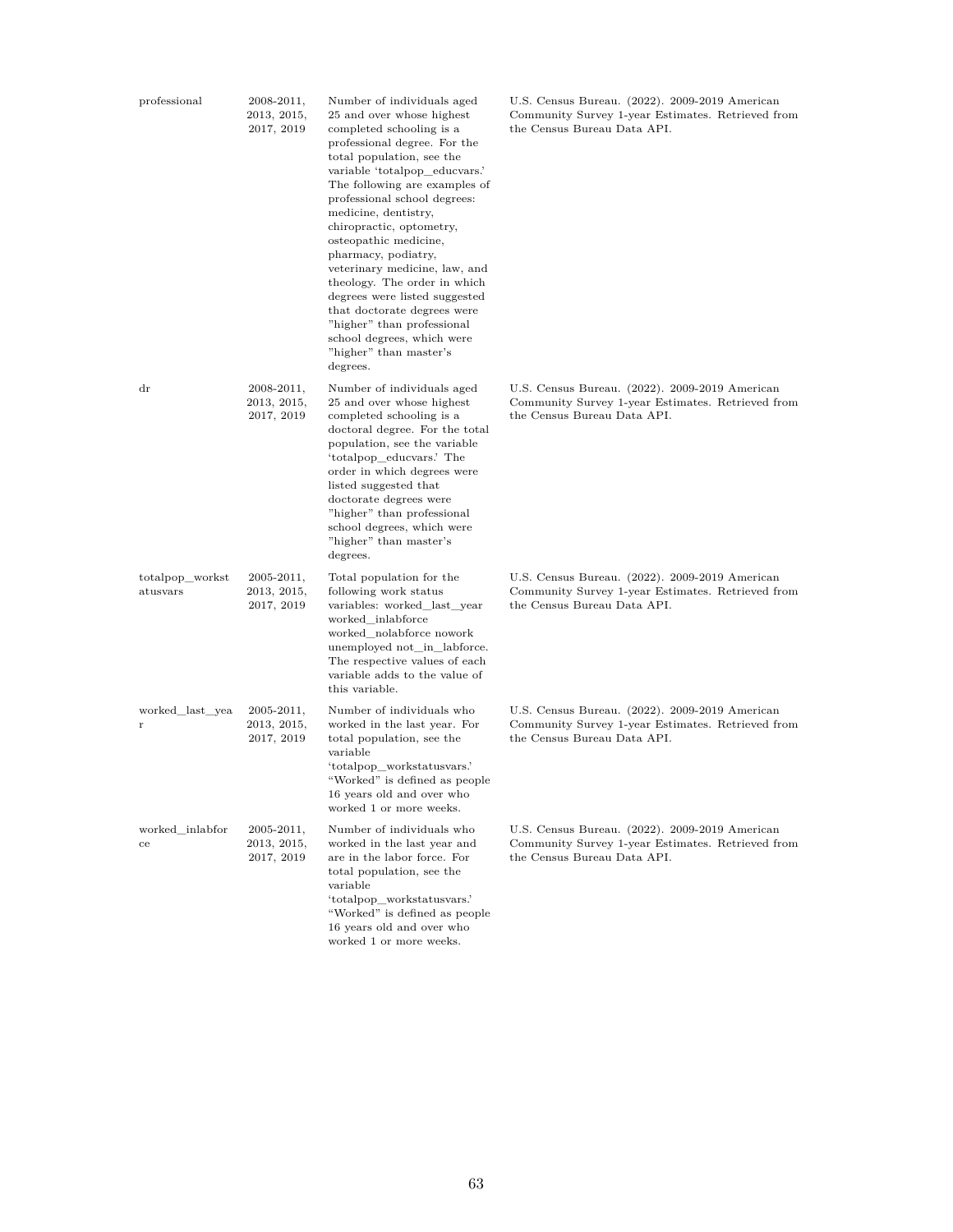| worked_nolabfor<br>ce | $2005 - 2011,$<br>2013, 2015,<br>2017, 2019 | Number of individuals who<br>worked in the last year but<br>are not in the labor force. For<br>total population, see the<br>variable<br>'totalpop workstatusvars.'<br>The category of "not in the<br>labor force" consists mainly<br>of students, homemakers,<br>retired workers, seasonal<br>workers interviewed in an off<br>season who were not looking<br>for work, institutionalized<br>people, and people doing only<br>incidental unpaid family work<br>(less than 15 hours during the<br>reference week).                                                                                                                                                                                                                                                                                                                                                                                                                                                                                                                                                                                        | U.S. Census Bureau. (2022). 2009-2019 American<br>Community Survey 1-year Estimates. Retrieved from<br>the Census Bureau Data API. |
|-----------------------|---------------------------------------------|----------------------------------------------------------------------------------------------------------------------------------------------------------------------------------------------------------------------------------------------------------------------------------------------------------------------------------------------------------------------------------------------------------------------------------------------------------------------------------------------------------------------------------------------------------------------------------------------------------------------------------------------------------------------------------------------------------------------------------------------------------------------------------------------------------------------------------------------------------------------------------------------------------------------------------------------------------------------------------------------------------------------------------------------------------------------------------------------------------|------------------------------------------------------------------------------------------------------------------------------------|
| nowork                | $2005 - 2011,$<br>2013, 2015,<br>2017, 2019 | Number of individuals who<br>did not work in the last year.<br>For total population, see the<br>variable<br>'totalpop_workstatusvars.'<br>"Worked" is defined as people<br>16 years old and over who<br>worked 1 or more weeks.                                                                                                                                                                                                                                                                                                                                                                                                                                                                                                                                                                                                                                                                                                                                                                                                                                                                          | U.S. Census Bureau. (2022). 2009-2019 American<br>Community Survey 1-year Estimates. Retrieved from<br>the Census Bureau Data API. |
| unemployed            | $2005 - 2011,$<br>2013, 2015,<br>2017, 2019 | Number of individuals who<br>did not work in the last year<br>and are unemployed. For<br>total population, see the<br>variable<br>'totalpop_workstatusvars.'<br>All civilians 16 years old and<br>over are classified as<br>unemployed if they (1) were<br>neither "at work" nor "with a<br>job but not at work" during<br>the reference week, and (2)<br>were actively looking for work<br>during the last 4 weeks, and<br>(3) were available to start a<br>job. Also included as<br>unemployed are civilians who<br>did not work at all during the<br>reference week, were waiting<br>to be called back to a job<br>from which they had been<br>laid off, and were available<br>for work except for temporary<br>illness. Examples of job<br>seeking activities are:<br>Registering at a public or<br>private employment office;<br>Meeting with prospective<br>employers; Investigating<br>possibilities for starting a<br>professional practice or<br>opening a business; Placing<br>or answering advertisements;<br>Writing letters of application;<br>Being on a union or<br>professional register | U.S. Census Bureau. (2022). 2009-2019 American<br>Community Survey 1-year Estimates. Retrieved from<br>the Census Bureau Data API. |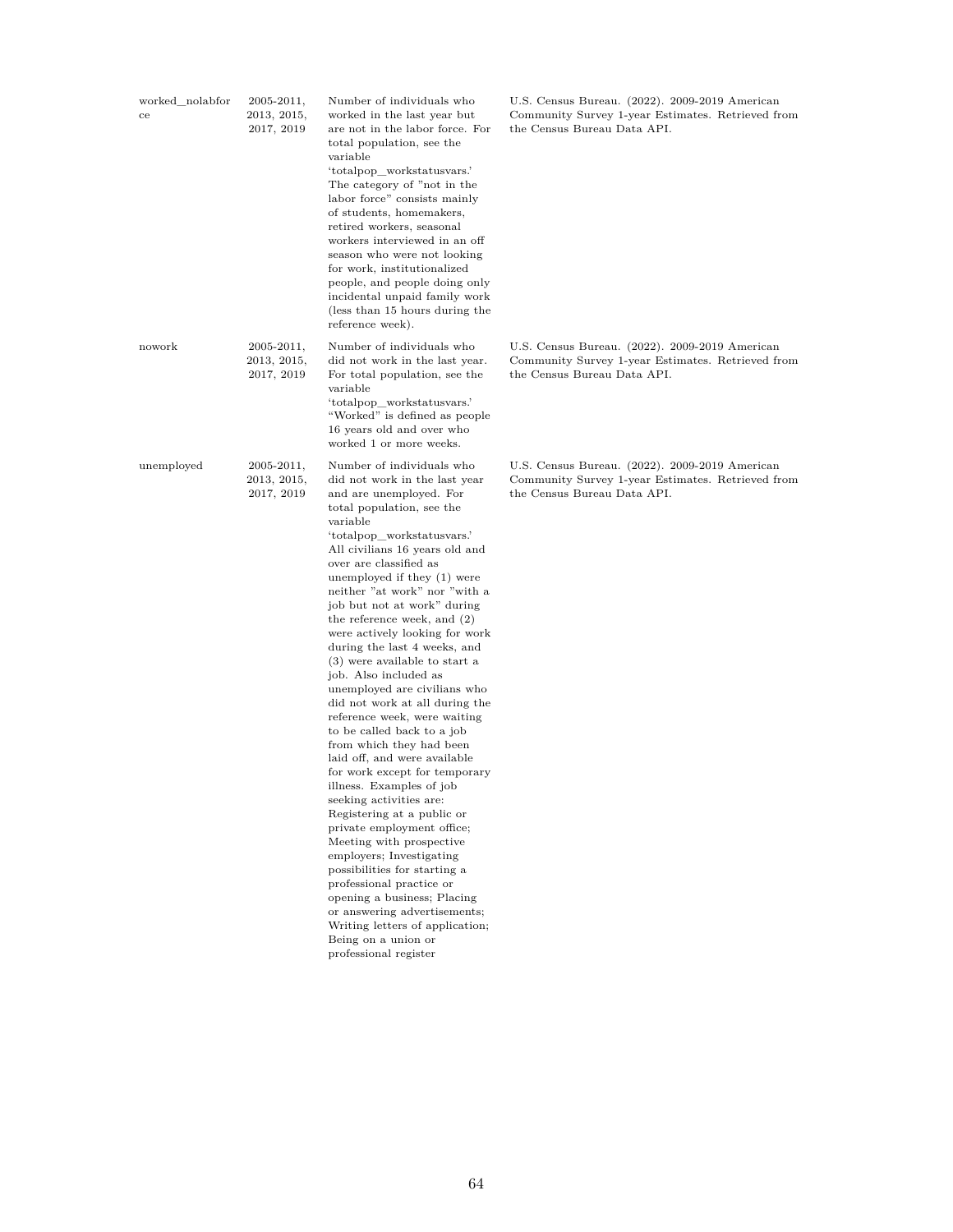| not in labforce             | 2005-2011,<br>2013, 2015,<br>2017, 2019 | Number of individuals who<br>did not work in the last year<br>but are not in the labor force.<br>For total population, see the<br>variable<br>'totalpop workstatusvars.'<br>The category of "not in the<br>labor force" consists mainly<br>of students, homemakers,<br>retired workers, seasonal<br>workers interviewed in an off<br>season who were not looking<br>for work, institutionalized<br>people, and people doing only<br>incidental unpaid family work<br>(less than 15 hours during the<br>reference week). | U.S. Census Bureau. (2022). 2009-2019 American<br>Community Survey 1-year Estimates. Retrieved from<br>the Census Bureau Data API. |
|-----------------------------|-----------------------------------------|-------------------------------------------------------------------------------------------------------------------------------------------------------------------------------------------------------------------------------------------------------------------------------------------------------------------------------------------------------------------------------------------------------------------------------------------------------------------------------------------------------------------------|------------------------------------------------------------------------------------------------------------------------------------|
| totalpop_propva<br>lue vars | 2006-2011,<br>2013, 2015,<br>2017, 2019 | Total population for the<br>following property value<br>variables:<br>propvalue_below50k<br>propvalue 50k100k<br>propvalue 100k150k<br>propvalue_150k2000k<br>propvalue_200k300k<br>propvalue_300k500k<br>provalue_500k1m<br>propvalue_over1m.                                                                                                                                                                                                                                                                          | U.S. Census Bureau. (2022). 2009-2019 American<br>Community Survey 1-year Estimates. Retrieved from<br>the Census Bureau Data API. |
| propvalue_below<br>50k      | 2006-2011,<br>2013, 2015,<br>2017, 2019 | Number of households with a<br>property value below 50k.<br>Includes housing units that<br>were owned, being bought,<br>vacant for sale, or sold not<br>occupied at the time of the<br>survey. For total population,<br>see the variable<br>'totalpop_propvalue_vars.'<br>Value is the respondent's<br>estimate of how much the<br>property (house and lot,<br>mobile home and lot, or<br>condominium unit) would sell<br>for if it were for sale.                                                                      | U.S. Census Bureau. (2022). 2009-2019 American<br>Community Survey 1-year Estimates. Retrieved from<br>the Census Bureau Data API. |
| propvalue 50k10<br>0k       | 2006-2011,<br>2013, 2015,<br>2017, 2019 | Number of households with a<br>property value between 50k<br>and 99,999. Includes housing<br>units that were owned, being<br>bought, vacant for sale, or<br>sold not occupied at the time<br>of the survey. For total<br>population, see the variable<br>'totalpop_propvalue_vars.'<br>Value is the respondent's<br>estimate of how much the<br>property (house and lot,<br>mobile home and lot, or<br>condominium unit) would sell                                                                                     | U.S. Census Bureau. (2022). 2009-2019 American<br>Community Survey 1-year Estimates. Retrieved from<br>the Census Bureau Data API. |

for if it were for sale.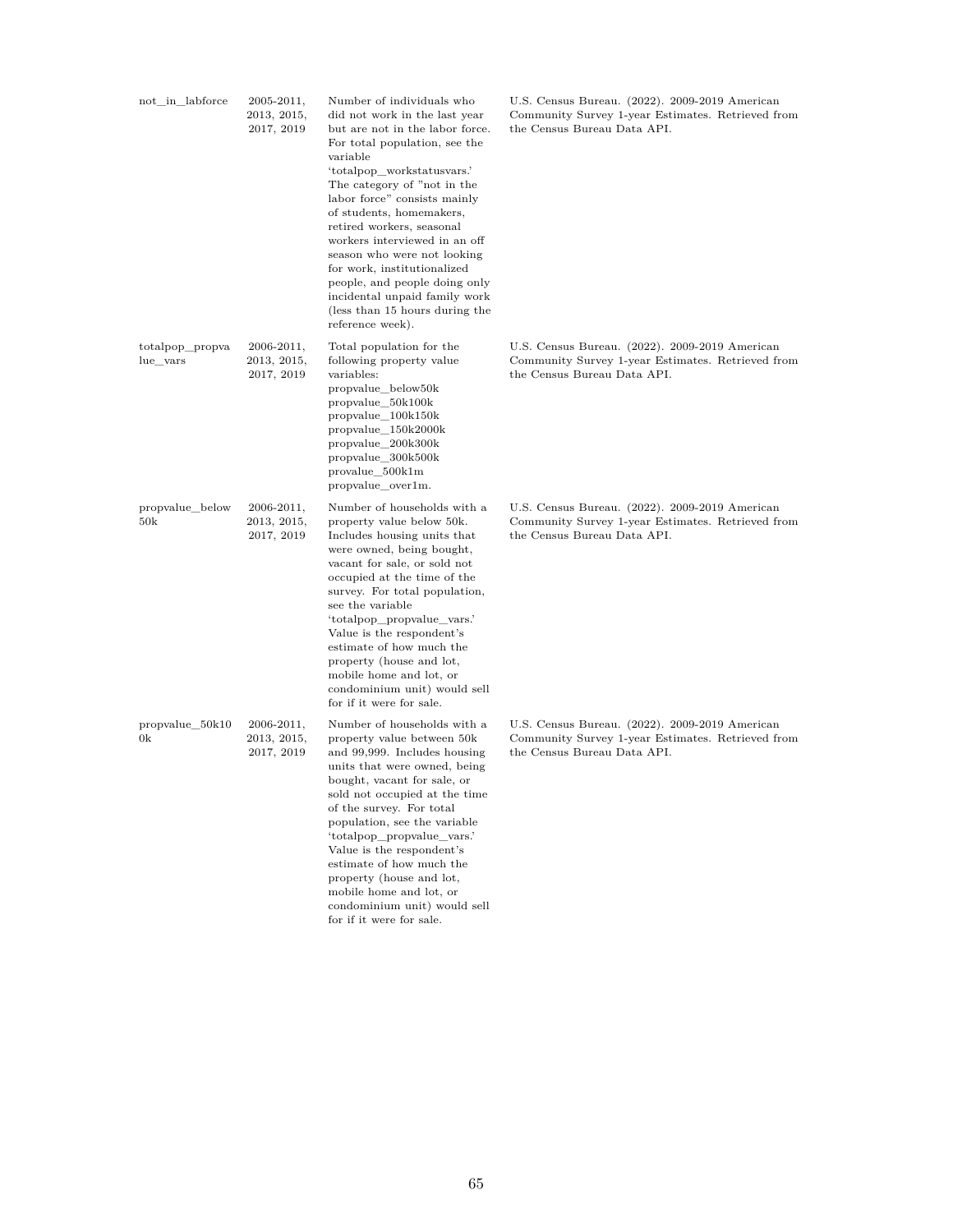| propvalue_100k1<br>50k    | 2006-2011,<br>2013, 2015,<br>2017, 2019     | Number of households with a<br>property value between<br>between $100k$ and $149,999$ .<br>Includes housing units that<br>were owned, being bought,<br>vacant for sale, or sold not<br>occupied at the time of the<br>survey. For total population,<br>see the variable<br>'totalpop_propvalue_vars.'<br>Value is the respondent's<br>estimate of how much the<br>property (house and lot,<br>mobile home and lot, or<br>condominium unit) would sell<br>for if it were for sale. | U.S. Census Bureau. (2022). 2009-2019 American<br>Community Survey 1-year Estimates. Retrieved from<br>the Census Bureau Data API. |
|---------------------------|---------------------------------------------|-----------------------------------------------------------------------------------------------------------------------------------------------------------------------------------------------------------------------------------------------------------------------------------------------------------------------------------------------------------------------------------------------------------------------------------------------------------------------------------|------------------------------------------------------------------------------------------------------------------------------------|
| $propvalue_150k2$<br>000k | $2006 - 2011,$<br>2013, 2015,<br>2017, 2019 | Number of households with a<br>property value between 150k<br>and 199,999. Includes housing<br>units that were owned, being<br>bought, vacant for sale, or<br>sold not occupied at the time<br>of the survey. For total<br>population, see the variable<br>'totalpop_propvalue_vars.'<br>Value is the respondent's<br>estimate of how much the<br>property (house and lot,<br>mobile home and lot, or<br>condominium unit) would sell<br>for if it were for sale.                 | U.S. Census Bureau. (2022). 2009-2019 American<br>Community Survey 1-year Estimates. Retrieved from<br>the Census Bureau Data API. |
| propvalue_200k3<br>00k    | $2006 - 2011,$<br>2013, 2015,<br>2017, 2019 | Number of households with a<br>property value between 200k<br>and 299,999. Includes housing<br>units that were owned, being<br>bought, vacant for sale, or<br>sold not occupied at the time<br>of the survey. For total<br>population, see the variable<br>'totalpop_propvalue_vars.'<br>Value is the respondent's<br>estimate of how much the<br>property (house and lot,<br>mobile home and lot, or<br>condominium unit) would sell<br>for if it were for sale.                 | U.S. Census Bureau. (2022). 2009-2019 American<br>Community Survey 1-year Estimates. Retrieved from<br>the Census Bureau Data API. |
| propvalue_300k5<br>00k    | $2006 - 2011,$<br>2013, 2015,<br>2017, 2019 | Number of households with a<br>property value between 300k<br>and 499,999. Includes housing<br>units that were owned, being<br>bought, vacant for sale, or<br>sold not occupied at the time<br>of the survey. For total<br>population, see the variable<br>'totalpop propvalue vars.'<br>Value is the respondent's<br>estimate of how much the<br>property (house and lot,                                                                                                        | U.S. Census Bureau. (2022). 2009-2019 American<br>Community Survey 1-year Estimates. Retrieved from<br>the Census Bureau Data API. |

mobile home and lot, or condominium unit) would sell for if it were for sale.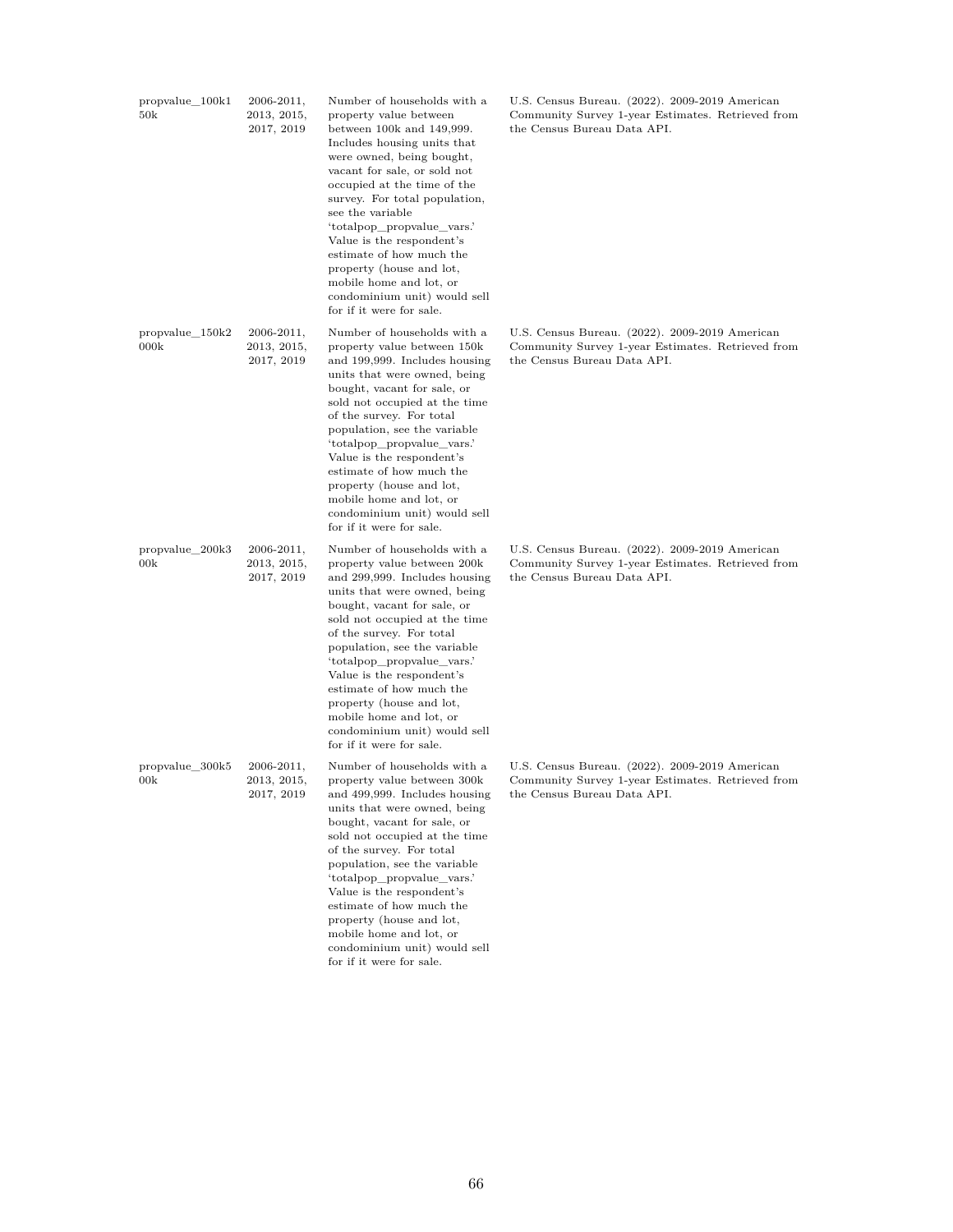| provalue 500k1m             | $2006 - 2011,$<br>2013, 2015,<br>2017, 2019 | Number of households with a<br>property value between 500k<br>and 999,999. Includes housing<br>units that were owned, being<br>bought, vacant for sale, or<br>sold not occupied at the time<br>of the survey. For total<br>population, see the variable<br>'totalpop_propvalue_vars.'<br>Value is the respondent's<br>estimate of how much the<br>property (house and lot,<br>mobile home and lot, or<br>condominium unit) would sell<br>for if it were for sale. | U.S. Census Bureau. (2022). 2009-2019 American<br>Community Survey 1-year Estimates. Retrieved from<br>the Census Bureau Data API. |
|-----------------------------|---------------------------------------------|-------------------------------------------------------------------------------------------------------------------------------------------------------------------------------------------------------------------------------------------------------------------------------------------------------------------------------------------------------------------------------------------------------------------------------------------------------------------|------------------------------------------------------------------------------------------------------------------------------------|
| propvalue_over1<br>m        | 2006-2011,<br>2013, 2015,<br>2017, 2019     | Number of households with a<br>property value over \$1m.<br>Includes housing units that<br>were owned, being bought,<br>vacant for sale, or sold not<br>occupied at the time of the<br>survey. For total population,<br>see the variable<br>'totalpop_propvalue_vars.'<br>Value is the respondent's<br>estimate of how much the<br>property (house and lot,<br>mobile home and lot, or<br>condominium unit) would sell<br>for if it were for sale.                | U.S. Census Bureau. (2022). 2009-2019 American<br>Community Survey 1-year Estimates. Retrieved from<br>the Census Bureau Data API. |
| totalpop_health<br>ins_vars | $2009 - 2011,$<br>2013, 2015,<br>2017, 2019 | Total population for the<br>following health insurance<br>variables: under18_healthins<br>private_under18<br>public_under18<br>privpub_under18<br>noinsure_under18 pop18_34<br>$private_18_34 public_18_34$<br>$privpub_18_34$<br>noinsure_18_34 pop35_64<br>private $\_35\_64$ public $\_35\_64$<br>privpub $\_\,35\_\,64$<br>noinsure_35_64 over65<br>private_over65 public_over65<br>privpub_over65<br>noinsure_over65                                         | U.S. Census Bureau. (2022). 2009-2019 American<br>Community Survey 1-year Estimates. Retrieved from<br>the Census Bureau Data API. |
| under18 healthi<br>ns       | $2009 - 2011,$<br>2013, 2015,<br>2017, 2019 | Total population under 18<br>used for health insurance<br>variables: private_under18<br>public_under18<br>privpub under18<br>noinsure_under18                                                                                                                                                                                                                                                                                                                     | U.S. Census Bureau. (2022). 2009-2019 American<br>Community Survey 1-year Estimates. Retrieved from<br>the Census Bureau Data API. |
| private_under18             | 2009-2011,<br>2013, 2015,<br>2017, 2019     | Number of individuals under<br>age 18 with private health<br>insurance. For the total<br>population, see the variable<br>'totalpop healthins vars.'<br>For the total population of<br>the age group, see the<br>variable 'under18 healthins.<br>Private health insurance is a<br>plan provided through an<br>employer or union, a plan<br>purchased by an individual<br>from a private company, or<br>TRICARE or other military<br>health care                    | U.S. Census Bureau. (2022). 2009-2019 American<br>Community Survey 1-year Estimates. Retrieved from<br>the Census Bureau Data API. |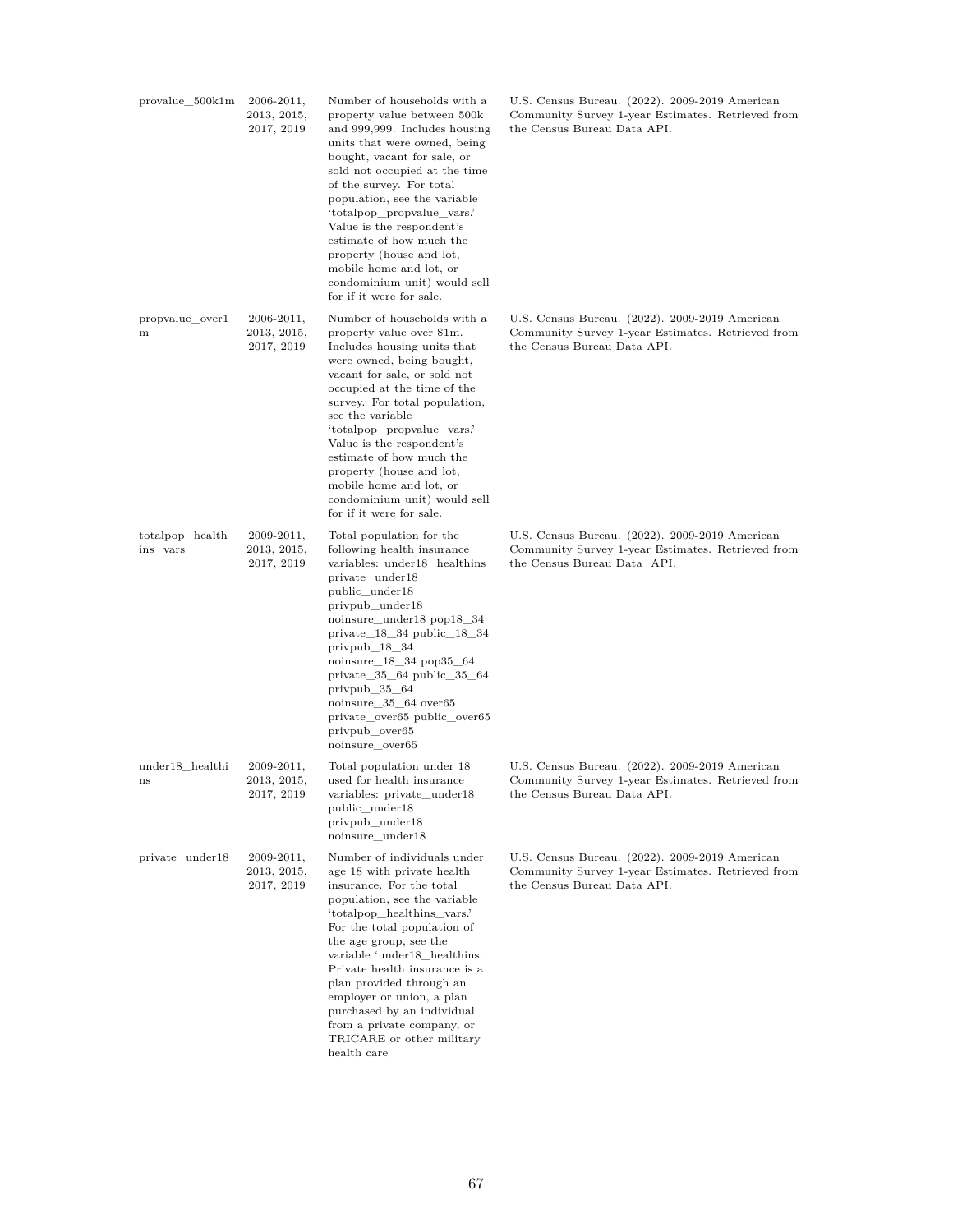| public_under18       | $2009 - 2011,$<br>2013, 2015,<br>2017, 2019 | Number of individuals under<br>age 18 with public health<br>insurance. For the total<br>population, see the variable<br>'totalpop_healthins_vars.'<br>For the total population of<br>the age group, see the<br>variable 'under18_healthins.<br>Public health coverage<br>includes the federal programs<br>Medicare, Medicaid, and VA<br>Health Care (provided<br>through the Department of<br>Veterans Affairs); the<br>Children's Health Insurance<br>Program (CHIP); and<br>individual state health<br>plans.                                                                                                                                                                                                               | U.S. Census Bureau. (2022). 2009-2019 American<br>Community Survey 1-year Estimates. Retrieved from<br>the Census Bureau Data API. |
|----------------------|---------------------------------------------|-------------------------------------------------------------------------------------------------------------------------------------------------------------------------------------------------------------------------------------------------------------------------------------------------------------------------------------------------------------------------------------------------------------------------------------------------------------------------------------------------------------------------------------------------------------------------------------------------------------------------------------------------------------------------------------------------------------------------------|------------------------------------------------------------------------------------------------------------------------------------|
| privpub_under18      | $2009 - 2011,$<br>2013, 2015,<br>2017, 2019 | Number of individuals under<br>age 18 with private or public<br>health insurance. For the<br>total population, see the<br>variable<br>'totalpop_healthins_vars.'<br>For the total population of<br>the age group, see the<br>variable 'under18 healthins.<br>Private health insurance is a<br>plan provided through an<br>employer or union, a plan<br>purchased by an individual<br>from a private company, or<br>TRICARE or other military<br>health care. Public health<br>coverage includes the federal<br>programs Medicare,<br>Medicaid, and VA Health<br>Care (provided through the<br>Department of Veterans<br>Affairs); the Children's<br>Health Insurance Program<br>(CHIP); and individual state<br>health plans. | U.S. Census Bureau. (2022). 2009-2019 American<br>Community Survey 1-year Estimates. Retrieved from<br>the Census Bureau Data API. |
| noinsure under1<br>8 | $2009 - 2011,$<br>2013, 2015,<br>2017, 2019 | Number of individuals under<br>age 18 with no health<br>insurance. For the total<br>population, see the variable<br>'totalpop_healthins_vars.'<br>For the total population of<br>the age group, see the<br>variable 'under18_healthins.<br>People who had no reported<br>health coverage, or those<br>whose only health coverage<br>was Indian Health Service,<br>were considered uninsured.<br>For reporting purposes, the<br>Census Bureau broadly<br>classifies health insurance<br>coverage as private health<br>insurance or public coverage.                                                                                                                                                                            | U.S. Census Bureau. (2022). 2009-2019 American<br>Community Survey 1-year Estimates. Retrieved from<br>the Census Bureau Data API. |
| pop18 34             | $2009 - 2011,$<br>2013, 2015,<br>2017, 2019 | Total population between<br>ages 18 and 35 used for the<br>following health insurance<br>variables: private_18_34<br>$public_18_34$<br>privpub $18$ $34$<br>noinsure $18$ $34$ .                                                                                                                                                                                                                                                                                                                                                                                                                                                                                                                                              | U.S. Census Bureau. (2022). 2009-2019 American<br>Community Survey 1-year Estimates. Retrieved from<br>the Census Bureau Data API. |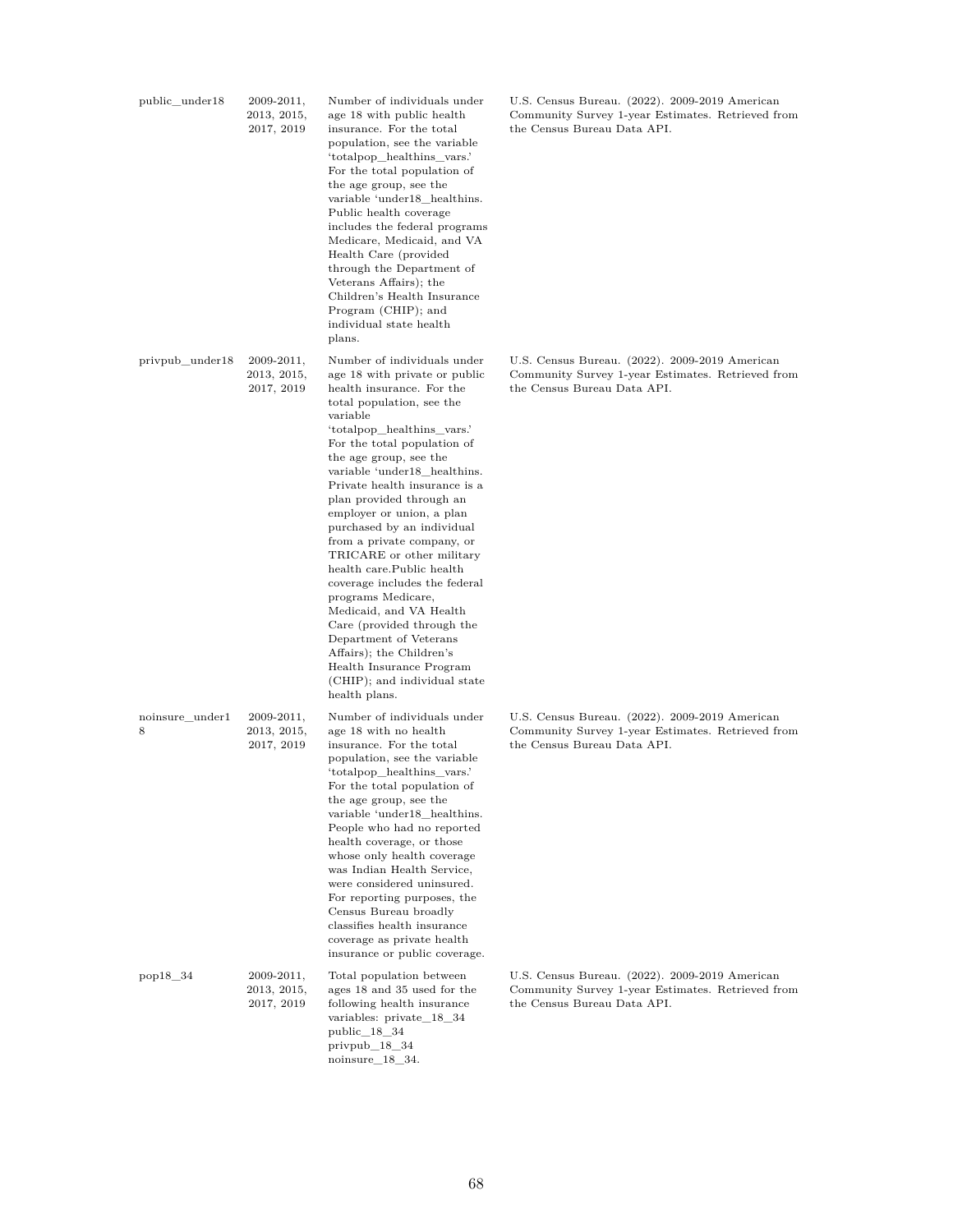| $private_18_34$  | $2009 - 2011,$<br>2013, 2015,<br>2017, 2019 | Number of individuals<br>between age 18 and 34 with<br>private health insurance. For<br>total population, see the<br>variable<br>'totalpop_healthins_vars.'<br>For the total population of<br>this age group, see the<br>variable 'pop18_34.' Private<br>health insurance is a plan<br>provided through an employer<br>or union, a plan purchased by<br>an individual from a private<br>company, or TRICARE or<br>other military health care.                                                                                                                                                                                                                                                                             | U.S. Census Bureau. (2022). 2009-2019 American<br>Community Survey 1-year Estimates. Retrieved from<br>the Census Bureau Data API. |
|------------------|---------------------------------------------|---------------------------------------------------------------------------------------------------------------------------------------------------------------------------------------------------------------------------------------------------------------------------------------------------------------------------------------------------------------------------------------------------------------------------------------------------------------------------------------------------------------------------------------------------------------------------------------------------------------------------------------------------------------------------------------------------------------------------|------------------------------------------------------------------------------------------------------------------------------------|
| $public_18_34$   | $2009 - 2011,$<br>2013, 2015,<br>2017, 2019 | Number of individuals<br>between age 18 and 34 with<br>public health insurance. For<br>total population, see the<br>variable<br>'totalpop_healthins_vars.'<br>For the total population of<br>this age group, see the<br>variable 'pop18_34.' Public<br>health coverage includes the<br>federal programs Medicare,<br>Medicaid, and VA Health<br>Care (provided through the<br>Department of Veterans<br>Affairs); the Children's<br>Health Insurance Program<br>(CHIP); and individual state<br>health plans.                                                                                                                                                                                                             | U.S. Census Bureau. (2022). 2009-2019 American<br>Community Survey 1-year Estimates. Retrieved from<br>the Census Bureau Data API. |
| $privpub_18_34$  | $2009 - 2011,$<br>2013, 2015,<br>2017, 2019 | Number of individuals<br>between age 18 and 34 with<br>private and public health<br>insurance. For total<br>population, see the variable<br>'totalpop_healthins_vars.'<br>For the total population of<br>this age group, see the<br>variable 'pop18_34.' Public<br>health coverage includes the<br>federal programs Medicare,<br>Medicaid, and VA Health<br>Care (provided through the<br>Department of Veterans<br>Affairs); the Children's<br>Health Insurance Program<br>(CHIP); and individual state<br>health plans. Private health<br>insurance is a plan provided<br>through an employer or<br>union, a plan purchased by<br>an individual from a private<br>company, or TRICARE or<br>other military health care. | U.S. Census Bureau. (2022). 2009-2019 American<br>Community Survey 1-year Estimates. Retrieved from<br>the Census Bureau Data API. |
| $noinsure_18_34$ | $2009 - 2011,$<br>2013, 2015,<br>2017, 2019 | Number of individuals<br>between age 18 and 34 with<br>no health insurance. For total<br>population, see the variable<br>'totalpop_healthins_vars.'<br>For the total population of<br>this age group, see the<br>variable 'pop18_34.' People<br>who had no reported health<br>coverage, or those whose only<br>health coverage was Indian<br>Health Service, were<br>considered uninsured.                                                                                                                                                                                                                                                                                                                                | U.S. Census Bureau. (2022). 2009-2019 American<br>Community Survey 1-year Estimates. Retrieved from<br>the Census Bureau Data API. |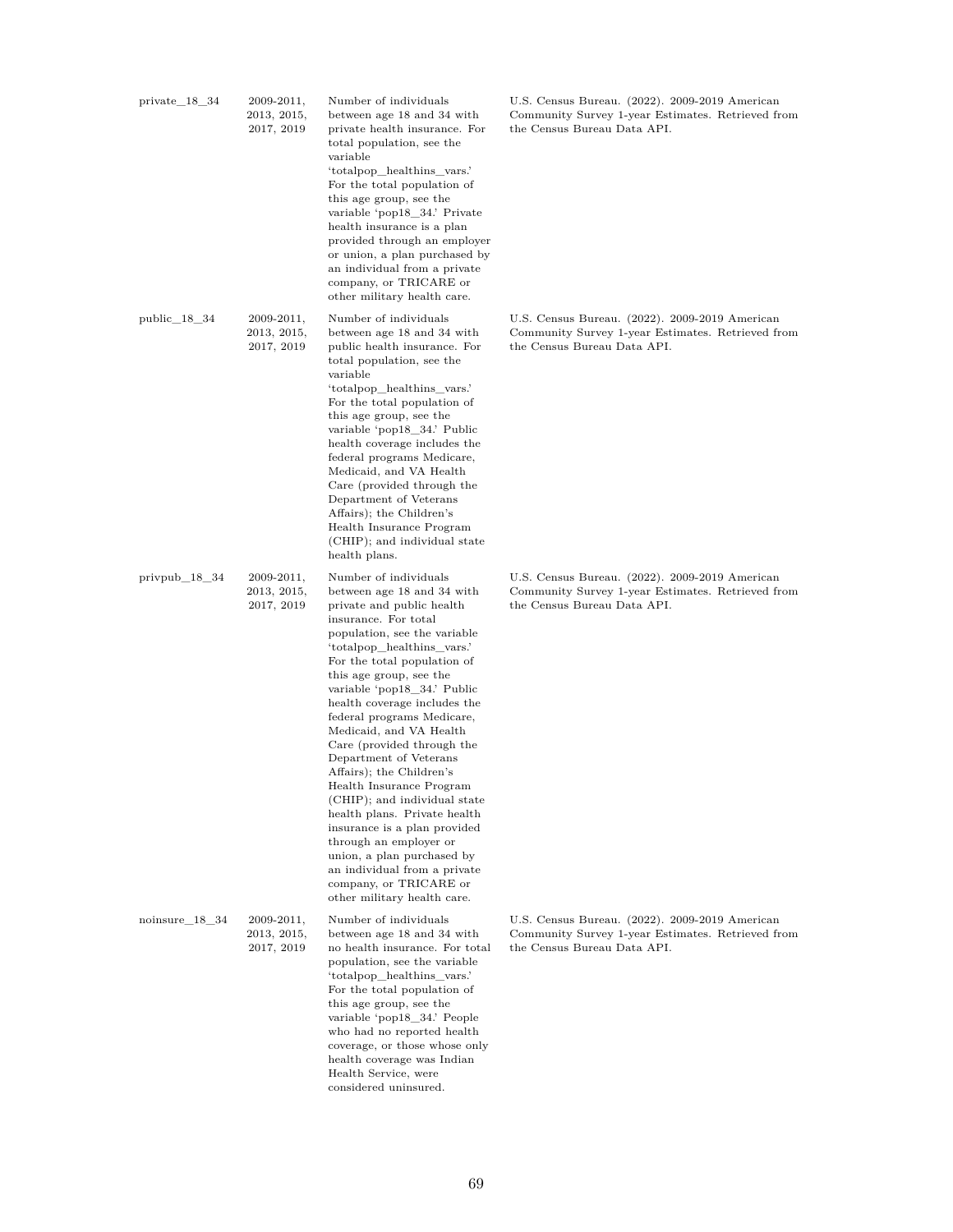| pop35_64               | 2009-2011,<br>2013, 2015,<br>2017, 2019     | Total population between<br>ages 35 and 64 used for the<br>following health insurance<br>variables: private_35_64<br>$public_35_64$<br>privpub $35\_64$<br>noinsure 35 64                                                                                                                                                                                                                                                                                                                                                                                                                                                                                                                                             | U.S. Census Bureau. (2022). 2009-2019 American<br>Community Survey 1-year Estimates. Retrieved from<br>the Census Bureau Data API. |
|------------------------|---------------------------------------------|-----------------------------------------------------------------------------------------------------------------------------------------------------------------------------------------------------------------------------------------------------------------------------------------------------------------------------------------------------------------------------------------------------------------------------------------------------------------------------------------------------------------------------------------------------------------------------------------------------------------------------------------------------------------------------------------------------------------------|------------------------------------------------------------------------------------------------------------------------------------|
| private_35_64          | $2009 - 2011,$<br>2013, 2015,<br>2017, 2019 | Number of individuals<br>between age 35 and 64 with<br>private health insurance. For<br>total population, see the<br>variable<br>'totalpop_healthins_vars.'<br>For total population of this<br>age group, see the variable<br>'pop35 64.' Private health<br>insurance is a plan provided<br>through an employer or<br>union, a plan purchased by<br>an individual from a private<br>company, or TRICARE or<br>other military health care.                                                                                                                                                                                                                                                                             | U.S. Census Bureau. (2022). 2009-2019 American<br>Community Survey 1-year Estimates. Retrieved from<br>the Census Bureau Data API. |
| public_35_64           | 2009-2011,<br>2013, 2015,<br>2017, 2019     | Number of individuals<br>between age 35 and 64 with<br>public health insurance. For<br>total population, see the<br>variable<br>'totalpop_healthins_vars.'<br>For total population of this<br>age group, see the variable<br>'pop35 64.' Public health<br>coverage includes the federal<br>programs Medicare,<br>Medicaid, and VA Health<br>Care (provided through the<br>Department of Veterans<br>Affairs); the Children's<br>Health Insurance Program<br>(CHIP); and individual state<br>health plans.                                                                                                                                                                                                             | U.S. Census Bureau. (2022). 2009-2019 American<br>Community Survey 1-year Estimates. Retrieved from<br>the Census Bureau Data API. |
| privpub $\_\,35\_\,64$ | $2009 - 2011,$<br>2013, 2015,<br>2017, 2019 | Number of individuals<br>between age 35 and 64 with<br>private and public health<br>insurance. For total<br>population, see the variable<br>'totalpop_healthins_vars.'<br>For total population of this<br>age group, see the variable<br>'pop35_64.' Private health<br>insurance is a plan provided<br>through an employer or<br>union, a plan purchased by<br>an individual from a private<br>company, or TRICARE or<br>other military health<br>care. Public health coverage<br>includes the federal programs<br>Medicare, Medicaid, and VA<br>Health Care (provided<br>through the Department of<br>Veterans Affairs); the<br>Children's Health Insurance<br>Program (CHIP); and<br>individual state health plans. | U.S. Census Bureau. (2022). 2009-2019 American<br>Community Survey 1-year Estimates. Retrieved from<br>the Census Bureau Data API. |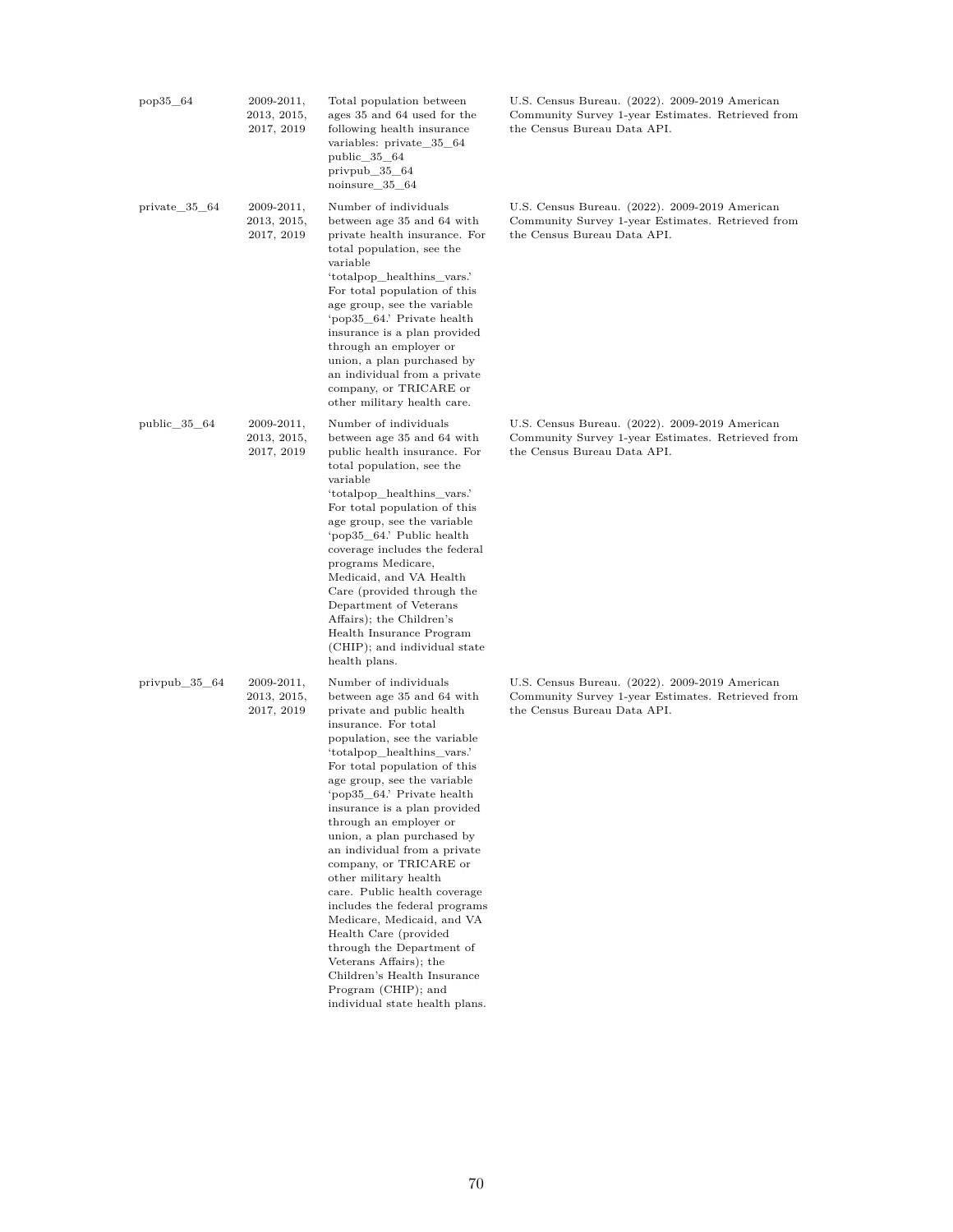| noinsure_35_64     | 2009-2011,<br>2013, 2015,<br>2017, 2019 | Number of individuals<br>between age 35 and 64 with<br>no health insurance. For total<br>population, see the variable<br>'totalpop_healthins_vars.'<br>For total population of this<br>age group, see the variable<br>'pop35 64.' People who had<br>no reported health coverage,<br>or those whose only health<br>coverage was Indian Health<br>Service, were considered<br>uninsured.                                                                                                 | U.S. Census Bureau. (2022). 2009-2019 American<br>Community Survey 1-year Estimates. Retrieved from<br>the Census Bureau Data API. |
|--------------------|-----------------------------------------|----------------------------------------------------------------------------------------------------------------------------------------------------------------------------------------------------------------------------------------------------------------------------------------------------------------------------------------------------------------------------------------------------------------------------------------------------------------------------------------|------------------------------------------------------------------------------------------------------------------------------------|
| over <sub>65</sub> | 2009-2011,<br>2013, 2015,<br>2017, 2019 | Total population over age 65<br>used for the following health<br>insurance variables:<br>private_over65 public_over65<br>privpub over65<br>noinsure over65                                                                                                                                                                                                                                                                                                                             | U.S. Census Bureau. (2022). 2009-2019 American<br>Community Survey 1-year Estimates. Retrieved from<br>the Census Bureau Data API. |
| private_over65     | 2009-2011,<br>2013, 2015,<br>2017, 2019 | Number of individuals over<br>65 with private health<br>insurance. For total<br>population, see the variable<br>'totalpop healthins vars.'<br>For total population of this<br>age group, see the variable<br>'over65.' Private health<br>insurance is a plan provided<br>through an employer or<br>union, a plan purchased by<br>an individual from a private<br>company, or TRICARE or<br>other military health care.                                                                 | U.S. Census Bureau. (2022). 2009-2019 American<br>Community Survey 1-year Estimates. Retrieved from<br>the Census Bureau Data API. |
| public over65      | 2009-2011,<br>2013, 2015,<br>2017, 2019 | Number of individuals over<br>65 with public health<br>insurance. For total<br>population, see the variable<br>'totalpop healthins vars.'<br>For total population of this<br>age group, see the variable<br>'over65.' Public health<br>coverage includes the federal<br>programs Medicare,<br>Medicaid, and VA Health<br>Care (provided through the<br>Department of Veterans<br>Affairs); the Children's<br>Health Insurance Program<br>(CHIP); and individual state<br>health plans. | U.S. Census Bureau. (2022). 2009-2019 American<br>Community Survey 1-year Estimates. Retrieved from<br>the Census Bureau Data API. |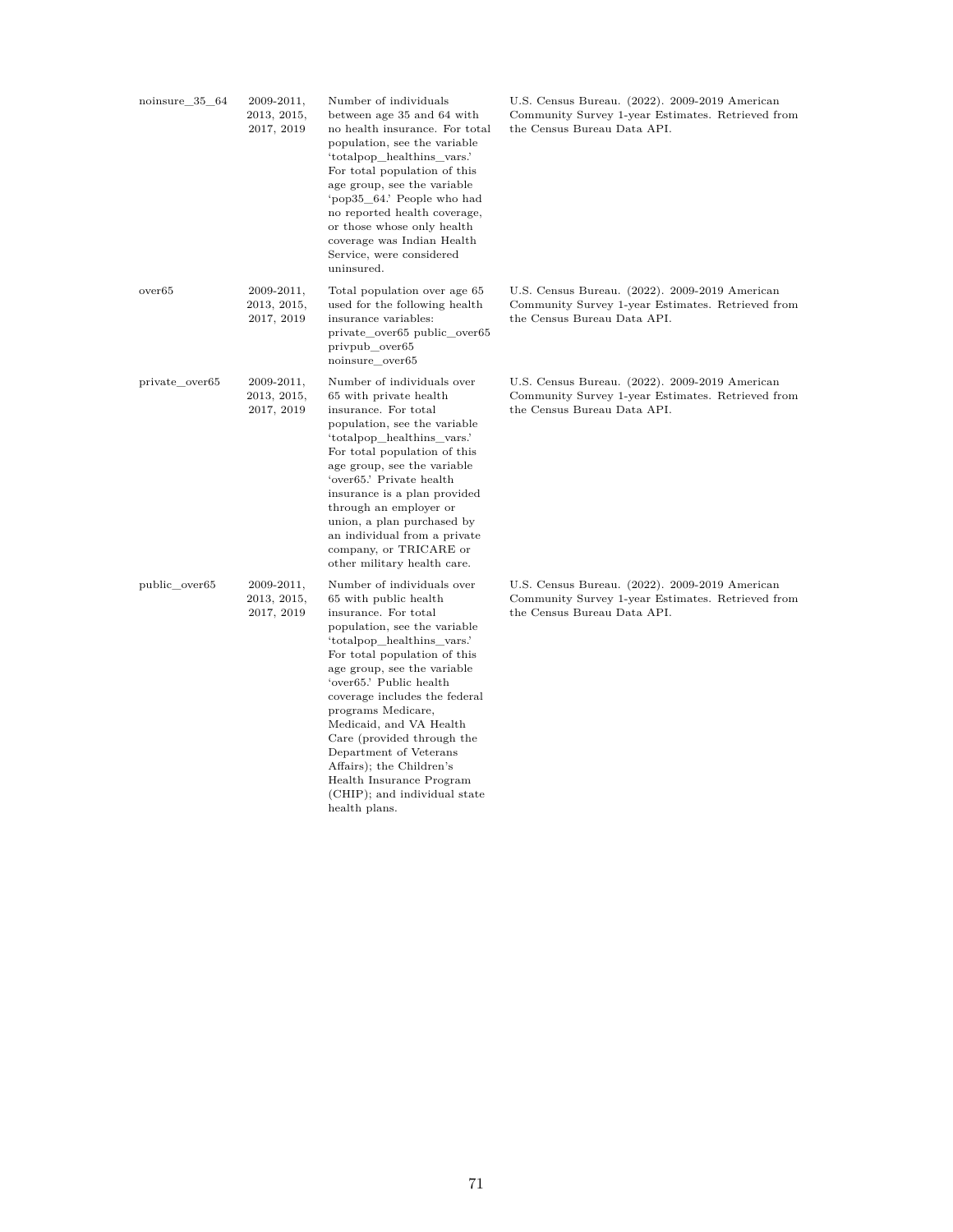| privpub over65  | 2009-2011,<br>2013, 2015,<br>2017, 2019     | Number of individuals over<br>65 with private and public<br>health insurance. For total<br>population, see the variable<br>'totalpop healthins vars.'<br>For total population of this<br>age group, see the variable<br>'over65.' Private health<br>insurance is a plan provided<br>through an employer or<br>union, a plan purchased by<br>an individual from a private<br>company, or TRICARE or<br>other military health care.<br>Public health coverage<br>includes the federal programs<br>Medicare, Medicaid, and VA<br>Health Care (provided<br>through the Department of<br>Veterans Affairs); the<br>Children's Health Insurance<br>Program (CHIP); and<br>individual state health<br>plans. | U.S. Census Bureau. (2022). 2009-2019 American<br>Community Survey 1-year Estimates. Retrieved from<br>the Census Bureau Data API. |
|-----------------|---------------------------------------------|-------------------------------------------------------------------------------------------------------------------------------------------------------------------------------------------------------------------------------------------------------------------------------------------------------------------------------------------------------------------------------------------------------------------------------------------------------------------------------------------------------------------------------------------------------------------------------------------------------------------------------------------------------------------------------------------------------|------------------------------------------------------------------------------------------------------------------------------------|
| noinsure over65 | $2009 - 2011,$<br>2013, 2015,<br>2017, 2019 | Number of individuals over<br>65 with no health insurance.<br>For total population, see the<br>variable<br>'totalpop_healthins_vars.'<br>For total population of this<br>age group, see the variable<br>'over65.' People who had no<br>reported health coverage, or<br>those whose only health<br>coverage was Indian Health<br>Service, were considered<br>uninsured.                                                                                                                                                                                                                                                                                                                                | U.S. Census Bureau. (2022). 2009-2019 American<br>Community Survey 1-year Estimates. Retrieved from<br>the Census Bureau Data API. |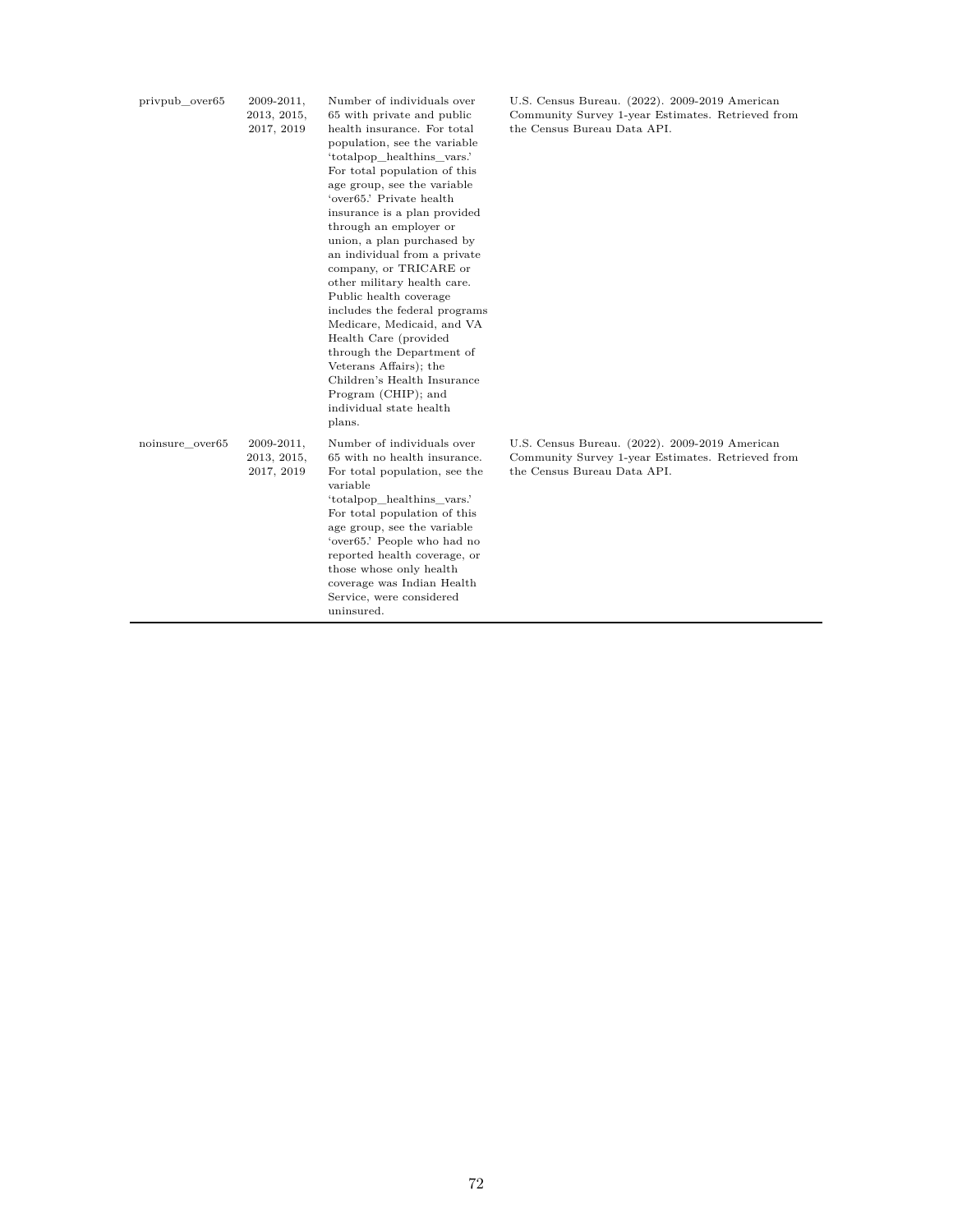## **Congressional Bill Variables**

| Variable                     | Years     | Description                                                                               | Source(s) and Notes                                                                                                                                                                                    |
|------------------------------|-----------|-------------------------------------------------------------------------------------------|--------------------------------------------------------------------------------------------------------------------------------------------------------------------------------------------------------|
| nbills_major_to<br>$pic\_1$  | 1973-2016 | Number of bills:<br>macroeconomics (major topic<br>1)                                     | E. Scott Adler and John Wilkerson, Congressional Bills<br>Project: (1973-2016), NSF 00880066 and 00880061. The<br>views expressed are those of the authors and not the<br>National Science Foundation. |
| nbills_major_to<br>$pic\_10$ | 1973-2016 | Number of bills:<br>transportation (major topic<br>10)                                    | E. Scott Adler and John Wilkerson, Congressional Bills<br>Project: (1973-2016), NSF 00880066 and 00880061. The<br>views expressed are those of the authors and not the<br>National Science Foundation. |
| nbills_major_to<br>$pic\_12$ | 1973-2016 | Number of bills: law, crime,<br>and family issues (major<br>topic $12)$                   | E. Scott Adler and John Wilkerson, Congressional Bills<br>Project: (1973-2016), NSF 00880066 and 00880061. The<br>views expressed are those of the authors and not the<br>National Science Foundation. |
| nbills_major_to<br>$pic\_13$ | 1973-2016 | Number of bills: social<br>welfare (major topic 13)                                       | E. Scott Adler and John Wilkerson, Congressional Bills<br>Project: (1973-2016), NSF 00880066 and 00880061. The<br>views expressed are those of the authors and not the<br>National Science Foundation. |
| nbills_major_to<br>$pic\_14$ | 1973-2016 | Number of bills: community<br>development and housing<br>issues (major topic $14$ )       | E. Scott Adler and John Wilkerson, Congressional Bills<br>Project: (1973-2016), NSF 00880066 and 00880061. The<br>views expressed are those of the authors and not the<br>National Science Foundation. |
| nbills_major_to<br>$pic\_15$ | 1973-2016 | Number of bills: banking,<br>finance, and domestic<br>commerce (major topic 15)           | E. Scott Adler and John Wilkerson, Congressional Bills<br>Project: (1973-2016), NSF 00880066 and 00880061. The<br>views expressed are those of the authors and not the<br>National Science Foundation. |
| nbills_major_to<br>$pic\_16$ | 1973-2016 | Number of bills: defense<br>(major topic 16)                                              | E. Scott Adler and John Wilkerson, Congressional Bills<br>Project: (1973-2016), NSF 00880066 and 00880061. The<br>views expressed are those of the authors and not the<br>National Science Foundation. |
| nbills_major_to<br>$pic\_17$ | 1973-2016 | Number of bills: space,<br>science, and communication<br>(major topic 17)                 | E. Scott Adler and John Wilkerson, Congressional Bills<br>Project: (1973-2016), NSF 00880066 and 00880061. The<br>views expressed are those of the authors and not the<br>National Science Foundation. |
| nbills_major_to<br>$pic\_18$ | 1973-2016 | Number of bills: foreign trade<br>(major topic 18)                                        | E. Scott Adler and John Wilkerson, Congressional Bills<br>Project: (1973-2016), NSF 00880066 and 00880061. The<br>views expressed are those of the authors and not the<br>National Science Foundation. |
| nbills_major_to<br>pic 19    | 1973-2016 | Number of bills: International<br>affairs and foreign aid (topic<br>19)                   | E. Scott Adler and John Wilkerson, Congressional Bills<br>Project: (1973-2016), NSF 00880066 and 00880061. The<br>views expressed are those of the authors and not the<br>National Science Foundation. |
| nbills major to<br>$pic_2$   | 1973-2016 | Number of bills: civil rights,<br>minority issues, and civil<br>liberties (major topic 2) | E. Scott Adler and John Wilkerson, Congressional Bills<br>Project: (1973-2016), NSF 00880066 and 00880061. The<br>views expressed are those of the authors and not the<br>National Science Foundation. |
| nbills major to<br>pic 20    | 1973-2016 | Number of bills: government<br>operations (topic 20)                                      | E. Scott Adler and John Wilkerson, Congressional Bills<br>Project: (1973-2016), NSF 00880066 and 00880061. The<br>views expressed are those of the authors and not the<br>National Science Foundation. |
| nbills_major_to<br>$pic\_21$ | 1973-2016 | Number of bills: public lands<br>and water management (topic<br>21)                       | E. Scott Adler and John Wilkerson, Congressional Bills<br>Project: (1973-2016), NSF 00880066 and 00880061. The<br>views expressed are those of the authors and not the<br>National Science Foundation. |
| nbills major to<br>$pic\_23$ | 1973-2016 | Number of bills: culture<br>(topic 23)                                                    | E. Scott Adler and John Wilkerson, Congressional Bills<br>Project: (1973-2016), NSF 00880066 and 00880061. The<br>views expressed are those of the authors and not the<br>National Science Foundation. |
| nbills_major_to<br>$pic_3$   | 1973-2016 | Number of bills: health<br>(major topic 3)                                                | E. Scott Adler and John Wilkerson, Congressional Bills<br>Project: (1973-2016), NSF 00880066 and 00880061. The<br>views expressed are those of the authors and not the<br>National Science Foundation. |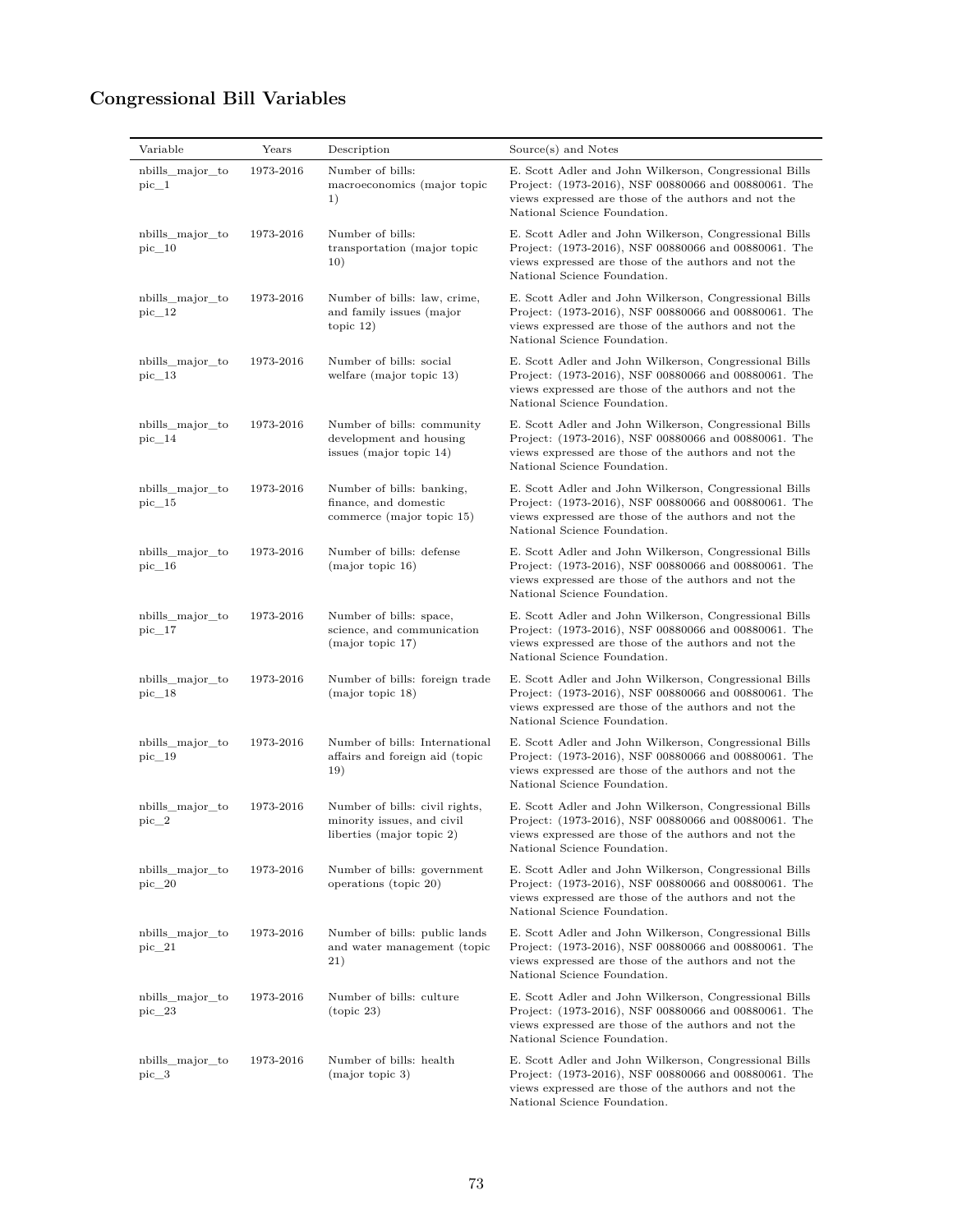| nbills_major_to<br>pic 4      | 1973-2016 | Number of bills: agriculture<br>(major topic 4)                                                                                                                                                                                                         | E. Scott Adler and John Wilkerson, Congressional Bills<br>Project: (1973-2016), NSF 00880066 and 00880061. The<br>views expressed are those of the authors and not the<br>National Science Foundation. |
|-------------------------------|-----------|---------------------------------------------------------------------------------------------------------------------------------------------------------------------------------------------------------------------------------------------------------|--------------------------------------------------------------------------------------------------------------------------------------------------------------------------------------------------------|
| nbills_major_to<br>$pic\_5$   | 1973-2016 | Number of bills: labor and<br>employment (major topic 5)                                                                                                                                                                                                | E. Scott Adler and John Wilkerson, Congressional Bills<br>Project: (1973-2016), NSF 00880066 and 00880061. The<br>views expressed are those of the authors and not the<br>National Science Foundation. |
| nbills_major_to<br>$pic\_6$   | 1973-2016 | Number of bills: education<br>(major topic 6)                                                                                                                                                                                                           | E. Scott Adler and John Wilkerson, Congressional Bills<br>Project: (1973-2016), NSF 00880066 and 00880061. The<br>views expressed are those of the authors and not the<br>National Science Foundation. |
| nbills_major_to<br>$pic_{7}$  | 1973-2016 | Number of bills: environment<br>(major topic 7)                                                                                                                                                                                                         | E. Scott Adler and John Wilkerson, Congressional Bills<br>Project: (1973-2016), NSF 00880066 and 00880061. The<br>views expressed are those of the authors and not the<br>National Science Foundation. |
| nbills_major_to<br>$pic_8$    | 1973-2016 | Number of bills: energy<br>(major topic 8)                                                                                                                                                                                                              | E. Scott Adler and John Wilkerson, Congressional Bills<br>Project: (1973-2016), NSF 00880066 and 00880061. The<br>views expressed are those of the authors and not the<br>National Science Foundation. |
| nbills_major_to<br>$pic\_9$   | 1973-2016 | Number of bills: immigration<br>(major topic 9)                                                                                                                                                                                                         | E. Scott Adler and John Wilkerson, Congressional Bills<br>Project: (1973-2016), NSF 00880066 and 00880061. The<br>views expressed are those of the authors and not the<br>National Science Foundation. |
| nbills_major_to<br>pic_99     | 1973-2016 | Number of bills: private                                                                                                                                                                                                                                | E. Scott Adler and John Wilkerson, Congressional Bills<br>Project: (1973-2016), NSF 00880066 and 00880061. The<br>views expressed are those of the authors and not the<br>National Science Foundation. |
| nbills_major_to<br>pic_na     | 1973-2016 | Number of bills: missing<br>major topic code                                                                                                                                                                                                            | E. Scott Adler and John Wilkerson, Congressional Bills<br>Project: (1973-2016), NSF 00880066 and 00880061. The<br>views expressed are those of the authors and not the<br>National Science Foundation. |
| nbills_minor_to<br>$pic\_100$ | 1973-2016 | Number of bills:<br>macroeconomics - general<br>(minor topic<br>100). Description: Includes<br>issues related to general<br>domestic macroeconomic<br>policy.                                                                                           | E. Scott Adler and John Wilkerson, Congressional Bills<br>Project: (1973-2016), NSF 00880066 and 00880061. The<br>views expressed are those of the authors and not the<br>National Science Foundation. |
| nbills_minor_to<br>pic_1000   | 1973-2016 | Number of bills:<br>transportation - general<br>$(\text{minor topic } 1000).$<br>Description: Includes issues<br>related generally to<br>transportation, including<br>appropriations for<br>government agencies<br>regulating transportation<br>policy. | E. Scott Adler and John Wilkerson, Congressional Bills<br>Project: (1973-2016), NSF 00880066 and 00880061. The<br>views expressed are those of the authors and not the<br>National Science Foundation. |
| nbills_minor_to<br>pic_1001   | 1973-2016 | Number of bills:<br>transportation - mass (minor<br>topic 1001). Description:<br>Includes issues related to<br>mass transportation<br>construction, regulation,<br>safety, and availability.                                                            | E. Scott Adler and John Wilkerson, Congressional Bills<br>Project: (1973-2016), NSF 00880066 and 00880061. The<br>views expressed are those of the authors and not the<br>National Science Foundation. |
| nbills minor to<br>pic_1002   | 1973-2016 | Number of bills:<br>transportation - highways<br>(minor topic 1002).<br>Description: Includes issues<br>related to public highway<br>construction, maintenance,<br>and safety.                                                                          | E. Scott Adler and John Wilkerson, Congressional Bills<br>Project: (1973-2016), NSF 00880066 and 00880061. The<br>views expressed are those of the authors and not the<br>National Science Foundation. |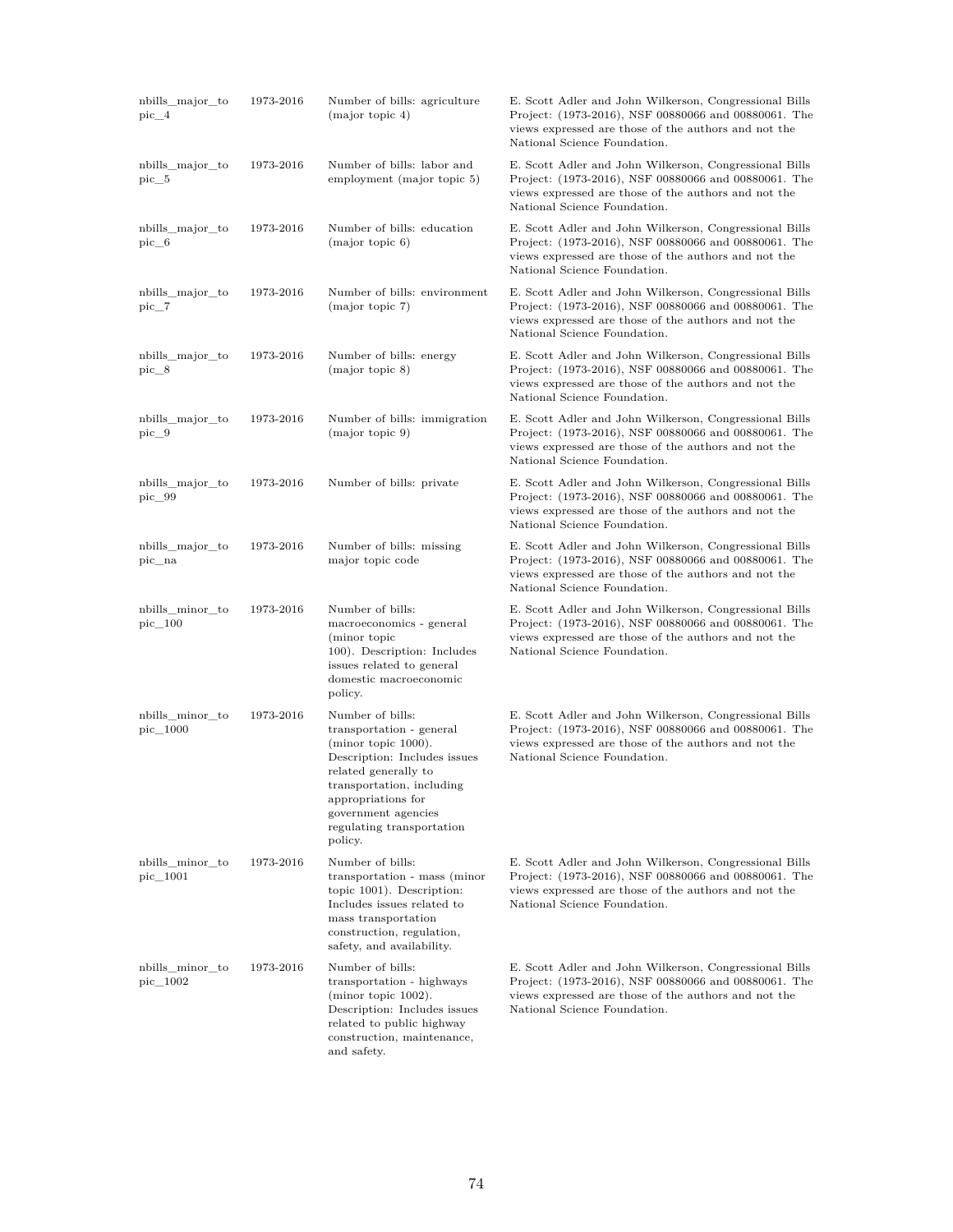| nbills minor to<br>pic 1003    | 1973-2016 | Number of bills:<br>transportation - air travel<br>(minor topic 1003).<br>Description: Includes issues<br>related to air travel,<br>regulation and safety of<br>aviation, airports, air traffic<br>control, pilot training, and<br>aviation technology.    | E. Scott Adler and John Wilkerson, Congressional Bills<br>Project: (1973-2016), NSF 00880066 and 00880061. The<br>views expressed are those of the authors and not the<br>National Science Foundation. |
|--------------------------------|-----------|------------------------------------------------------------------------------------------------------------------------------------------------------------------------------------------------------------------------------------------------------------|--------------------------------------------------------------------------------------------------------------------------------------------------------------------------------------------------------|
| nbills_minor_to<br>$pic\_1005$ | 1973-2016 | Number of bills:<br>transportation - railroad<br>travel (minor topic 1005).<br>Description: Includes issues<br>related to railroads, rail<br>travel, rail freight, and the<br>development and deployment<br>of new rail technologies.                      | E. Scott Adler and John Wilkerson, Congressional Bills<br>Project: (1973-2016), NSF 00880066 and 00880061. The<br>views expressed are those of the authors and not the<br>National Science Foundation. |
| nbills_minor_to<br>pic_1007    | 1973-2016 | Number of bills:<br>transportation - maritime<br>(minor topic 1007).<br>Description: Includes issues<br>related to maritime<br>transportation, including<br>martime freight and shipping,<br>safety and security, and<br>inland waterways and<br>channels. | E. Scott Adler and John Wilkerson, Congressional Bills<br>Project: (1973-2016), NSF 00880066 and 00880061. The<br>views expressed are those of the authors and not the<br>National Science Foundation. |
| nbills_minor_to<br>pic 101     | 1973-2016 | Number of bills:<br>macroeconomics - interest<br>rates (minor topic 101).<br>Description: Includes issues<br>related to inflation, cost of<br>living, prices, and interest<br>rates.                                                                       | E. Scott Adler and John Wilkerson, Congressional Bills<br>Project: (1973-2016), NSF 00880066 and 00880061. The<br>views expressed are those of the authors and not the<br>National Science Foundation. |
| nbills_minor_to<br>pic_1010    | 1973-2016 | Number of bills:<br>transportation -<br>infrastructure (minor topic<br>1010). Description: Includes<br>issues related to<br>infrastructure and public<br>works, including employment<br>intiatives.                                                        | E. Scott Adler and John Wilkerson, Congressional Bills<br>Project: (1973-2016), NSF 00880066 and 00880061. The<br>views expressed are those of the authors and not the<br>National Science Foundation. |
| nbills_minor_to<br>$pic\_103$  | 1973-2016 | Number of bills:<br>macroeconomics -<br>unemployment rate (minor<br>topic 103). Description:<br>Includes issues related to the<br>unemployment rate, impact<br>of unemployment.                                                                            | E. Scott Adler and John Wilkerson, Congressional Bills<br>Project: (1973-2016), NSF 00880066 and 00880061. The<br>views expressed are those of the authors and not the<br>National Science Foundation. |
| nbills_minor_to<br>pic_104     | 1973-2016 | Number of bills:<br>macroeconomics - monetary<br>policy (minor topic 104).<br>Description: Includes issues<br>related to the monetary<br>policy, central bank, and the<br>treasury.                                                                        | E. Scott Adler and John Wilkerson, Congressional Bills<br>Project: (1973-2016), NSF 00880066 and 00880061. The<br>views expressed are those of the authors and not the<br>National Science Foundation. |
| nbills_minor_to<br>pic 105     | 1973-2016 | Number of bills:<br>macroeconomics - national<br>budget (minor topic 105).<br>Description: Issues related to<br>public debt, budgeting, and<br>efforts to reduce deficits.                                                                                 | E. Scott Adler and John Wilkerson, Congressional Bills<br>Project: (1973-2016), NSF 00880066 and 00880061. The<br>views expressed are those of the authors and not the<br>National Science Foundation. |
| nbills_minor_to<br>pic 107     | 1973-2016 | Number of bills:<br>macroeconomics - tax code<br>$(minor topic 107)$ .<br>Description: Includes issues<br>related to tax policy, the<br>impact of taxes, and tax<br>enforcement.                                                                           | E. Scott Adler and John Wilkerson, Congressional Bills<br>Project: (1973-2016), NSF 00880066 and 00880061. The<br>views expressed are those of the authors and not the<br>National Science Foundation. |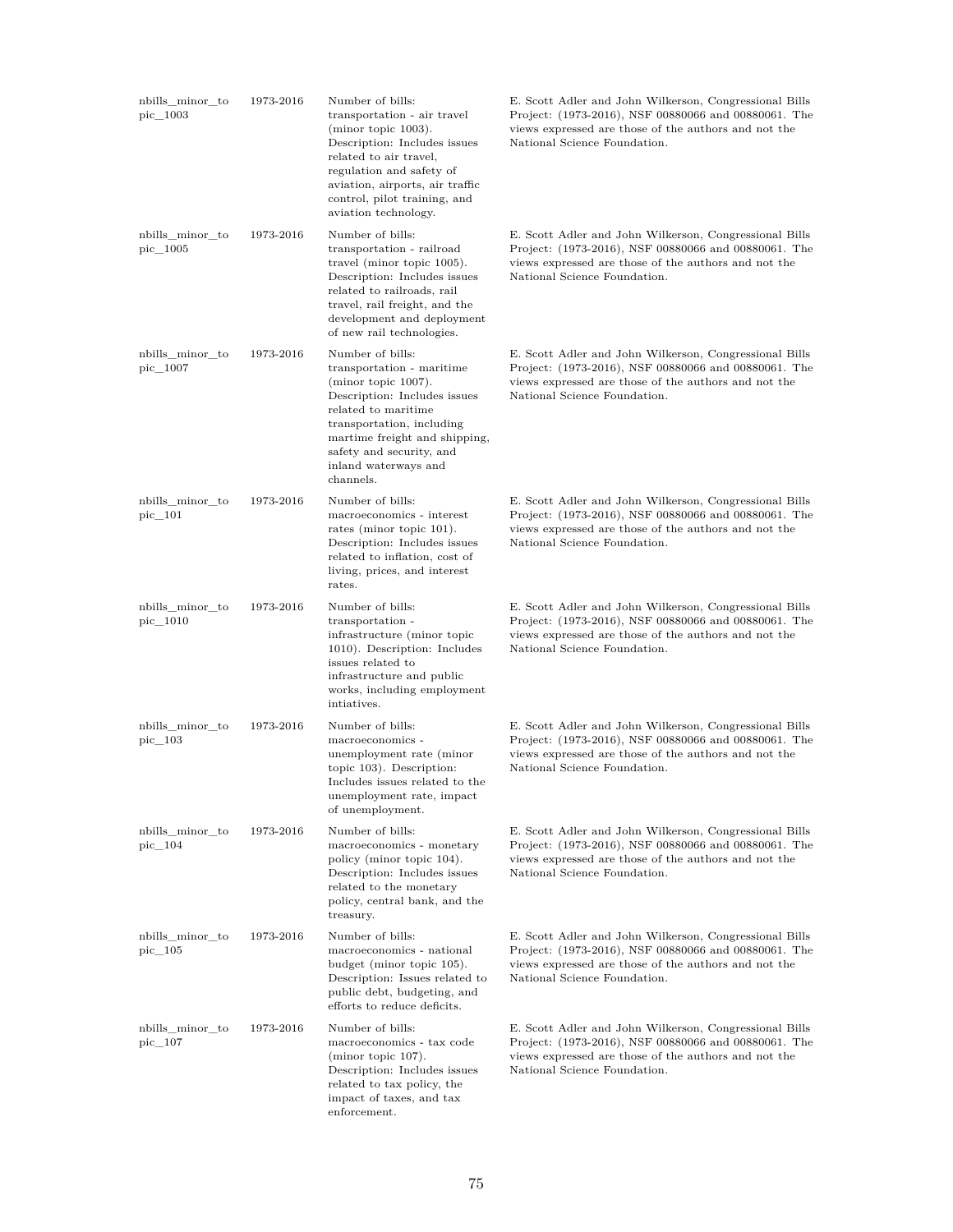| nbills_minor_to<br>pic 108    | 1973-2016 | Number of bills:<br>macroeconomics - industrial<br>policy (minor topic 108).<br>Description: Includes issues<br>related to manufacturing<br>policy, industrial<br>revitalization and growth.                                                                   | E. Scott Adler and John Wilkerson, Congressional Bills<br>Project: (1973-2016), NSF 00880066 and 00880061. The<br>views expressed are those of the authors and not the<br>National Science Foundation. |
|-------------------------------|-----------|----------------------------------------------------------------------------------------------------------------------------------------------------------------------------------------------------------------------------------------------------------------|--------------------------------------------------------------------------------------------------------------------------------------------------------------------------------------------------------|
| nbills_minor_to<br>pic_1098   | 1973-2016 | Number of bills:<br>transportation - $R&D$ (minor<br>topic 1098). Description:<br>Includes issues related to<br>transportation research and<br>development.                                                                                                    | E. Scott Adler and John Wilkerson, Congressional Bills<br>Project: (1973-2016), NSF 00880066 and 00880061. The<br>views expressed are those of the authors and not the<br>National Science Foundation. |
| nbills_minor_to<br>pic_1099   | 1973-2016 | Number of bills:<br>transportation - other (minor<br>topic 1099). Description:<br>Includes issues related to<br>other transportation<br>subtopics.                                                                                                             | E. Scott Adler and John Wilkerson, Congressional Bills<br>Project: (1973-2016), NSF 00880066 and 00880061. The<br>views expressed are those of the authors and not the<br>National Science Foundation. |
| nbills_minor_to<br>$pic\_110$ | 1973-2016 | Number of bills:<br>macroeconomics - price<br>control (minor topic 110).<br>Includes issues related to<br>wage or price control,<br>emergency price controls.                                                                                                  | E. Scott Adler and John Wilkerson, Congressional Bills<br>Project: (1973-2016), NSF 00880066 and 00880061. The<br>views expressed are those of the authors and not the<br>National Science Foundation. |
| nbills_minor_to<br>pic_1200   | 1973-2016 | Number of bills: law and<br>crime - general (minor topic<br>1200). Description: Includes<br>issues related to general law,<br>crime, and family issues.                                                                                                        | E. Scott Adler and John Wilkerson, Congressional Bills<br>Project: (1973-2016), NSF 00880066 and 00880061. The<br>views expressed are those of the authors and not the<br>National Science Foundation. |
| nbills_minor_to<br>pic_1201   | 1973-2016 | Number of bills: law and<br>crime - agencies (mino topic<br>1201). Description: Includes<br>issues related to all law<br>enforcement agencies,<br>including border, customs,<br>and other specialized<br>enforcement agencies and<br>their appropriations.     | E. Scott Adler and John Wilkerson, Congressional Bills<br>Project: (1973-2016), NSF 00880066 and 00880061. The<br>views expressed are those of the authors and not the<br>National Science Foundation. |
| nbills_minor_to<br>pic_1202   | 1973-2016 | Number of bills: law and<br>crime - white collar crime<br>(minor topic $1202$ ).<br>Description: Includes issues<br>related to white collar crime,<br>organized crime,<br>counterfeitting and fraud,<br>cyber-crime, and money<br>laundering.                  | E. Scott Adler and John Wilkerson, Congressional Bills<br>Project: (1973-2016), NSF 00880066 and 00880061. The<br>views expressed are those of the authors and not the<br>National Science Foundation. |
| nbills_minor_to<br>pic_1203   | 1973-2016 | Number of bills: law and<br>crime - illegal drugs (minor<br>topic 1203). Descripton:<br>Issues related to illegal drug<br>crime and enforcement,<br>criminal penalties for drug<br>crimes, including<br>international efforts to<br>combat drug trafficking.   | E. Scott Adler and John Wilkerson, Congressional Bills<br>Project: (1973-2016), NSF 00880066 and 00880061. The<br>views expressed are those of the authors and not the<br>National Science Foundation. |
| nbills_minor_to<br>pic_1204   | 1973-2016 | Number of bills: law and<br>crime - court administration<br>(minor topic $1204$ ).<br>Description: Includes issues<br>related to court<br>administration, judiciary<br>appropriations, guidelines for<br>bail, pre-release, fines and<br>legal representation. | E. Scott Adler and John Wilkerson, Congressional Bills<br>Project: (1973-2016), NSF 00880066 and 00880061. The<br>views expressed are those of the authors and not the<br>National Science Foundation. |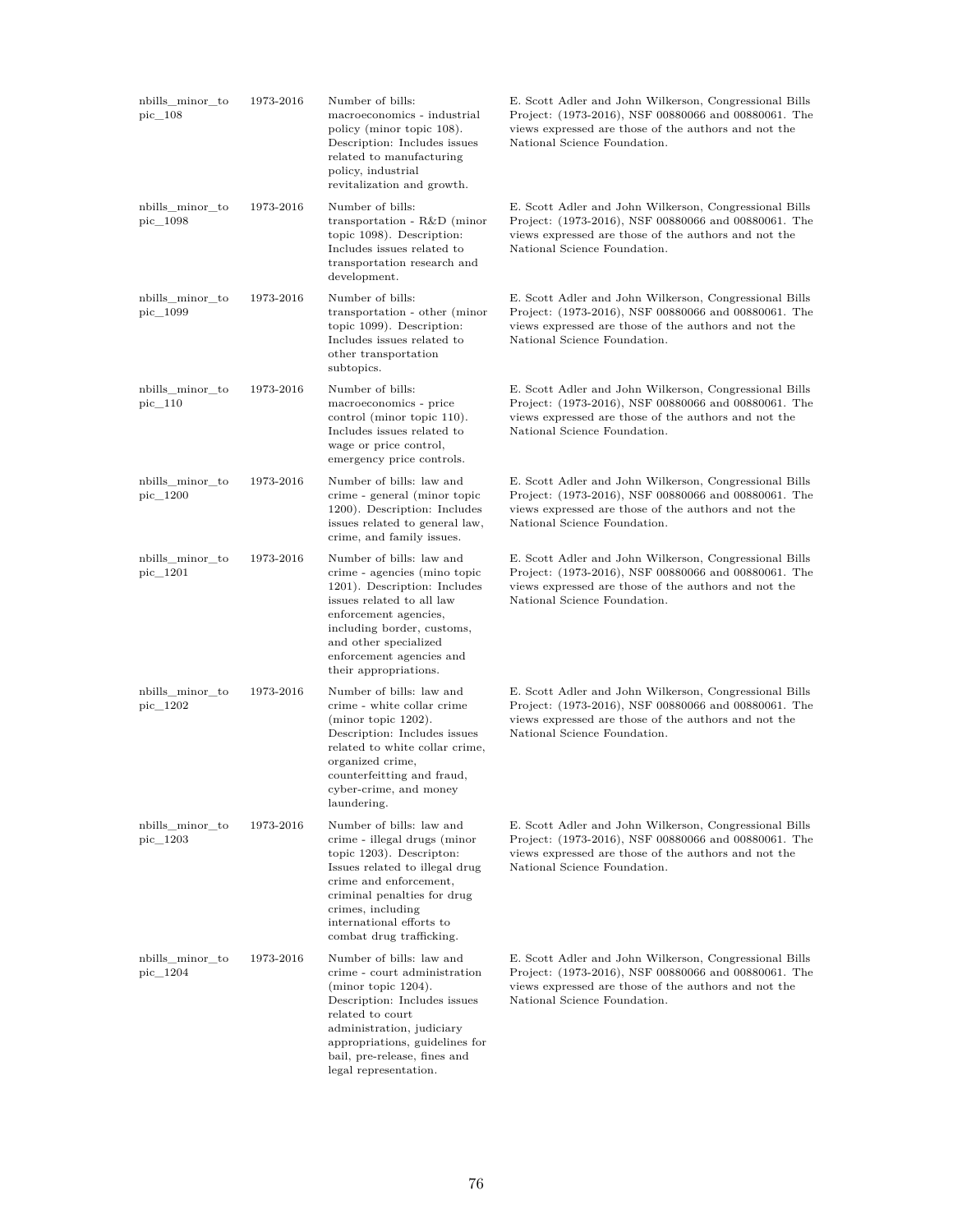| nbills_minor_to<br>pic_1205 | 1973-2016 | Number of bills: law and<br>crime - prisons (minor topic<br>1205). Description: Includes<br>issues related to prisons and<br>jails, parole systems, and<br>appropriations.                                                                                                                                 | E. Scott Adler and John Wilkerson, Congressional Bills<br>Project: (1973-2016), NSF 00880066 and 00880061. The<br>views expressed are those of the authors and not the<br>National Science Foundation. |
|-----------------------------|-----------|------------------------------------------------------------------------------------------------------------------------------------------------------------------------------------------------------------------------------------------------------------------------------------------------------------|--------------------------------------------------------------------------------------------------------------------------------------------------------------------------------------------------------|
| nbills_minor_to<br>pic_1206 | 1973-2016 | Number of bills: law and<br>crime - juvenile crime (minor<br>topic 1206). Description:<br>Includes issues related to<br>juvenile crime and justice,<br>juvenile prisons and jails, and<br>efforts to reduce juvenile<br>crime and recidivism.                                                              | E. Scott Adler and John Wilkerson, Congressional Bills<br>Project: (1973-2016), NSF 00880066 and 00880061. The<br>views expressed are those of the authors and not the<br>National Science Foundation. |
| nbills minor to<br>pic_1207 | 1973-2016 | Number of bills: law and<br>crime - child abuse (minor<br>topic 1207). Description:<br>Includes issues related to<br>child abuse, child<br>pornography, sexual<br>exploitation of children and<br>parental kidnapping.                                                                                     | E. Scott Adler and John Wilkerson, Congressional Bills<br>Project: (1973-2016), NSF 00880066 and 00880061. The<br>views expressed are those of the authors and not the<br>National Science Foundation. |
| nbills_minor_to<br>pic_1208 | 1973-2016 | Number of bills: law and<br>crime - family issues (minor<br>topic 1208). Description:<br>Includes issues related to<br>family issues, domestic<br>violence, child welfare, family<br>law                                                                                                                   | E. Scott Adler and John Wilkerson, Congressional Bills<br>Project: (1973-2016), NSF 00880066 and 00880061. The<br>views expressed are those of the authors and not the<br>National Science Foundation. |
| nbills_minor_to<br>pic_1209 | 1973-2016 | Number of bills: Law, Crime,<br>and Family Issues - police,<br>fire, and weapons control<br>(note: this classification -<br>1209 - uses an outdated PAP<br>code). Description:<br>observations combining<br>multiple law, crime and<br>family issue subtopics and<br>generally related to law and<br>crime | E. Scott Adler and John Wilkerson, Congressional Bills<br>Project: (1973-2016), NSF 00880066 and 00880061. The<br>views expressed are those of the authors and not the<br>National Science Foundation. |
| nbills_minor_to<br>pic_1210 | 1973-2016 | Number of bills: law and<br>crime - criminal & civil code<br>(minor topic $1210$ ).<br>Description: Includes issues<br>related to domestic criminal<br>and civil codes, including<br>crimes not mentioned in other<br>subtopics.                                                                           | E. Scott Adler and John Wilkerson, Congressional Bills<br>Project: (1973-2016), NSF 00880066 and 00880061. The<br>views expressed are those of the authors and not the<br>National Science Foundation. |
| nbills_minor_to<br>pic_1211 | 1973-2016 | Number of bills: law and<br>crime - crime control (minor<br>topic $1211$ ). Description:<br>Includes issues related to the<br>control, prevention, and<br>impact of crime.                                                                                                                                 | E. Scott Adler and John Wilkerson, Congressional Bills<br>Project: (1973-2016), NSF 00880066 and 00880061. The<br>views expressed are those of the authors and not the<br>National Science Foundation. |
| nbills_minor_to<br>pic_1299 | 1973-2016 | Number of bills: law and<br>crime - other (minor topic<br>1299). Description: Includes<br>issues related to other law,<br>crime, and family subtopics.                                                                                                                                                     | E. Scott Adler and John Wilkerson, Congressional Bills<br>Project: (1973-2016), NSF 00880066 and 00880061. The<br>views expressed are those of the authors and not the<br>National Science Foundation. |
| nbills_minor_to<br>pic_1300 | 1973-2016 | Number of bills: welfare -<br>general (minor topic 1300).<br>Description: Includes issues<br>generally related to social<br>welfare policy.                                                                                                                                                                | E. Scott Adler and John Wilkerson, Congressional Bills<br>Project: (1973-2016), NSF 00880066 and 00880061. The<br>views expressed are those of the authors and not the<br>National Science Foundation. |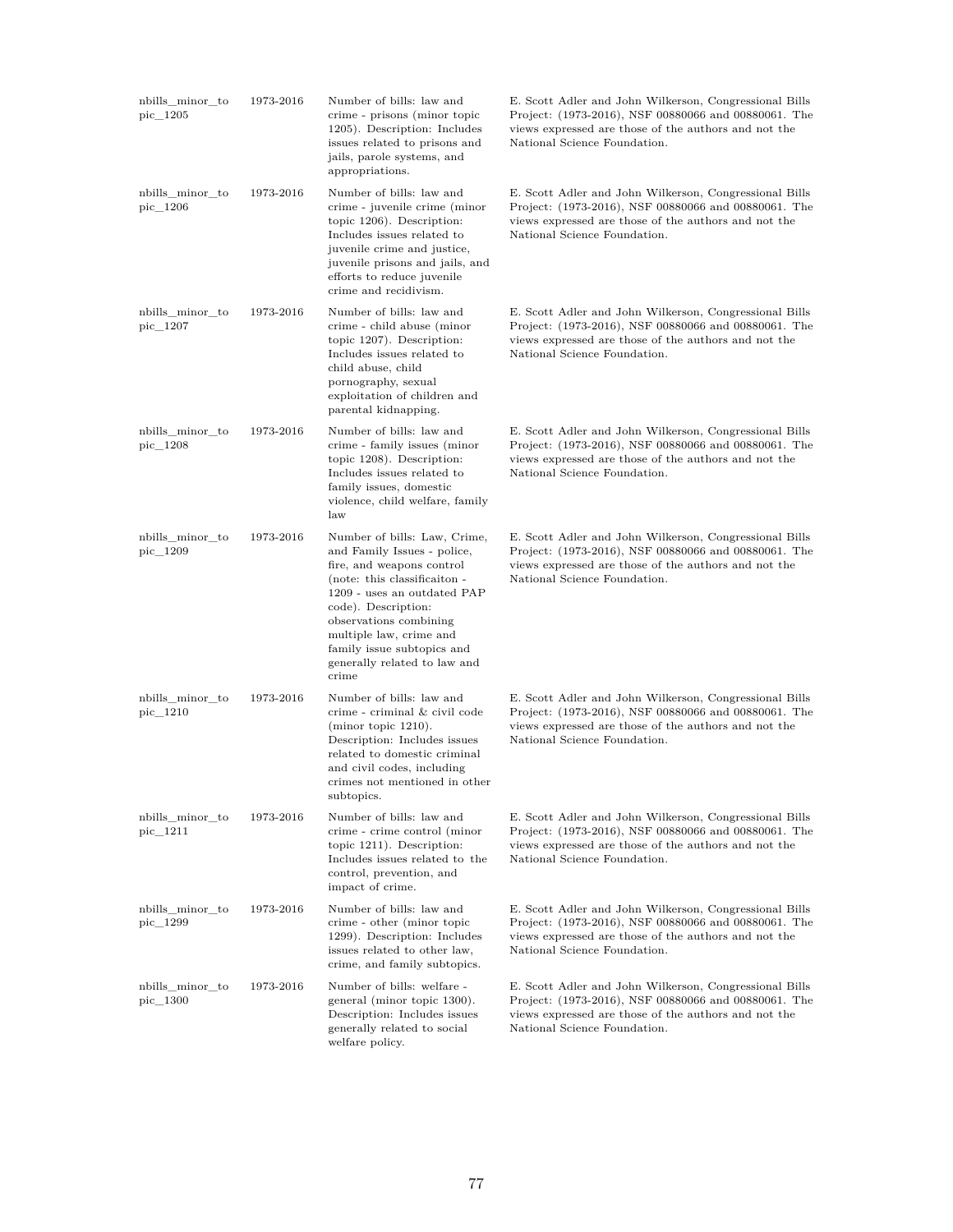| nbills_minor_to<br>pic_1301    | 1973-2016 | Number of bills: social<br>welfare - nutrition assistance<br>(note: this classification -<br>1301 - uses an outdated PAP<br>code). Description:<br>observations related to<br>food-based, means-tested<br>social programs                                                                                                    | E. Scott Adler and John Wilkerson, Congressional Bills<br>Project: (1973-2016), NSF 00880066 and 00880061. The<br>views expressed are those of the authors and not the<br>National Science Foundation. |
|--------------------------------|-----------|------------------------------------------------------------------------------------------------------------------------------------------------------------------------------------------------------------------------------------------------------------------------------------------------------------------------------|--------------------------------------------------------------------------------------------------------------------------------------------------------------------------------------------------------|
| nbills_minor_to<br>$pic\_1302$ | 1973-2016 | Number of bills: welfare -<br>low-income assistance (minor<br>topic 1302). Description:<br>Includes issues related to<br>poverty assitance for<br>low-income families, including<br>food assitance programs,<br>programs to assess or<br>alleviate welfare dependency<br>and tax credits directed at<br>low income families. | E. Scott Adler and John Wilkerson, Congressional Bills<br>Project: (1973-2016), NSF 00880066 and 00880061. The<br>views expressed are those of the authors and not the<br>National Science Foundation. |
| nbills_minor_to<br>pic 1303    | 1973-2016 | Number of bills: welfare -<br>elderly assistance (minor<br>topic 1303). Description:<br>Includes issues related to<br>elderly issues and elderly<br>assitance, including<br>government pensions.                                                                                                                             | E. Scott Adler and John Wilkerson, Congressional Bills<br>Project: (1973-2016), NSF 00880066 and 00880061. The<br>views expressed are those of the authors and not the<br>National Science Foundation. |
| nbills_minor_to<br>pic_1304    | 1973-2016 | Number of bills: welfare -<br>disabled assistance (minor<br>topic 1304). Description:<br>Includes issues related to aid<br>for people with physical or<br>mental disabilities.                                                                                                                                               | E. Scott Adler and John Wilkerson, Congressional Bills<br>Project: (1973-2016), NSF 00880066 and 00880061. The<br>views expressed are those of the authors and not the<br>National Science Foundation. |
| nbills_minor_to<br>$pic\_1305$ | 1973-2016 | Number of bills: welfare -<br>volunteer associations (minor<br>topic 1305). Description:<br>Includes issues related to<br>domestic volunteer<br>associations, charities, and<br>youth organizations.                                                                                                                         | E. Scott Adler and John Wilkerson, Congressional Bills<br>Project: (1973-2016), NSF 00880066 and 00880061. The<br>views expressed are those of the authors and not the<br>National Science Foundation. |
| nbills_minor_to<br>$pic\_1308$ | 1973-2016 | Number of bills: welfare -<br>child care (minor topic 1308).<br>Description: Includes issues<br>related to parental leave and<br>child care.                                                                                                                                                                                 | E. Scott Adler and John Wilkerson, Congressional Bills<br>Project: (1973-2016), NSF 00880066 and 00880061. The<br>views expressed are those of the authors and not the<br>National Science Foundation. |
| nbills_minor_to<br>pic_1399    | 1973-2016 | Number of bills: welfare -<br>other (minor topic 1399).<br>Description: Includes issues<br>related to other social welfare<br>policy subtopics.                                                                                                                                                                              | E. Scott Adler and John Wilkerson, Congressional Bills<br>Project: (1973-2016), NSF 00880066 and 00880061. The<br>views expressed are those of the authors and not the<br>National Science Foundation. |
| nbills_minor_to<br>pic_1400    | 1973-2016 | Number of bills: housing -<br>general (minor topic 1400).<br>Description: Includes issues<br>related generally to housing<br>and urban affairs.                                                                                                                                                                              | E. Scott Adler and John Wilkerson, Congressional Bills<br>Project: (1973-2016), NSF 00880066 and 00880061. The<br>views expressed are those of the authors and not the<br>National Science Foundation. |
| nbills_minor_to<br>pic_1401    | 1973-2016 | Number of bills: housing -<br>community development<br>$(\text{minor topic } 1401).$<br>Description: Includes issues<br>related to housing and<br>community development,<br>neighborhood development,<br>and national housing policy.                                                                                        | E. Scott Adler and John Wilkerson, Congressional Bills<br>Project: (1973-2016), NSF 00880066 and 00880061. The<br>views expressed are those of the authors and not the<br>National Science Foundation. |
| nbills_minor_to<br>pic_1403    | 1973-2016 | Number of bills: housing -<br>urban development (minor<br>topic 1403). Description:<br>Includes issues related to<br>urban development and<br>general urban issues.                                                                                                                                                          | E. Scott Adler and John Wilkerson, Congressional Bills<br>Project: (1973-2016), NSF 00880066 and 00880061. The<br>views expressed are those of the authors and not the<br>National Science Foundation. |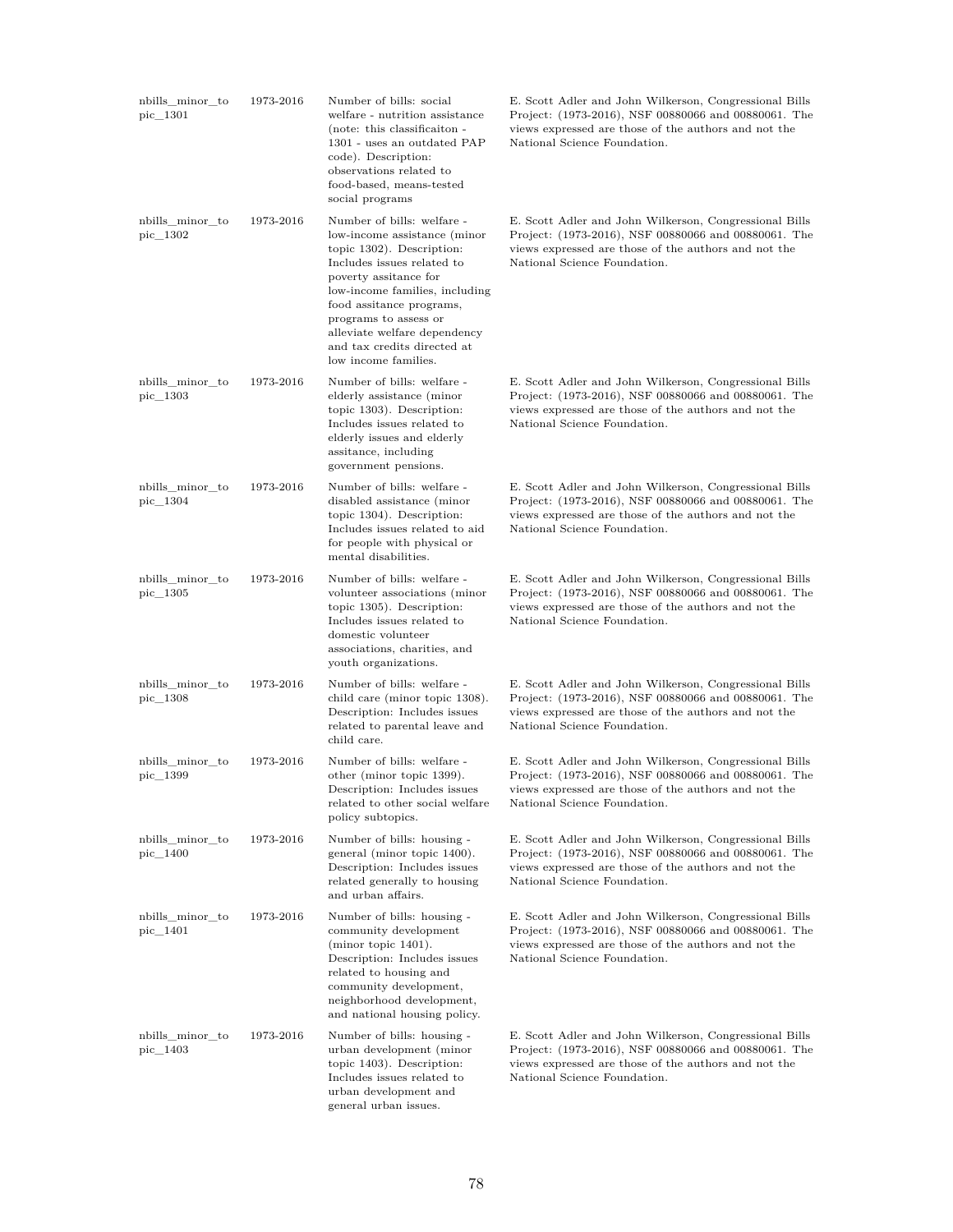| nbills_minor_to<br>pic 1404 | 1973-2016 | Number of bills: housing -<br>rural housing (minor topic<br>1404). Description: Includes<br>issues related to rural<br>housing.                                                                                                                             | E. Scott Adler and John Wilkerson, Congressional Bills<br>Project: (1973-2016), NSF 00880066 and 00880061. The<br>views expressed are those of the authors and not the<br>National Science Foundation. |
|-----------------------------|-----------|-------------------------------------------------------------------------------------------------------------------------------------------------------------------------------------------------------------------------------------------------------------|--------------------------------------------------------------------------------------------------------------------------------------------------------------------------------------------------------|
| nbills_minor_to<br>pic_1405 | 1973-2016 | Number of bills: housing -<br>rural development (minor<br>topic 1405). Description:<br>Includes issues related to<br>non-housing rural economic<br>development.                                                                                             | E. Scott Adler and John Wilkerson, Congressional Bills<br>Project: (1973-2016), NSF 00880066 and 00880061. The<br>views expressed are those of the authors and not the<br>National Science Foundation. |
| nbills_minor_to<br>pic_1406 | 1973-2016 | Number of bills: housing -<br>low-income assistance (minor<br>topic 1406). Description:<br>Includes issues related to<br>housing for low-income<br>individuals and families,<br>including public housing<br>projects and housing<br>affordability programs. | E. Scott Adler and John Wilkerson, Congressional Bills<br>Project: (1973-2016), NSF 00880066 and 00880061. The<br>views expressed are those of the authors and not the<br>National Science Foundation. |
| nbills minor to<br>pic_1407 | 1973-2016 | Number of bills: housing -<br>veterans (minor topic 1407).<br>Description: Includes issues<br>related to housing for<br>military veterans and their<br>families, including subsidies<br>for veterans.                                                       | E. Scott Adler and John Wilkerson, Congressional Bills<br>Project: (1973-2016), NSF 00880066 and 00880061. The<br>views expressed are those of the authors and not the<br>National Science Foundation. |
| nbills_minor_to<br>pic_1408 | 1973-2016 | Number of bills: housing -<br>elderly (minor topic 1408).<br>Description: Includes issues<br>related to housing for the<br>elderly, including housing<br>facilities for the handicapped<br>elderly.                                                         | E. Scott Adler and John Wilkerson, Congressional Bills<br>Project: (1973-2016), NSF 00880066 and 00880061. The<br>views expressed are those of the authors and not the<br>National Science Foundation. |
| nbills_minor_to<br>pic_1409 | 1973-2016 | Number of bills: housing -<br>homeless (minor topic 1409).<br>Description: Includes issues<br>related to housing for the<br>homeless and efforts to<br>reduce homelessness.                                                                                 | E. Scott Adler and John Wilkerson, Congressional Bills<br>Project: (1973-2016), NSF 00880066 and 00880061. The<br>views expressed are those of the authors and not the<br>National Science Foundation. |
| nbills_minor_to<br>pic_1499 | 1973-2016 | Number of bills: housing -<br>other (minor topic 1499).<br>Description: Other issues<br>related to housing and<br>community development.                                                                                                                    | E. Scott Adler and John Wilkerson, Congressional Bills<br>Project: (1973-2016), NSF 00880066 and 00880061. The<br>views expressed are those of the authors and not the<br>National Science Foundation. |
| nbills_minor_to<br>pic_1500 | 1973-2016 | Number of bills: domestic<br>commerce - general (minor<br>topic 1500). Description:<br>Includes issues generally<br>related to domestic<br>commerce, including<br>approprations for government<br>agencies regulating domstic<br>commerce.                  | E. Scott Adler and John Wilkerson, Congressional Bills<br>Project: (1973-2016), NSF 00880066 and 00880061. The<br>views expressed are those of the authors and not the<br>National Science Foundation. |
| nbills minor to<br>pic_1501 | 1973-2016 | Number of bills: domestic<br>commerce - banking (minor<br>topic $1501$ ). Description:<br>Includes issues related to the<br>regulation of national banking<br>systems and other non-bank<br>financial institutions.                                         | E. Scott Adler and John Wilkerson, Congressional Bills<br>Project: (1973-2016), NSF 00880066 and 00880061. The<br>views expressed are those of the authors and not the<br>National Science Foundation. |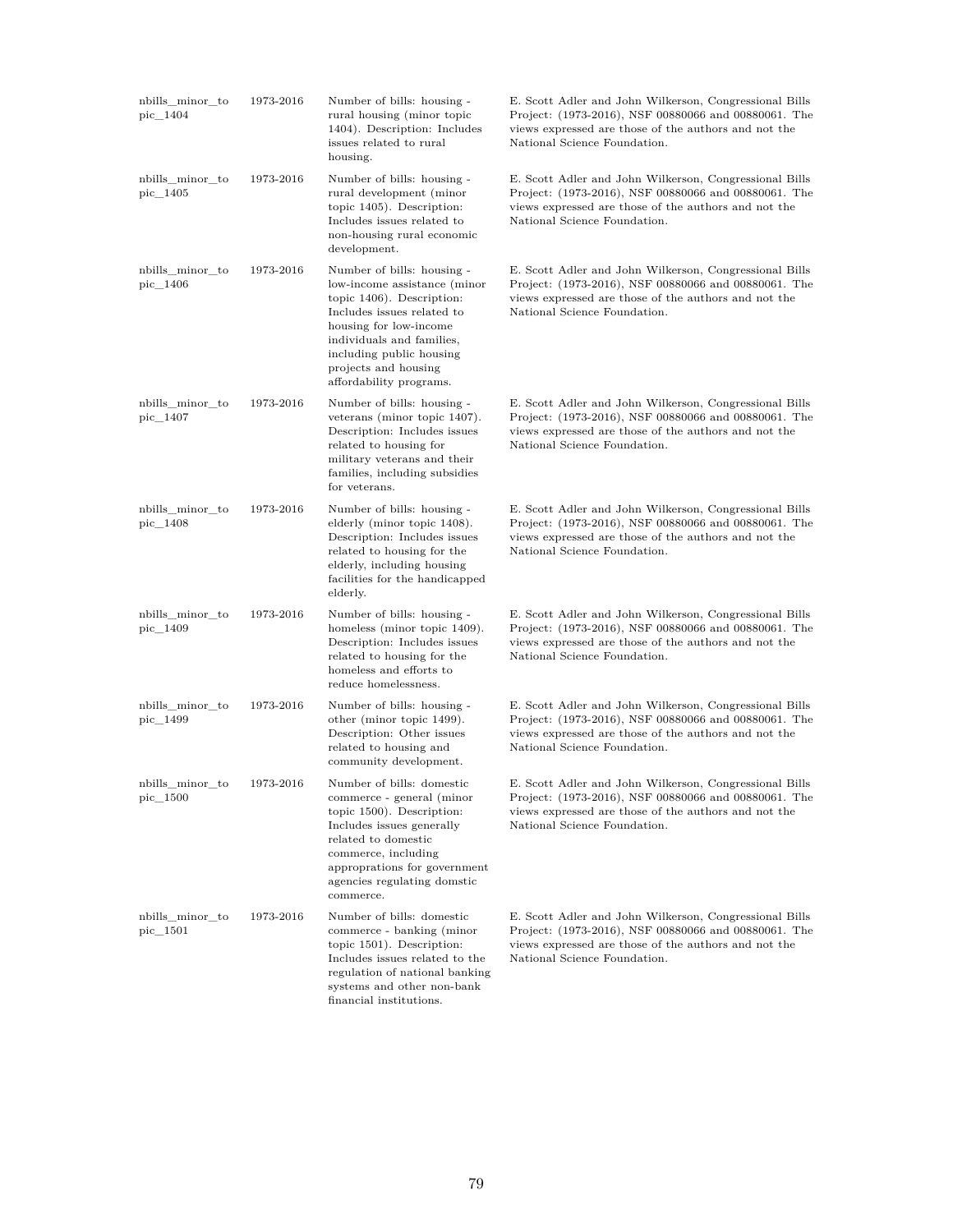| nbills minor to<br>pic 1502 | 1973-2016 | Number of bills: domestic<br>commerce - securities $&$<br>commodities (minor topic<br>1502). Description: Includes<br>issues related to the<br>regulation and facilitation of<br>securities and commodities<br>trading, regulation of<br>investments and related<br>industries, and exchanges.            | E. Scott Adler and John Wilkerson, Congressional Bills<br>Project: (1973-2016), NSF 00880066 and 00880061. The<br>views expressed are those of the authors and not the<br>National Science Foundation. |
|-----------------------------|-----------|-----------------------------------------------------------------------------------------------------------------------------------------------------------------------------------------------------------------------------------------------------------------------------------------------------------|--------------------------------------------------------------------------------------------------------------------------------------------------------------------------------------------------------|
| nbills_minor_to<br>pic_1504 | 1973-2016 | Number of bills: domestic<br>commerce - consumer finance<br>(minor topic 1504).<br>Description: Includes issues<br>related to consumer finance,<br>mortages, credit cards, access<br>to credit records, and<br>consumer credit fraud.                                                                     | E. Scott Adler and John Wilkerson, Congressional Bills<br>Project: (1973-2016), NSF 00880066 and 00880061. The<br>views expressed are those of the authors and not the<br>National Science Foundation. |
| nbills_minor_to<br>pic_1505 | 1973-2016 | Number of bills: domestic<br>commerce - insurance<br>regulation (minor topic 1505).<br>Description: Includes issues<br>related to insurance<br>regulation, fraud and abuse<br>in the insurance industry, the<br>financial health of the<br>insurance industry, and<br>insurance availability and<br>cost. | E. Scott Adler and John Wilkerson, Congressional Bills<br>Project: (1973-2016), NSF 00880066 and 00880061. The<br>views expressed are those of the authors and not the<br>National Science Foundation. |
| nbills minor to<br>pic_1507 | 1973-2016 | Number of bills: domestic<br>commerce - bankruptcy<br>(minor topic 1507).<br>Description: Includes issues<br>related to personal,<br>commercial, and municipal<br>bankruptcies.                                                                                                                           | E. Scott Adler and John Wilkerson, Congressional Bills<br>Project: (1973-2016), NSF 00880066 and 00880061. The<br>views expressed are those of the authors and not the<br>National Science Foundation. |
| nbills_minor_to<br>pic_1520 | 1973-2016 | Number of bills: domestic<br>commerce - corporate<br>management (minor topic<br>1520). Description: Includes<br>issues related to corporate<br>mergers, antitrust regulation,<br>corporate accounting and<br>governance, and corporate<br>management.                                                     | E. Scott Adler and John Wilkerson, Congressional Bills<br>Project: (1973-2016), NSF 00880066 and 00880061. The<br>views expressed are those of the authors and not the<br>National Science Foundation. |
| nbills_minor_to<br>pic_1521 | 1973-2016 | Number of bills: domestic<br>commerce - small businesses<br>(minor topic 1521).<br>Description: Includes issues<br>related to small businesses,<br>including programs to<br>promote and subsidize small<br>businesses.                                                                                    | E. Scott Adler and John Wilkerson, Congressional Bills<br>Project: (1973-2016), NSF 00880066 and 00880061. The<br>views expressed are those of the authors and not the<br>National Science Foundation. |
| nbills_minor_to<br>pic_1522 | 1973-2016 | Number of bills: domestic<br>commerce - copyrights and<br>patents (minor topic 1522).<br>Description: Includes issues<br>related to copyrights and<br>patents, patent reform, and<br>intellectual property.                                                                                               | E. Scott Adler and John Wilkerson, Congressional Bills<br>Project: (1973-2016), NSF 00880066 and 00880061. The<br>views expressed are those of the authors and not the<br>National Science Foundation. |
| nbills_minor_to<br>pic 1523 | 1973-2016 | Number of bills: domestic<br>commerce - disaster relief<br>(minor topic 1523).<br>Description: Includes issues<br>related to domestic natual<br>disaster relief, disaster or<br>flood insurance, and natural<br>disaster preparedness.                                                                    | E. Scott Adler and John Wilkerson, Congressional Bills<br>Project: (1973-2016), NSF 00880066 and 00880061. The<br>views expressed are those of the authors and not the<br>National Science Foundation. |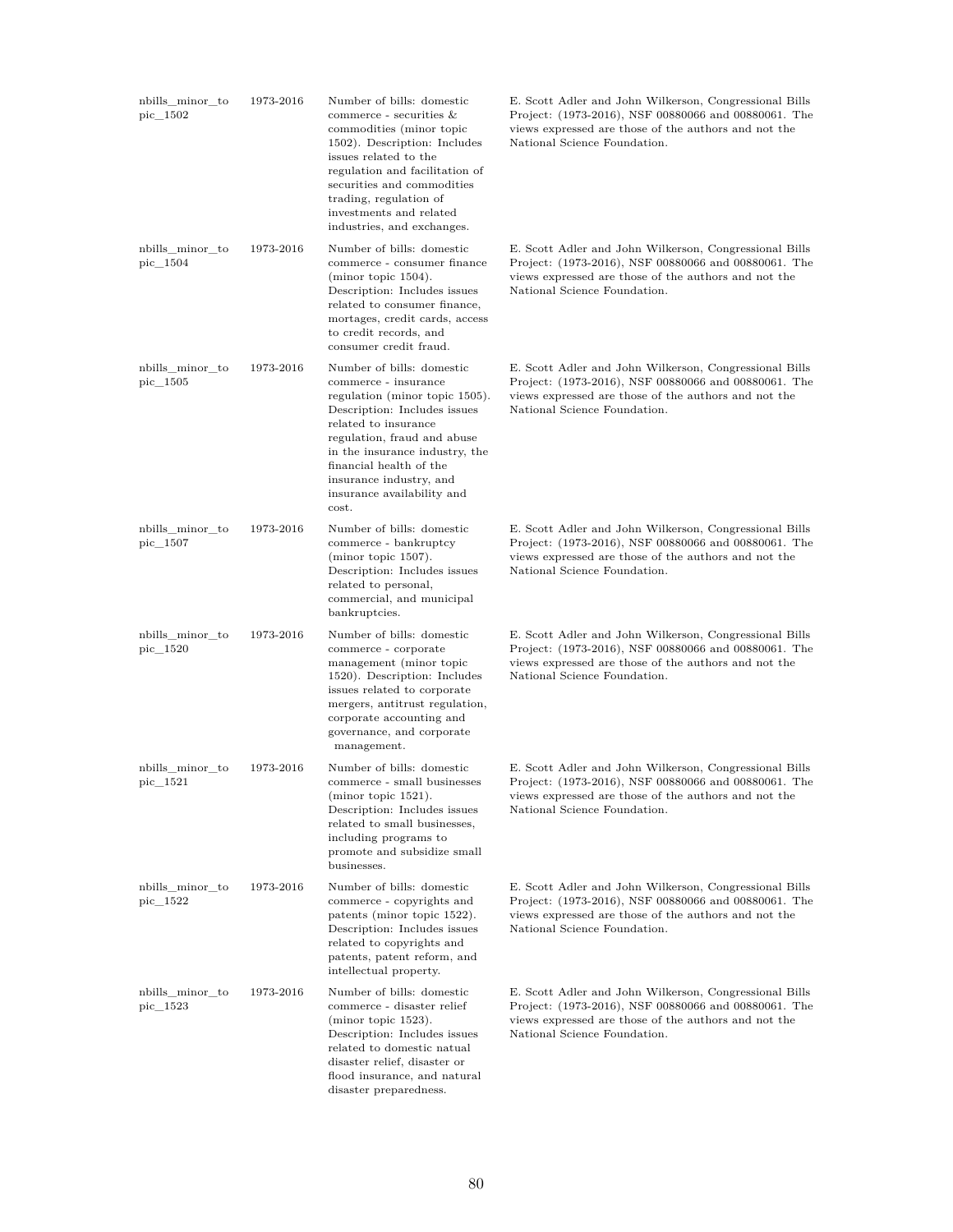| nbills_minor_to<br>pic_1524 | 1973-2016 | Number of bills: domestic<br>commerce - tourism (minor<br>topic 1524). Decription:<br>Issues related to tourism<br>regulation, promotion, and<br>impact.                                                                                                          | E. Scott Adler and John Wilkerson, Congressional Bills<br>Project: (1973-2016), NSF 00880066 and 00880061. The<br>views expressed are those of the authors and not the<br>National Science Foundation. |
|-----------------------------|-----------|-------------------------------------------------------------------------------------------------------------------------------------------------------------------------------------------------------------------------------------------------------------------|--------------------------------------------------------------------------------------------------------------------------------------------------------------------------------------------------------|
| nbills minor to<br>pic_1525 | 1973-2016 | Number of bills: domestic<br>commerce - consumer safety<br>(minor topic 1525).<br>Description: Includes issues<br>related to consumer fraud and<br>safety in domestic commerce.                                                                                   | E. Scott Adler and John Wilkerson, Congressional Bills<br>Project: (1973-2016), NSF 00880066 and 00880061. The<br>views expressed are those of the authors and not the<br>National Science Foundation. |
| nbills minor to<br>pic_1526 | 1973-2016 | Number of bills: domestic<br>commerce - sports regulation<br>(minor topic 1526).<br>Description: Includes issues<br>related to the regulation and<br>promotion of sports,<br>gambling, and personal<br>fitness.                                                   | E. Scott Adler and John Wilkerson, Congressional Bills<br>Project: (1973-2016), NSF 00880066 and 00880061. The<br>views expressed are those of the authors and not the<br>National Science Foundation. |
| nbills minor to<br>pic_1599 | 1973-2016 | Number of bills: domestic<br>commerce - other (minor<br>topic 1599). Description:<br>Includes issues related to<br>other domestic commerce<br>policy subtopics.                                                                                                   | E. Scott Adler and John Wilkerson, Congressional Bills<br>Project: (1973-2016), NSF 00880066 and 00880061. The<br>views expressed are those of the authors and not the<br>National Science Foundation. |
| nbills minor to<br>pic_1600 | 1973-2016 | Number of bills: defense -<br>general (minor topic 1600).<br>Description: Includes issues<br>related generally to defense<br>policy, and appropriations for<br>agencies that oversee general<br>defense policy.                                                   | E. Scott Adler and John Wilkerson, Congressional Bills<br>Project: (1973-2016), NSF 00880066 and 00880061. The<br>views expressed are those of the authors and not the<br>National Science Foundation. |
| nbills_minor_to<br>pic_1602 | 1973-2016 | Number of bills: defense -<br>alliances (minor topic 1602).<br>Description: Includes issues<br>related to defense alliance<br>and agreement, security<br>assistance, and UN<br>peacekeeping activities.                                                           | E. Scott Adler and John Wilkerson, Congressional Bills<br>Project: (1973-2016), NSF 00880066 and 00880061. The<br>views expressed are those of the authors and not the<br>National Science Foundation. |
| nbills_minor_to<br>pic_1603 | 1973-2016 | Number of bills: defense -<br>intelligence (minor topic<br>1603). Description: Includes<br>issues related to military<br>intelligence, espionage, and<br>covert operations.                                                                                       | E. Scott Adler and John Wilkerson, Congressional Bills<br>Project: (1973-2016), NSF 00880066 and 00880061. The<br>views expressed are those of the authors and not the<br>National Science Foundation. |
| nbills_minor_to<br>pic 1604 | 1973-2016 | Number of bills: defense -<br>readiness (minor topic 1604).<br>Description: Includes issues<br>related to military readiness,<br>coordination of armed<br>services air support and<br>sealift capabilities, and<br>national stockpiles of<br>strategic materials. | E. Scott Adler and John Wilkerson, Congressional Bills<br>Project: (1973-2016), NSF 00880066 and 00880061. The<br>views expressed are those of the authors and not the<br>National Science Foundation. |
| nbills_minor_to<br>pic_1605 | 1973-2016 | Number of bills: defense -<br>nuclear arms (minor topic<br>1605). Description: Includes<br>issues related to nuclear<br>weapons, nuclear<br>proliferation, moderization of<br>nuclear equipment.                                                                  | E. Scott Adler and John Wilkerson, Congressional Bills<br>Project: (1973-2016), NSF 00880066 and 00880061. The<br>views expressed are those of the authors and not the<br>National Science Foundation. |
| nbills_minor_to<br>pic_1606 | 1973-2016 | Number of bills: defense -<br>military aid (minor topic<br>1606). Description: Includes<br>issues related to military aid<br>to other countries and the<br>control of arms sales to other<br>countries.                                                           | E. Scott Adler and John Wilkerson, Congressional Bills<br>Project: (1973-2016), NSF 00880066 and 00880061. The<br>views expressed are those of the authors and not the<br>National Science Foundation. |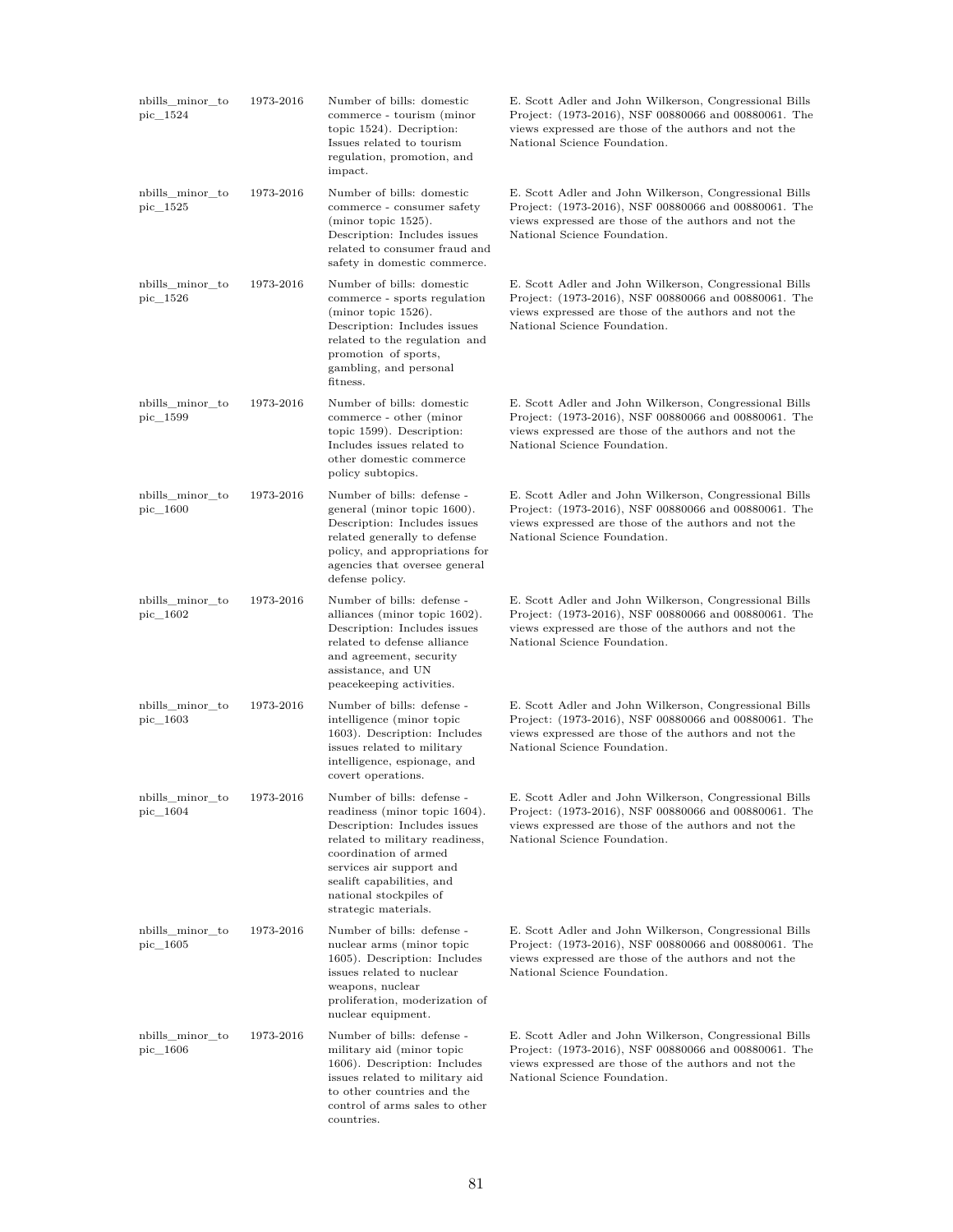| nbills_minor_to<br>pic_1608    | 1973-2016 | Number of bills: defense -<br>personnel issues (minor topic<br>1608). Description: Includes<br>issues related to military<br>manpower, military personel<br>and their defendents, military<br>courts, and general veterans<br>issues.                                                                                                                                                                                                                                                                        | E. Scott Adler and John Wilkerson, Congressional Bills<br>Project: (1973-2016), NSF 00880066 and 00880061. The<br>views expressed are those of the authors and not the<br>National Science Foundation. |
|--------------------------------|-----------|--------------------------------------------------------------------------------------------------------------------------------------------------------------------------------------------------------------------------------------------------------------------------------------------------------------------------------------------------------------------------------------------------------------------------------------------------------------------------------------------------------------|--------------------------------------------------------------------------------------------------------------------------------------------------------------------------------------------------------|
| nbills_minor_to<br>pic_1609    | 1973-2016 | Number of bills: defense -<br>veteran affairs and other<br>issues (note: this code - 1609)<br>- uses an outdate PAP code).<br>Description: Observations<br>related to veteran policy.<br>Observations related to the<br>provision of services<br>non-specific to veterans but<br>targeted at veterans, such as<br>health care or housing, should<br>be coded in their substantive<br>area. Observations spanning<br>multiple subtopics of such<br>policy areas should be coded<br>as general veteran policy. | E. Scott Adler and John Wilkerson, Congressional Bills<br>Project: (1973-2016), NSF 00880066 and 00880061. The<br>views expressed are those of the authors and not the<br>National Science Foundation. |
| nbills_minor_to<br>$pic\_1610$ | 1973-2016 | Number of bills: defense -<br>procurement (minor topic<br>1610). Description: Includes<br>issues related to military<br>procurement, conversion of<br>old equipment, and weapons<br>systems evaluation.                                                                                                                                                                                                                                                                                                      | E. Scott Adler and John Wilkerson, Congressional Bills<br>Project: (1973-2016), NSF 00880066 and 00880061. The<br>views expressed are those of the authors and not the<br>National Science Foundation. |
| nbills_minor_to<br>$pic\_1611$ | 1973-2016 | Number of bills: defense -<br>installations & land (minor<br>topic 1611). Description:<br>Includes issues related to<br>military installations,<br>construction, and land<br>transfers.                                                                                                                                                                                                                                                                                                                      | E. Scott Adler and John Wilkerson, Congressional Bills<br>Project: (1973-2016), NSF 00880066 and 00880061. The<br>views expressed are those of the authors and not the<br>National Science Foundation. |
| nbills_minor_to<br>$pic\_1612$ | 1973-2016 | Number of bills: defense -<br>reserve forces (minor topic<br>1612). Description; Issues<br>related to military reserves<br>and reserve affairs.                                                                                                                                                                                                                                                                                                                                                              | E. Scott Adler and John Wilkerson, Congressional Bills<br>Project: (1973-2016), NSF 00880066 and 00880061. The<br>views expressed are those of the authors and not the<br>National Science Foundation. |
| nbills_minor_to<br>pic_1614    | 1973-2016 | Number of bills: defense -<br>hazardous waste (minor topic<br>1614). Description: Includes<br>issues related to military<br>nuclear and hazardous waste<br>disposal and military<br>environmental compliance.                                                                                                                                                                                                                                                                                                | E. Scott Adler and John Wilkerson, Congressional Bills<br>Project: (1973-2016), NSF 00880066 and 00880061. The<br>views expressed are those of the authors and not the<br>National Science Foundation. |
| nbills_minor_to<br>pic_1615    | 1973-2016 | Number of bills: defense -<br>civil (minor topic 1615).<br>Description: Includes issues<br>related to domestic civil<br>defense, national security<br>responses to terrorism, and<br>other issues related to<br>homeland security.                                                                                                                                                                                                                                                                           | E. Scott Adler and John Wilkerson, Congressional Bills<br>Project: (1973-2016), NSF 00880066 and 00880061. The<br>views expressed are those of the authors and not the<br>National Science Foundation. |
| nbills_minor_to<br>pic_1616    | 1973-2016 | Number of bills: defense -<br>civilian personnel (minor<br>topic 1616). Description:<br>Includes issues related to<br>non-contractor civilian<br>personell, civilian<br>employment in the defense<br>industry, and military base<br>closings.                                                                                                                                                                                                                                                                | E. Scott Adler and John Wilkerson, Congressional Bills<br>Project: (1973-2016), NSF 00880066 and 00880061. The<br>views expressed are those of the authors and not the<br>National Science Foundation. |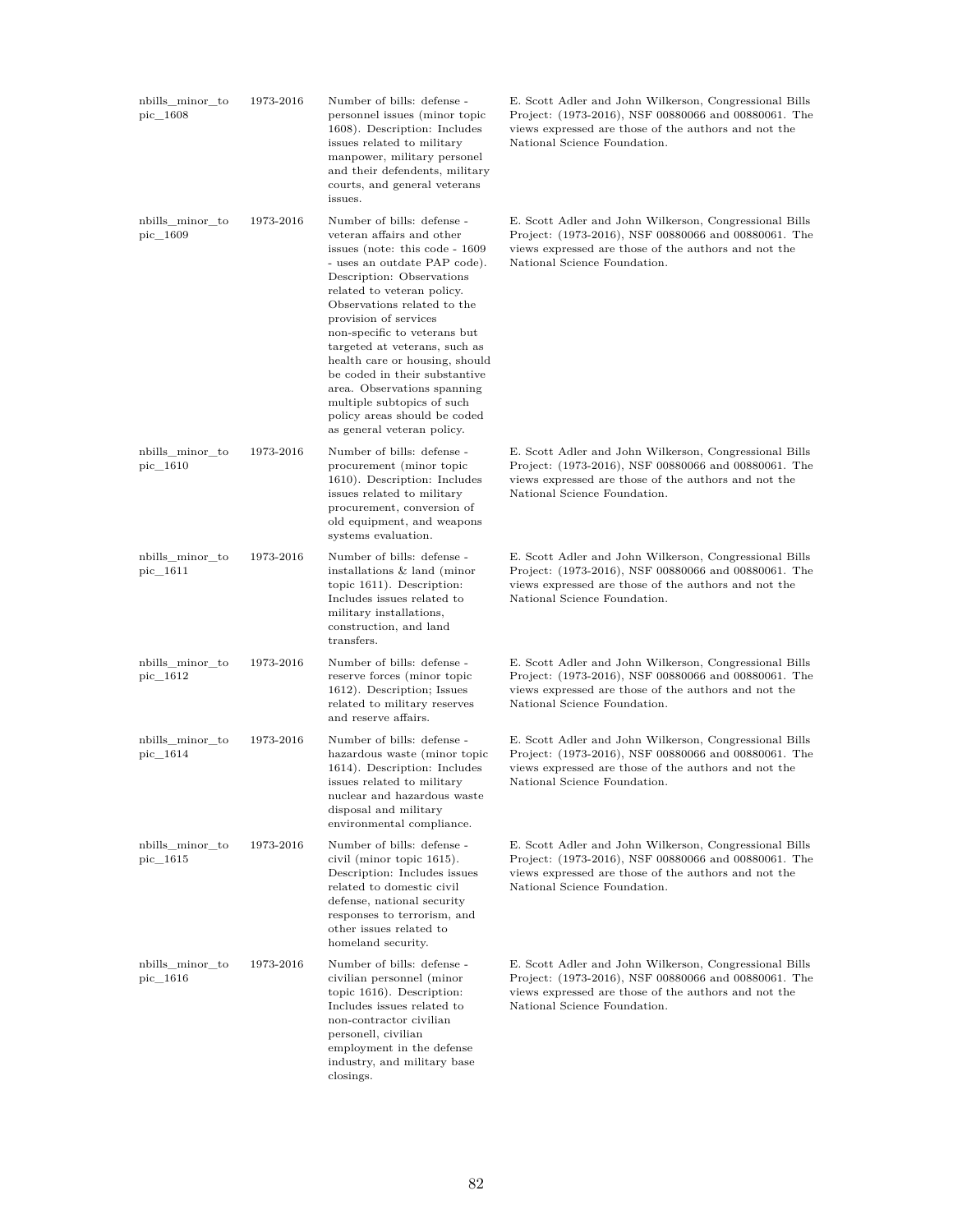| nbills minor to<br>pic_1617    | 1973-2016 | Number of bills: defense -<br>contractors (minor topic<br>1617). Description: Includes<br>issues related to military<br>contractors and contracting,<br>oversight of military<br>contrators and fraud by<br>military contractors.                                                                                       | E. Scott Adler and John Wilkerson, Congressional Bills<br>Project: (1973-2016), NSF 00880066 and 00880061. The<br>views expressed are those of the authors and not the<br>National Science Foundation. |
|--------------------------------|-----------|-------------------------------------------------------------------------------------------------------------------------------------------------------------------------------------------------------------------------------------------------------------------------------------------------------------------------|--------------------------------------------------------------------------------------------------------------------------------------------------------------------------------------------------------|
| nbills_minor_to<br>pic_1619    | 1973-2016 | Number of bills: defense -<br>foreign operations (minor<br>topic 1619). Description:<br>Includes issues related to<br>direct war-related foreign<br>military operations, prisoners<br>of war and collateral damage<br>to civilian populations.                                                                          | E. Scott Adler and John Wilkerson, Congressional Bills<br>Project: (1973-2016), NSF 00880066 and 00880061. The<br>views expressed are those of the authors and not the<br>National Science Foundation. |
| nbills_minor_to<br>$pic\_1620$ | 1973-2016 | Number of bills: defense -<br>claims against the military<br>(minor topic 1620).<br>Description: Includes issues<br>related to claims against the<br>military, settlements for<br>military dependents, and<br>compensation for civilizans<br>injured in military operations.                                            | E. Scott Adler and John Wilkerson, Congressional Bills<br>Project: (1973-2016), NSF 00880066 and 00880061. The<br>views expressed are those of the authors and not the<br>National Science Foundation. |
| nbills_minor_to<br>pic 1698    | 1973-2016 | Number of bills: defense -<br>r&d (minor topic 1698).<br>Description: Includes issues<br>related to defense research<br>and development.                                                                                                                                                                                | E. Scott Adler and John Wilkerson, Congressional Bills<br>Project: (1973-2016), NSF 00880066 and 00880061. The<br>views expressed are those of the authors and not the<br>National Science Foundation. |
| nbills_minor_to<br>pic_1699    | 1973-2016 | Number of bills: defense -<br>other (minor topic 1699).<br>Description: Includes issues<br>related to other defense<br>policy subtopics.                                                                                                                                                                                | E. Scott Adler and John Wilkerson, Congressional Bills<br>Project: (1973-2016), NSF 00880066 and 00880061. The<br>views expressed are those of the authors and not the<br>National Science Foundation. |
| nbills_minor_to<br>pic_1700    | 1973-2016 | Number of bills: technology -<br>general (minor topic 1700).<br>Description: Includes issues<br>related to general space,<br>science, technology, and<br>communications.                                                                                                                                                | E. Scott Adler and John Wilkerson, Congressional Bills<br>Project: (1973-2016), NSF 00880066 and 00880061. The<br>views expressed are those of the authors and not the<br>National Science Foundation. |
| nbills minor to<br>pic_1701    | 1973-2016 | Number of bills: technology -<br>space (minor topic 1701).<br>Description: Includes issues<br>related to the government use<br>of space and space resource<br>exploitation agreements,<br>government space programs<br>and space exploration,<br>military use of space.                                                 | E. Scott Adler and John Wilkerson, Congressional Bills<br>Project: (1973-2016), NSF 00880066 and 00880061. The<br>views expressed are those of the authors and not the<br>National Science Foundation. |
| nbills_minor_to<br>pic_1704    | 1973-2016 | Number of bills: technology -<br>commercial use of space<br>(mino <sub>r</sub> topic 1704).<br>Description: Includes issues<br>related to the regulation and<br>promotion of commerical use<br>of space, commercial satellite<br>technology, and government<br>efforts to encourage<br>commercial space<br>development. | E. Scott Adler and John Wilkerson, Congressional Bills<br>Project: (1973-2016), NSF 00880066 and 00880061. The<br>views expressed are those of the authors and not the<br>National Science Foundation. |
| nbills_minor_to<br>pic_1705    | 1973-2016 | Number of bills: technology -<br>science transfer (minor topic<br>1705). Description: Includes<br>issues related to science and<br>technology transfer and<br>international science<br>cooperation.                                                                                                                     | E. Scott Adler and John Wilkerson, Congressional Bills<br>Project: (1973-2016), NSF 00880066 and 00880061. The<br>views expressed are those of the authors and not the<br>National Science Foundation. |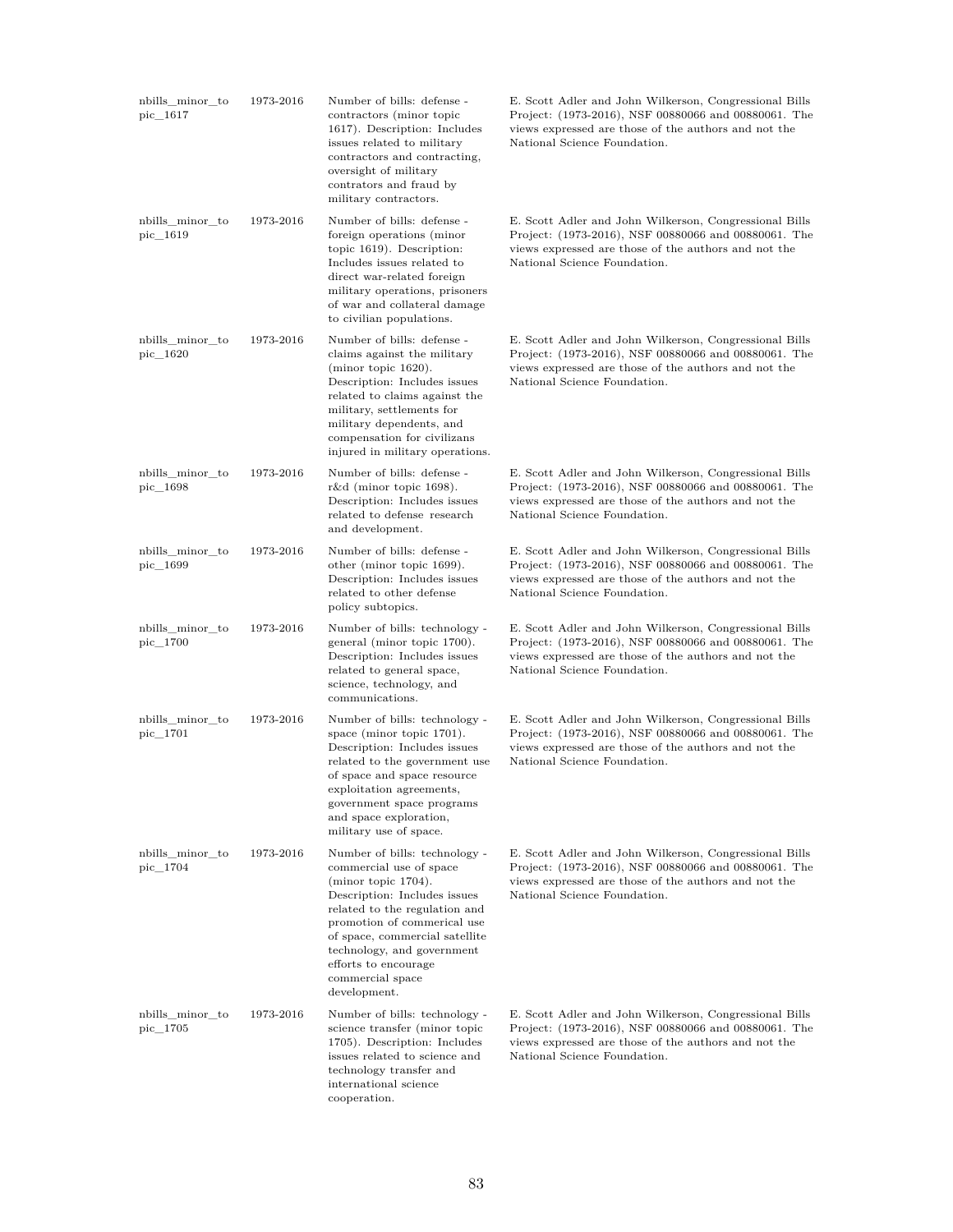| nbills_minor_to<br>pic 1706 | 1973-2016 | Number of bills: technology -<br>telecommunications (minor<br>topic 1706). Description:<br>Includes issues related to<br>telephone and<br>telecommunication<br>regulation, infrastructure for<br>high speed internet, and other<br>forms fo telecommunication. | E. Scott Adler and John Wilkerson, Congressional Bills<br>Project: (1973-2016), NSF 00880066 and 00880061. The<br>views expressed are those of the authors and not the<br>National Science Foundation. |
|-----------------------------|-----------|----------------------------------------------------------------------------------------------------------------------------------------------------------------------------------------------------------------------------------------------------------------|--------------------------------------------------------------------------------------------------------------------------------------------------------------------------------------------------------|
| nbills_minor_to<br>pic_1707 | 1973-2016 | Number of bills: technology -<br>broadcast (minor topic 1707).<br>Description: Includes issues<br>related to the regulation of<br>the newspaper, publishing,<br>radio, and broadcast televsion<br>industries.                                                  | E. Scott Adler and John Wilkerson, Congressional Bills<br>Project: (1973-2016), NSF 00880066 and 00880061. The<br>views expressed are those of the authors and not the<br>National Science Foundation. |
| nbills_minor_to<br>pic_1708 | 1973-2016 | Number of bills: technology -<br>weather forecasting (minor<br>topic 1708). Description:<br>Includes issues related to<br>weather forecasting,<br>oceanography, geological<br>surveys, and weather<br>forecasting research and<br>technology.                  | E. Scott Adler and John Wilkerson, Congressional Bills<br>Project: (1973-2016), NSF 00880066 and 00880061. The<br>views expressed are those of the authors and not the<br>National Science Foundation. |
| nbills minor to<br>pic_1709 | 1973-2016 | Number of bills: technology -<br>computers (minor topic<br>1709). Description: Includes<br>issues related generally to the<br>computer industry, regulation<br>of the internet, and computer<br>security.                                                      | E. Scott Adler and John Wilkerson, Congressional Bills<br>Project: (1973-2016), NSF 00880066 and 00880061. The<br>views expressed are those of the authors and not the<br>National Science Foundation. |
| nbills_minor_to<br>pic_1798 | 1973-2016 | Number of bills: technology -<br>$R&D$ (minor topic 1798).<br>Description: Includes issues<br>related to space, science,<br>technology, and<br>communication research and<br>development not mentioned<br>in other subtopics                                   | E. Scott Adler and John Wilkerson, Congressional Bills<br>Project: (1973-2016), NSF 00880066 and 00880061. The<br>views expressed are those of the authors and not the<br>National Science Foundation. |
| nbills minor to<br>pic_1799 | 1973-2016 | Number of bills: technology -<br>other (minor topic 1799).<br>Description: Includes issues<br>related to other space,<br>science, technology, and<br>communication research and<br>development.                                                                | E. Scott Adler and John Wilkerson, Congressional Bills<br>Project: (1973-2016), NSF 00880066 and 00880061. The<br>views expressed are those of the authors and not the<br>National Science Foundation. |
| nbills_minor_to<br>pic 1800 | 1973-2016 | Number of bills: foreign trade<br>- general (minor topic 1800).<br>Description: Includes issues<br>generally related to foreign<br>trade and appropriations for<br>government agencies generally<br>regulating foreign trade.                                  | E. Scott Adler and John Wilkerson, Congressional Bills<br>Project: (1973-2016), NSF 00880066 and 00880061. The<br>views expressed are those of the authors and not the<br>National Science Foundation. |
| nbills_minor_to<br>pic_1802 | 1973-2016 | Number of bills: foreign trade<br>- trade agreements (minor<br>topic 1802). Description:<br>Includes issues related to<br>trade negotiatons, disputes,<br>and agreements, including tax<br>treaties.                                                           | E. Scott Adler and John Wilkerson, Congressional Bills<br>Project: (1973-2016), NSF 00880066 and 00880061. The<br>views expressed are those of the authors and not the<br>National Science Foundation. |
| nbills_minor_to<br>pic_1803 | 1973-2016 | Number of bills: foreign trade<br>- exports (minor topic 1803).<br>Description: Includes issues<br>related to export regulation,<br>subsidies, promotion, and<br>control.                                                                                      | E. Scott Adler and John Wilkerson, Congressional Bills<br>Project: (1973-2016), NSF 00880066 and 00880061. The<br>views expressed are those of the authors and not the<br>National Science Foundation. |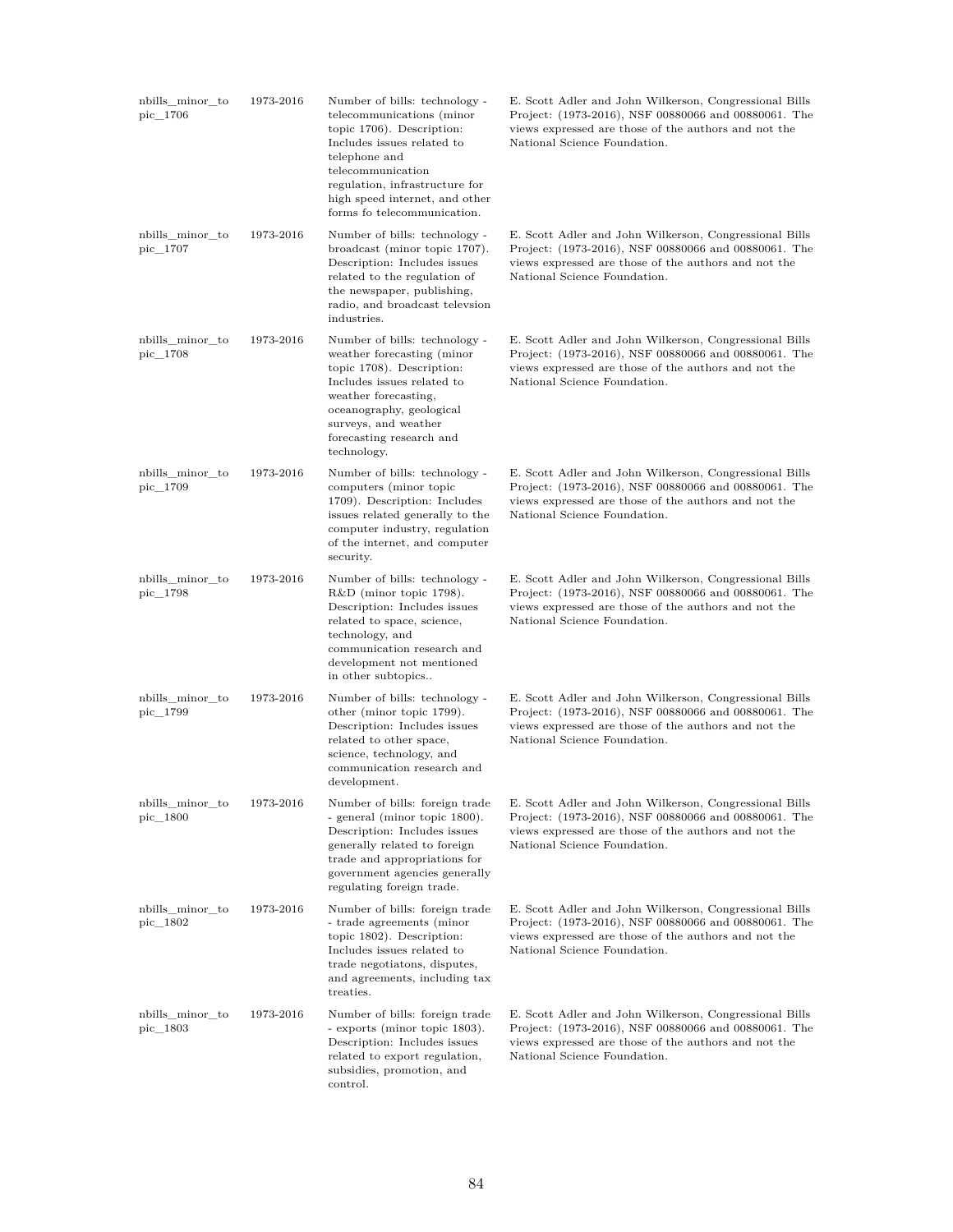| nbills_minor_to<br>pic 1804 | 1973-2016 | Number of bills: foreign trade<br>- private investments (minor<br>topic 1804). Description:<br>Includes issues related to<br>international private business<br>investment and corporate<br>development.                                                                         | E. Scott Adler and John Wilkerson, Congressional Bills<br>Project: (1973-2016), NSF 00880066 and 00880061. The<br>views expressed are those of the authors and not the<br>National Science Foundation. |
|-----------------------------|-----------|---------------------------------------------------------------------------------------------------------------------------------------------------------------------------------------------------------------------------------------------------------------------------------|--------------------------------------------------------------------------------------------------------------------------------------------------------------------------------------------------------|
| nbills_minor_to<br>pic_1806 | 1973-2016 | Number of bills: foreign trade<br>- competitiveness (minor<br>topic 1806). Description:<br>Includes issues related to<br>productivity of<br>competitiveness of domestic<br>businsses and balance of<br>payments issues.                                                         | E. Scott Adler and John Wilkerson, Congressional Bills<br>Project: (1973-2016), NSF 00880066 and 00880061. The<br>views expressed are those of the authors and not the<br>National Science Foundation. |
| nbills_minor_to<br>pic_1807 | 1973-2016 | Number of bills: foreign trade<br>- tariffs & imports (minor<br>topic 1807). Description:<br>Includes issues related to<br>tariffs and other barriers to<br>imports, import regulation<br>and impact of imports on<br>domestic industries.                                      | E. Scott Adler and John Wilkerson, Congressional Bills<br>Project: (1973-2016), NSF 00880066 and 00880061. The<br>views expressed are those of the authors and not the<br>National Science Foundation. |
| nbills minor to<br>pic 1808 | 1973-2016 | Number of bills: foreign trade<br>- exchange rates (minor topic<br>1808). Description: Includes<br>issues related to exchange<br>rate and related issues.                                                                                                                       | E. Scott Adler and John Wilkerson, Congressional Bills<br>Project: (1973-2016), NSF 00880066 and 00880061. The<br>views expressed are those of the authors and not the<br>National Science Foundation. |
| nbills_minor_to<br>pic 1899 | 1973-2016 | Number of bills: foreign trade<br>- other (minor topic 1899).<br>Description: Includes issues<br>related to other foreign trade<br>policy subtopics.                                                                                                                            | E. Scott Adler and John Wilkerson, Congressional Bills<br>Project: (1973-2016), NSF 00880066 and 00880061. The<br>views expressed are those of the authors and not the<br>National Science Foundation. |
| nbills_minor_to<br>pic_1900 | 1973-2016 | Number of bills: international<br>affairs - general (minor topic<br>1900). Description: Includes<br>issues related to general<br>international affairs and<br>foreign aid, including<br>appropriations for general<br>government foreign affairs<br>agencies.                   | E. Scott Adler and John Wilkerson, Congressional Bills<br>Project: (1973-2016), NSF 00880066 and 00880061. The<br>views expressed are those of the authors and not the<br>National Science Foundation. |
| nbills minor to<br>pic_1901 | 1973-2016 | Number of bills: international<br>affairs - foreign aid (minor<br>topic 1901). Description:<br>Includes issues related to<br>foreign aid not directly<br>targeting at increasing<br>international development.                                                                  | E. Scott Adler and John Wilkerson, Congressional Bills<br>Project: (1973-2016), NSF 00880066 and 00880061. The<br>views expressed are those of the authors and not the<br>National Science Foundation. |
| nbills_minor_to<br>pic_1902 | 1973-2016 | Number of bills: international<br>affairs - resources exploitation<br>(minor topic 1902).<br>Description: Includes issues<br>related to international<br>resources exploitation and<br>resources agreements, law of<br>the sea and international<br>ocean conservation efforts. | E. Scott Adler and John Wilkerson, Congressional Bills<br>Project: (1973-2016), NSF 00880066 and 00880061. The<br>views expressed are those of the authors and not the<br>National Science Foundation. |
| nbills_minor_to<br>pic_1905 | 1973-2016 | Number of bills: international<br>affairs - developing countries<br>(mino <sub>r</sub> topic 1905).<br>Description: Includes issues<br>related specifically to<br>developing<br>countriesDeveloping<br>Countries Issues (for<br>Financial Issues see 1906).                     | E. Scott Adler and John Wilkerson, Congressional Bills<br>Project: (1973-2016), NSF 00880066 and 00880061. The<br>views expressed are those of the authors and not the<br>National Science Foundation. |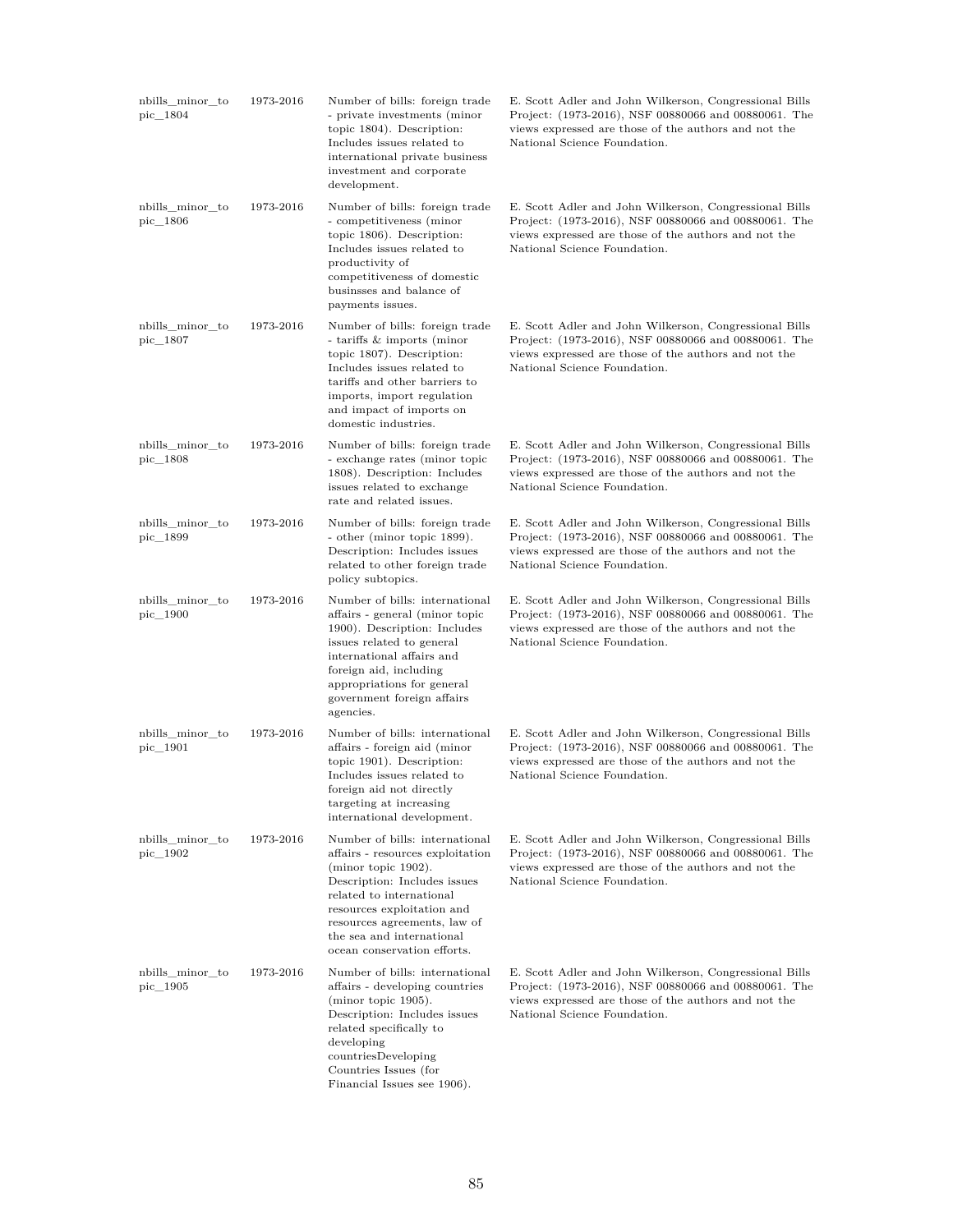| nbills_minor_to<br>pic_1906 | 1973-2016 | Number of bills: international<br>affairs - international finance<br>$(\text{minor topic } 1906).$<br>Description: Includes issues<br>related to international<br>finance and economic<br>development, the World Bank<br>and International Monetary<br>Fund, regional development<br>banks, sovereign debt and<br>implications for international<br>lending instututions. | E. Scott Adler and John Wilkerson, Congressional Bills<br>Project: (1973-2016), NSF 00880066 and 00880061. The<br>views expressed are those of the authors and not the<br>National Science Foundation. |
|-----------------------------|-----------|---------------------------------------------------------------------------------------------------------------------------------------------------------------------------------------------------------------------------------------------------------------------------------------------------------------------------------------------------------------------------|--------------------------------------------------------------------------------------------------------------------------------------------------------------------------------------------------------|
| nbills minor to<br>pic_1910 | 1973-2016 | Number of bills: international<br>affairs - Western Europe<br>(minor topic 1910).<br>Description: Includes issues<br>related to Western Europe<br>and the European Union.                                                                                                                                                                                                 | E. Scott Adler and John Wilkerson, Congressional Bills<br>Project: (1973-2016), NSF 00880066 and 00880061. The<br>views expressed are those of the authors and not the<br>National Science Foundation. |
| nbills_minor_to<br>pic_1921 | 1973-2016 | Number of bills: international<br>affairs - specific country<br>$(\text{minor topic } 1921).$<br>Description: Includes issues<br>related specifically to a<br>foreign country or region not<br>codable using other codes,<br>assessment of political issues<br>in other countries, relations<br>between individual countries.                                             | E. Scott Adler and John Wilkerson, Congressional Bills<br>Project: (1973-2016), NSF 00880066 and 00880061. The<br>views expressed are those of the authors and not the<br>National Science Foundation. |
| nbills_minor_to<br>pic_1925 | 1973-2016 | Number of bills: international<br>affairs - human rights (minor<br>topic 1925). Description:<br>Includes issues related to<br>human rights, human rights<br>violations, human rights<br>treaties and conventions, UN<br>reports on human rights,<br>crimes associated with<br>genocide or crimes against<br>humanitity.                                                   | E. Scott Adler and John Wilkerson, Congressional Bills<br>Project: (1973-2016), NSF 00880066 and 00880061. The<br>views expressed are those of the authors and not the<br>National Science Foundation. |
| nbills_minor_to<br>pic_1926 | 1973-2016 | Number of bills: international<br>affairs - organizations (minor<br>topic 1926). Description:<br>International organizations,<br>NGOs, the United Nations,<br>International Red Cross,<br>UNESCO, International<br>Olympic Committee,<br>International Criminal Court.                                                                                                    | E. Scott Adler and John Wilkerson, Congressional Bills<br>Project: (1973-2016), NSF 00880066 and 00880061. The<br>views expressed are those of the authors and not the<br>National Science Foundation. |
| nbills_minor_to<br>pic 1927 | 1973-2016 | Number of bills: international<br>affairs - terrorism (minor<br>topic 1927). Description:<br>Includes issues related to<br>international terrorism,<br>hijacking, and acts of piracy<br>in other countries, efforts to<br>fight international terrorism,<br>international legal<br>mechanisms to combat<br>terrorism.                                                     | E. Scott Adler and John Wilkerson, Congressional Bills<br>Project: (1973-2016), NSF 00880066 and 00880061. The<br>views expressed are those of the authors and not the<br>National Science Foundation. |
| nbills minor to<br>pic_1929 | 1973-2016 | Number of bills: international<br>affairs - diplomats (minor<br>topic 1929). Description:<br>Includes issues related to<br>diplomats, diplomacy,<br>embassies, citizens abroad,<br>foreign diplomats in the<br>country, visas and passports.                                                                                                                              | E. Scott Adler and John Wilkerson, Congressional Bills<br>Project: (1973-2016), NSF 00880066 and 00880061. The<br>views expressed are those of the authors and not the<br>National Science Foundation. |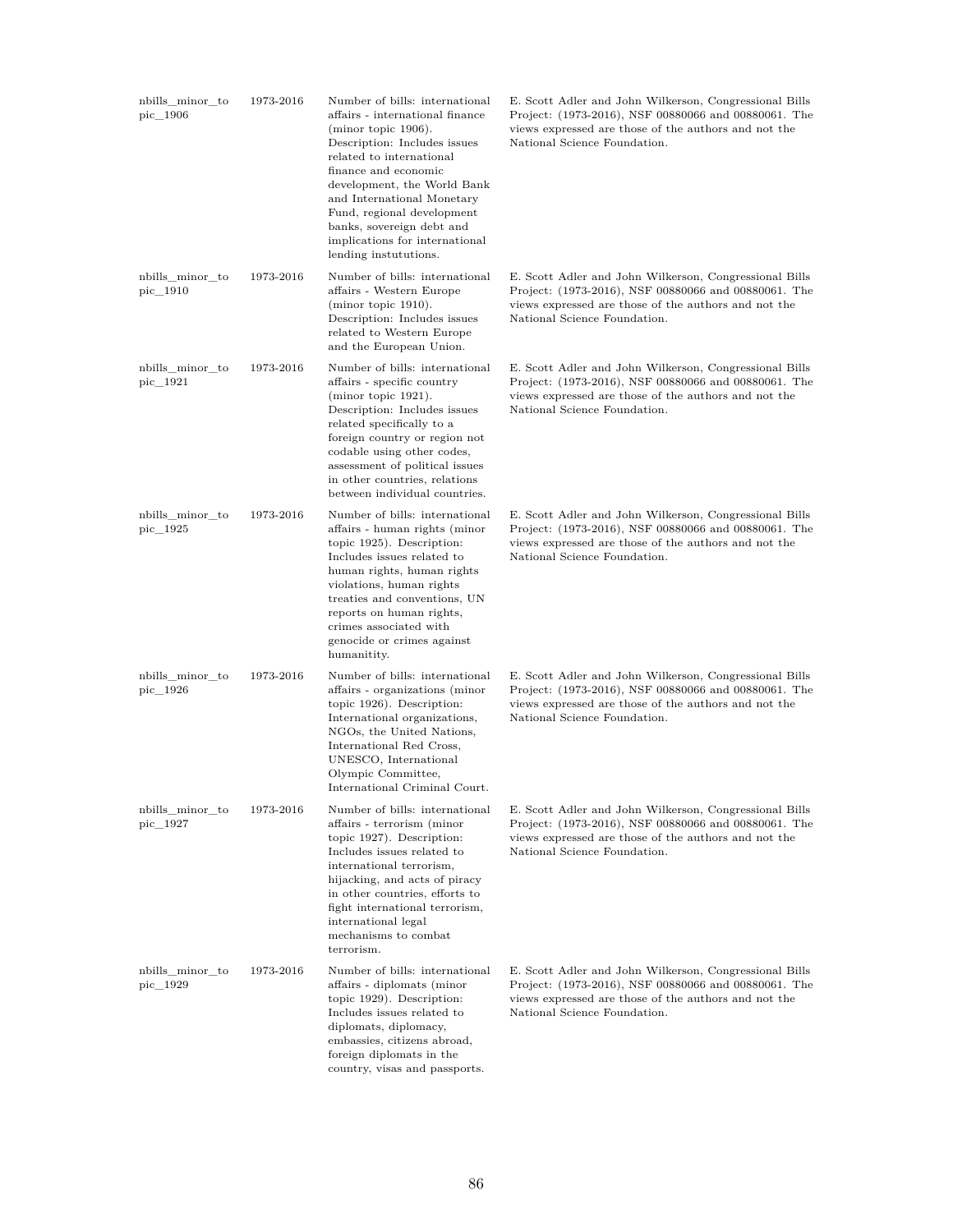| nbills_minor_to<br>pic_1999 | 1973-2016 | Number of bills: international<br>affairs - other (minor topic<br>1999). Description: Includes<br>issues related to other<br>international affairs policy<br>subtopics.                                                                     | E. Scott Adler and John Wilkerson, Congressional Bills<br>Project: (1973-2016), NSF 00880066 and 00880061. The<br>views expressed are those of the authors and not the<br>National Science Foundation. |
|-----------------------------|-----------|---------------------------------------------------------------------------------------------------------------------------------------------------------------------------------------------------------------------------------------------|--------------------------------------------------------------------------------------------------------------------------------------------------------------------------------------------------------|
| nbills minor to<br>pic_200  | 1973-2016 | Number of bills: civil rights -<br>general (minor topic 200).<br>Description: Includes issues<br>related generally to civil<br>rights and minority rights.                                                                                  | E. Scott Adler and John Wilkerson, Congressional Bills<br>Project: (1973-2016), NSF 00880066 and 00880061. The<br>views expressed are those of the authors and not the<br>National Science Foundation. |
| nbills minor to<br>pic_2000 | 1973-2016 | Number of bills: government<br>operations - general (minor<br>topic 2000). Description:<br>Includes issues related to<br>general government<br>operations, including<br>appropriations for multiple<br>government agencies.                 | E. Scott Adler and John Wilkerson, Congressional Bills<br>Project: (1973-2016), NSF 00880066 and 00880061. The<br>views expressed are those of the authors and not the<br>National Science Foundation. |
| nbills_minor_to<br>pic_2001 | 1973-2016 | Number of bills: government<br>operations -<br>intergovernmental relations<br>(minor topic 2001).<br>Description: Includes issues<br>related to intergovernmental<br>relations, local government<br>issues.                                 | E. Scott Adler and John Wilkerson, Congressional Bills<br>Project: (1973-2016), NSF 00880066 and 00880061. The<br>views expressed are those of the authors and not the<br>National Science Foundation. |
| nbills_minor_to<br>pic_2002 | 1973-2016 | Number of bills: government<br>operations - bureaucracy<br>(minor topic 2002).<br>Description: Includes issues<br>related to general government<br>efficiencies and bureaucratic<br>oversight.                                              | E. Scott Adler and John Wilkerson, Congressional Bills<br>Project: (1973-2016), NSF 00880066 and 00880061. The<br>views expressed are those of the authors and not the<br>National Science Foundation. |
| nbills_minor_to<br>pic_2003 | 1973-2016 | Number of bills: government<br>operations - postal service<br>(minor topic 2003).<br>Description: Includes issues<br>related to postal services,<br>regulation of mail, and post<br>civil service.                                          | E. Scott Adler and John Wilkerson, Congressional Bills<br>Project: (1973-2016), NSF 00880066 and 00880061. The<br>views expressed are those of the authors and not the<br>National Science Foundation. |
| nbills minor to<br>pic_2004 | 1973-2016 | Number of bills: government<br>operations - employees (minor<br>topic 2004). Description:<br>Includes issues related<br>to civil employees not<br>mentioned in other subtopics,<br>government pensions and<br>general civil service issues. | E. Scott Adler and John Wilkerson, Congressional Bills<br>Project: (1973-2016), NSF 00880066 and 00880061. The<br>views expressed are those of the authors and not the<br>National Science Foundation. |
| nbills_minor_to<br>pic 2005 | 1973-2016 | Number of bills: government<br>operations - appointments<br>(minor topic 2005).<br>Description: Includes issues<br>related to nomations and<br>appointments not mentioned<br>elsewhere.                                                     | E. Scott Adler and John Wilkerson, Congressional Bills<br>Project: (1973-2016), NSF 00880066 and 00880061. The<br>views expressed are those of the authors and not the<br>National Science Foundation. |
| nbills_minor_to<br>pic_2006 | 1973-2016 | Number of bills: government<br>operations - currency (minor<br>topic 2006). Description:<br>Includes issues related the<br>currency, natonal mints,<br>medals, and commemorative<br>coins.                                                  | E. Scott Adler and John Wilkerson, Congressional Bills<br>Project: (1973-2016), NSF 00880066 and 00880061. The<br>views expressed are those of the authors and not the<br>National Science Foundation. |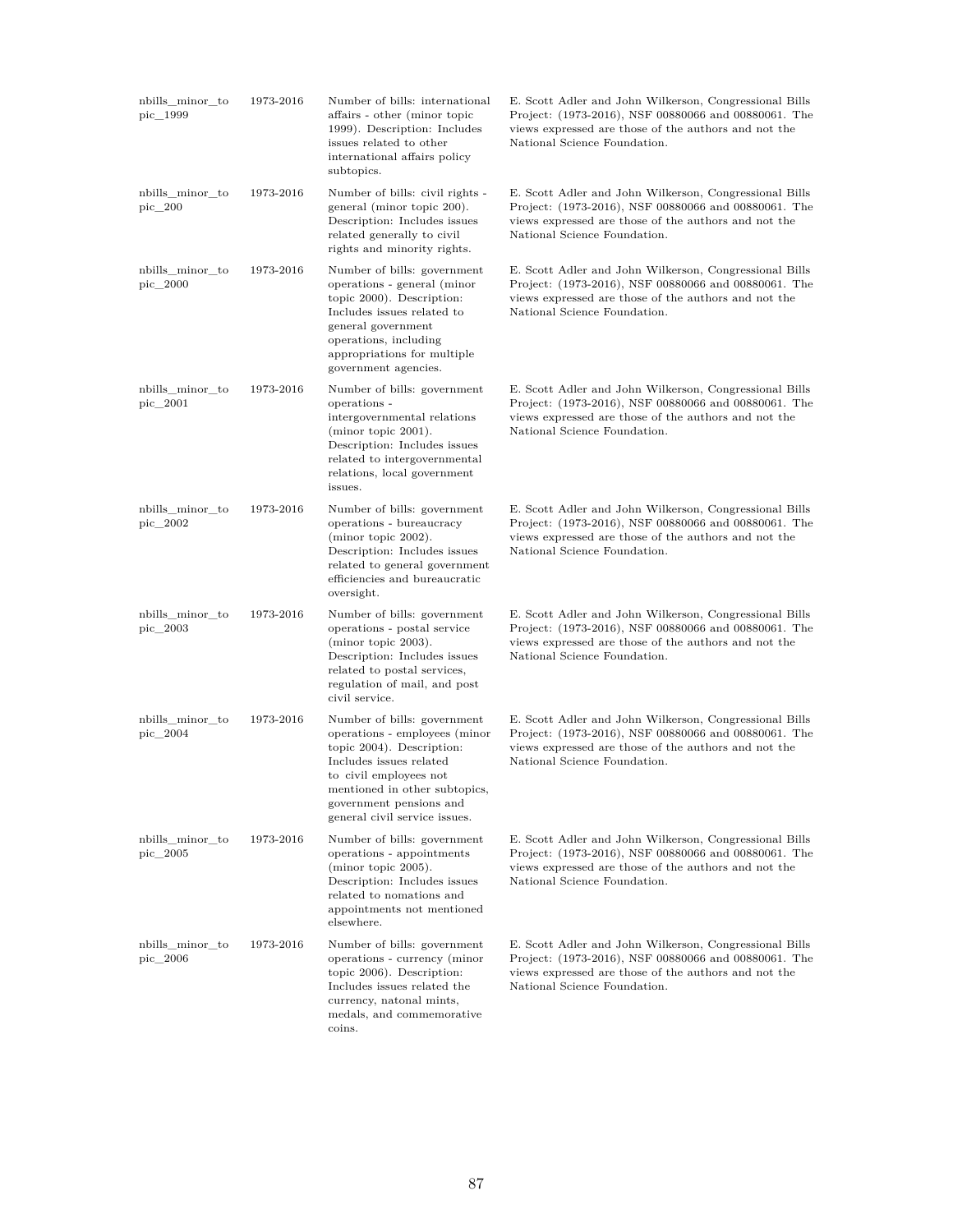| nbills_minor_to<br>pic 2007 | 1973-2016 | Number of bills: government<br>operations - procurement $\&$<br>contractors (minor topic<br>2007). Description: Includes<br>issues related to government<br>procurement, government<br>contractors, contractor and<br>procurement fraud, and<br>procurement processes and<br>system. | E. Scott Adler and John Wilkerson, Congressional Bills<br>Project: (1973-2016), NSF 00880066 and 00880061. The<br>views expressed are those of the authors and not the<br>National Science Foundation. |
|-----------------------------|-----------|--------------------------------------------------------------------------------------------------------------------------------------------------------------------------------------------------------------------------------------------------------------------------------------|--------------------------------------------------------------------------------------------------------------------------------------------------------------------------------------------------------|
| nbills_minor_to<br>pic 2008 | 1973-2016 | Number of bills: government<br>operations - property<br>management (minor topic<br>2008). Description: Includes<br>issues related to government<br>property management,<br>construction, and regulation.                                                                             | E. Scott Adler and John Wilkerson, Congressional Bills<br>Project: (1973-2016), NSF 00880066 and 00880061. The<br>views expressed are those of the authors and not the<br>National Science Foundation. |
| nbills_minor_to<br>pic_2009 | 1973-2016 | Number of bills: government<br>operations - tax<br>administration (minor topic<br>2009). Description: Includes<br>issues related to tax<br>administration, enforcement,<br>and auditing for both<br>individuals and corporations.                                                    | E. Scott Adler and John Wilkerson, Congressional Bills<br>Project: (1973-2016), NSF 00880066 and 00880061. The<br>views expressed are those of the authors and not the<br>National Science Foundation. |
| nbills_minor_to<br>pic 201  | 1973-2016 | Number of bills: civil rights -<br>minority discrimination<br>$(minor topic 201)$ .<br>Description: Includes issues<br>related to minority, ethnic,<br>and racial group<br>discrimination.                                                                                           | E. Scott Adler and John Wilkerson, Congressional Bills<br>Project: (1973-2016), NSF 00880066 and 00880061. The<br>views expressed are those of the authors and not the<br>National Science Foundation. |
| nbills_minor_to<br>pic_2010 | 1973-2016 | Number of bills: government<br>operations - scandals (minor<br>topic 2010). Description:<br>Includes issues related to<br>public scandal and<br>impeachment.                                                                                                                         | E. Scott Adler and John Wilkerson, Congressional Bills<br>Project: (1973-2016), NSF 00880066 and 00880061. The<br>views expressed are those of the authors and not the<br>National Science Foundation. |
| nbills_minor_to<br>pic_2011 | 1973-2016 | Number of bills: government<br>operations - branch relations<br>$(\text{minor topic } 2011).$<br>Description: Includes issues<br>related to government branch<br>relatons, administrative<br>issues, and constitutional<br>reforms.                                                  | E. Scott Adler and John Wilkerson, Congressional Bills<br>Project: (1973-2016), NSF 00880066 and 00880061. The<br>views expressed are those of the authors and not the<br>National Science Foundation. |
| nbills_minor_to<br>pic 2012 | 1973-2016 | Number of bills: government<br>operations - political<br>campaigns (minor topic<br>2012). Description: Includes<br>issues related to the<br>regulation of political<br>campaigns, campaign finance,<br>political advertising and voter<br>registration.                              | E. Scott Adler and John Wilkerson, Congressional Bills<br>Project: (1973-2016), NSF 00880066 and 00880061. The<br>views expressed are those of the authors and not the<br>National Science Foundation. |
| nbills_minor_to<br>pic_2013 | 1973-2016 | Number of bills: government<br>operations - census $\&$<br>statistics (minor topic 2013).<br>Description: Includes issues<br>related to census and<br>statistics collection by<br>government                                                                                         | E. Scott Adler and John Wilkerson, Congressional Bills<br>Project: (1973-2016), NSF 00880066 and 00880061. The<br>views expressed are those of the authors and not the<br>National Science Foundation. |
| nbills_minor_to<br>pic_2014 | 1973-2016 | Number of bills: government<br>operations - capital city<br>(minor topic $2014$ ).<br>Description: Includes issues<br>related to the capital city.                                                                                                                                   | E. Scott Adler and John Wilkerson, Congressional Bills<br>Project: (1973-2016), NSF 00880066 and 00880061. The<br>views expressed are those of the authors and not the<br>National Science Foundation. |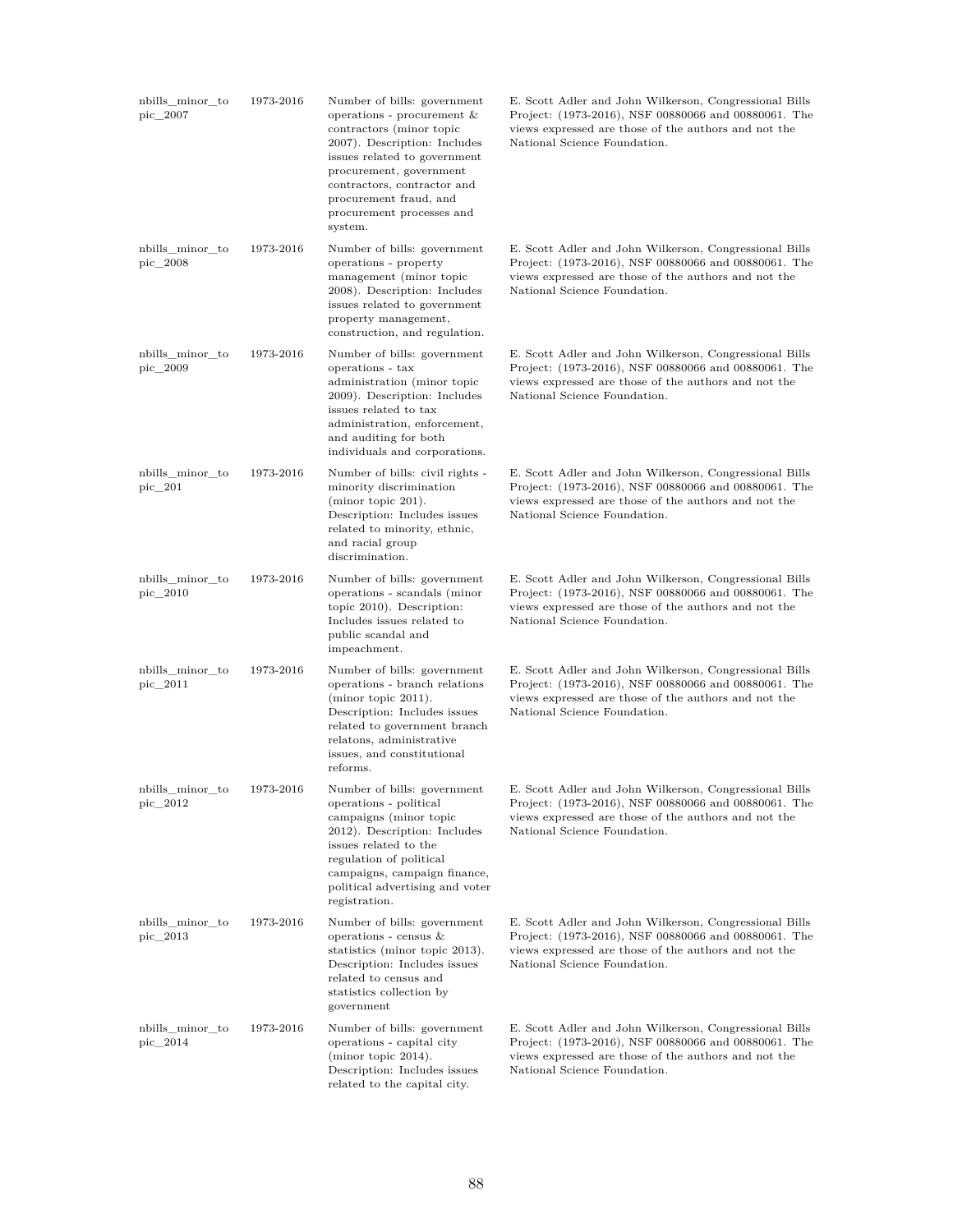| nbills_minor_to<br>pic 2015   | 1973-2016 | Number of bills: government<br>operations - claims against<br>(minor topic 2015).<br>Description: Includes issues<br>related to claims againt the<br>government, compensation for<br>the victims of terrorist<br>attacks, compensation<br>policies without other<br>substantive provisions. | E. Scott Adler and John Wilkerson, Congressional Bills<br>Project: (1973-2016), NSF 00880066 and 00880061. The<br>views expressed are those of the authors and not the<br>National Science Foundation. |
|-------------------------------|-----------|---------------------------------------------------------------------------------------------------------------------------------------------------------------------------------------------------------------------------------------------------------------------------------------------|--------------------------------------------------------------------------------------------------------------------------------------------------------------------------------------------------------|
| nbills minor to<br>pic_202    | 1973-2016 | Number of bills: civil rights -<br>gender discrimination (minor<br>topic 202). Description:<br>Includes issues related to sex,<br>gender, and sexual<br>orientation discrimination.                                                                                                         | E. Scott Adler and John Wilkerson, Congressional Bills<br>Project: (1973-2016), NSF 00880066 and 00880061. The<br>views expressed are those of the authors and not the<br>National Science Foundation. |
| nbills minor to<br>pic_2030   | 1973-2016 | Number of bills: government<br>operations - national holidays<br>$(minor topic 2030)$ .<br>Description: Includes issues<br>related to national holidays<br>and their observation.                                                                                                           | E. Scott Adler and John Wilkerson, Congressional Bills<br>Project: (1973-2016), NSF 00880066 and 00880061. The<br>views expressed are those of the authors and not the<br>National Science Foundation. |
| nbills_minor_to<br>pic 204    | 1973-2016 | Number of bills: civil rights -<br>age discrimination (minor<br>topic 204). Description:<br>Includes issues related to age<br>discrimination, including<br>mandatory retirement.                                                                                                            | E. Scott Adler and John Wilkerson, Congressional Bills<br>Project: (1973-2016), NSF 00880066 and 00880061. The<br>views expressed are those of the authors and not the<br>National Science Foundation. |
| nbills_minor_to<br>$pic\_205$ | 1973-2016 | Number of bills: civil rights -<br>handicap discrimination<br>$(minor topic 205)$ .<br>Description: Includes issues<br>related to handcap and<br>disease discrimination.                                                                                                                    | E. Scott Adler and John Wilkerson, Congressional Bills<br>Project: (1973-2016), NSF 00880066 and 00880061. The<br>views expressed are those of the authors and not the<br>National Science Foundation. |
| nbills_minor_to<br>$pic\_206$ | 1973-2016 | Number of bills: civil rights -<br>voting rights (minor topic<br>206). Description: Includes<br>issues related to voting rights,<br>expanding or contracting the<br>franchise, participation and<br>related issues.                                                                         | E. Scott Adler and John Wilkerson, Congressional Bills<br>Project: (1973-2016), NSF 00880066 and 00880061. The<br>views expressed are those of the authors and not the<br>National Science Foundation. |
| nbills_minor_to<br>$pic\_207$ | 1973-2016 | Number of bills: civil rights -<br>freedom of speech (minor<br>topic $207$ ).<br>Description: Issues related to<br>freedom of speech, religious<br>freedoms, and other types of<br>freedom of expression.                                                                                   | E. Scott Adler and John Wilkerson, Congressional Bills<br>Project: (1973-2016), NSF 00880066 and 00880061. The<br>views expressed are those of the authors and not the<br>National Science Foundation. |
| nbills minor to<br>pic 208    | 1973-2016 | Number of bills: civil rights -<br>right to privacy (minor topic<br>208). Description: Includes<br>issues related to privacy<br>rights, including privacy of<br>records, access to government<br>information, and abortion<br>rights.                                                       | E. Scott Adler and John Wilkerson, Congressional Bills<br>Project: (1973-2016), NSF 00880066 and 00880061. The<br>views expressed are those of the authors and not the<br>National Science Foundation. |
| nbills_minor_to<br>$pic\_209$ | 1973-2016 | Number of bills: civil rights -<br>anti-government (minor topic<br>209). Description: Includes<br>issues related to<br>anti-government activity<br>groups, such as the<br>communist party and local<br>insurgency groups.                                                                   | E. Scott Adler and John Wilkerson, Congressional Bills<br>Project: (1973-2016), NSF 00880066 and 00880061. The<br>views expressed are those of the authors and not the<br>National Science Foundation. |
| nbills_minor_to<br>pic_2099   | 1973-2016 | Number of bills: government<br>operations - other (minor<br>topic 2099). Description:<br>Includes issues related to<br>other government operations<br>subtopics.                                                                                                                            | E. Scott Adler and John Wilkerson, Congressional Bills<br>Project: (1973-2016), NSF 00880066 and 00880061. The<br>views expressed are those of the authors and not the<br>National Science Foundation. |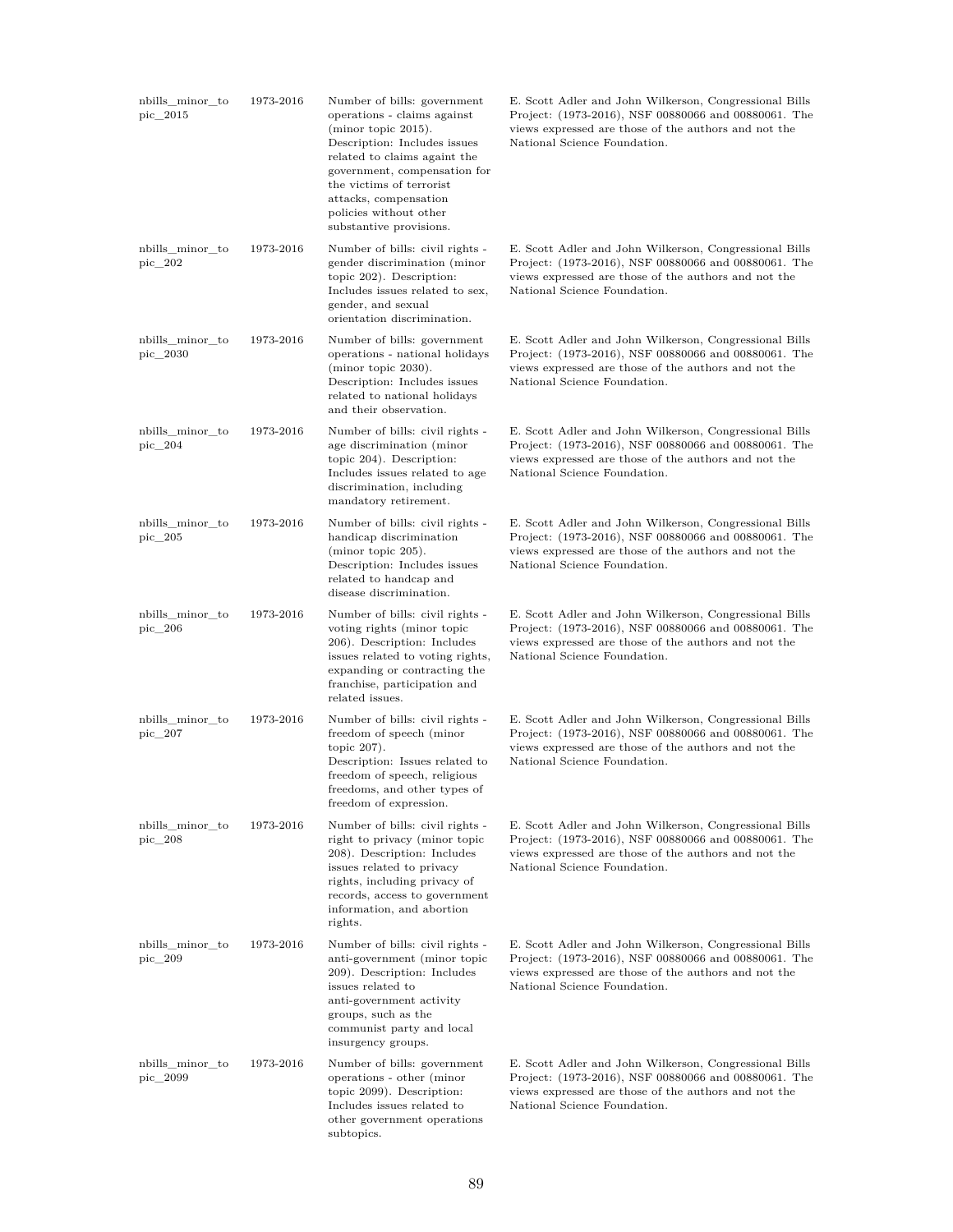| nbills_minor_to<br>pic_2100 | 1973-2016 | Number of bills: public lands<br>- general (minor topic 2100).<br>Description: Includes issues<br>related to general public<br>lands, water management,<br>and terrorial issues.                                                                    | E. Scott Adler and John Wilkerson, Congressional Bills<br>Project: (1973-2016), NSF 00880066 and 00880061. The<br>views expressed are those of the authors and not the<br>National Science Foundation. |
|-----------------------------|-----------|-----------------------------------------------------------------------------------------------------------------------------------------------------------------------------------------------------------------------------------------------------|--------------------------------------------------------------------------------------------------------------------------------------------------------------------------------------------------------|
| nbills_minor_to<br>pic_2101 | 1973-2016 | Number of bills: public lands<br>- national parks (minor topic<br>2101). Description: Includes<br>issues related to national<br>parks, memorials, historic<br>sites, and recreation,<br>including the management<br>and staffing of cultural sites. | E. Scott Adler and John Wilkerson, Congressional Bills<br>Project: (1973-2016), NSF 00880066 and 00880061. The<br>views expressed are those of the authors and not the<br>National Science Foundation. |
| nbills_minor_to<br>pic_2102 | 1973-2016 | Number of bills: public lands<br>- indigenous affairs (minor<br>topic 2102). Description:<br>Includes issues related to<br>indigenous affairs, indigenous<br>lands, and assistance to<br>indigenous people.                                         | E. Scott Adler and John Wilkerson, Congressional Bills<br>Project: (1973-2016), NSF 00880066 and 00880061. The<br>views expressed are those of the authors and not the<br>National Science Foundation. |
| nbills minor to<br>pic_2103 | 1973-2016 | Number of bills: public lands<br>- public lands (minor topic<br>2103). Description: Includes<br>issues related to natural<br>resources, public lands, and<br>forest management, including<br>forest fires, livestock grazing.                       | E. Scott Adler and John Wilkerson, Congressional Bills<br>Project: (1973-2016), NSF 00880066 and 00880061. The<br>views expressed are those of the authors and not the<br>National Science Foundation. |
| nbills_minor_to<br>pic 2104 | 1973-2016 | Number of bills: public lands<br>- water resources (minor topic<br>2104). Description: Includes<br>issues related to water<br>resources, water resource<br>development and civil works,<br>flood control, and research.                             | E. Scott Adler and John Wilkerson, Congressional Bills<br>Project: (1973-2016), NSF 00880066 and 00880061. The<br>views expressed are those of the authors and not the<br>National Science Foundation. |
| nbills_minor_to<br>pic_2105 | 1973-2016 | Number of bills: public lands<br>- dependencies & territories<br>$(minor topic 2105)$ .<br>Description: Includes issues<br>related to terroritial and<br>dependency issues and<br>devolution.                                                       | E. Scott Adler and John Wilkerson, Congressional Bills<br>Project: (1973-2016), NSF 00880066 and 00880061. The<br>views expressed are those of the authors and not the<br>National Science Foundation. |
| nbills_minor_to<br>pic_2199 | 1973-2016 | Number of bills: public lands<br>- other (minor topic 2199).<br>Description: Includes issues<br>related to other public lands<br>policy subtopics.                                                                                                  | E. Scott Adler and John Wilkerson, Congressional Bills<br>Project: (1973-2016), NSF 00880066 and 00880061. The<br>views expressed are those of the authors and not the<br>National Science Foundation. |
| nbills_minor_to<br>pic_2300 | 1973-2016 | Number of bills: culture -<br>general (minor topic 2300).<br>Description: Includes issues<br>related to general cultural<br>policy issues.                                                                                                          | E. Scott Adler and John Wilkerson, Congressional Bills<br>Project: (1973-2016), NSF 00880066 and 00880061. The<br>views expressed are those of the authors and not the<br>National Science Foundation. |
| nbills_minor_to<br>pic_299  | 1973-2016 | Number of bills: civil rights -<br>other (minor topic 299).<br>Description: Includes issues<br>related to other civil rights<br>subtopics.                                                                                                          | E. Scott Adler and John Wilkerson, Congressional Bills<br>Project: (1973-2016), NSF 00880066 and 00880061. The<br>views expressed are those of the authors and not the<br>National Science Foundation. |
| nbills_minor_to<br>pic_300  | 1973-2016 | Number of bills: health -<br>general (minor topic 300).<br>Description: Includes issues<br>related generally to health<br>care, including appropriations<br>for general health care<br>government agencies.                                         | E. Scott Adler and John Wilkerson, Congressional Bills<br>Project: (1973-2016), NSF 00880066 and 00880061. The<br>views expressed are those of the authors and not the<br>National Science Foundation. |
| nbills_minor_to<br>pic_301  | 1973-2016 | Number of bills: health -<br>health care reform (minor<br>topic 301). Description:<br>Includes issues related to<br>broad, comprehensive changes<br>in the health care system.                                                                      | E. Scott Adler and John Wilkerson, Congressional Bills<br>Project: (1973-2016), NSF 00880066 and 00880061. The<br>views expressed are those of the authors and not the<br>National Science Foundation. |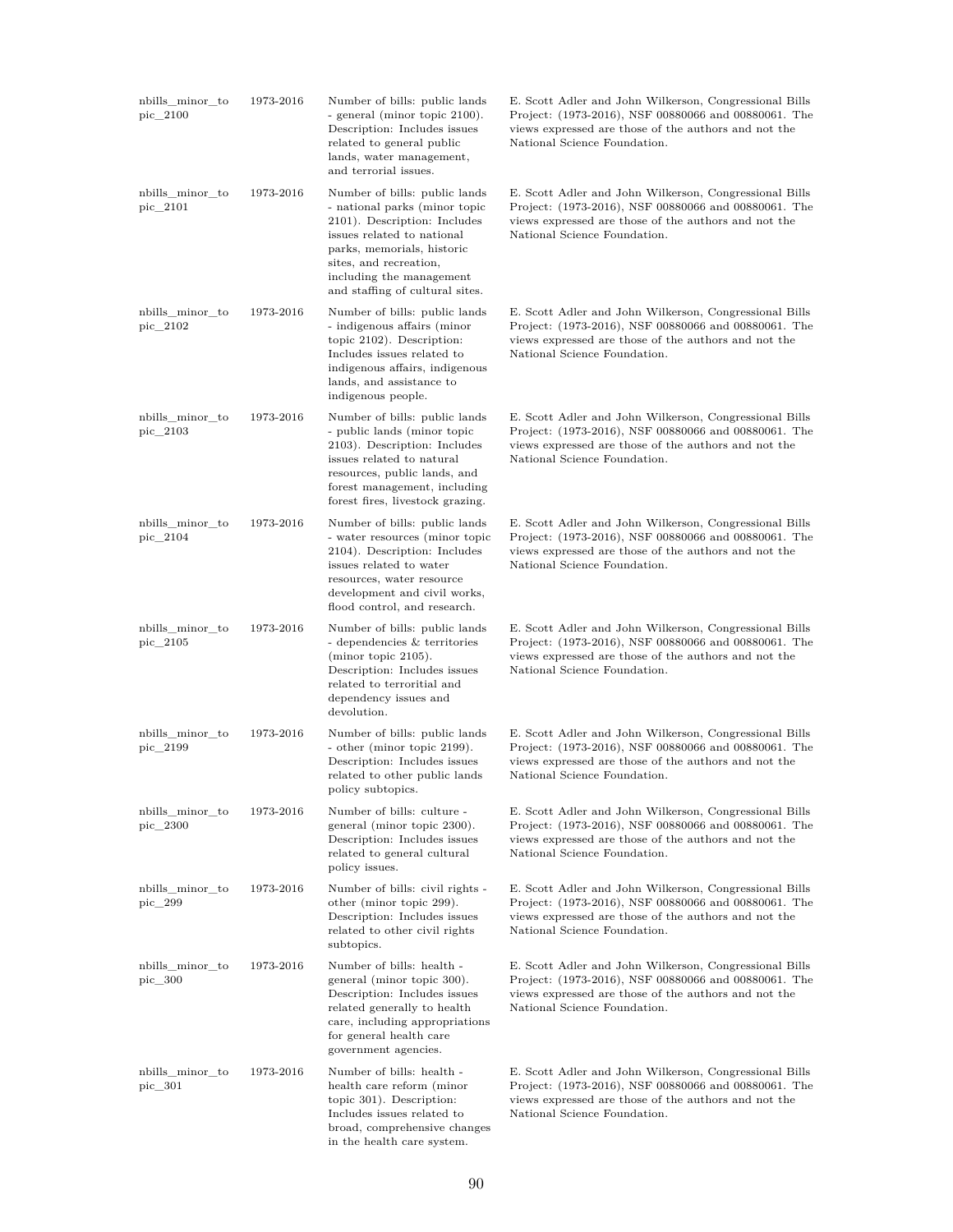| nbills minor to<br>pic_302 | 1973-2016 | Number of bills: health -<br>insurance (minor topic 302).<br>Description: Includes issues<br>related to health insurance<br>reform, regulation,<br>availability, and cost.                                                                    | E. Scott Adler and John Wilkerson, Congressional Bills<br>Project: (1973-2016), NSF 00880066 and 00880061. The<br>views expressed are those of the authors and not the<br>National Science Foundation. |
|----------------------------|-----------|-----------------------------------------------------------------------------------------------------------------------------------------------------------------------------------------------------------------------------------------------|--------------------------------------------------------------------------------------------------------------------------------------------------------------------------------------------------------|
| nbills_minor_to<br>pic_321 | 1973-2016 | Number of bills: health -<br>drug industry (minor topic<br>321). Description: Includes<br>issues related to the<br>regulation and promotion of<br>pharaceuticals, medical<br>devices, and clinical labs.                                      | E. Scott Adler and John Wilkerson, Congressional Bills<br>Project: (1973-2016), NSF 00880066 and 00880061. The<br>views expressed are those of the authors and not the<br>National Science Foundation. |
| nbills_minor_to<br>pic_322 | 1973-2016 | Number of bills: health -<br>medical facilities (minor topic<br>322). Description: Issues<br>related to facilities<br>construction, regulaton and<br>payments, including waitlists<br>and ambulance services.                                 | E. Scott Adler and John Wilkerson, Congressional Bills<br>Project: (1973-2016), NSF 00880066 and 00880061. The<br>views expressed are those of the authors and not the<br>National Science Foundation. |
| nbills_minor_to<br>pic 323 | 1973-2016 | Number of bills: health -<br>insurance providers (minor<br>topic 323). Description:<br>Includes issues related to<br>provider and insurer<br>payments and regulation,<br>including other types of<br>benefits or multple benefits.            | E. Scott Adler and John Wilkerson, Congressional Bills<br>Project: (1973-2016), NSF 00880066 and 00880061. The<br>views expressed are those of the authors and not the<br>National Science Foundation. |
| nbills_minor_to<br>pic_324 | 1973-2016 | Number of bills: health -<br>medical liabilities (minor<br>topic 324). Description:<br>Includes issues related to<br>medical liability, malpractice<br>issues, medical fraud and<br>abuse, and unfair practices.                              | E. Scott Adler and John Wilkerson, Congressional Bills<br>Project: (1973-2016), NSF 00880066 and 00880061. The<br>views expressed are those of the authors and not the<br>National Science Foundation. |
| nbills_minor_to<br>pic_325 | 1973-2016 | Number of bills: health -<br>manpower (minor topic 325).<br>Description: Issues related to<br>the supply and quantity of<br>labor in the health care<br>industry, training and<br>licensing.                                                  | E. Scott Adler and John Wilkerson, Congressional Bills<br>Project: (1973-2016), NSF 00880066 and 00880061. The<br>views expressed are those of the authors and not the<br>National Science Foundation. |
| nbills_minor_to<br>pic_331 | 1973-2016 | Number of bills: health -<br>disease prevention (minor<br>topic $331$ ).<br>Description: Issues related to<br>disease prevention, treatment,<br>and health promotion,<br>including specific diseases not<br>covered in other subtopics.       | E. Scott Adler and John Wilkerson, Congressional Bills<br>Project: (1973-2016), NSF 00880066 and 00880061. The<br>views expressed are those of the authors and not the<br>National Science Foundation. |
| nbills minor to<br>pic_332 | 1973-2016 | Number of bills: health -<br>infants and children (minor<br>topic 332). Description:<br>Includes issues related to<br>infants and children,<br>including coverage and<br>quality of care, health<br>promotion, and school health<br>programs. | E. Scott Adler and John Wilkerson, Congressional Bills<br>Project: (1973-2016), NSF 00880066 and 00880061. The<br>views expressed are those of the authors and not the<br>National Science Foundation. |
| nbills_minor_to<br>pic_333 | 1973-2016 | Number of bills: health -<br>mental (minor topic 333).<br>Description: Includes issues<br>related to mental health care<br>and mental health disease.                                                                                         | E. Scott Adler and John Wilkerson, Congressional Bills<br>Project: (1973-2016), NSF 00880066 and 00880061. The<br>views expressed are those of the authors and not the<br>National Science Foundation. |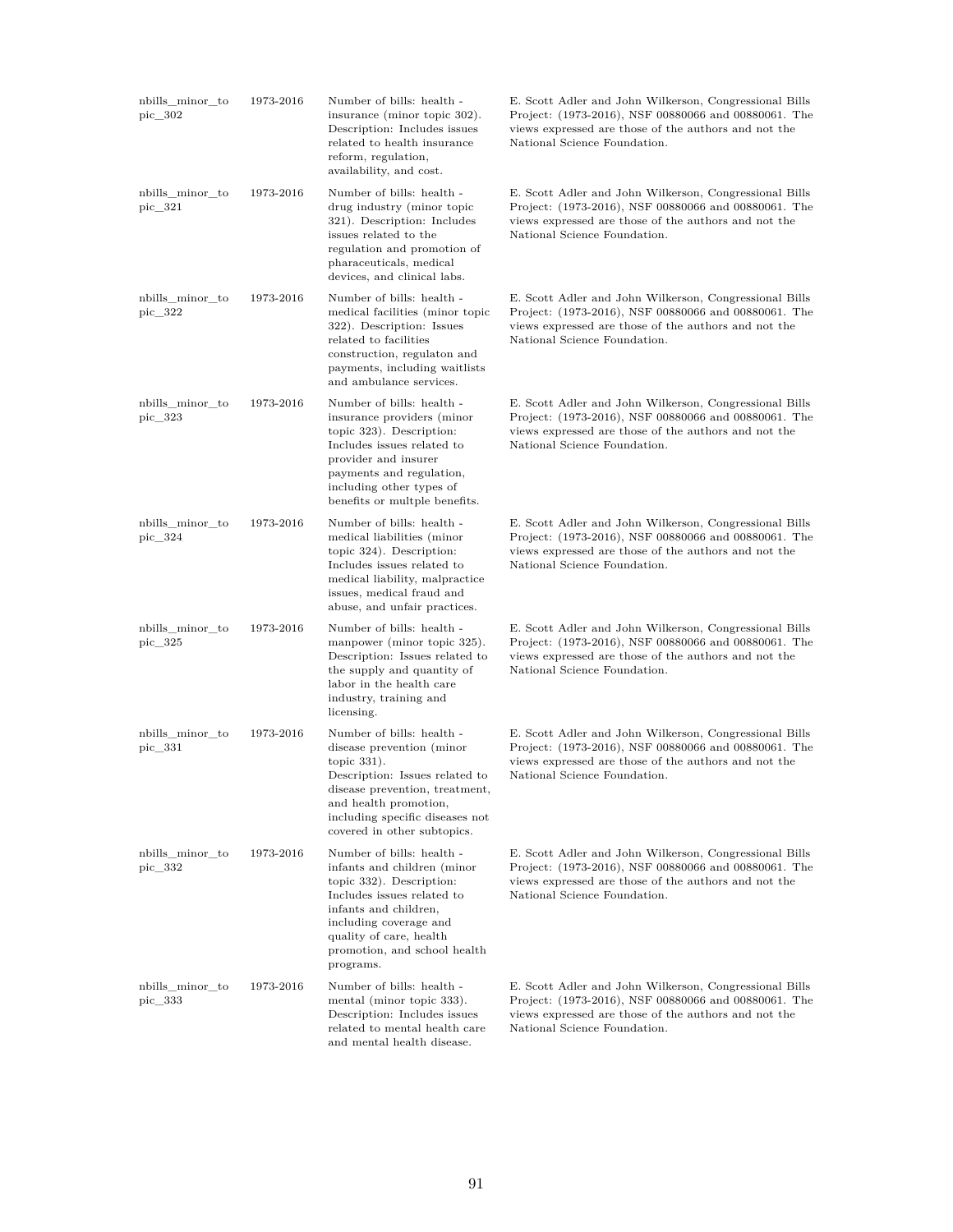| nbills_minor_to<br>pic_334    | 1973-2016 | Number of bills: health -<br>long-term care (minor topic<br>334). Description: Includes<br>issues related to long term<br>care, home health care, the<br>terminally ill, and<br>rehabilitation services.                                                     | E. Scott Adler and John Wilkerson, Congressional Bills<br>Project: (1973-2016), NSF 00880066 and 00880061. The<br>views expressed are those of the authors and not the<br>National Science Foundation. |
|-------------------------------|-----------|--------------------------------------------------------------------------------------------------------------------------------------------------------------------------------------------------------------------------------------------------------------|--------------------------------------------------------------------------------------------------------------------------------------------------------------------------------------------------------|
| nbills_minor_to<br>pic_335    | 1973-2016 | Number of bills: health -<br>drug coverage and cost<br>(minor topic 335).<br>Description: Includes issues<br>related to prescription drug<br>coverage, programs to pay for<br>prescription drugs, and policy<br>to reduce the cost of<br>prescription drugs. | E. Scott Adler and John Wilkerson, Congressional Bills<br>Project: (1973-2016), NSF 00880066 and 00880061. The<br>views expressed are those of the authors and not the<br>National Science Foundation. |
| nbills_minor_to<br>pic_336    | 1973-2016 | Number of bills: health -<br>other or multiple benefits and<br>procedures (note: this code<br>uses an outdate PAP sytem).                                                                                                                                    | E. Scott Adler and John Wilkerson, Congressional Bills<br>Project: (1973-2016), NSF 00880066 and 00880061. The<br>views expressed are those of the authors and not the<br>National Science Foundation. |
| nbills_minor_to<br>pic_341    | 1973-2016 | Number of bills: health -<br>tobacco abuse (minor topic<br>341). Description: Includes<br>issues related to tobacco<br>abuse, treatment, education,<br>and health effects.                                                                                   | E. Scott Adler and John Wilkerson, Congressional Bills<br>Project: (1973-2016), NSF 00880066 and 00880061. The<br>views expressed are those of the authors and not the<br>National Science Foundation. |
| nbills_minor_to<br>pic 342    | 1973-2016 | Number of bills: health -<br>drug and alcohol abuse<br>(minor topic 342).<br>Description: Includes issues<br>related to alcohol and illegal<br>drug abuse, treatment,<br>education, and health effects.                                                      | E. Scott Adler and John Wilkerson, Congressional Bills<br>Project: (1973-2016), NSF 00880066 and 00880061. The<br>views expressed are those of the authors and not the<br>National Science Foundation. |
| nbills_minor_to<br>pic_398    | 1973-2016 | Number of bills: health -<br>R&D (minor topic 398).<br>Description: Includes issues<br>related to health care<br>research and development.                                                                                                                   | E. Scott Adler and John Wilkerson, Congressional Bills<br>Project: (1973-2016), NSF 00880066 and 00880061. The<br>views expressed are those of the authors and not the<br>National Science Foundation. |
| nbills_minor_to<br>pic_399    | 1973-2016 | Number of bills: health -<br>other (minor topic 399).<br>Description: Includes issues<br>related to other health care<br>topics.                                                                                                                             | E. Scott Adler and John Wilkerson, Congressional Bills<br>Project: (1973-2016), NSF 00880066 and 00880061. The<br>views expressed are those of the authors and not the<br>National Science Foundation. |
| nbills_minor_to<br>$pic\_400$ | 1973-2016 | Number of bills: agriculture -<br>general (minor topic 400).<br>Description: Includes issues<br>related to general agriculture<br>policy, including<br>appropriations for general<br>agriculture government<br>agencies.                                     | E. Scott Adler and John Wilkerson, Congressional Bills<br>Project: (1973-2016), NSF 00880066 and 00880061. The<br>views expressed are those of the authors and not the<br>National Science Foundation. |
| nbills_minor_to<br>pic 401    | 1973-2016 | Number of bills: agriculture -<br>trade (minor topic $401$ ).<br>Description: Includes issues<br>related to the regulation and<br>impact of agricultural foreign<br>trade.                                                                                   | E. Scott Adler and John Wilkerson, Congressional Bills<br>Project: (1973-2016), NSF 00880066 and 00880061. The<br>views expressed are those of the authors and not the<br>National Science Foundation. |
| nbills_minor_to<br>pic_402    | 1973-2016 | Number of bills: agriculture -<br>subsidies to farmers (minor<br>topic $402$ ). Description:<br>Includes issues related to<br>government subsidies to<br>farmers and ranchers,<br>including agricultural disaster<br>insurance.                              | E. Scott Adler and John Wilkerson, Congressional Bills<br>Project: (1973-2016), NSF 00880066 and 00880061. The<br>views expressed are those of the authors and not the<br>National Science Foundation. |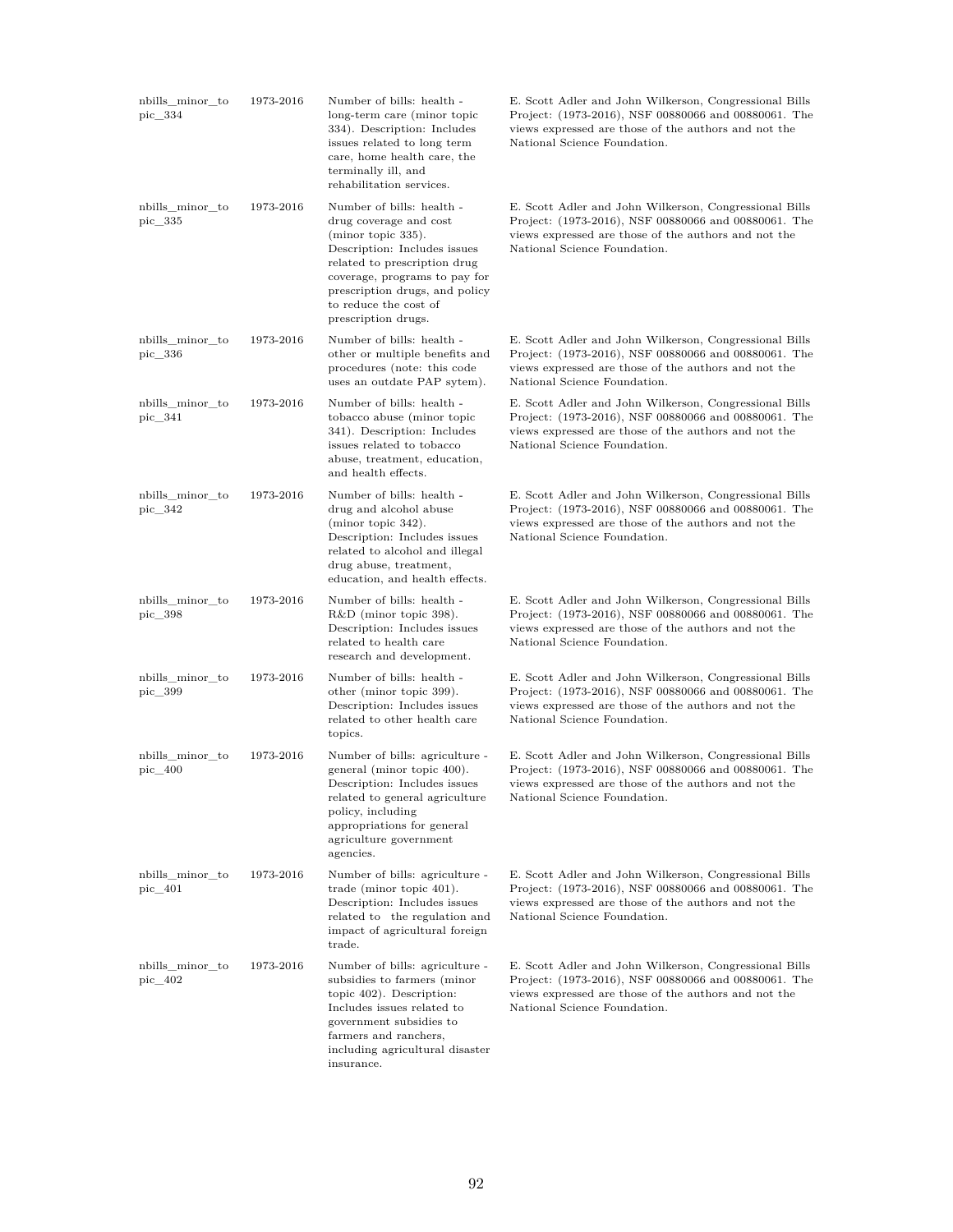| nbills_minor_to<br>pic_403 | 1973-2016 | Number of bills: agriculture -<br>food inspection & safety<br>$(minor topic 403)$ .<br>Description: Includes issues<br>related to food inspection and<br>safety, including seafood, and<br>labeling requirements.                                               | E. Scott Adler and John Wilkerson, Congressional Bills<br>Project: (1973-2016), NSF 00880066 and 00880061. The<br>views expressed are those of the authors and not the<br>National Science Foundation. |
|----------------------------|-----------|-----------------------------------------------------------------------------------------------------------------------------------------------------------------------------------------------------------------------------------------------------------------|--------------------------------------------------------------------------------------------------------------------------------------------------------------------------------------------------------|
| nbills_minor_to<br>pic_404 | 1973-2016 | Number of bills: agriculture -<br>marketing $&$ promotion<br>(minor topic $404$ ).<br>Description: Includes issues<br>related to efforts to provide<br>information on agricultural<br>products to consumers and<br>the regulation of agricultural<br>marketing. | E. Scott Adler and John Wilkerson, Congressional Bills<br>Project: (1973-2016), NSF 00880066 and 00880061. The<br>views expressed are those of the authors and not the<br>National Science Foundation. |
| nbills_minor_to<br>pic_405 | 1973-2016 | Number of bills: agriculture -<br>animal $&$ crop disease (minor<br>topic 405). Description:<br>Includes issues related to<br>animal and crop disease, pest<br>control and pesticide<br>regulation, and welfare for<br>domesticated animals.                    | E. Scott Adler and John Wilkerson, Congressional Bills<br>Project: (1973-2016), NSF 00880066 and 00880061. The<br>views expressed are those of the authors and not the<br>National Science Foundation. |
| nbills_minor_to<br>pic_408 | 1973-2016 | Number of bills: agriculture -<br>fisheries $&$ fishing (minor<br>topic 408). Description:<br>Includes issues related to<br>fishing, commercial fishery<br>regulation and conservation.                                                                         | E. Scott Adler and John Wilkerson, Congressional Bills<br>Project: (1973-2016), NSF 00880066 and 00880061. The<br>views expressed are those of the authors and not the<br>National Science Foundation. |
| nbills minor to<br>pic_498 | 1973-2016 | Number of bills: agriculture -<br>$R&D$ (minor topic 498).<br>Description: Includes issues<br>related to agricultural<br>research and development.                                                                                                              | E. Scott Adler and John Wilkerson, Congressional Bills<br>Project: (1973-2016), NSF 00880066 and 00880061. The<br>views expressed are those of the authors and not the<br>National Science Foundation. |
| nbills_minor_to<br>pic_499 | 1973-2016 | Number of bills: agriculture -<br>other (minor topic 499).<br>Description: Includes issues<br>related to other agricultural<br>subtopics.                                                                                                                       | E. Scott Adler and John Wilkerson, Congressional Bills<br>Project: (1973-2016), NSF 00880066 and 00880061. The<br>views expressed are those of the authors and not the<br>National Science Foundation. |
| nbills minor to<br>pic 500 | 1973-2016 | Number of bills: labor and<br>employment - general (minor<br>topic 500). Description:<br>Includes issues generally<br>related to labor, employment,<br>and pensions, including<br>appropriations for<br>government agencies<br>regulating labor policy.         | E. Scott Adler and John Wilkerson, Congressional Bills<br>Project: (1973-2016), NSF 00880066 and 00880061. The<br>views expressed are those of the authors and not the<br>National Science Foundation. |
| nbills minor to<br>pic 501 | 1973-2016 | Number of bills: labor and<br>employment - worker safety<br>$(minor topic 501)$ .<br>Description: Includes issues<br>related to worker safety and<br>protection and compensation<br>for work-related injury and<br>disease.                                     | E. Scott Adler and John Wilkerson, Congressional Bills<br>Project: (1973-2016), NSF 00880066 and 00880061. The<br>views expressed are those of the authors and not the<br>National Science Foundation. |
| nbills minor to<br>pic_502 | 1973-2016 | Number of bills: labor and<br>employment - employment<br>training (minor topic $502$ ).<br>Description: Includes issues<br>related to job training for<br>adult workers, workforce<br>development, and efforts to<br>retrain displaced workers.                 | E. Scott Adler and John Wilkerson, Congressional Bills<br>Project: (1973-2016), NSF 00880066 and 00880061. The<br>views expressed are those of the authors and not the<br>National Science Foundation. |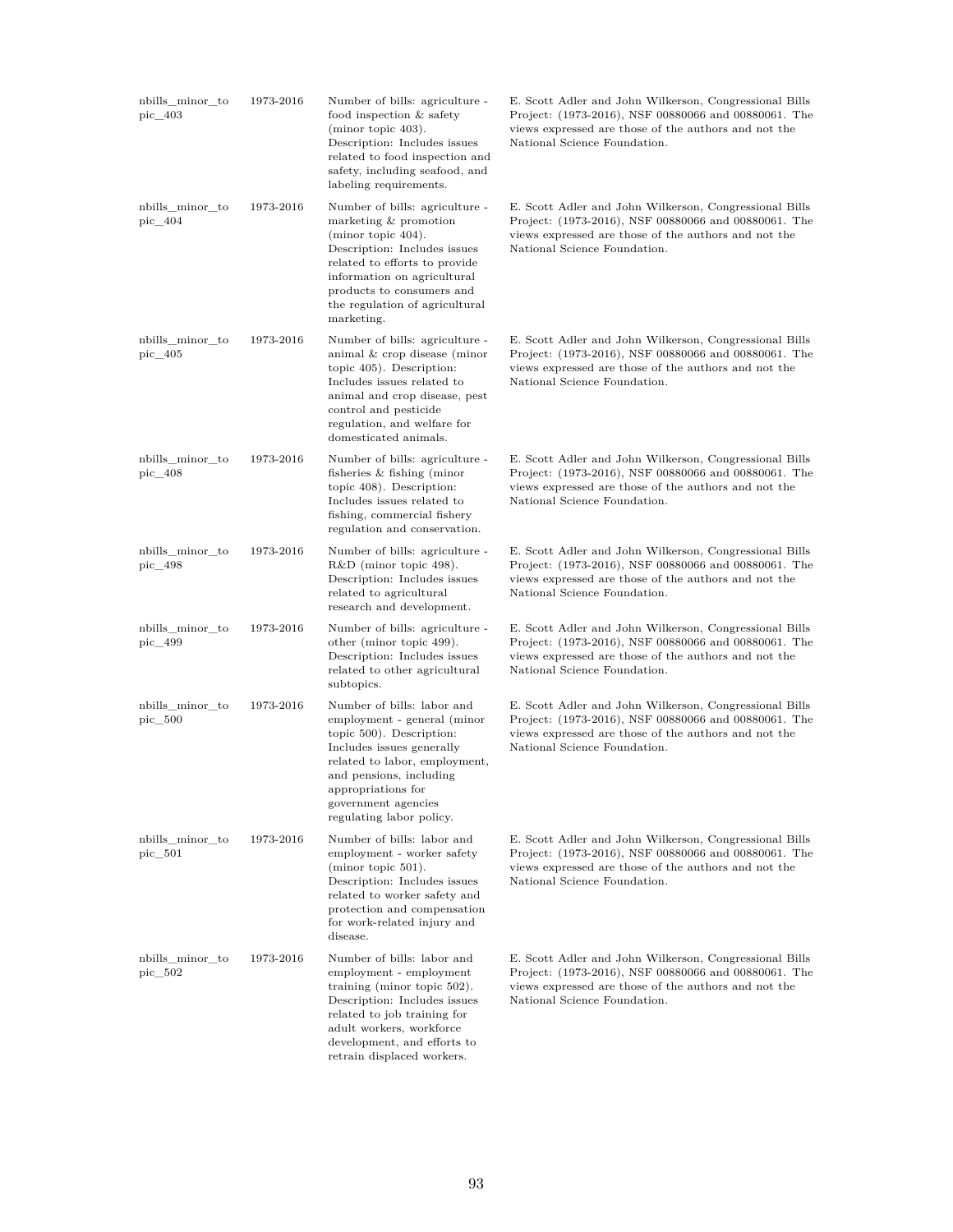| nbills_minor_to<br>pic 503    | 1973-2016 | Number of bills: labor and<br>employment - employee<br>benefits (minor topic 503).<br>Description: Includes issues<br>related to all employee<br>benefits, pensions, and<br>retirement accounts,<br>including<br>government-provided<br>unemployment insurance.                     | E. Scott Adler and John Wilkerson, Congressional Bills<br>Project: (1973-2016), NSF 00880066 and 00880061. The<br>views expressed are those of the authors and not the<br>National Science Foundation. |
|-------------------------------|-----------|-------------------------------------------------------------------------------------------------------------------------------------------------------------------------------------------------------------------------------------------------------------------------------------|--------------------------------------------------------------------------------------------------------------------------------------------------------------------------------------------------------|
| nbills_minor_to<br>pic_504    | 1973-2016 | Number of bills: labor and<br>employment - labor unions<br>(minor topic $504$ ).<br>Description: Includes issues<br>related to labor unions,<br>collective bargaining, and<br>employer-employee relations.                                                                          | E. Scott Adler and John Wilkerson, Congressional Bills<br>Project: (1973-2016), NSF 00880066 and 00880061. The<br>views expressed are those of the authors and not the<br>National Science Foundation. |
| nbills_minor_to<br>pic_505    | 1973-2016 | Number of bills: labor and<br>employment - fair labor<br>standards (minor topic 505).<br>Description: Includes issues<br>related to fair labor standards<br>such as the minimum wage<br>and overtime compensation,<br>and labor law.                                                | E. Scott Adler and John Wilkerson, Congressional Bills<br>Project: (1973-2016), NSF 00880066 and 00880061. The<br>views expressed are those of the authors and not the<br>National Science Foundation. |
| nbills_minor_to<br>pic_506    | 1973-2016 | Number of bills: labor and<br>employment - youth<br>employment (minor topic<br>506). Description: Includes<br>issues related to youth<br>employment, child labor and<br>job training for youths.                                                                                    | E. Scott Adler and John Wilkerson, Congressional Bills<br>Project: (1973-2016), NSF 00880066 and 00880061. The<br>views expressed are those of the authors and not the<br>National Science Foundation. |
| nbills_minor_to<br>pic_529    | 1973-2016 | Number of bills: labor and<br>employment - migrant and<br>seasonal (minor topic 529).<br>Description: Includes issues<br>related to migrant, guest and<br>seasonal workers.                                                                                                         | E. Scott Adler and John Wilkerson, Congressional Bills<br>Project: (1973-2016), NSF 00880066 and 00880061. The<br>views expressed are those of the authors and not the<br>National Science Foundation. |
| nbills_minor_to<br>pic_599    | 1973-2016 | Number of bills: labor and<br>employment - other (minor<br>topic 599).<br>Description: Issues related to<br>other labor policy.                                                                                                                                                     | E. Scott Adler and John Wilkerson, Congressional Bills<br>Project: (1973-2016), NSF 00880066 and 00880061. The<br>views expressed are those of the authors and not the<br>National Science Foundation. |
| nbills minor to<br>pic_600    | 1973-2016 | Number of bills: education -<br>general (minor topic 600).<br>Description: Includes issues<br>related to general education<br>policy, including<br>appropriations for<br>government agencies<br>regulating education policy.                                                        | E. Scott Adler and John Wilkerson, Congressional Bills<br>Project: (1973-2016), NSF 00880066 and 00880061. The<br>views expressed are those of the authors and not the<br>National Science Foundation. |
| nbills_minor_to<br>$pic\_601$ | 1973-2016 | Number of bills: education -<br>higher (minor topic 601).<br>Description: Includes issues<br>related to higher education,<br>student loans and education<br>finance, and the regulation of<br>colleges and universities.                                                            | E. Scott Adler and John Wilkerson, Congressional Bills<br>Project: (1973-2016), NSF 00880066 and 00880061. The<br>views expressed are those of the authors and not the<br>National Science Foundation. |
| nbills minor to<br>pic 602    | 1973-2016 | Number of bills: education -<br>elementary & secondary<br>(minor topic $602$ ).<br>Description: Includes issues<br>related to elementary and<br>primary schools, school<br>reform, safety in schools, and<br>efforts to generally improve<br>educational standards and<br>outcomes. | E. Scott Adler and John Wilkerson, Congressional Bills<br>Project: (1973-2016), NSF 00880066 and 00880061. The<br>views expressed are those of the authors and not the<br>National Science Foundation. |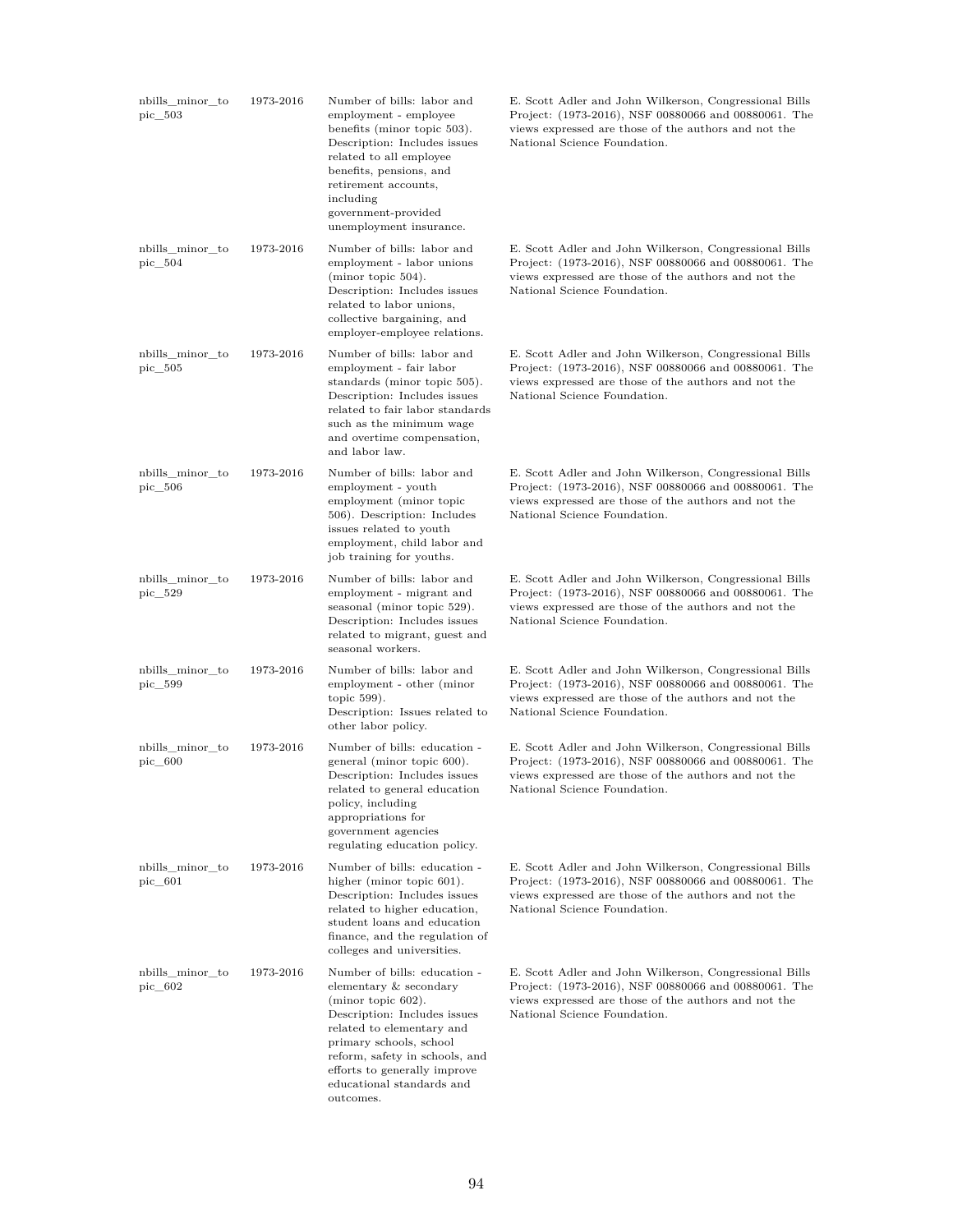| nbills minor to<br>pic 603    | 1973-2016 | Number of bills: education -<br>underprivileged (minor topic<br>603). Description: Includes<br>issues related to education of<br>underprivileged students,<br>including adult literacy<br>programs, bilingual education<br>needs, and rural education<br>initiatives. | E. Scott Adler and John Wilkerson, Congressional Bills<br>Project: (1973-2016), NSF 00880066 and 00880061. The<br>views expressed are those of the authors and not the<br>National Science Foundation. |
|-------------------------------|-----------|-----------------------------------------------------------------------------------------------------------------------------------------------------------------------------------------------------------------------------------------------------------------------|--------------------------------------------------------------------------------------------------------------------------------------------------------------------------------------------------------|
| nbills_minor_to<br>$pic\_604$ | 1973-2016 | Number of bills: education -<br>vocational (minor topic 604).<br>Description: Includes issues<br>related to vocational<br>education for children and<br>adults and their impact.                                                                                      | E. Scott Adler and John Wilkerson, Congressional Bills<br>Project: (1973-2016), NSF 00880066 and 00880061. The<br>views expressed are those of the authors and not the<br>National Science Foundation. |
| nbills_minor_to<br>$pic\_606$ | 1973-2016 | Number of bills: education -<br>special (minor topic 606).<br>Description: Includes issues<br>related to special education<br>and education for the<br>physically or mentally<br>handicapped.                                                                         | E. Scott Adler and John Wilkerson, Congressional Bills<br>Project: (1973-2016), NSF 00880066 and 00880061. The<br>views expressed are those of the authors and not the<br>National Science Foundation. |
| nbills_minor_to<br>$pic\_607$ | 1973-2016 | Number of bills: education -<br>excellence (minor topic 607).<br>Description: Includes issues<br>related to education<br>excellence, including efforts to<br>increase the quality of specific<br>areas, such as math, science<br>or foreign language skills.          | E. Scott Adler and John Wilkerson, Congressional Bills<br>Project: (1973-2016), NSF 00880066 and 00880061. The<br>views expressed are those of the authors and not the<br>National Science Foundation. |
| nbills_minor_to<br>pic_609    | 1973-2016 | Number of bills: education -<br>arts and humanities (note:<br>this code uses an outdated<br>PAP system). Description:<br>Observations related to<br>education in the arts and<br>public involvement in the<br>arts.                                                   | ΝA                                                                                                                                                                                                     |
| nbills_minor_to<br>pic_698    | 1973-2016 | Number of bills: education -<br>$R&D$ (minor topic 698).<br>Description: Includes issues<br>related to research and<br>development in education.                                                                                                                      | E. Scott Adler and John Wilkerson, Congressional Bills<br>Project: (1973-2016), NSF 00880066 and 00880061. The<br>views expressed are those of the authors and not the<br>National Science Foundation. |
| nbills_minor_to<br>pic_699    | 1973-2016 | Number of bills: education -<br>other (minor topic 699).<br>Description: Includes issues<br>related to other subtopics in<br>education policy.                                                                                                                        | E. Scott Adler and John Wilkerson, Congressional Bills<br>Project: (1973-2016), NSF 00880066 and 00880061. The<br>views expressed are those of the authors and not the<br>National Science Foundation. |
| nbills_minor_to<br>pic_700    | 1973-2016 | Number of bills: environment<br>- general (minor topic 700).<br>Description: Includes issues<br>related to general<br>environmental policy,<br>including appropriations for<br>government agencies<br>regulating environmental<br>policy.                             | E. Scott Adler and John Wilkerson, Congressional Bills<br>Project: (1973-2016), NSF 00880066 and 00880061. The<br>views expressed are those of the authors and not the<br>National Science Foundation. |
| nbills_minor_to<br>pic_701    | 1973-2016 | Number of bills: environment<br>- drinking water (minor topic<br>701). Description: Includes<br>issues related to domestic<br>drinking water safety, supply,<br>polution, fluridation, and<br>conservation.                                                           | E. Scott Adler and John Wilkerson, Congressional Bills<br>Project: (1973-2016), NSF 00880066 and 00880061. The<br>views expressed are those of the authors and not the<br>National Science Foundation. |
| nbills_minor_to<br>pic_703    | 1973-2016 | Number of bills: environment<br>- waste disposal (minor topic<br>703). Description: Includes<br>issues related to the disposal<br>and treatment of wastewater,<br>solid waste and runoff.                                                                             | E. Scott Adler and John Wilkerson, Congressional Bills<br>Project: (1973-2016), NSF 00880066 and 00880061. The<br>views expressed are those of the authors and not the<br>National Science Foundation. |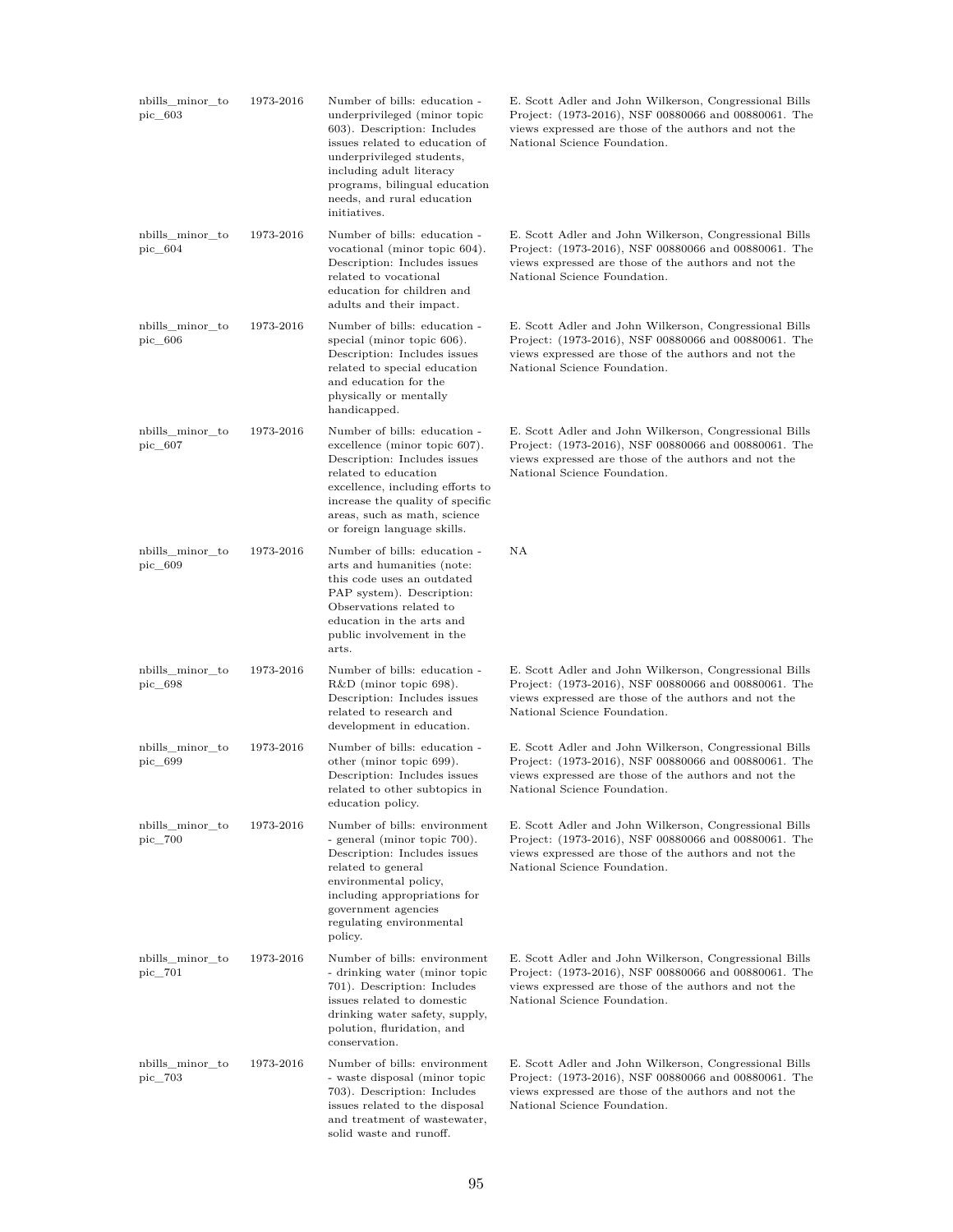| nbills_minor_to<br>pic 704 | 1973-2016 | Number of bills: environment<br>- hazardous waste (minor<br>topic 704). Description:<br>Includes issues related to<br>hazardous waste and toxic<br>chemical regulation,<br>treatment, and disposal.                                                                                                      | E. Scott Adler and John Wilkerson, Congressional Bills<br>Project: (1973-2016), NSF 00880066 and 00880061. The<br>views expressed are those of the authors and not the<br>National Science Foundation. |
|----------------------------|-----------|----------------------------------------------------------------------------------------------------------------------------------------------------------------------------------------------------------------------------------------------------------------------------------------------------------|--------------------------------------------------------------------------------------------------------------------------------------------------------------------------------------------------------|
| nbills_minor_to<br>pic_705 | 1973-2016 | Number of bills: environment<br>- air pollution (minor topic<br>705). Description: Includes<br>issues related to air pollution,<br>climate change, and noise<br>pollution.                                                                                                                               | E. Scott Adler and John Wilkerson, Congressional Bills<br>Project: (1973-2016), NSF 00880066 and 00880061. The<br>views expressed are those of the authors and not the<br>National Science Foundation. |
| nbills_minor_to<br>pic_707 | 1973-2016 | Number of bills: environment<br>- recycling (minor topic 707).<br>Description: Includes issues<br>related to recycling, reuse,<br>and resource conservation.                                                                                                                                             | E. Scott Adler and John Wilkerson, Congressional Bills<br>Project: (1973-2016), NSF 00880066 and 00880061. The<br>views expressed are those of the authors and not the<br>National Science Foundation. |
| nbills minor to<br>pic_708 | 1973-2016 | Number of bills: environment<br>- indoor hazards (minor topic<br>708). Description: Includes<br>issues related to indoor<br>environmental hazards,<br>indoor air contamination<br>(including on airlines), and<br>indoor hazardous substances<br>such as asbestos.                                       | E. Scott Adler and John Wilkerson, Congressional Bills<br>Project: (1973-2016), NSF 00880066 and 00880061. The<br>views expressed are those of the authors and not the<br>National Science Foundation. |
| nbills_minor_to<br>pic_709 | 1973-2016 | Number of bills: environment<br>- species & forest (minor<br>topic 709). Description:<br>Includes issues related to<br>species and forest protection,<br>endangered species, control of<br>the domestic illicit trade in<br>wildlife products, and<br>regulation of labratory or<br>performance animals. | E. Scott Adler and John Wilkerson, Congressional Bills<br>Project: (1973-2016), NSF 00880066 and 00880061. The<br>views expressed are those of the authors and not the<br>National Science Foundation. |
| nbills_minor_to<br>pic_711 | 1973-2016 | Number of bills: environment<br>- conservation (minor topic<br>711). Description: Includes<br>issues related to land and<br>water conservation.                                                                                                                                                          | E. Scott Adler and John Wilkerson, Congressional Bills<br>Project: (1973-2016), NSF 00880066 and 00880061. The<br>views expressed are those of the authors and not the<br>National Science Foundation. |
| nbills_minor_to<br>pic_798 | 1973-2016 | Number of bills: environment<br>$-R&D$ (minor topic 798).<br>Description: Includes issues<br>related to research and<br>development in environmental<br>technology, not including<br>alternative energy.                                                                                                 | E. Scott Adler and John Wilkerson, Congressional Bills<br>Project: (1973-2016), NSF 00880066 and 00880061. The<br>views expressed are those of the authors and not the<br>National Science Foundation. |
| nbills_minor_to<br>pic_799 | 1973-2016 | Number of bills: environment<br>- other (minor topic 799).<br>Description: Includes issues<br>related to other<br>environmental subtopics.                                                                                                                                                               | E. Scott Adler and John Wilkerson, Congressional Bills<br>Project: (1973-2016), NSF 00880066 and 00880061. The<br>views expressed are those of the authors and not the<br>National Science Foundation. |
| nbills_minor_to<br>pic 800 | 1973-2016 | Number of bills: energy -<br>general (minor topic 800).<br>Description: Includes issues<br>generally related to energy<br>policy, including<br>appropriations for<br>government agencies<br>regulating energy policy.                                                                                    | E. Scott Adler and John Wilkerson, Congressional Bills<br>Project: (1973-2016), NSF 00880066 and 00880061. The<br>views expressed are those of the authors and not the<br>National Science Foundation. |
| nbills_minor_to<br>pic_801 | 1973-2016 | Number of bills: energy -<br>nuclear (minor topic 801).<br>Description: Includes issues<br>related to nuclear energy,<br>safety and security, and<br>disposal of nuclear waste.                                                                                                                          | E. Scott Adler and John Wilkerson, Congressional Bills<br>Project: (1973-2016), NSF 00880066 and 00880061. The<br>views expressed are those of the authors and not the<br>National Science Foundation. |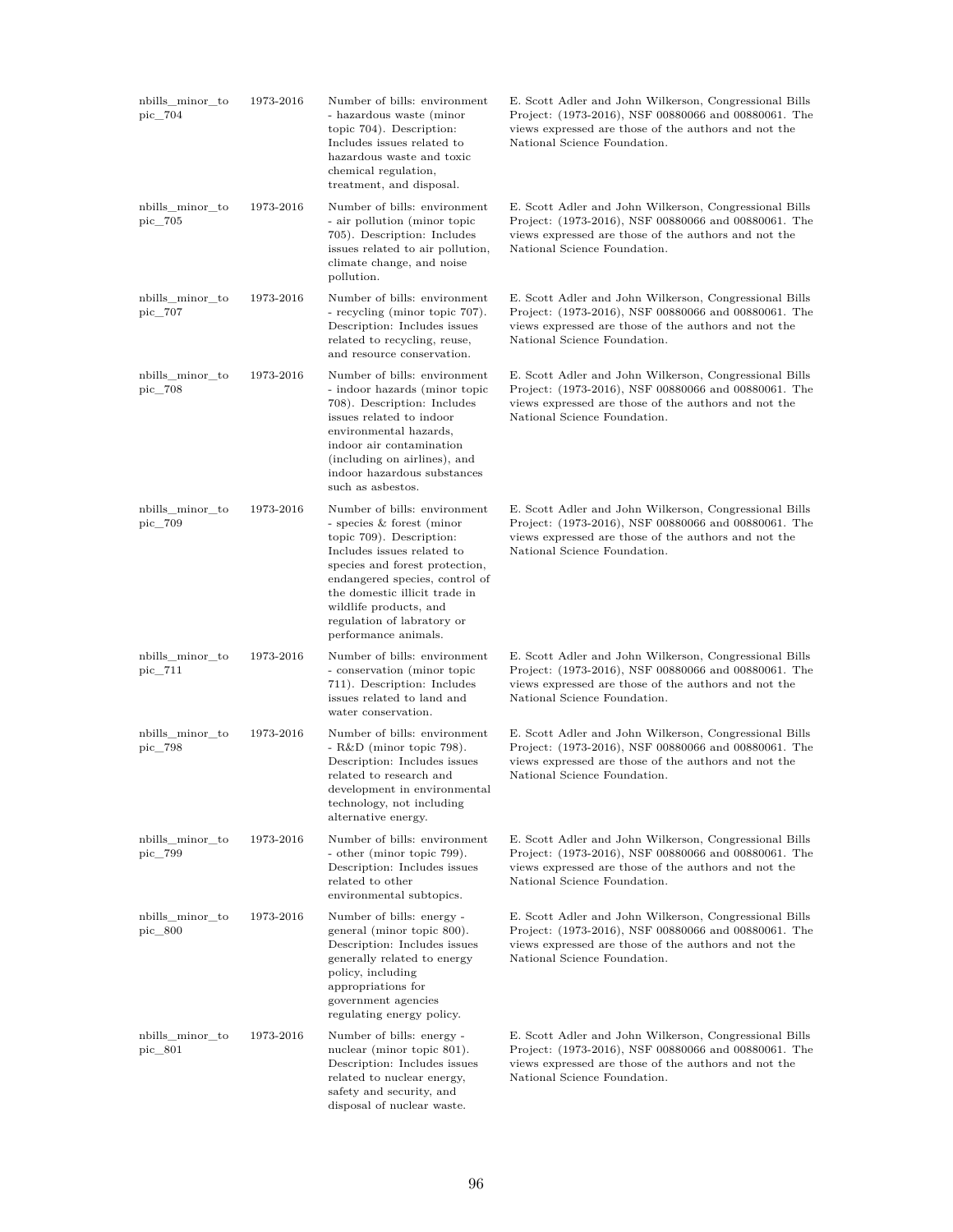| nbills_minor_to<br>pic 802       | 1973-2016 | Number of bills: energy -<br>electricity (minor topic 802).<br>Description: Includes issues<br>related to to general<br>electricity, hydropower, and<br>regulation of electrical<br>utilities.                                            | E. Scott Adler and John Wilkerson, Congressional Bills<br>Project: (1973-2016), NSF 00880066 and 00880061. The<br>views expressed are those of the authors and not the<br>National Science Foundation. |
|----------------------------------|-----------|-------------------------------------------------------------------------------------------------------------------------------------------------------------------------------------------------------------------------------------------|--------------------------------------------------------------------------------------------------------------------------------------------------------------------------------------------------------|
| nbills_minor_to<br>pic_803       | 1973-2016 | Number of bills: energy -<br>natural gas & oil (minor topic<br>803). Description: Includes<br>issues related to natural gas<br>and oil, drilling, oil spills and<br>flaring, oil and gas prices,<br>shortages and gasoline<br>regulation. | E. Scott Adler and John Wilkerson, Congressional Bills<br>Project: (1973-2016), NSF 00880066 and 00880061. The<br>views expressed are those of the authors and not the<br>National Science Foundation. |
| nbills_minor_to<br>pic 805       | 1973-2016 | Number of bills: energy - coal<br>$(minor topic 805)$ .<br>Description: Includes issues<br>related to coal production,<br>use, trade, and regulation,<br>including coal gasification<br>and clean coal technologies.                      | E. Scott Adler and John Wilkerson, Congressional Bills<br>Project: (1973-2016), NSF 00880066 and 00880061. The<br>views expressed are those of the authors and not the<br>National Science Foundation. |
| nbills_minor_to<br>pic $\_\ 806$ | 1973-2016 | Number of bills: energy -<br>alternative & renewable<br>$(minor topic 806)$ .<br>Description: Includes issues<br>related to alternative and<br>renewable energy, biofuels,<br>hydrogen and geothermal<br>power.                           | E. Scott Adler and John Wilkerson, Congressional Bills<br>Project: (1973-2016), NSF 00880066 and 00880061. The<br>views expressed are those of the authors and not the<br>National Science Foundation. |
| nbills_minor_to<br>pic_807       | 1973-2016 | Number of bills: energy -<br>conservation (minor topic<br>807). Description: Includes<br>issues related to energy<br>conservation and energy<br>efficiency, including vehicles,<br>homes, commerical use and<br>government.               | E. Scott Adler and John Wilkerson, Congressional Bills<br>Project: (1973-2016), NSF 00880066 and 00880061. The<br>views expressed are those of the authors and not the<br>National Science Foundation. |
| nbills_minor_to<br>pic_898       | 1973-2016 | Number of bills: energy -<br>R&D (minor topic 898).<br>Description: Includes issues<br>related to energy research<br>and development.                                                                                                     | E. Scott Adler and John Wilkerson, Congressional Bills<br>Project: (1973-2016), NSF 00880066 and 00880061. The<br>views expressed are those of the authors and not the<br>National Science Foundation. |
| nbills_minor_to<br>pic_899       | 1973-2016 | Number of bills: energy -<br>other (minor topic 899).<br>Description: Includes issues<br>related to other energy<br>subtopics.                                                                                                            | E. Scott Adler and John Wilkerson, Congressional Bills<br>Project: (1973-2016), NSF 00880066 and 00880061. The<br>views expressed are those of the authors and not the<br>National Science Foundation. |
| nbills_minor_to<br>pic 900       | 1973-2016 | Number of bills: immigration<br>- general (minor topic 900).<br>Description: Includes issues<br>related to immigration,<br>refugees, and citizenship.                                                                                     | E. Scott Adler and John Wilkerson, Congressional Bills<br>Project: (1973-2016), NSF 00880066 and 00880061. The<br>views expressed are those of the authors and not the<br>National Science Foundation. |
| nbills_minor_to<br>pic 9999      | 1973-2016 | Number of bills: private                                                                                                                                                                                                                  | E. Scott Adler and John Wilkerson, Congressional Bills<br>Project: (1973-2016), NSF 00880066 and 00880061. The<br>views expressed are those of the authors and not the<br>National Science Foundation. |
| nbills_minor_to<br>pic na        | 1973-2016 | Number of bills: missing<br>minor topic code                                                                                                                                                                                              | E. Scott Adler and John Wilkerson, Congressional Bills<br>Project: (1973-2016), NSF 00880066 and 00880061. The<br>views expressed are those of the authors and not the<br>National Science Foundation. |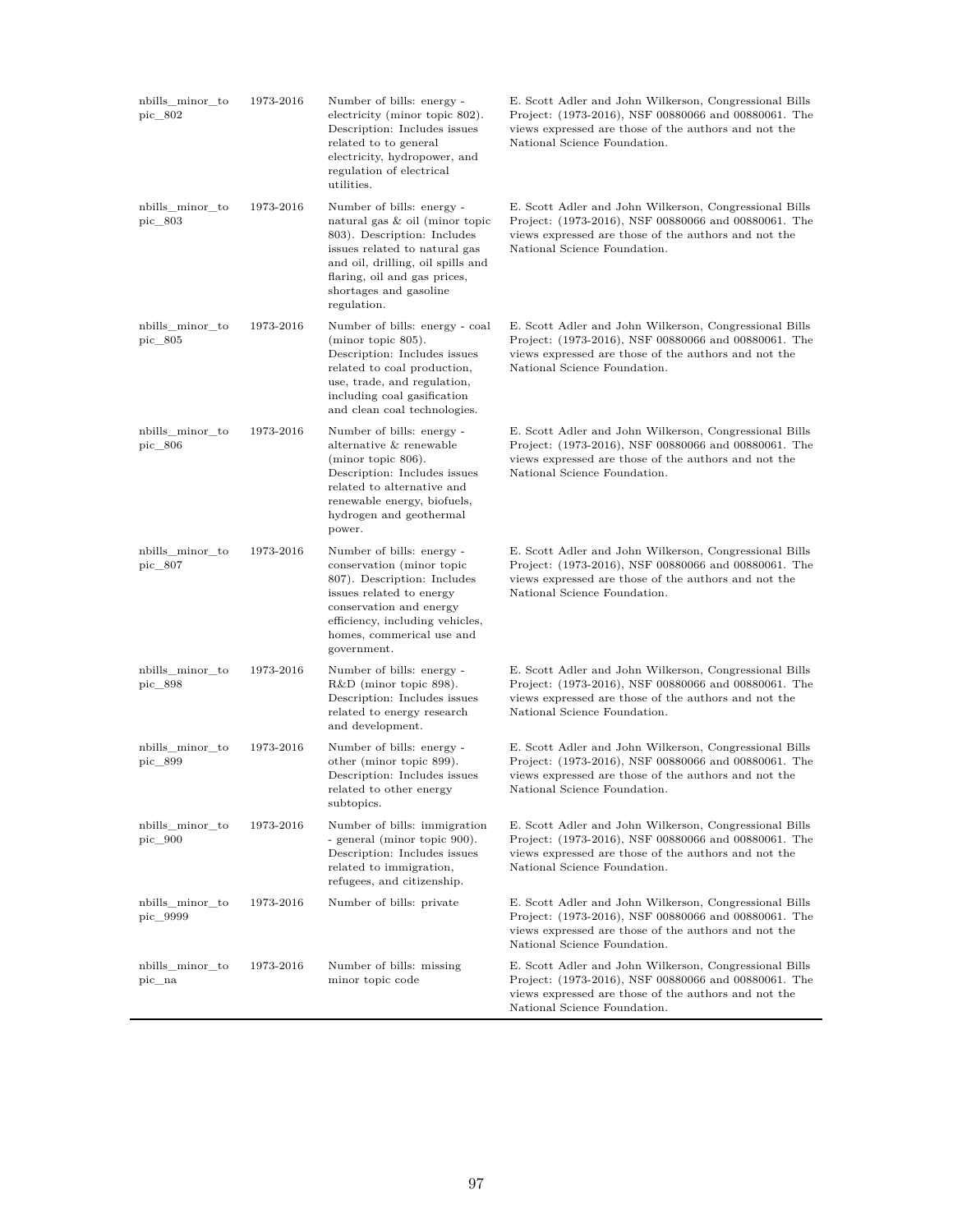## **All Other Variables**

| Variable                        | Years     | Description                                                                                                                                                                                                                                                                                                    | Source(s) and Notes                                                                                                                                                                                                                                                                                                                                                                        |
|---------------------------------|-----------|----------------------------------------------------------------------------------------------------------------------------------------------------------------------------------------------------------------------------------------------------------------------------------------------------------------|--------------------------------------------------------------------------------------------------------------------------------------------------------------------------------------------------------------------------------------------------------------------------------------------------------------------------------------------------------------------------------------------|
| gender                          | 1789-2021 | The congressperson's gender                                                                                                                                                                                                                                                                                    | https://github.com/unitedstates/congress-legislators                                                                                                                                                                                                                                                                                                                                       |
| birthday                        | 1789-2021 | The congressperson's<br>birthday                                                                                                                                                                                                                                                                               | https://github.com/unitedstates/congress-legislators                                                                                                                                                                                                                                                                                                                                       |
| party                           | 1789-2021 | Congressperson's party                                                                                                                                                                                                                                                                                         | https://github.com/unitedstates/congress-legislators                                                                                                                                                                                                                                                                                                                                       |
| first congyear                  | 1789-2021 | This indicates the first year<br>in a congressional session                                                                                                                                                                                                                                                    | We created this variable                                                                                                                                                                                                                                                                                                                                                                   |
| num bills                       | 1973-2016 | This variable captures the<br>number of bills proposed                                                                                                                                                                                                                                                         | E. Scott Adler and John Wilkerson, Congressional Bills<br>Project: (1973-2016), NSF 00880066 and 00880061. The<br>views expressed are those of the authors and not the<br>National Science Foundation.                                                                                                                                                                                     |
| num_public_law                  | 1973-2016 | The number of public laws<br>(passed both chambers and<br>signed)                                                                                                                                                                                                                                              | E. Scott Adler and John Wilkerson, Congressional Bills<br>Project: (1973-2016), NSF 00880066 and 00880061. The<br>views expressed are those of the authors and not the<br>National Science Foundation.                                                                                                                                                                                     |
| num_private_iss<br>ue           | 1973-2016 | The number of private issue<br>bills put forward in the US<br>Congress                                                                                                                                                                                                                                         | E. Scott Adler and John Wilkerson, Congressional Bills<br>Project: (1973-2016), NSF 00880066 and 00880061. The<br>views expressed are those of the authors and not the<br>National Science Foundation.                                                                                                                                                                                     |
| avg co spons                    | 1973-2016 | The average number of<br>cosponsors of bills in the US<br>Congress                                                                                                                                                                                                                                             | E. Scott Adler and John Wilkerson, Congressional Bills<br>Project: (1973-2016), NSF 00880066 and 00880061. The<br>views expressed are those of the authors and not the<br>National Science Foundation.                                                                                                                                                                                     |
| sum_prez_veto                   | 1973-2016 | The sum of presidential<br>vetoes of bills passed by<br>Congress                                                                                                                                                                                                                                               | E. Scott Adler and John Wilkerson, Congressional Bills<br>Project: (1973-2016), NSF 00880066 and 00880061. The<br>views expressed are those of the authors and not the<br>National Science Foundation.                                                                                                                                                                                     |
| abroadPrcnt fos<br>ter          | 1983-2014 | The percent of the district<br>that lived abroad in the<br>census used for this term.<br>Censuses are updated yearly<br>after the 109th Congress<br>$(2005-06)$ . Prior to the 109th<br>Congress, censuses were<br>generally only updated once<br>per decade. Use this variable<br>cautiously if time matters. | Foster-Molina, Ella. "Historical Congressional<br>Legislation and District Demographics<br>1972-2014." Harvard Dataverse 2 (2017).; U.S. Census<br>Bureau (n.d.). US Census Data (1992-2013). Retrieved<br>from https://www.census.gov/data.html; National<br>Historical Geographic Information System (.n.d.).<br>Census Data (1982-1992). Retrieved from<br>https://data2.nhgis.org/main |
| recentArrivalPr<br>$cnt_foster$ | 1973-2014 | percent of the district that<br>recently moved into the<br>district from another county<br>or state. This is a mild<br>approximation, as a county<br>can be in the same district as<br>another, but the census does<br>not track whether people<br>recently moved into a district.                             | Foster-Molina, Ella. "Historical Congressional<br>Legislation and District Demographics<br>1972-2014." Harvard Dataverse 2 (2017).; U.S. Census<br>$(1992 - 2013)$ .                                                                                                                                                                                                                       |
| totalPopBirthPl<br>ace foster   | 1973-2014 | The total population in the<br>congressional district used for<br>measuring mobility and/or<br>nativity.                                                                                                                                                                                                       | Foster-Molina, Ella. "Historical Congressional<br>Legislation and District Demographics<br>1972-2014." Harvard Dataverse 2 (2017).; U.S. Census<br>$(1992-2013).$                                                                                                                                                                                                                          |
| prcntForeignBor<br>n foster     | 1973-2014 | The percent of the<br>congressional district that<br>was born in a foreign country.                                                                                                                                                                                                                            | Foster-Molina, Ella. "Historical Congressional<br>Legislation and District Demographics<br>1972-2014." Harvard Dataverse 2 (2017).                                                                                                                                                                                                                                                         |
| prcntExAliens_f<br>oster        | 1993-2014 | The percent of the<br>foreign-born population in<br>the district that became a<br>citizen. This is intended to<br>capture a measure of<br>assimilation.                                                                                                                                                        | Foster-Molina, Ella. "Historical Congressional<br>Legislation and District Demographics<br>1972-2014." Harvard Dataverse 2 (2017).                                                                                                                                                                                                                                                         |
| totalHouseholds<br>foster       | 1973-2014 | The total number of<br>households in the<br>congressional district at the<br>time of the most recent<br>census.                                                                                                                                                                                                | Foster-Molina, Ella. "Historical Congressional<br>Legislation and District Demographics<br>1972-2014." Harvard Dataverse 2 (2017).                                                                                                                                                                                                                                                         |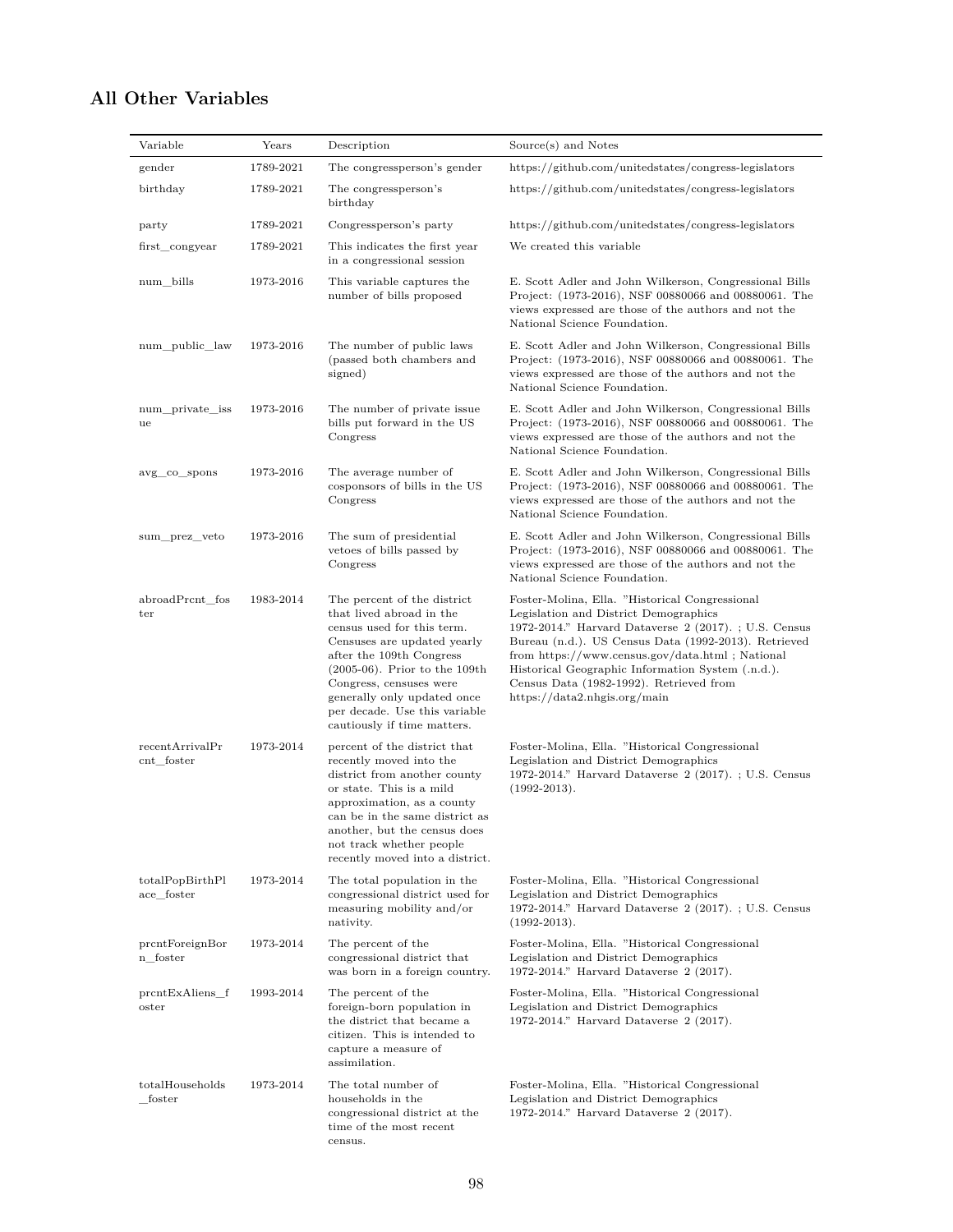| under10k_foster | 1973-2014 | The percent of the<br>congressional district's<br>households that made less<br>than $$10,000/year$ in 2009<br>dollars. The exact income<br>changes before and after 2009<br>due to inflation and the<br>census using different income<br>buckets for reporting income<br>prior to 1990. It is always as<br>close as possible to the 2009<br>value listed. | Foster-Molina, Ella. "Historical Congressional<br>Legislation and District Demographics<br>1972-2014." Harvard Dataverse 2 (2017). |
|-----------------|-----------|-----------------------------------------------------------------------------------------------------------------------------------------------------------------------------------------------------------------------------------------------------------------------------------------------------------------------------------------------------------|------------------------------------------------------------------------------------------------------------------------------------|
| over10k_foster  | 1973-2014 | The percent of the<br>congressional district's<br>households that made over<br>$$10,000/year$ . The exact<br>income changes before and<br>after 2009 due to inflation<br>and the census using different<br>income buckets for reporting<br>income prior to 1990. It is<br>always as close as possible to<br>the 2009 value listed.                        | Foster-Molina, Ella. "Historical Congressional<br>Legislation and District Demographics<br>1972-2014." Harvard Dataverse 2 (2017). |
| over15k foster  | 1973-2014 | The percent of the<br>congressional district's<br>households that made over<br>$$15,000/year$ . The exact<br>income changes before and<br>after 2009 due to inflation<br>and the census using different<br>income buckets for reporting<br>income prior to 1990. It is<br>always as close as possible to<br>the 2009 value listed.                        | Foster-Molina, Ella. "Historical Congressional<br>Legislation and District Demographics<br>1972-2014." Harvard Dataverse 2 (2017). |
| over25k foster  | 1973-2014 | The percent of the<br>congressional district's<br>households that made over<br>$$25,000/year$ . The exact<br>income changes before and<br>after 2009 due to inflation<br>and the census using different<br>income buckets for reporting<br>income prior to 1990. It is<br>always as close as possible to<br>the 2009 value listed.                        | Foster-Molina, Ella. "Historical Congressional<br>Legislation and District Demographics<br>1972-2014." Harvard Dataverse 2 (2017). |
| over35k foster  | 1973-2014 | The percent of the<br>congressional district's<br>households that made over<br>$$35,000/year$ . The exact<br>income changes before and<br>after 2009 due to inflation<br>and the census using different<br>income buckets for reporting<br>income prior to 1990. It is<br>always as close as possible to<br>the 2009 value listed.                        | Foster-Molina, Ella. "Historical Congressional<br>Legislation and District Demographics<br>1972-2014." Harvard Dataverse 2 (2017). |
| over50k_foster  | 1973-2014 | The percent of the<br>congressional district's<br>households that made over<br>$$50,000/year$ . The exact<br>income changes before and<br>after 2009 due to inflation<br>and the census using different<br>income buckets for reporting<br>income prior to 1990. It is<br>always as close as possible to<br>the 2009 value listed.                        | Foster-Molina, Ella. "Historical Congressional<br>Legislation and District Demographics<br>1972-2014." Harvard Dataverse 2 (2017). |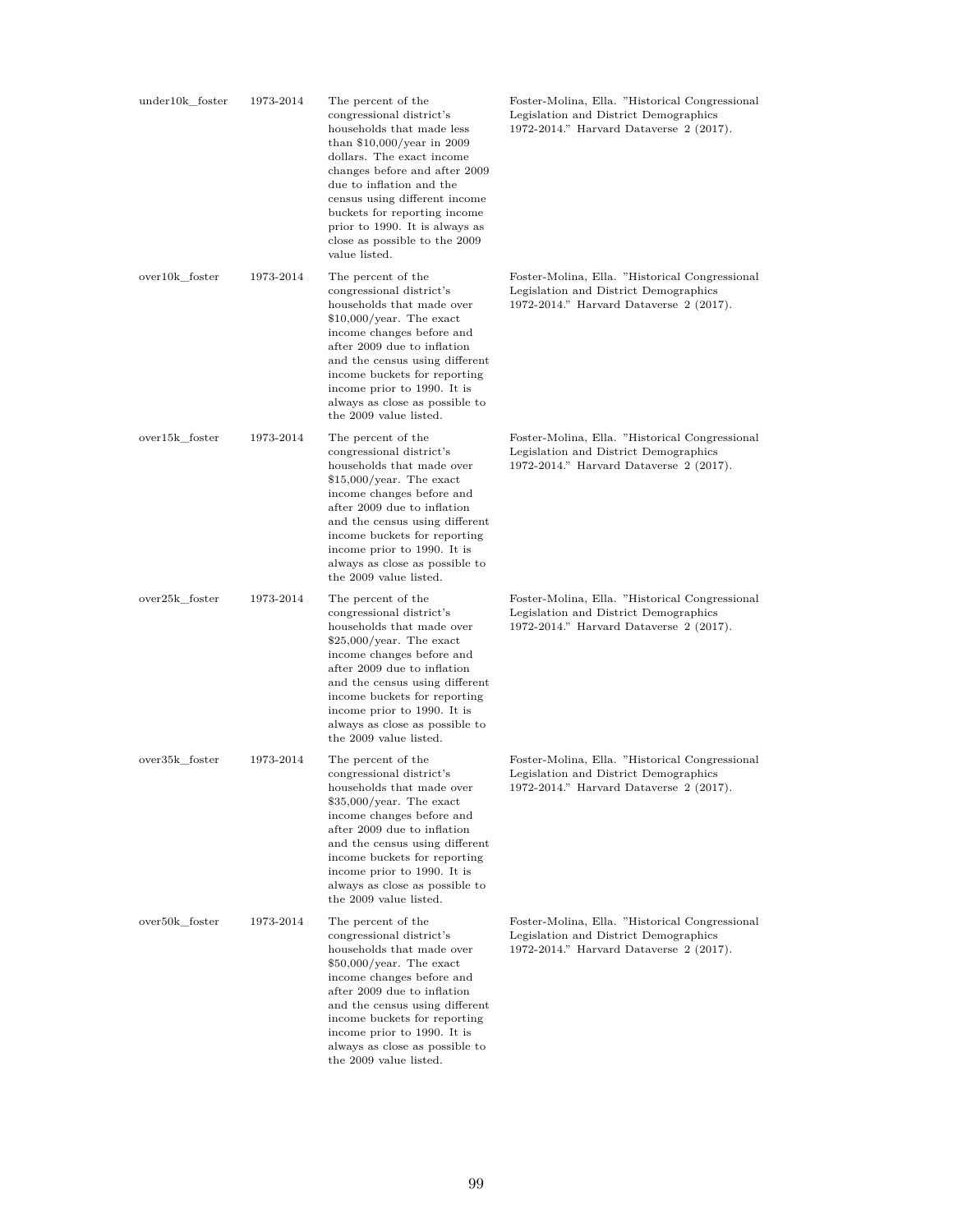| over75k_foster                   | 1973-2014 | The percent of the<br>congressional district's<br>households that made over<br>$$75,000/year$ . The exact<br>income changes before and<br>after 2009 due to inflation<br>and the census using different<br>income buckets for reporting<br>income prior to 1990. It is<br>always as close as possible to<br>the 2009 value listed.  | Foster-Molina, Ella. "Historical Congressional<br>Legislation and District Demographics<br>1972-2014." Harvard Dataverse 2 (2017). |
|----------------------------------|-----------|-------------------------------------------------------------------------------------------------------------------------------------------------------------------------------------------------------------------------------------------------------------------------------------------------------------------------------------|------------------------------------------------------------------------------------------------------------------------------------|
| over100k foster                  | 1973-2014 | The percent of the<br>congressional district's<br>households that made over<br>$$100,000/year$ . The exact<br>income changes before and<br>after 2009 due to inflation<br>and the census using different<br>income buckets for reporting<br>income prior to 1990. It is<br>always as close as possible to<br>the 2009 value listed. | Foster-Molina, Ella. "Historical Congressional<br>Legislation and District Demographics<br>1972-2014." Harvard Dataverse 2 (2017). |
| over150k_foster                  | 1973-2014 | The percent of the<br>congressional district's<br>households that made over<br>$$150,000/year$ . The exact<br>income changes before and<br>after 2009 due to inflation<br>and the census using different<br>income buckets for reporting<br>income prior to 1990. It is<br>always as close as possible to<br>the 2009 value listed. | Foster-Molina, Ella. "Historical Congressional<br>Legislation and District Demographics<br>1972-2014." Harvard Dataverse 2 (2017). |
| over200k_foster                  | 1973-2014 | The percent of the<br>congressional district's<br>households that made over<br>$$200,000/year$ . The exact<br>income changes before and<br>after 2009 due to inflation<br>and the census using different<br>income buckets for reporting<br>income prior to 1990. It is<br>always as close as possible to<br>the 2009 value listed. | Foster-Molina, Ella. "Historical Congressional<br>Legislation and District Demographics<br>1972-2014." Harvard Dataverse 2 (2017). |
| meanIncome fost<br>er            | 1983-2014 | The mean income of a<br>congressional district's<br>households. No inflation<br>adjustments used.                                                                                                                                                                                                                                   | Foster-Molina, Ella. "Historical Congressional<br>Legislation and District Demographics<br>1972-2014." Harvard Dataverse 2 (2017). |
| medianIncome_fo<br>$_{\rm ster}$ | 1983-2014 | median income of a district's<br>households. No inflation<br>adjustments used. This value<br>was estimated for the 1980<br>census using the percent of<br>the population in each<br>income bracket. Thus, for the<br>1980s there is a heavy<br>rounding error involved in the<br>estimation.                                        | Foster-Molina, Ella. "Historical Congressional<br>Legislation and District Demographics<br>1972-2014." Harvard Dataverse 2 (2017). |
| totalEmployment<br>Pop_foster    | 1973-2014 | The total population used for<br>the employment variables.<br>Only includes those over the<br>age of around 16, depending<br>on the cutoff for that census.                                                                                                                                                                         | Foster-Molina, Ella. "Historical Congressional<br>Legislation and District Demographics<br>1972-2014." Harvard Dataverse 2 (2017). |
| prcntUnemp_fost<br>$_{\rm er}$   | 1973-2014 | The percent of the<br>congressional district's<br>population that is<br>unemployed but still in the<br>labor force.                                                                                                                                                                                                                 | Foster-Molina, Ella. "Historical Congressional<br>Legislation and District Demographics<br>1972-2014." Harvard Dataverse 2 (2017). |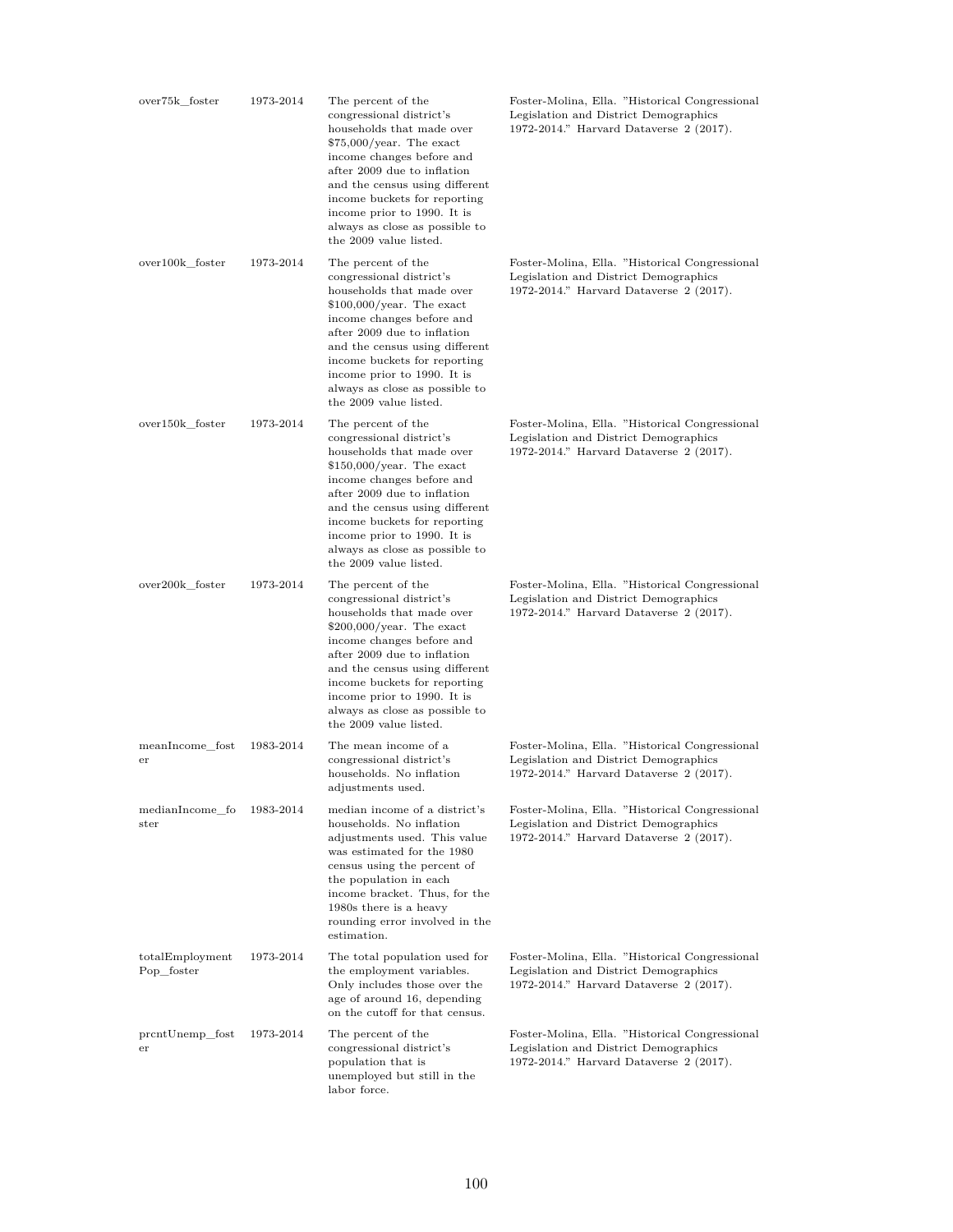| prcntNotEmployee<br>foster             | 1973-2014               | The percent of the<br>congressional district's<br>population that is not in the<br>labor force. This excludes<br>those who are unemployed<br>but in the labor force. | Foster-Molina, Ella. "Historical Congressional<br>Legislation and District Demographics<br>1972-2014." Harvard Dataverse 2 (2017). |
|----------------------------------------|-------------------------|----------------------------------------------------------------------------------------------------------------------------------------------------------------------|------------------------------------------------------------------------------------------------------------------------------------|
| prcntBA foster                         | 1973-2014               | The percent of the<br>congressional district with a<br>bachelor's degree or higher.                                                                                  | Foster-Molina, Ella. "Historical Congressional<br>Legislation and District Demographics<br>1972-2014." Harvard Dataverse 2 (2017). |
| prcntHS_foster                         | 1973-2014               | The percent of the<br>congressional district with a<br>high school degree or higher.                                                                                 | Foster-Molina, Ella. "Historical Congressional<br>Legislation and District Demographics<br>1972-2014." Harvard Dataverse 2 (2017). |
| totalPopRaceFil<br>e_foster            | 1973-2014               | The total population in a<br>congressional district for the<br>race variables.                                                                                       | Foster-Molina, Ella. "Historical Congressional<br>Legislation and District Demographics<br>1972-2014." Harvard Dataverse 2 (2017). |
| prcntAsian_fost<br>$_{\rm er}$         | 1973-2014               | This variable captures the<br>percent of the congressional<br>district that is Asian.                                                                                | Foster-Molina, Ella. "Historical Congressional<br>Legislation and District Demographics<br>1972-2014." Harvard Dataverse 2 (2017). |
| prentBlack_fost<br>$_{\rm er}$         | 1973-2014               | This variable captures the<br>percent of the congressional<br>district that is Black,<br>including Black Hispanics.                                                  | Foster-Molina, Ella. "Historical Congressional<br>Legislation and District Demographics<br>1972-2014." Harvard Dataverse 2 (2017). |
| prcntBlackNotHi<br>sp_foster           | 1983-1992,<br>2003-2014 | This variable captures the<br>percent of the congressional<br>district that is Black, but not<br>Hispanic.                                                           | Foster-Molina, Ella. "Historical Congressional<br>Legislation and District Demographics<br>1972-2014." Harvard Dataverse 2 (2017). |
| prcntHisp foste<br>r                   | 1973-2014               | This variable captures the<br>percent of the congressional<br>district that is Hispanic, both<br>White and Black.                                                    | Foster-Molina, Ella. "Historical Congressional<br>Legislation and District Demographics<br>1972-2014." Harvard Dataverse 2 (2017). |
| prcntMulti_fost<br>$_{\rm er}$         | 1993-2014               | This variable captures the<br>percent of the congressional<br>district that is multiracial.                                                                          | Foster-Molina, Ella. "Historical Congressional<br>Legislation and District Demographics<br>1972-2014." Harvard Dataverse 2 (2017). |
| prcntWhite_fost<br>er                  | 1983-2014               | This variable captures the<br>percent of the congressional<br>district that is White, but not<br>Hispanic.                                                           | Foster-Molina, Ella. "Historical Congressional<br>Legislation and District Demographics<br>1972-2014." Harvard Dataverse 2 (2017). |
| prcntWhiteAll_f<br>$_{\mathrm{oster}}$ | 1973-2014               | This variable captures the<br>percent of the congressional<br>district that is White,<br>including White Hispanics.                                                  | Foster-Molina, Ella. "Historical Congressional<br>Legislation and District Demographics<br>1972-2014." Harvard Dataverse 2 (2017). |
| prcntNotHisp fo<br>ster                | 1983-2014               | This variable captures the<br>percent of the congressional<br>district that is not Hispanic.                                                                         | Foster-Molina, Ella. "Historical Congressional<br>Legislation and District Demographics<br>1972-2014." Harvard Dataverse 2 (2017). |
| prentOld foster                        | 1983-2014               | The percent of the<br>congressional district that is<br>over 62 or 60, depending on<br>the age buckets used by the<br>census for that decade.                        | Foster-Molina, Ella. "Historical Congressional<br>Legislation and District Demographics<br>1972-2014." Harvard Dataverse 2 (2017). |
| medianAge_foste<br>r                   | 1993-2014               | The median age in the<br>congressional district.                                                                                                                     | Foster-Molina, Ella. "Historical Congressional<br>Legislation and District Demographics<br>1972-2014." Harvard Dataverse 2 (2017). |
| gini_foster                            | 1973-2014               | inequality index estimated<br>from the percent of the<br>population in each income<br>bracket.                                                                       | Foster-Molina, Ella. "Historical Congressional<br>Legislation and District Demographics<br>1972-2014." Harvard Dataverse 2 (2017). |
| sponID_foster                          | 1973-2014               | govtrack id number for each<br>member of Congress. All<br>entries have a govtrack ID<br>number.                                                                      | Foster-Molina, Ella. "Historical Congressional<br>Legislation and District Demographics<br>1972-2014." Harvard Dataverse 2 (2017). |
| age_foster                             | 1973-2014               | The age of the Member of<br>Congress at time of being<br>sworn into Congress for that<br>session.                                                                    | Foster-Molina, Ella. "Historical Congressional<br>Legislation and District Demographics<br>1972-2014." Harvard Dataverse 2 (2017). |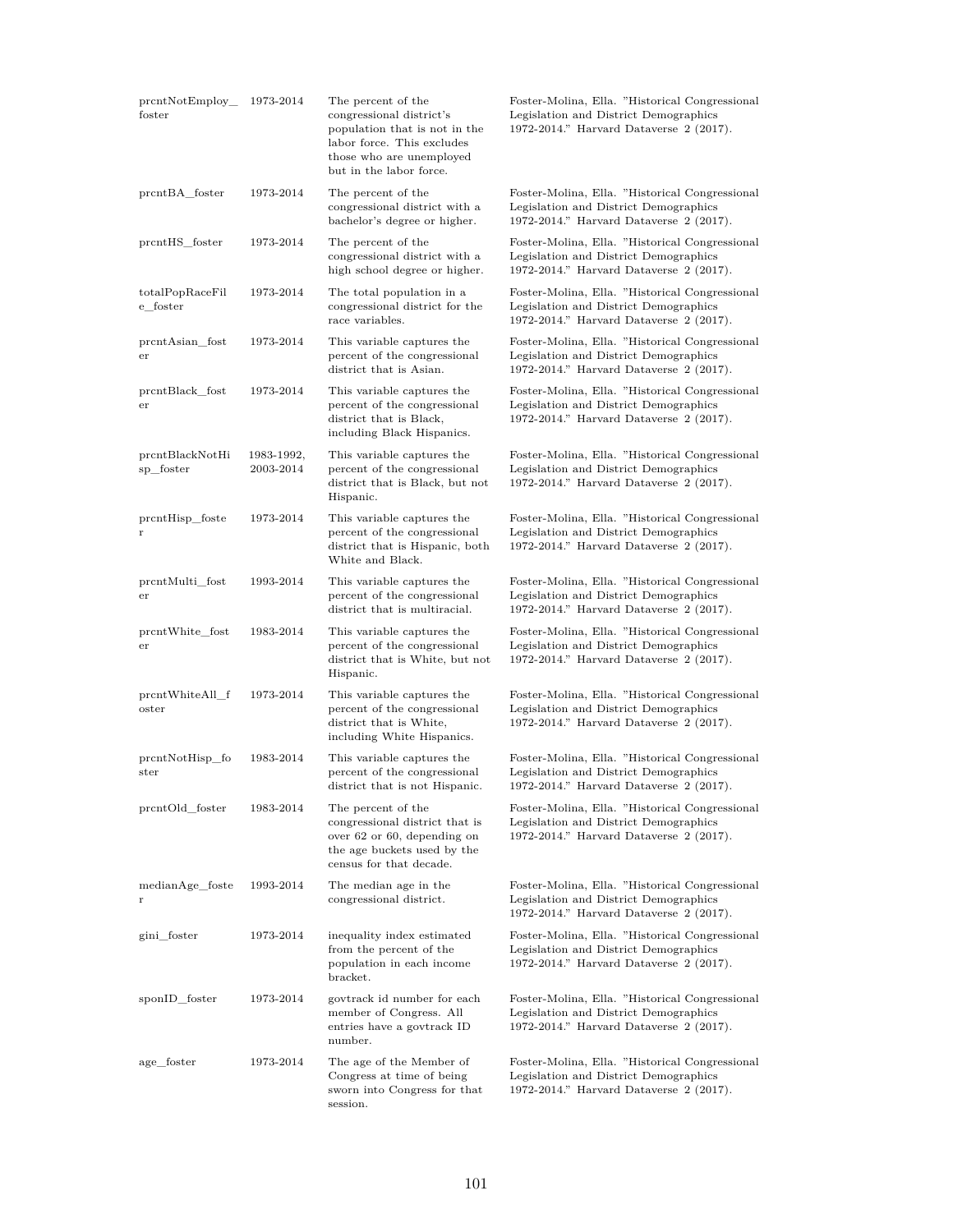| gender_foster          | 1973-2014 | The gender of the<br>congressional district's<br>Member of Congress.                                                                                                                                                                                                                                                                       | Foster-Molina, Ella. "Historical Congressional<br>Legislation and District Demographics<br>1972-2014." Harvard Dataverse 2 (2017).                                                                                                                                         |
|------------------------|-----------|--------------------------------------------------------------------------------------------------------------------------------------------------------------------------------------------------------------------------------------------------------------------------------------------------------------------------------------------|----------------------------------------------------------------------------------------------------------------------------------------------------------------------------------------------------------------------------------------------------------------------------|
| party_foster           | 1973-2014 | Party identification of<br>Member of Congress,<br>Democrat (D) or Republican<br>$(R)$ . If neither, classified as<br>Independent $(I)$ .                                                                                                                                                                                                   | Foster-Molina, Ella. "Historical Congressional<br>Legislation and District Demographics<br>1972-2014." Harvard Dataverse 2 (2017).                                                                                                                                         |
| numberTerms_fos<br>ter | 1973-2014 | The number of terms the<br>Member of Congress in a<br>congressional district served<br>in the House of<br>Representatives.                                                                                                                                                                                                                 | Foster-Molina, Ella. "Historical Congressional<br>Legislation and District Demographics<br>1972-2014." Harvard Dataverse 2 (2017).                                                                                                                                         |
| daysServed_fost<br>er  | 1973-2014 | The number of days of the<br>full session the Member of<br>Congress in a congressional<br>district served.                                                                                                                                                                                                                                 | Foster-Molina, Ella. "Historical Congressional<br>Legislation and District Demographics<br>1972-2014." Harvard Dataverse 2 (2017).                                                                                                                                         |
| fracServed_fost<br>er  | 1973-2014 | The fraction of the<br>congressional session that the<br>Member of Congress served<br>in. The vast majority of<br>Members of Congress served<br>in the full session (2 years).<br>Those that didn't filled<br>vacant seats or left mid-term.<br>This variable can be used to<br>weight regressions to avoid<br>double counting a district. | Foster-Molina, Ella. "Historical Congressional<br>Legislation and District Demographics<br>1972-2014." Harvard Dataverse 2 (2017).                                                                                                                                         |
| statenm foster         | 1973-2014 | State name. Again, a repeat<br>of information from stateDist,<br>but this is the state name<br>used by nominate tables, all<br>in caps, and often<br>abbreviated (ie MINNESO).                                                                                                                                                             | Foster-Molina, Ella. "Historical Congressional<br>Legislation and District Demographics<br>1972-2014." Harvard Dataverse 2 (2017).                                                                                                                                         |
| comPower_foster        | 2005-2014 | How powerful were the<br>committees the Member of<br>Congress served in.<br>Committees vary by congress,<br>so points assigned vary by<br>Congressional session. All<br>committee information is<br>currently available for the<br>109th -113th Congresses.                                                                                | Foster-Molina, Ella. "Historical Congressional<br>Legislation and District Demographics<br>1972-2014." Harvard Dataverse $2(2017)$ .; GovTrack.<br>(n.d.). Legislative and committee data,<br>age/party/seniority (1972-2013). Retrieved from<br>https://www.govtrack.us/  |
| chair foster           | 2005-2014 | Binary variable. Takes the<br>value of 1 if the Member of<br>Congress was the chair of a<br>committee in that<br>congressional session, 0 if not.<br>No Member of Congress<br>chaired more than one<br>committee. Committee<br>information is currently<br>available for the 109th -113th<br>Congresses.                                   | Foster-Molina, Ella. "Historical Congressional<br>Legislation and District Demographics<br>1972-2014." Harvard Dataverse $2(2017)$ . : GovTrack.<br>(n.d.). Legislative and committee data,<br>age/party/seniority (1972-2013). Retrieved from<br>https://www.govtrack.us/ |
| rank foster            | 2005-2014 | Binary variable. Takes the<br>value of 1 if the Member of<br>Congress was the ranking<br>member of a committee in<br>that congressional session, 0 if<br>not. No Member of Congress<br>was ranking member of more<br>than one committee.<br>Committee information is<br>currently available for the<br>109th -113th Congresses.            | Foster-Molina, Ella. "Historical Congressional<br>Legislation and District Demographics<br>1972-2014." Harvard Dataverse $2(2017)$ .; GovTrack.<br>(n.d.). Legislative and committee data,<br>age/party/seniority (1972-2013). Retrieved from<br>https://www.govtrack.us/  |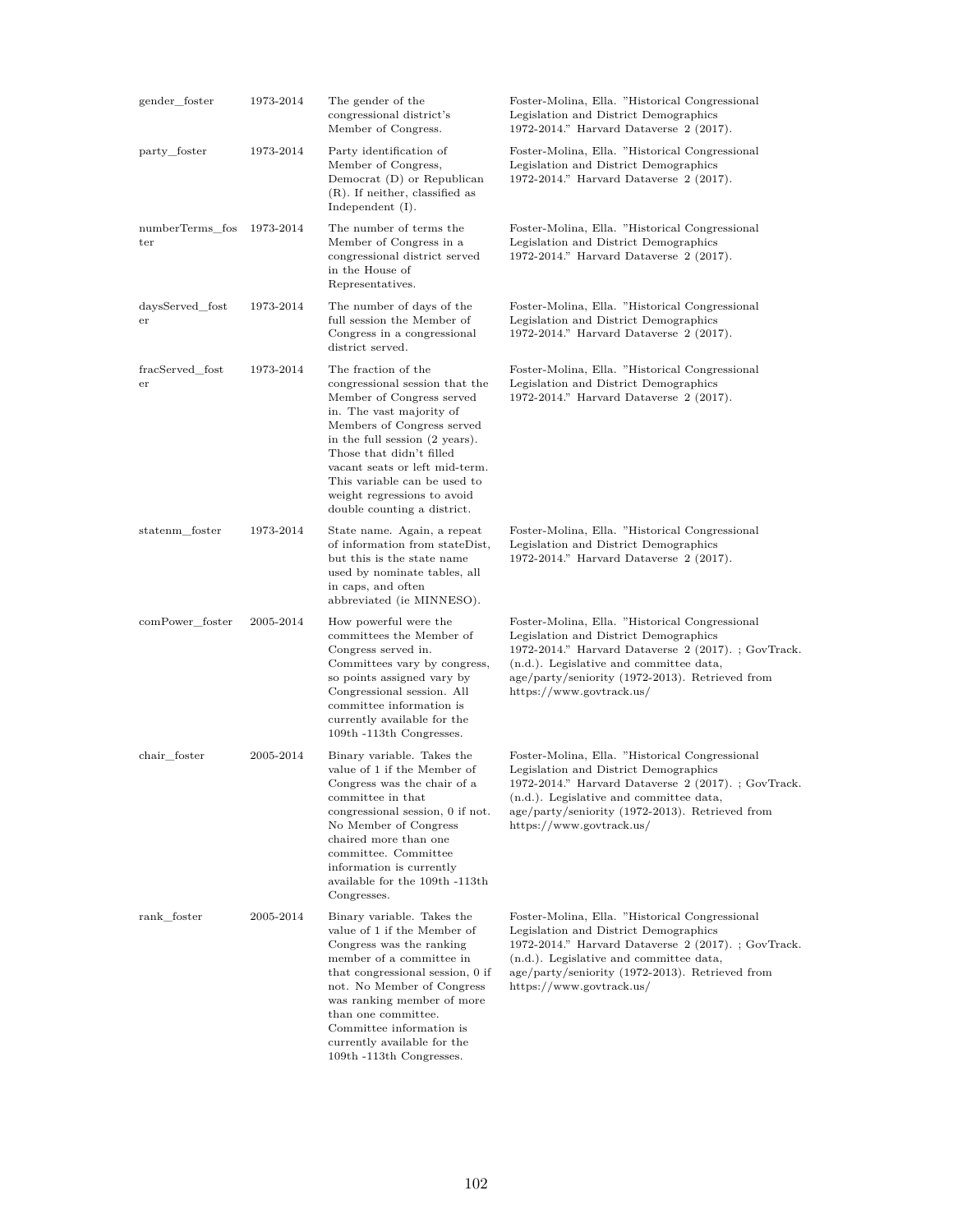| comName_foster             | 2005-2014 | Names of the committees<br>served on. Committee<br>information is currently<br>available for the 109th -113th<br>Congresses.                                                                                                                                                         | Foster-Molina, Ella. "Historical Congressional<br>Legislation and District Demographics<br>1972-2014." Harvard Dataverse $2(2017)$ .; GovTrack.<br>(n.d.). Legislative and committee data,<br>age/party/seniority (1972-2013). Retrieved from<br>https://www.govtrack.us/  |
|----------------------------|-----------|--------------------------------------------------------------------------------------------------------------------------------------------------------------------------------------------------------------------------------------------------------------------------------------|----------------------------------------------------------------------------------------------------------------------------------------------------------------------------------------------------------------------------------------------------------------------------|
| numCom foster              | 2005-2014 | Number of committees served<br>on. Committee information is<br>currently available for the<br>109th -113th Congresses.                                                                                                                                                               | Foster-Molina, Ella. "Historical Congressional"<br>Legislation and District Demographics<br>1972-2014." Harvard Dataverse $2(2017)$ .; GovTrack.<br>(n.d.). Legislative and committee data,<br>age/party/seniority (1972-2013). Retrieved from<br>https://www.govtrack.us/ |
| rankChair_foste<br>$\bf r$ | 2005-2014 | $rankChair = 0.5rank + chair.$<br>This creates a single variable<br>for power in a committee,<br>where being a ranking<br>member is half as valuable as<br>being the chair of a<br>committee. Committee<br>information is currently<br>available for the 109th -113th<br>Congresses. | Foster-Molina, Ella. "Historical Congressional<br>Legislation and District Demographics<br>1972-2014." Harvard Dataverse $2(2017)$ .; GovTrack.<br>(n.d.). Legislative and committee data,<br>age/party/seniority (1972-2013). Retrieved from<br>https://www.govtrack.us/  |
| black foster               | 1973-2014 | Binary variable for being a<br>member of the Congressional<br>Black Caucus. 1 if a member<br>of CBC, 0 if not.                                                                                                                                                                       | Foster-Molina, Ella. "Historical Congressional<br>Legislation and District Demographics<br>1972-2014." Harvard Dataverse 2 (2017).                                                                                                                                         |
| hispanic_foster            | 1973-2014 | Binary variable for being a<br>member of the Congressional<br>Hispanic Caucus. 1 if a<br>member of CHC, 0 if not.                                                                                                                                                                    | Foster-Molina, Ella. "Historical Congressional<br>Legislation and District Demographics<br>1972-2014." Harvard Dataverse 2 (2017).                                                                                                                                         |
| numSpon_foster             | 1973-2014 | The number of bills a<br>Member of Congress in the<br>congressional district<br>sponsored in a term.                                                                                                                                                                                 | Foster-Molina, Ella. "Historical Congressional<br>Legislation and District Demographics<br>1972-2014." Harvard Dataverse 2 (2017).                                                                                                                                         |
| numCosp_foster             | 1973-2014 | The number of bills a<br>Member of Congress in the<br>congressional district<br>co-sponsored in a term.                                                                                                                                                                              | Foster-Molina, Ella. "Historical Congressional<br>Legislation and District Demographics<br>1972-2014." Harvard Dataverse 2 (2017).                                                                                                                                         |
| numPassH_foster            | 1973-2014 | The number of bills a<br>Member of Congress<br>sponsored and were approved<br>by a full House of<br>Representatives vote in a<br>term.                                                                                                                                               | Foster-Molina, Ella. "Historical Congressional<br>Legislation and District Demographics<br>1972-2014." Harvard Dataverse 2 (2017).                                                                                                                                         |
| numEnact foster            | 1973-2014 | The number of bills a<br>Member of Congress<br>sponsored and were signed<br>into law by a full House of<br>Representatives vote in a<br>term.                                                                                                                                        | Foster-Molina, Ella. "Historical Congressional<br>Legislation and District Demographics<br>1972-2014." Harvard Dataverse 2 (2017).                                                                                                                                         |
| passPrcnt_foste<br>r       | 1973-2014 | Percent of bills that a<br>Member of Congress<br>sponsored and were enacted<br>into law                                                                                                                                                                                              | Foster-Molina, Ella. "Historical Congressional<br>Legislation and District Demographics<br>1972-2014." Harvard Dataverse 2 (2017).                                                                                                                                         |
| partyControl_fo<br>ster    | 1973-2014 | D' if Democrats controlled<br>Congress, 'R' if Republicans<br>controlled Congress.                                                                                                                                                                                                   | Foster-Molina, Ella. "Historical Congressional<br>Legislation and District Demographics<br>1972-2014." Harvard Dataverse 2 (2017).                                                                                                                                         |
| demSeats foster            | 1973-2014 | The number of seats held by<br>Democrats at the beginning<br>of the Congressional session.                                                                                                                                                                                           | Foster-Molina, Ella. "Historical Congressional<br>Legislation and District Demographics<br>1972-2014." Harvard Dataverse 2 (2017).                                                                                                                                         |
| repSeats_foster            | 1973-2014 | The number of seats held by<br>Republicans at the beginning<br>of the Congressional session.                                                                                                                                                                                         | Foster-Molina, Ella. "Historical Congressional<br>Legislation and District Demographics<br>1972-2014." Harvard Dataverse 2 (2017).                                                                                                                                         |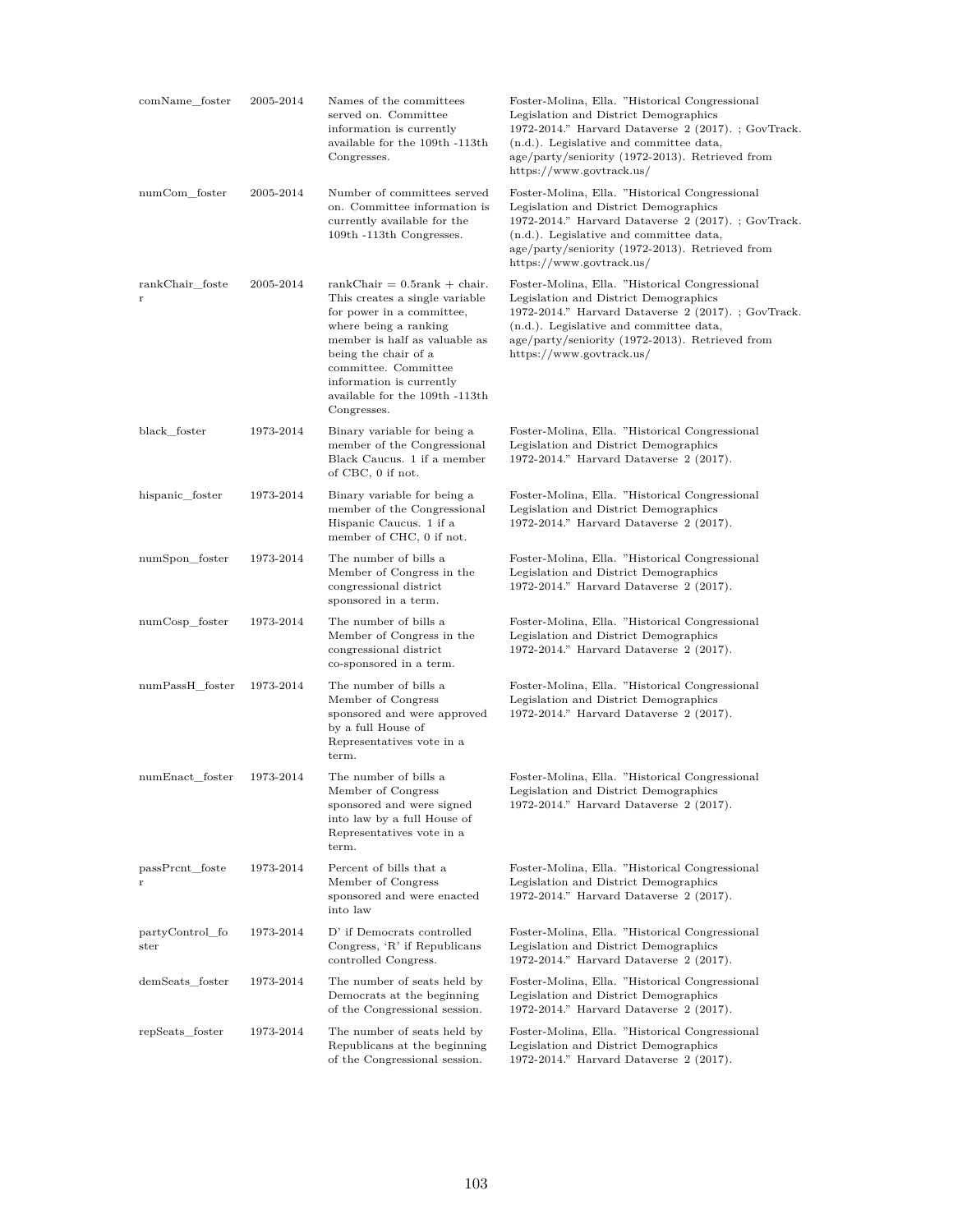| otherSeats fost<br>er            | 1973-2014                                                                                                                                                                       | The number of seats held by<br>third parties (independents,<br>green party, etc.). Note that<br>this dataset does not provide<br>information about which<br>third party Member of<br>Congress belonged to.                                                                                                                                 | Foster-Molina, Ella. "Historical Congressional<br>Legislation and District Demographics<br>1972-2014." Harvard Dataverse 2 (2017).                  |
|----------------------------------|---------------------------------------------------------------------------------------------------------------------------------------------------------------------------------|--------------------------------------------------------------------------------------------------------------------------------------------------------------------------------------------------------------------------------------------------------------------------------------------------------------------------------------------|-----------------------------------------------------------------------------------------------------------------------------------------------------|
| cookLeanDem fos 2005-2014<br>ter |                                                                                                                                                                                 | This variable captures the<br>Cook partisan index voting<br>scores that measures<br>Democratic leaning.                                                                                                                                                                                                                                    | Foster-Molina, Ella. "Historical Congressional<br>Legislation and District Demographics<br>1972-2014." Harvard Dataverse 2 (2017).                  |
| ses foster                       | 1973-2014                                                                                                                                                                       | Socioeconomic status<br>measure: estimated from the<br>income and education of a<br>district. This was estimated<br>by finding the weight of the<br>common factor between<br>education and income.                                                                                                                                         | Foster-Molina, Ella. "Historical Congressional<br>Legislation and District Demographics<br>1972-2014." Harvard Dataverse 2 (2017).                  |
| sesNorm foster                   | 1973-2014                                                                                                                                                                       | Socioeconomic status<br>measure, normalized:<br>estimated from the income<br>and education of a district. It<br>is normalized to range<br>between 0 and 100. This<br>allows the magnitude of this<br>coefficient to be directly<br>compared to the coefficients<br>for income and education,<br>both of which are given in<br>percentages. | Foster-Molina, Ella. "Historical Congressional<br>Legislation and District Demographics<br>1972-2014." Harvard Dataverse 2 (2017).                  |
| $_{\rm dem}$                     | 1973, 1975,<br>1977, 1979,<br>1981, 1983,<br>1985, 1987,<br>1989, 1991,<br>1993, 1995,<br>1997, 1999,<br>2001, 2003,<br>2005, 2007,<br>2009, 2011,<br>2013, 2015,<br>2017, 2019 | Whether the Member of<br>Congress is a Democrat or<br>not $(1 = Democrat, 0 = not).$                                                                                                                                                                                                                                                       | Volden, Craig, and Alan E. Wiseman. 2014. Legislative<br>effectiveness in the United States congress: The<br>lawmakers. Cambridge University Press. |
| elected                          | 1973, 1975,<br>1977, 1979,<br>1981, 1983,<br>1985, 1987,<br>1989, 1991,<br>1993, 1995,<br>1997, 1999,<br>2001, 2003,<br>2005, 2007,<br>2009, 2011,<br>2013, 2015,<br>2017, 2019 | When a Member of Congress<br>was elected the first time (the<br>exact year).                                                                                                                                                                                                                                                               | Volden, Craig, and Alan E. Wiseman. 2014. Legislative<br>effectiveness in the United States congress: The<br>lawmakers. Cambridge University Press. |
| votepct                          | 1973, 1975,<br>1977, 1979,<br>1981, 1983,<br>1985, 1987,<br>1989, 1991,<br>1993, 1995,<br>1997, 1999,<br>2001, 2003,<br>2005, 2007,<br>2009, 2011,<br>2013, 2015,<br>2017, 2019 | The percent of the vote share<br>the Member of Congress won<br>in the previous election.                                                                                                                                                                                                                                                   | Volden, Craig, and Alan E. Wiseman. 2014. Legislative<br>effectiveness in the United States congress: The<br>lawmakers. Cambridge University Press. |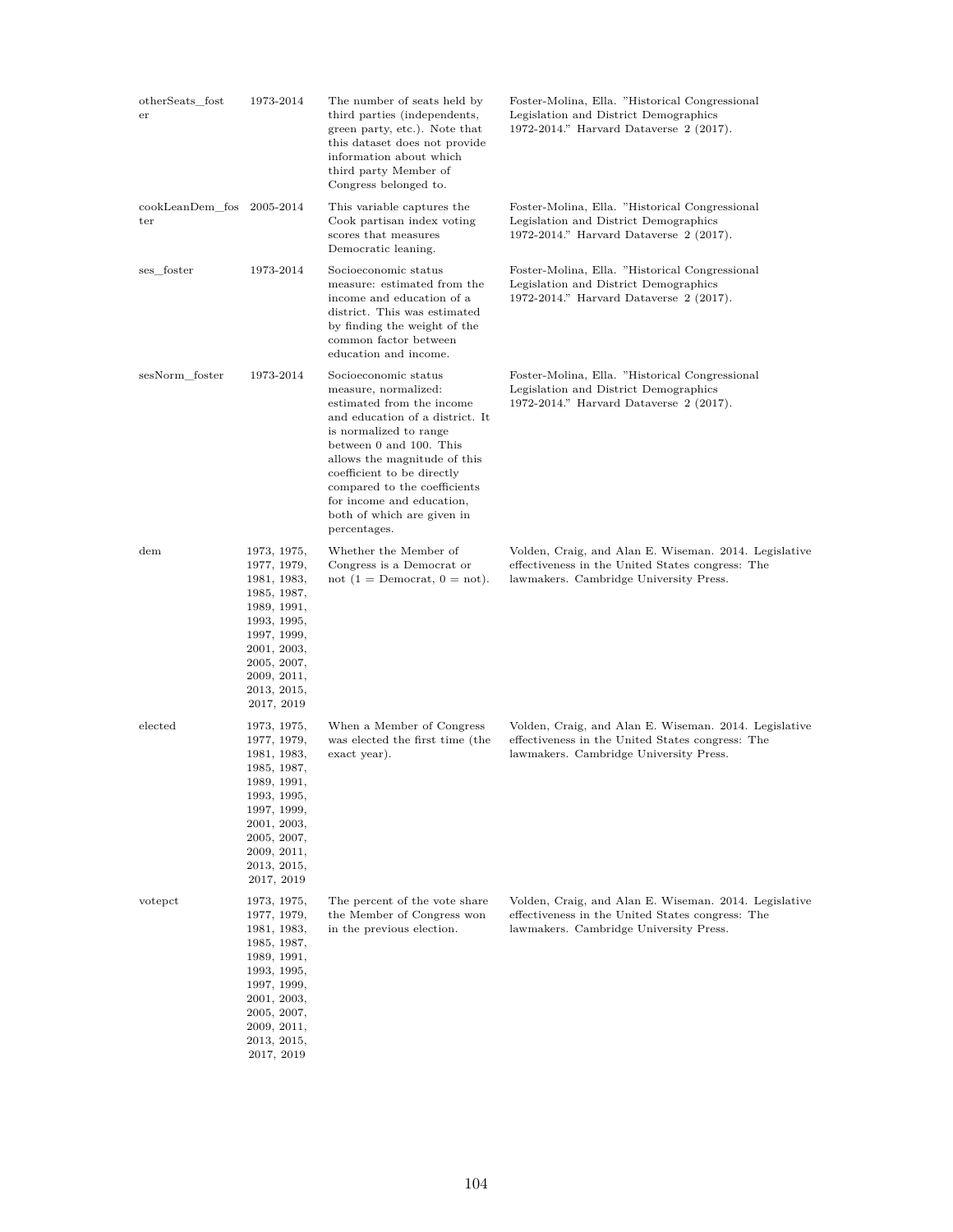| $_{\rm{dwnom1}}$ | 1973, 1975,<br>1977, 1979,<br>1981, 1983,<br>1985, 1987,<br>1989, 1991,<br>1993, 1995,<br>1997, 1999,<br>2001, 2003,<br>2005, 2007,<br>2009, 2011,<br>2013, 2015,<br>2017, 2019 | First dimension of the<br>DW-Nominate score for each<br>Member of Congress.                                                  | Volden, Craig, and Alan E. Wiseman. 2014. Legislative<br>effectiveness in the United States congress: The<br>lawmakers. Cambridge University Press. |
|------------------|---------------------------------------------------------------------------------------------------------------------------------------------------------------------------------|------------------------------------------------------------------------------------------------------------------------------|-----------------------------------------------------------------------------------------------------------------------------------------------------|
| $d$ wnom $2$     | 1973, 1975,<br>1977, 1979,<br>1981, 1983,<br>1985, 1987,<br>1989, 1991,<br>1993, 1995,<br>1997, 1999,<br>2001, 2003,<br>2005, 2007,<br>2009, 2011,<br>2013, 2015,<br>2017, 2019 | Second dimension of the<br>DW-Nominate score for each<br>Member of Congress.                                                 | Volden, Craig, and Alan E. Wiseman. 2014. Legislative<br>effectiveness in the United States congress: The<br>lawmakers. Cambridge University Press. |
| deleg_size       | 1973, 1975,<br>1977, 1979,<br>1981, 1983,<br>1985, 1987,<br>1989, 1991,<br>1993, 1995,<br>1997, 1999,<br>2001, 2003,<br>2005, 2007,<br>2009, 2011,<br>2013, 2015,<br>2017, 2019 | The size of the House<br>delegation from the Member<br>of Congress's state.                                                  | Volden, Craig, and Alan E. Wiseman. 2014. Legislative<br>effectiveness in the United States congress: The<br>lawmakers. Cambridge University Press. |
| speaker          | 1973, 1975,<br>1977, 1979,<br>1981, 1983,<br>1985, 1987,<br>1989, 1991,<br>1993, 1995,<br>1997, 1999,<br>2001, 2003,<br>2005, 2007,<br>2009, 2011,<br>2013, 2015,<br>2017, 2019 | Whether the Member of<br>Congress is the Speaker of<br>the House or not $(1 = \text{speaker},$<br>$0 = \text{not speaker}$ . | Volden, Craig, and Alan E. Wiseman. 2014. Legislative<br>effectiveness in the United States congress: The<br>lawmakers. Cambridge University Press. |
| subchr           | 1973, 1975,<br>1977, 1979,<br>1981, 1983,<br>1985, 1987,<br>1989, 1991,<br>1993, 1995,<br>1997, 1999,<br>2001, 2003,<br>2005, 2007,<br>2009, 2011,<br>2013, 2015,<br>2017, 2019 | Whether the Member of<br>Congress is the sub-chair of a<br>standing committee in the<br>House.                               | Volden, Craig, and Alan E. Wiseman. 2014. Legislative<br>effectiveness in the United States congress: The<br>lawmakers. Cambridge University Press. |
| ss_bills         | 1973, 1975,<br>1977, 1979,<br>1981, 1983,<br>1985, 1987,<br>1989, 1991,<br>1993, 1995,<br>1997, 1999,<br>2001, 2003,<br>2005, 2007,<br>2009, 2011,<br>2013, 2015,<br>2017, 2019 | The number of bills brought<br>forward by a Member of<br>Congress that were<br>substantive and significant.                  | Volden, Craig, and Alan E. Wiseman. Legislative<br>effectiveness in the United States congress: The<br>lawmakers. Cambridge university press, 2014. |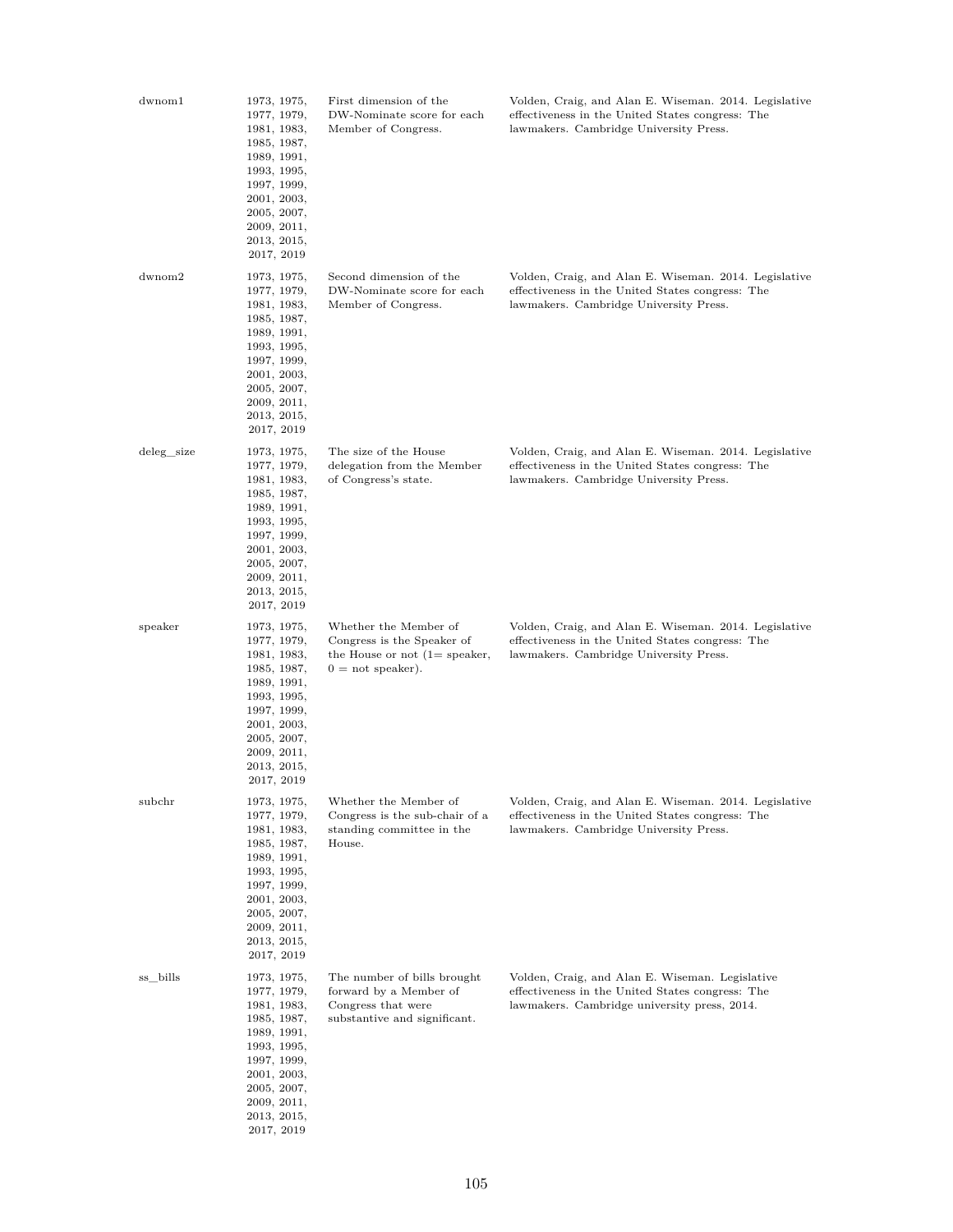| ss_aic  | 1973, 1975,<br>1977, 1979,<br>1981, 1983,<br>1985, 1987,<br>1989, 1991,<br>1993, 1995,<br>1997, 1999,<br>2001, 2003,<br>2005, 2007,<br>2009, 2011,<br>2013, 2015,<br>2017, 2019 | Bills sponsored by the<br>Member of Congress that are<br>receiving action in committee<br>(AIC).                              | Volden, Craig, and Alan E. Wiseman. Legislative<br>effectiveness in the United States congress: The<br>lawmakers. Cambridge university press, 2014. |
|---------|---------------------------------------------------------------------------------------------------------------------------------------------------------------------------------|-------------------------------------------------------------------------------------------------------------------------------|-----------------------------------------------------------------------------------------------------------------------------------------------------|
| ss_abc  | 1973, 1975,<br>1977, 1979,<br>1981, 1983,<br>1985, 1987,<br>1989, 1991,<br>1993, 1995,<br>1997, 1999,<br>2001, 2003,<br>2005, 2007,<br>2009, 2011,<br>2013, 2015,<br>2017, 2019 | Bills sponsored by the<br>Member of Congress that are<br>receiving action beyond<br>committee (ABC).                          | Volden, Craig, and Alan E. Wiseman. Legislative<br>effectiveness in the United States congress: The<br>lawmakers. Cambridge university press, 2014. |
| ss_pass | 1973, 1975,<br>1977, 1979,<br>1981, 1983,<br>1985, 1987,<br>1989, 1991,<br>1993, 1995,<br>1997, 1999,<br>2001, 2003,<br>2005, 2007,<br>2009, 2011,<br>2013, 2015,<br>2017, 2019 | The number of bills brought<br>forward by a Member of<br>Congress that passed and<br>were substantive and<br>significant.     | Volden, Craig, and Alan E. Wiseman. Legislative<br>effectiveness in the United States congress: The<br>lawmakers. Cambridge university press, 2014. |
| ss_law  | 1973, 1975,<br>1977, 1979,<br>1981, 1983,<br>1985, 1987,<br>1989, 1991,<br>1993, 1995,<br>1997, 1999,<br>2001, 2003,<br>2005, 2007,<br>2009, 2011,<br>2013, 2015,<br>2017, 2019 | The number of bills brought<br>forward by a Member of<br>Congress that became law<br>and were substantive and<br>significant. | Volden, Craig, and Alan E. Wiseman. Legislative<br>effectiveness in the United States congress: The<br>lawmakers. Cambridge university press, 2014. |
| s_bills | 1973, 1975,<br>1977, 1979,<br>1981, 1983,<br>1985, 1987,<br>1989, 1991,<br>1993, 1995,<br>1997, 1999,<br>2001, 2003,<br>2005, 2007,<br>2009, 2011,<br>2013, 2015,<br>2017, 2019 | The number of bills brought<br>forward by a Member of<br>Congress that were<br>substantive $(s)$ .                            | Volden, Craig, and Alan E. Wiseman. Legislative<br>effectiveness in the United States congress: The<br>lawmakers. Cambridge university press, 2014. |
| s_aic   | 1973, 1975,<br>1977, 1979,<br>1981, 1983,<br>1985, 1987,<br>1989, 1991,<br>1993, 1995,<br>1997, 1999,<br>2001, 2003,<br>2005, 2007,<br>2009, 2011,<br>2013, 2015,<br>2017, 2019 | Substantive bills sponsored<br>by the Member of Congress<br>that are receiving action in<br>committee (AIC).                  | Volden, Craig, and Alan E. Wiseman. Legislative<br>effectiveness in the United States congress: The<br>lawmakers. Cambridge university press, 2014. |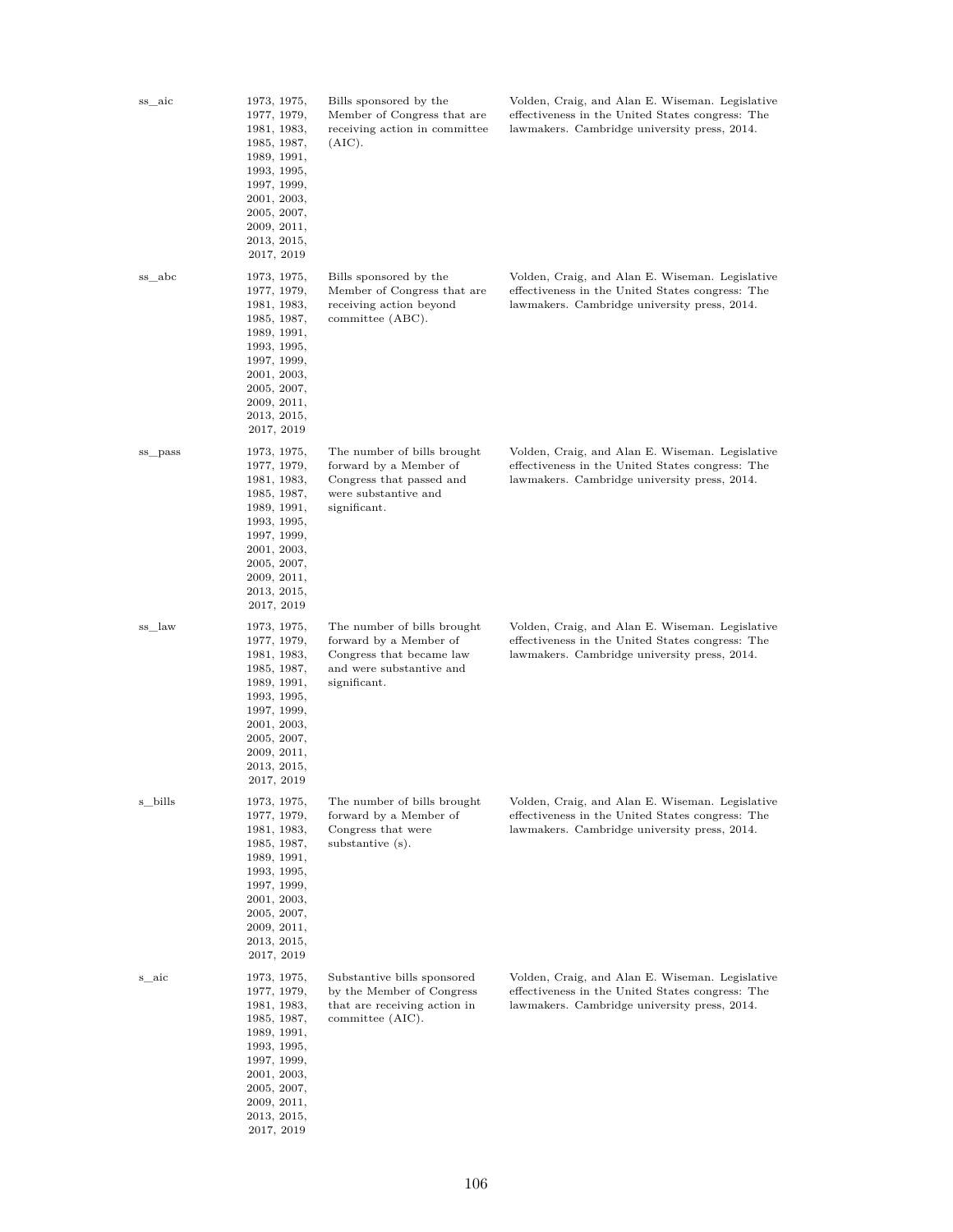| s_abc   | 1973, 1975,<br>1977, 1979,<br>1981, 1983,<br>1985, 1987,<br>1989, 1991,<br>1993, 1995,<br>1997, 1999,<br>2001, 2003,<br>2005, 2007,<br>2009, 2011,<br>2013, 2015,<br>2017, 2019 | Substantive bills sponsored<br>by the Member of Congress<br>that are receiving action<br>beyond committee (ABC).      | Volden, Craig, and Alan E. Wiseman. Legislative<br>effectiveness in the United States congress: The<br>lawmakers. Cambridge university press, 2014. |
|---------|---------------------------------------------------------------------------------------------------------------------------------------------------------------------------------|-----------------------------------------------------------------------------------------------------------------------|-----------------------------------------------------------------------------------------------------------------------------------------------------|
| s_pass  | 1973, 1975,<br>1977, 1979,<br>1981, 1983,<br>1985, 1987,<br>1989, 1991,<br>1993, 1995,<br>1997, 1999,<br>2001, 2003,<br>2005, 2007,<br>2009, 2011,<br>2013, 2015,<br>2017, 2019 | The number of substantive<br>bills brought forward by a<br>Member of Congress that<br>passed.                         | Volden, Craig, and Alan E. Wiseman. Legislative<br>effectiveness in the United States congress: The<br>lawmakers. Cambridge university press, 2014. |
| s_law   | 1973, 1975,<br>1977, 1979,<br>1981, 1983,<br>1985, 1987,<br>1989, 1991,<br>1993, 1995,<br>1997, 1999,<br>2001, 2003,<br>2005, 2007,<br>2009, 2011,<br>2013, 2015,<br>2017, 2019 | The number of substantive<br>bills brought forward by a<br>Member of Congress that<br>became law.                     | Volden, Craig, and Alan E. Wiseman. Legislative<br>effectiveness in the United States congress: The<br>lawmakers. Cambridge university press, 2014. |
| c_bills | 1973, 1975,<br>1977, 1979,<br>1981, 1983,<br>1985, 1987,<br>1989, 1991,<br>1993, 1995,<br>1997, 1999,<br>2001, 2003,<br>2005, 2007,<br>2009, 2011,<br>2013, 2015,<br>2017, 2019 | The number of<br>commemorative bills brought<br>forward by a Member of<br>Congress.                                   | Volden, Craig, and Alan E. Wiseman. Legislative<br>effectiveness in the United States congress: The<br>lawmakers. Cambridge university press, 2014. |
| c_aic   | 1973, 1975,<br>1977, 1979,<br>1981, 1983,<br>1985, 1987,<br>1989, 1991,<br>1993, 1995,<br>1997, 1999,<br>2001, 2003,<br>2005, 2007,<br>2009, 2011,<br>2013, 2015,<br>2017, 2019 | Commemorative bills<br>sponsored by the Member of<br>Congress that are receiving<br>action in committee (AIC).        | Volden, Craig, and Alan E. Wiseman. Legislative<br>effectiveness in the United States congress: The<br>lawmakers. Cambridge university press, 2014. |
| c abc   | 1973, 1975,<br>1977, 1979,<br>1981, 1983,<br>1985, 1987,<br>1989, 1991,<br>1993, 1995,<br>1997, 1999,<br>2001, 2003,<br>2005, 2007,<br>2009, 2011,<br>2013, 2015,<br>2017, 2019 | Commemorative bills<br>sponsored by the Member of<br>Congress that are receiving<br>action beyond committee<br>(ABC). | Volden, Craig, and Alan E. Wiseman. Legislative<br>effectiveness in the United States congress: The<br>lawmakers. Cambridge university press, 2014. |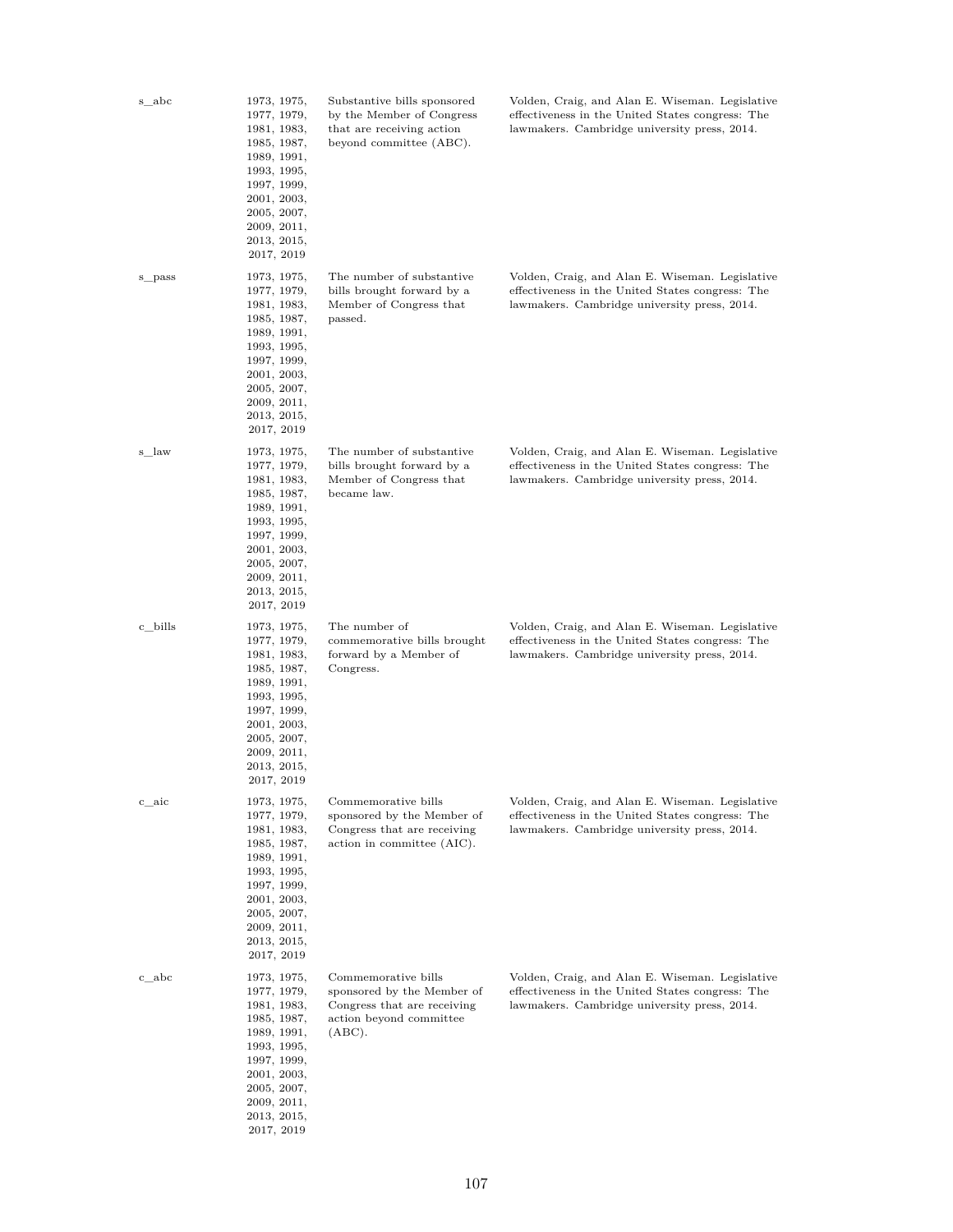| c_pass     | 1973, 1975,<br>1977, 1979,<br>1981, 1983,<br>1985, 1987,<br>1989, 1991,<br>1993, 1995,<br>1997, 1999,<br>2001, 2003,<br>2005, 2007,<br>2009, 2011,<br>2013, 2015,<br>2017, 2019 | The number of<br>commemorative bills brought<br>forward by a Member of<br>Congress that passed.               | Volden, Craig, and Alan E. Wiseman. Legislative<br>effectiveness in the United States congress: The<br>lawmakers. Cambridge university press, 2014. |
|------------|---------------------------------------------------------------------------------------------------------------------------------------------------------------------------------|---------------------------------------------------------------------------------------------------------------|-----------------------------------------------------------------------------------------------------------------------------------------------------|
| c_law      | 1973, 1975,<br>1977, 1979,<br>1981, 1983,<br>1985, 1987,<br>1989, 1991,<br>1993, 1995,<br>1997, 1999,<br>2001, 2003,<br>2005, 2007,<br>2009, 2011,<br>2013, 2015,<br>2017, 2019 | The number of<br>commemorative bills brought<br>forward by a Member of<br>Congress that became law.           | Volden, Craig, and Alan E. Wiseman. Legislative<br>effectiveness in the United States congress: The<br>lawmakers. Cambridge university press, 2014. |
| afam       | 1973, 1975,<br>1977, 1979,<br>1981, 1983,<br>1985, 1987,<br>1989, 1991,<br>1993, 1995,<br>1997, 1999,<br>2001, 2003,<br>2005, 2007,<br>2009, 2011,<br>2013, 2015,<br>2017, 2019 | Whether the Member of<br>Congress is African American<br>or not.                                              | Volden, Craig, and Alan E. Wiseman. 2014. Legislative<br>effectiveness in the United States congress: The<br>lawmakers. Cambridge University Press. |
| latino     | 1973, 1975,<br>1977, 1979,<br>1981, 1983,<br>1985, 1987,<br>1989, 1991,<br>1993, 1995,<br>1997, 1999,<br>2001, 2003,<br>2005, 2007,<br>2009, 2011,<br>2013, 2015,<br>2017, 2019 | Whether the Member of<br>Congress is Latino or not.                                                           | Volden, Craig, and Alan E. Wiseman. 2014. Legislative<br>effectiveness in the United States congress: The<br>lawmakers. Cambridge University Press. |
| votepct_sq | 1973, 1975,<br>1977, 1979,<br>1981, 1983,<br>1985, 1987,<br>1989, 1991,<br>1993, 1995,<br>1997, 1999,<br>2001, 2003,<br>2005, 2007,<br>2009, 2011,<br>2013, 2015,<br>2017, 2019 | The percent of the vote share<br>the Member of Congress won<br>in the previous election<br>squared.           | Volden, Craig, and Alan E. Wiseman. 2014. Legislative<br>effectiveness in the United States congress: The<br>lawmakers. Cambridge University Press. |
| power      | 1973, 1975,<br>1977, 1979,<br>1981, 1983,<br>1985, 1987,<br>1989, 1991,<br>1993, 1995,<br>1997, 1999,<br>2001, 2003,<br>2005, 2007,<br>2009, 2011,<br>2013, 2015,<br>2017, 2019 | Whether the Member of<br>Congress is a member of the<br>Appropriations, Rules, or<br>Ways and Means committee | Volden, Craig, and Alan E. Wiseman. 2014. Legislative<br>effectiveness in the United States congress: The<br>lawmakers. Cambridge University Press. |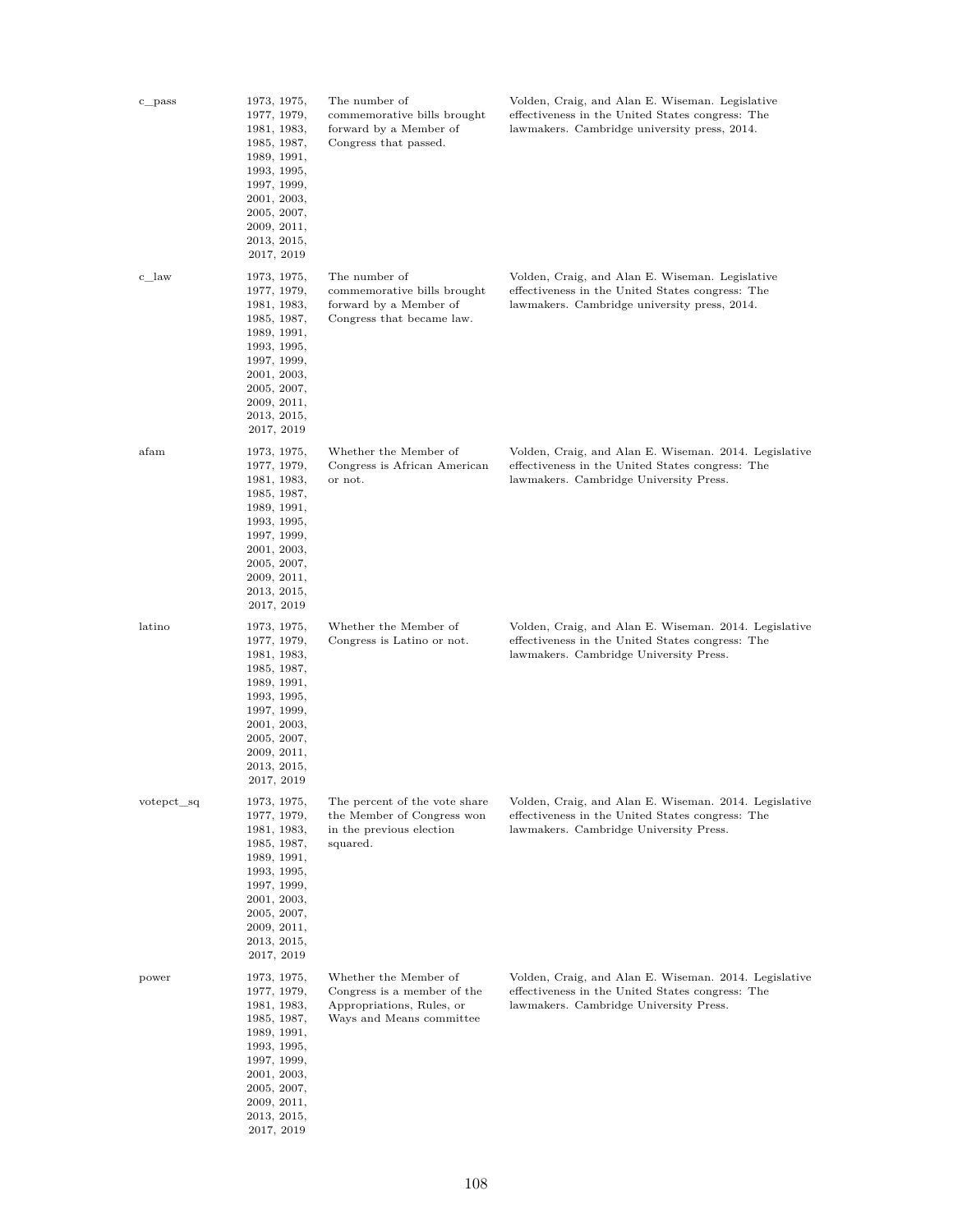| chair          | 1973, 1975,<br>1977, 1979,<br>1981, 1983,<br>1985, 1987,<br>1989, 1991,<br>1993, 1995,<br>1997, 1999,<br>2001, 2003,<br>2005, 2007,<br>2009, 2011,<br>2013, 2015,<br>2017, 2019 | Whether the Member of<br>Congress is the chair of a<br>standing committee in the<br>House.               | Volden, Craig, and Alan E. Wiseman. 2014. Legislative<br>effectiveness in the United States congress: The<br>lawmakers. Cambridge University Press. |
|----------------|---------------------------------------------------------------------------------------------------------------------------------------------------------------------------------|----------------------------------------------------------------------------------------------------------|-----------------------------------------------------------------------------------------------------------------------------------------------------|
| state_leg      | 1973, 1975,<br>1977, 1979,<br>1981, 1983,<br>1985, 1987,<br>1989, 1991,<br>1993, 1995,<br>1997, 1999,<br>2001, 2003,<br>2005, 2007,<br>2009, 2011,<br>2013, 2015,<br>2017, 2019 | Whether the Member of<br>Congress had previously<br>served in the state legislature.                     | Volden, Craig, and Alan E. Wiseman. 2014. Legislative<br>effectiveness in the United States congress: The<br>lawmakers. Cambridge University Press. |
| state_leg_prof | 1973, 1975,<br>1977, 1979,<br>1981, 1983,<br>1985, 1987,<br>1989, 1991,<br>1993, 1995,<br>1997, 1999,<br>2001, 2003,<br>2005, 2007,<br>2009, 2011,<br>2013, 2015,<br>2017, 2019 | State legislative<br>professionalism as a snapshot<br>prior to year elected to<br>Congress, from Squire. | Volden, Craig, and Alan E. Wiseman. Legislative<br>effectiveness in the United States congress: The<br>lawmakers. Cambridge university press, 2014. |
| majority       | 1973, 1975,<br>1977, 1979,<br>1981, 1983,<br>1985, 1987,<br>1989, 1991,<br>1993, 1995,<br>1997, 1999,<br>2001, 2003,<br>2005, 2007,<br>2009, 2011,<br>2013, 2015,<br>2017, 2019 | Whether the party has a<br>majority in the House of<br>Representatives or not                            | Volden, Craig, and Alan E. Wiseman. 2014. Legislative<br>effectiveness in the United States congress: The<br>lawmakers. Cambridge University Press. |
| maj_leader     | 1973, 1975,<br>1977, 1979,<br>1981, 1983,<br>1985, 1987,<br>1989, 1991,<br>1993, 1995,<br>1997, 1999,<br>2001, 2003,<br>2005, 2007,<br>2009, 2011,<br>2013, 2015,<br>2017, 2019 | Whether the Member of<br>Congress is the Majority<br>Leader in the House.                                | Volden, Craig, and Alan E. Wiseman. Legislative<br>effectiveness in the United States congress: The<br>lawmakers. Cambridge university press, 2014. |
| min leader     | 1973, 1975,<br>1977, 1979,<br>1981, 1983,<br>1985, 1987,<br>1989, 1991,<br>1993, 1995,<br>1997, 1999,<br>2001, 2003,<br>2005, 2007,<br>2009, 2011,<br>2013, 2015,<br>2017, 2019 | Whether the Member of<br>Congress is the Minority<br>Leader in the House.                                | Volden, Craig, and Alan E. Wiseman. Legislative<br>effectiveness in the United States congress: The<br>lawmakers. Cambridge university press, 2014. |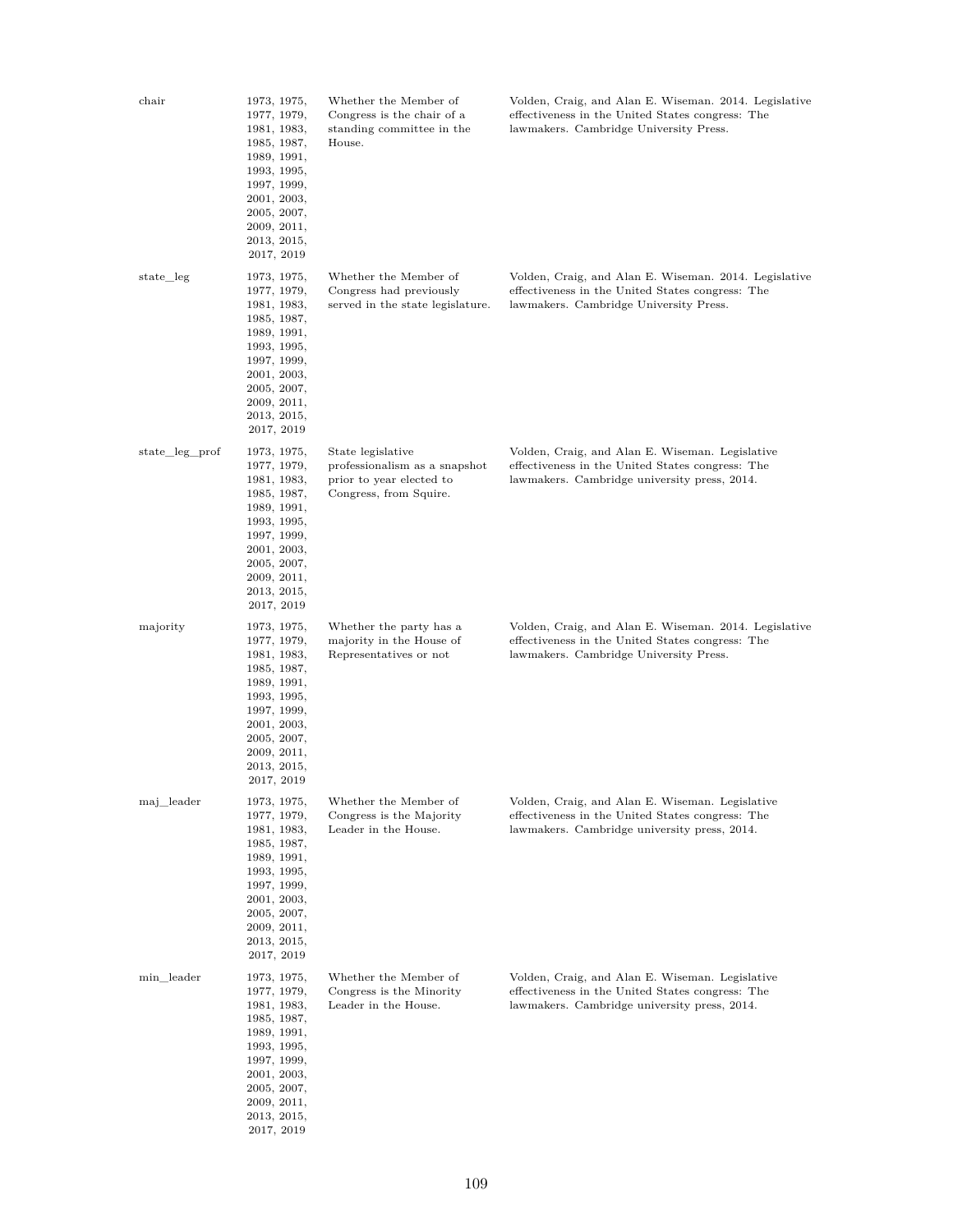| meddist   | 1973, 1975,<br>1977, 1979,<br>1981, 1983,<br>1985, 1987,<br>1989, 1991,<br>1993, 1995,<br>1997, 1999,<br>2001, 2003,<br>2005, 2007,<br>2009, 2011,<br>2013, 2015,<br>2017, 2019 | The absolute distance from<br>the floor median from<br>DW-NOMINATE.                                  | Volden, Craig, and Alan E. Wiseman. 2014. Legislative<br>effectiveness in the United States congress: The<br>lawmakers. Cambridge University Press. |
|-----------|---------------------------------------------------------------------------------------------------------------------------------------------------------------------------------|------------------------------------------------------------------------------------------------------|-----------------------------------------------------------------------------------------------------------------------------------------------------|
| majdist   | 1973, 1975,<br>1977, 1979,<br>1981, 1983,<br>1985, 1987,<br>1989, 1991,<br>1993, 1995,<br>1997, 1999,<br>2001, 2003,<br>2005, 2007,<br>2009, 2011,<br>2013, 2015,<br>2017, 2019 | The absolute distance from<br>the floor majority.                                                    | Volden, Craig, and Alan E. Wiseman. 2014. Legislative<br>effectiveness in the United States congress: The<br>lawmakers. Cambridge University Press. |
| all_bills | 1973, 1975,<br>1977, 1979,<br>1981, 1983,<br>1985, 1987,<br>1989, 1991,<br>1993, 1995,<br>1997, 1999,<br>2001, 2003,<br>2005, 2007,<br>2009, 2011,<br>2013, 2015,<br>2017, 2019 | All bills put forward by the<br>Member of Congress.                                                  | Volden, Craig, and Alan E. Wiseman. Legislative<br>effectiveness in the United States congress: The<br>lawmakers. Cambridge university press, 2014. |
| all_aic   | 1973, 1975,<br>1977, 1979,<br>1981, 1983,<br>1985, 1987,<br>1989, 1991,<br>1993, 1995,<br>1997, 1999,<br>2001, 2003,<br>2005, 2007,<br>2009, 2011,<br>2013, 2015,<br>2017, 2019 | All bills put forward by the<br>Member of Congress that are<br>receiving action in committee.        | Volden, Craig, and Alan E. Wiseman. Legislative<br>effectiveness in the United States congress: The<br>lawmakers. Cambridge university press, 2014. |
| all_abc   | 1973, 1975,<br>1977, 1979,<br>1981, 1983,<br>1985, 1987,<br>1989, 1991,<br>1993, 1995,<br>1997, 1999,<br>2001, 2003,<br>2005, 2007,<br>2009, 2011,<br>2013, 2015,<br>2017, 2019 | All bills put forward by the<br>Member of Congress that are<br>receiving action beyond<br>committee. | Volden, Craig, and Alan E. Wiseman. Legislative<br>effectiveness in the United States congress: The<br>lawmakers. Cambridge university press, 2014. |
| all_pass  | 1973, 1975,<br>1977, 1979,<br>1981, 1983,<br>1985, 1987,<br>1989, 1991,<br>1993, 1995,<br>1997, 1999,<br>2001, 2003,<br>2005, 2007,<br>2009, 2011,<br>2013, 2015,<br>2017, 2019 | All bills put forward by the<br>Member of Congress that<br>passed.                                   | Volden, Craig, and Alan E. Wiseman. Legislative<br>effectiveness in the United States congress: The<br>lawmakers. Cambridge university press, 2014. |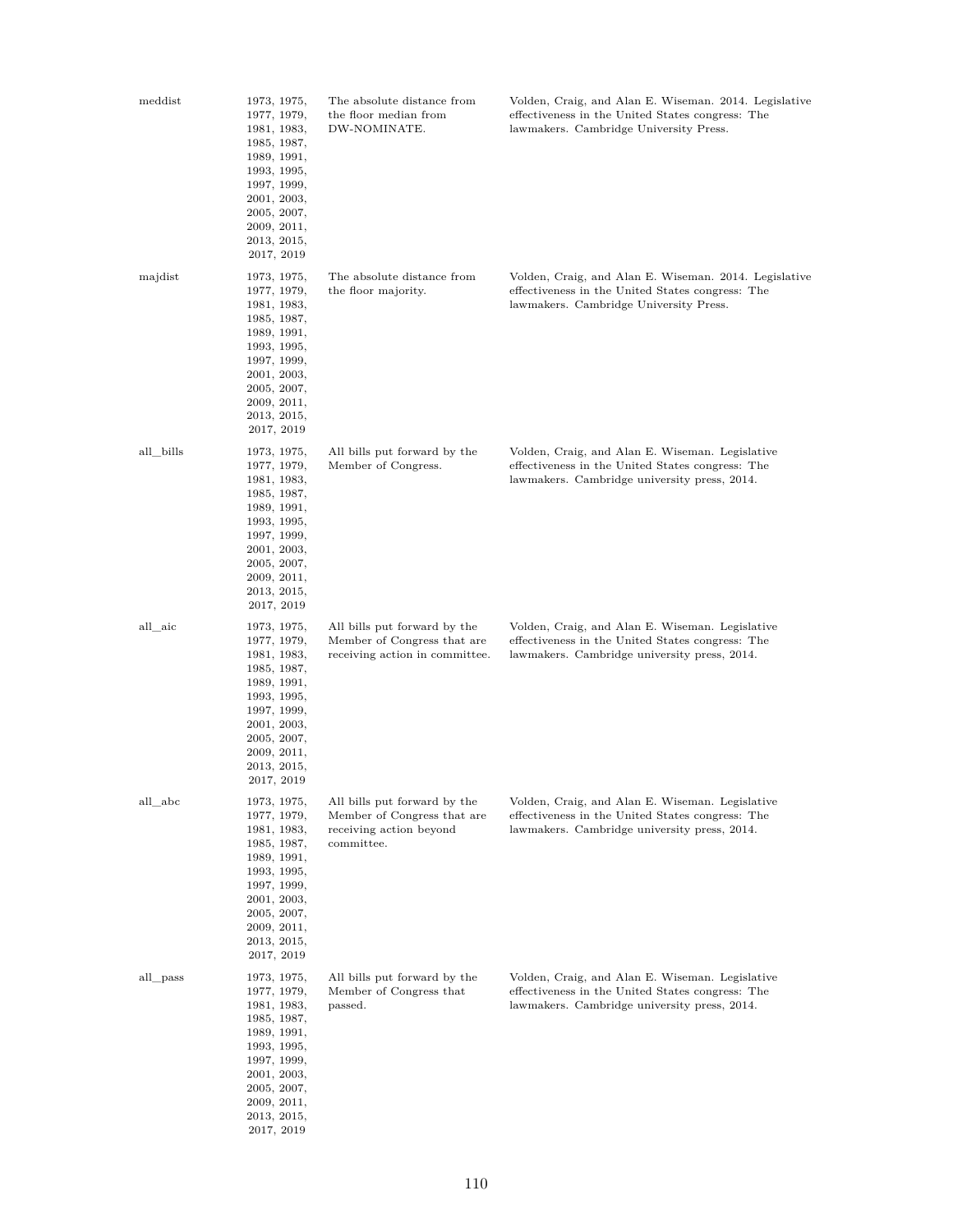| all_law      | 1973, 1975,<br>1977, 1979,<br>1981, 1983,<br>1985, 1987,<br>1989, 1991,<br>1993, 1995,<br>1997, 1999,<br>2001, 2003,<br>2005, 2007,<br>2009, 2011,<br>2013, 2015,<br>2017, 2019 | All bills put forward by the<br>Member of Congress that<br>became law.                                          | Volden, Craig, and Alan E. Wiseman. Legislative<br>effectiveness in the United States congress: The<br>lawmakers. Cambridge university press, 2014. |
|--------------|---------------------------------------------------------------------------------------------------------------------------------------------------------------------------------|-----------------------------------------------------------------------------------------------------------------|-----------------------------------------------------------------------------------------------------------------------------------------------------|
| les          | 1973, 1975,<br>1977, 1979,<br>1981, 1983,<br>1985, 1987,<br>1989, 1991,<br>1993, 1995,<br>1997, 1999,<br>2001, 2003,<br>2005, 2007,<br>2009, 2011,<br>2013, 2015,<br>2017, 2019 | The legislative effectiveness<br>score (LES) for each Member<br>of Congress in the House of<br>Representatives. | Volden, Craig, and Alan E. Wiseman. Legislative<br>effectiveness in the United States congress: The<br>lawmakers. Cambridge university press, 2014. |
| seniority    | 1973, 1975,<br>1977, 1979,<br>1981, 1983,<br>1985, 1987,<br>1989, 1991,<br>1993, 1995,<br>1997, 1999,<br>2001, 2003,<br>2005, 2007,<br>2009, 2011,<br>2013, 2015,<br>2017, 2019 | The number of terms a<br>Member of Congress has<br>served, including the current<br>term.                       | Volden, Craig, and Alan E. Wiseman. 2014. Legislative<br>effectiveness in the United States congress: The<br>lawmakers. Cambridge University Press. |
| benchmark    | 1973, 1975,<br>1977, 1979,<br>1981, 1983,<br>1985, 1987,<br>1989, 1991,<br>1993, 1995,<br>1997, 1999,<br>2001, 2003,<br>2005, 2007,<br>2009, 2011,<br>2013, 2015,<br>2017, 2019 | Predicted LES value based on<br>seniority, majority, chair,<br>subchr in each Congress                          | Volden, Craig, and Alan E. Wiseman. 2014. Legislative<br>effectiveness in the United States congress: The<br>lawmakers. Cambridge University Press. |
| expectation  | 1973, 1975,<br>1977, 1979,<br>1981, 1983,<br>1985, 1987,<br>1989, 1991,<br>1993, 1995,<br>1997, 1999,<br>2001, 2003,<br>2005, 2007,<br>2009, 2011,<br>2013, 2015,<br>2017, 2019 | $1 =$ Below, $2 =$ Meets, $3 =$<br>Exceeds                                                                      | Volden, Craig, and Alan E. Wiseman. 2014. Legislative<br>effectiveness in the United States congress: The<br>lawmakers. Cambridge University Press. |
| TotalInParty | 1973, 1975,<br>1977, 1979,<br>1981, 1983,<br>1985, 1987,<br>1989, 1991,<br>1993, 1995,<br>1997, 1999,<br>2001, 2003,<br>2005, 2007,<br>2009, 2011,<br>2013, 2015,<br>2017, 2019 | Total members in party in<br>this Congress receiving LES                                                        | Volden, Craig, and Alan E. Wiseman. 2014. Legislative<br>effectiveness in the United States congress: The<br>lawmakers. Cambridge University Press. |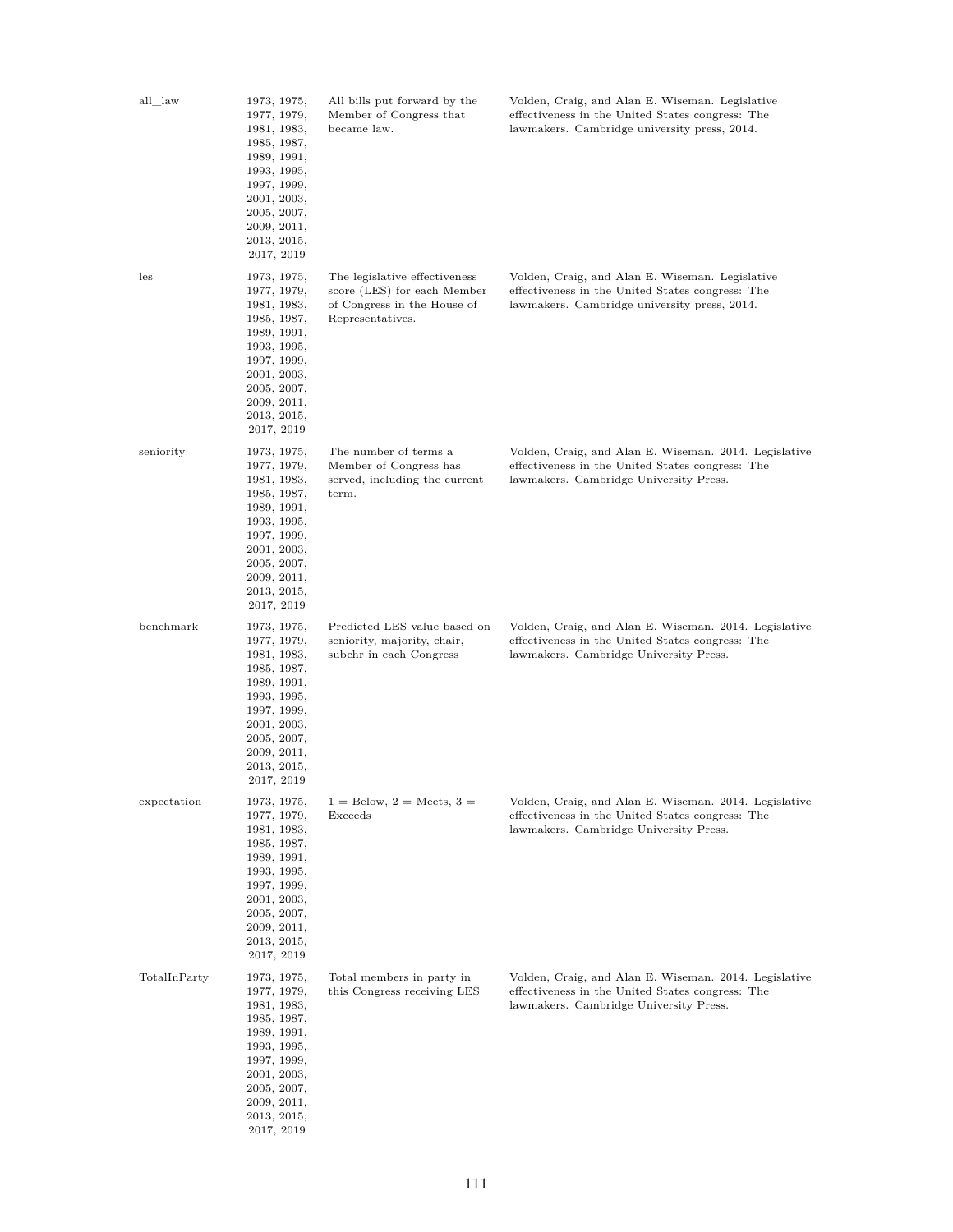| RankInParty          | 1973, 1975,<br>1977, 1979,<br>1981, 1983,<br>1985, 1987,<br>1989, 1991,<br>1993, 1995,<br>1997, 1999,<br>2001, 2003,<br>2005, 2007,<br>2009, 2011,<br>2013, 2015,<br>2017, 2019 | $1 = Top$ LES in party, etc.                                                                                                                 | Volden, Craig, and Alan E. Wiseman. 2014. Legislative<br>effectiveness in the United States congress: The<br>lawmakers. Cambridge University Press. |
|----------------------|---------------------------------------------------------------------------------------------------------------------------------------------------------------------------------|----------------------------------------------------------------------------------------------------------------------------------------------|-----------------------------------------------------------------------------------------------------------------------------------------------------|
| south                | 1973, 1975,<br>1977, 1979,<br>1981, 1983,<br>1985, 1987,<br>1989, 1991,<br>1993, 1995,<br>1997, 1999,<br>2001, 2003,<br>2005, 2007                                              | Whether the state from which<br>the Member of Congress is<br>from is located in the South.                                                   | Volden, Craig, and Alan E. Wiseman. Legislative<br>effectiveness in the United States congress: The<br>lawmakers. Cambridge university press, 2014. |
| south dem            | 1973, 1975,<br>1977, 1979,<br>1981, 1983,<br>1985, 1987,<br>1989, 1991,<br>1993, 1995,<br>1997, 1999,<br>2001, 2003,<br>2005, 2007                                              | Whether the Member of<br>Congress is a Democrat from<br>the South.                                                                           | Volden, Craig, and Alan E. Wiseman. Legislative<br>effectiveness in the United States congress: The<br>lawmakers. Cambridge university press, 2014. |
| dem_vote_share       | 1972, 1974,<br>1976, 1978,<br>1980, 1982,<br>1984, 1986,<br>1988, 1990,<br>1992, 1994,<br>1996, 1998,<br>2000, 2002,<br>2004, 2006,<br>2008, 2010,<br>2012, 2014,<br>2016, 2018 | The share of the vote received<br>by the house Democratic<br>candidate. Note: (100 -<br>dem_vote_share) returns the<br>Republican vote share | Courtesy of Gary Jacobsen and Carlos Algara                                                                                                         |
| dem_pres_share       | 1972, 1974,<br>1976, 1978,<br>1980, 1982,<br>1984, 1986,<br>1988, 1990,<br>1992, 1994,<br>1996, 1998,<br>2000, 2002,<br>2004, 2006,<br>2008, 2010,<br>2012, 2014,<br>2016, 2018 | The two-party Democratic<br>presidential vote-share in the<br>last election                                                                  | Courtesy of Gary Jacobsen and Carlos Algara                                                                                                         |
| census_pre           | 1789-2021                                                                                                                                                                       | This is an indicator for a year<br>prior to a census                                                                                         | We created this variable                                                                                                                            |
| census_year          | 1789-2021                                                                                                                                                                       | This is an indicator for a year<br>the census was fielded                                                                                    | We created this variable                                                                                                                            |
| census_post          | 1789-2021                                                                                                                                                                       | This is an indicator for a year<br>after a census                                                                                            | We created this variable                                                                                                                            |
| president_numbe<br>r | 1789-1808,<br>1810-2021                                                                                                                                                         | Presidency number                                                                                                                            | https://history.house.gov/Institution/Presidents-<br>Coinciding/Presidents-Coinciding/                                                              |
| president_txt        | 1789-1808,<br>1810-2021                                                                                                                                                         | Name of the president                                                                                                                        | https://history.house.gov/Institution/Presidents-<br>Coinciding/Presidents-Coinciding/                                                              |